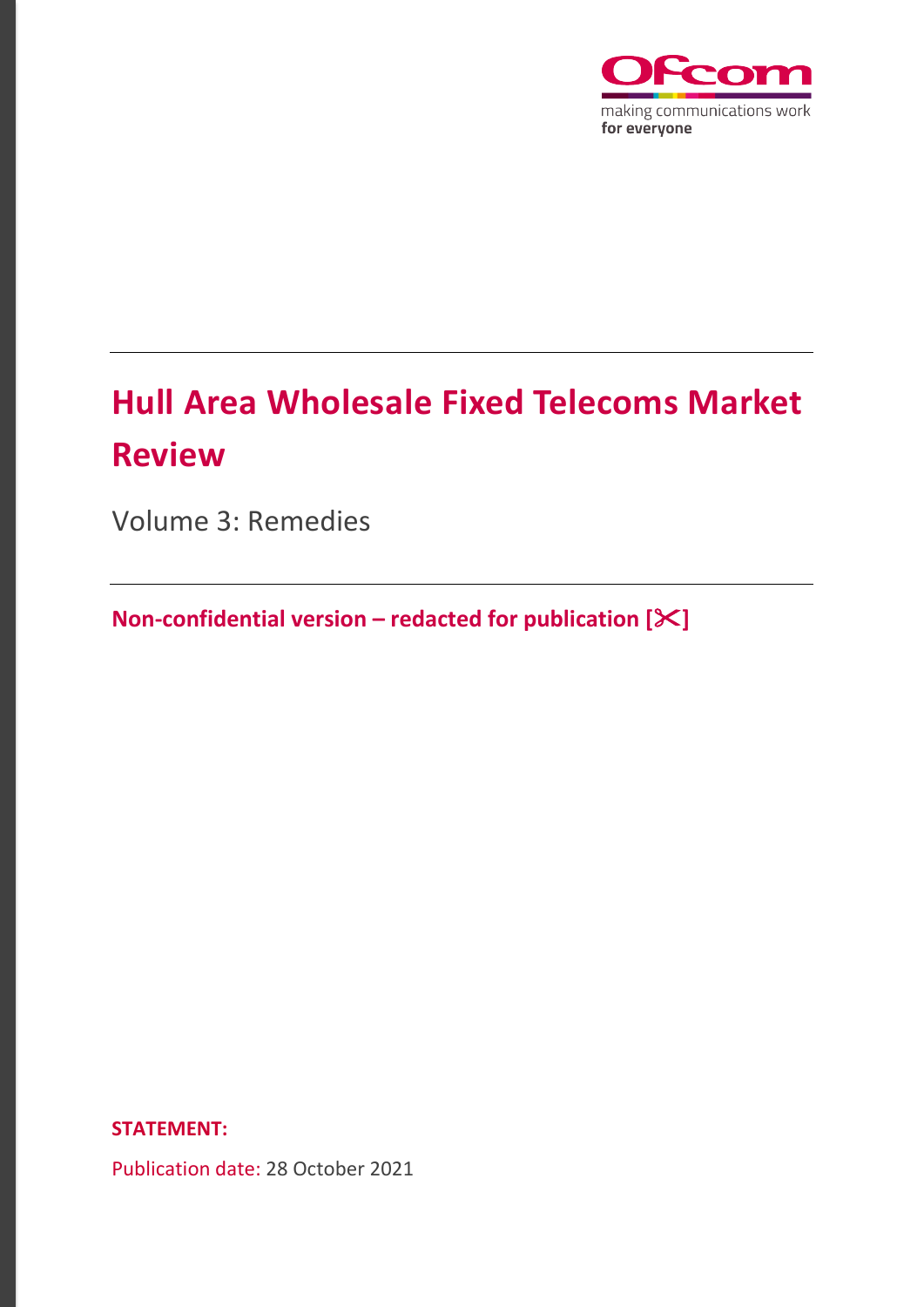# **Contents**

# **Section**

| 1. Approach to remedies                                            | 1  |
|--------------------------------------------------------------------|----|
| 2. General remedies: WLA and LL Access markets                     | 8  |
| 3. Specific remedies: dark fibre and managed Ethernet leased lines | 38 |
| 4. Regulatory financial reporting requirements                     | 55 |
| 5. Fixed voice transitional arrangements                           | 79 |
| 6. Legal tests                                                     | 86 |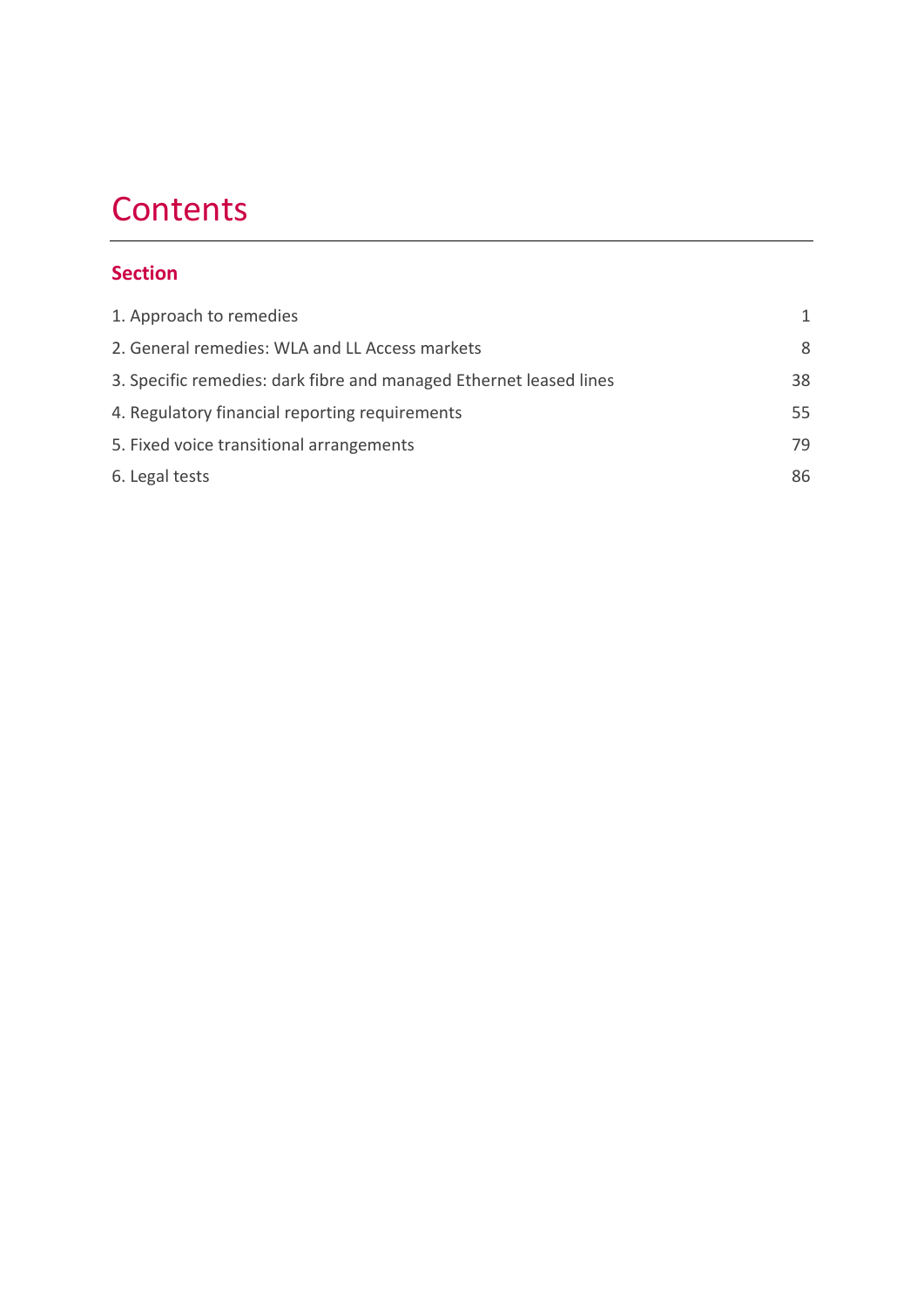# <span id="page-2-0"></span>1. Approach to remedies

- 1.1 This section sets out our approach to remedies. We are imposing these remedies to address our significant market power (SMP) determinations, set out in Volume 2, which identify KCOM as having SMP in the Hull Area in the wholesale local access (WLA) market and the wholesale leased lines access (LL Access) services market.
- 1.2 The detail of our remedies is set out in Sections 2 to 4 of this volume; the transitional arrangements for the fixed voice markets we are deregulating are set out in Section 5 and the legal tests that apply to the remedies are covered in Section 6. The SMP conditions and other legal requirements we have decided to impose on KCOM are set out in Volume 4.

# **Competition concerns**

- 1.3 KCOM's SMP in the WLA and the LL Access markets gives rise to a number of competition concerns. We consider that, absent regulation, KCOM has the ability and incentive to engage in various forms of conduct that could distort competition and/or harm consumers. For example, KCOM could:
	- a) refuse to supply access and thus restrict competition in the provision of products and services in the relevant downstream markets;
	- b) set excessive wholesale charges or, in combination with downstream prices, engage in price squeeze behaviour (also referred to as margin squeeze);
	- c) favour its downstream retail businesses to the detriment of its competitors in the relevant retail markets, by price or non-price discrimination; and
	- d) not maintain an adequate level of service quality in the provision and repair of wholesale services or to discriminate in the quality of provision.

# **Approach to remedies**

1.4 In the 2020 Hull Area WFTMR Consultation[1,](#page-2-1) we set out our proposed approach to remedies and invited comments from stakeholders.

# **Our proposals**

1.5 KCOM has already deployed a full-fibre network in the Hull Area. Consumers in the Hull Area therefore benefit from some of the fastest broadband speeds in the UK, but also pay higher retail prices and have barely any choice of retail provider.

<span id="page-2-1"></span><sup>1</sup> Ofcom, 2020[. Consultation: Promoting competition in fibre networks –](https://www.ofcom.org.uk/consultations-and-statements/category-1/2021-26-hull-area-wholesale-fixed-telecoms-market-review?showall=1) Hull Area Wholesale Fixed Telecoms Market [Review 2021-26 -](https://www.ofcom.org.uk/consultations-and-statements/category-1/2021-26-hull-area-wholesale-fixed-telecoms-market-review?showall=1) Ofcom (2020 Hull Area WFTMR Consultation).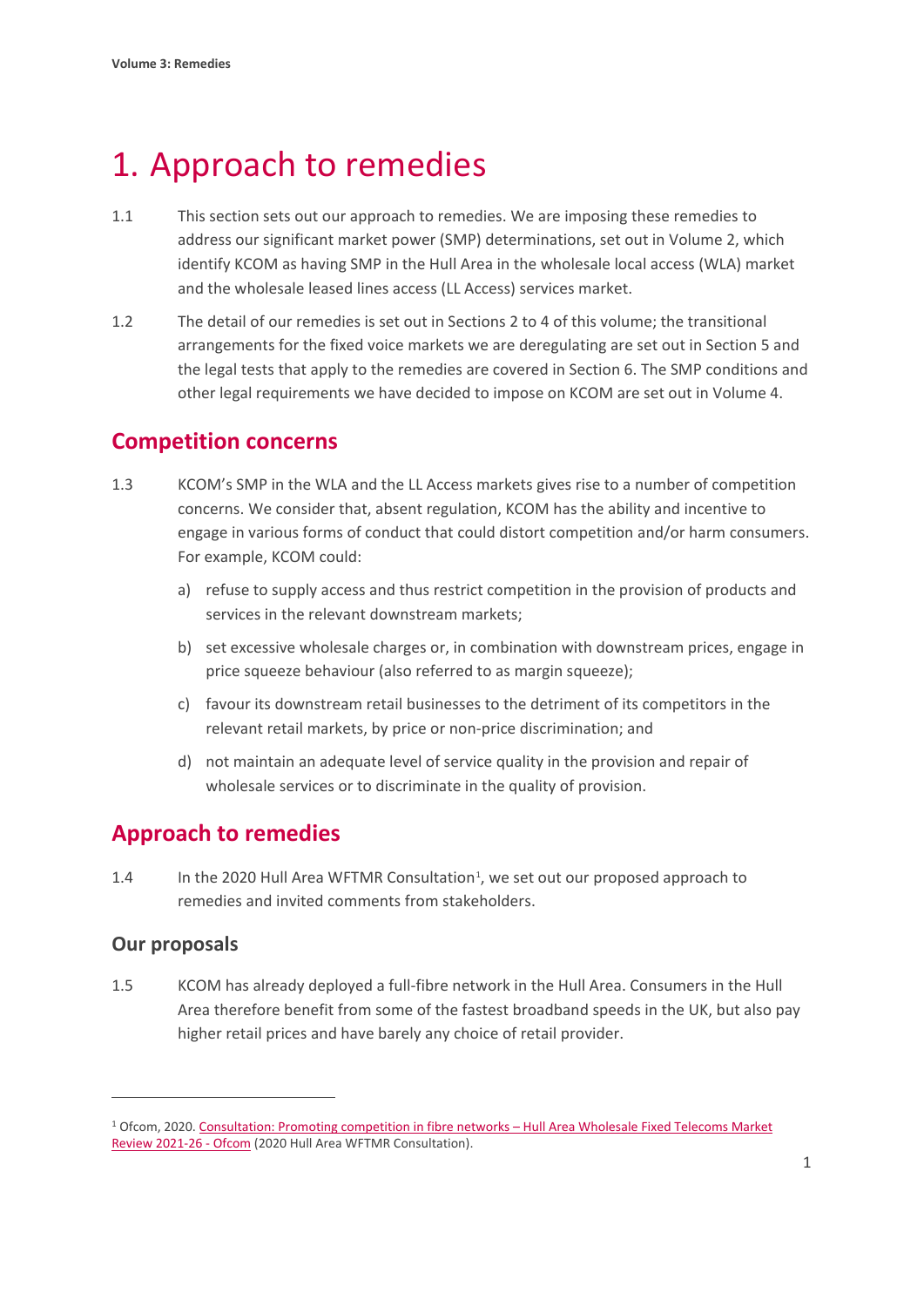- 1.6 We therefore proposed an approach to remedies aimed at supporting the growth of competition downstream of the WLA and LL Access markets, based on wholesale access to KCOM's full-fibre network on fair and reasonable terms, conditions and charges. We believed that this was the best way of addressing the competition concerns we had identified in our provisional review findings. We considered that an approach aimed at promoting network competition, as we have taken in other parts of the UK, was unlikely to address KCOM's market power in the Hull Area.<sup>[2](#page-3-0)</sup>
- 1.7 In relation to WLA, where KCOM wholesale services have not been taken-up so far, we provisionally concluded that the prospects for this approach were better than in the past. We noted the increased willingness of internet service providers (ISPs), who have previously relied on regulated wholesale services from Openreach, to use alternative networks as fibre roll-out and network competition gathers pace in the rest of the UK.

## **Stakeholder responses**

- 1.8 Stakeholders generally agreed that remedies were needed to address competition concerns in the Hull Area<sup>[3](#page-3-1)</sup>
- 1.9 Hull City Council welcomed any measures targeting those most impacted by lack of price competition, such as households on low incomes and businesses new to the city.[4](#page-3-2)
- 1.10 KCOM recognised the importance we attach to developing retail competition in the Hull Area. It agreed that there is scope to increase the presence of telecoms providers using its network to compete in the Hull Area.<sup>[5](#page-3-3)</sup> KCOM believed that its own wholesale strategy could play a key role in delivering this, given time. It maintained that its own plans to shift towards a wholesale fibre business have the potential to deliver a material increase in retail competition and that the impact of its strategy would start to be seen over this review period. It argued that our proposals to require it to provide dark fibre and a new WLA interconnect product would hinder the delivery of its wholesale strategy and the benefits this will bring to the market. KCOM set out detailed concerns about our proposed remedies which we summarise and consider in later sections.

<span id="page-3-0"></span><sup>&</sup>lt;sup>2</sup> In the rest of the UK (excluding the Hull Area) our approach to regulation is aimed at promoting investment in gigabitcapable networks by Openreach and other telecoms providers to promote network-based competition where viable. We want to encourage BT's competitors to build their own networks, rather than relying on continued access to Openreach's hybrid copper fibre network. In areas of the UK where there is unlikely to be material and sustainable competition to BT in the commercial deployment of competing networks, we want to promote investment by Openreach in upgrading its network. Se[e 2021 WFTMR Statement.](https://www.ofcom.org.uk/consultations-and-statements/category-1/2021-26-wholesale-fixed-telecoms-market-review)

<span id="page-3-1"></span><sup>3</sup> [Vodafone](https://www.ofcom.org.uk/__data/assets/pdf_file/0028/208729/vodafone.pdf) response to the 2020 Hull Area WFTMR Consultation, paragraph 2.17[; Purebroadband](https://www.ofcom.org.uk/__data/assets/pdf_file/0027/208728/pure-broadband.pdf) response to the 2020 Hull Area WFTMR Consultation, page 3[; Hull City Council](https://www.ofcom.org.uk/__data/assets/pdf_file/0024/208725/hull-city-council.pdf) response to the 2020 Hull Area WFTMR Consultation, page 1; [Name withheld](https://www.ofcom.org.uk/__data/assets/pdf_file/0026/208727/name-withheld-1.pdf) response to the 2020 Hull Area WFTMR Consultation, page 1. We also received two emails from private individuals [ $\ge$ ] and [ $\ge$ ] after the consultation had closed in September 2020 about, among other things, bringing KCOM's retail pricing packages into line with the rest of the UK.

<span id="page-3-3"></span><span id="page-3-2"></span><sup>&</sup>lt;sup>4</sup> Hull City Council response to the 2020 Hull Area WFTMR Consultation, page 1.<br><sup>5</sup> [KCOM](https://www.ofcom.org.uk/__data/assets/pdf_file/0025/208726/kcom.pdf) first response to the 2020 Hull Area WFTMR Consultation, paragraph 1.5.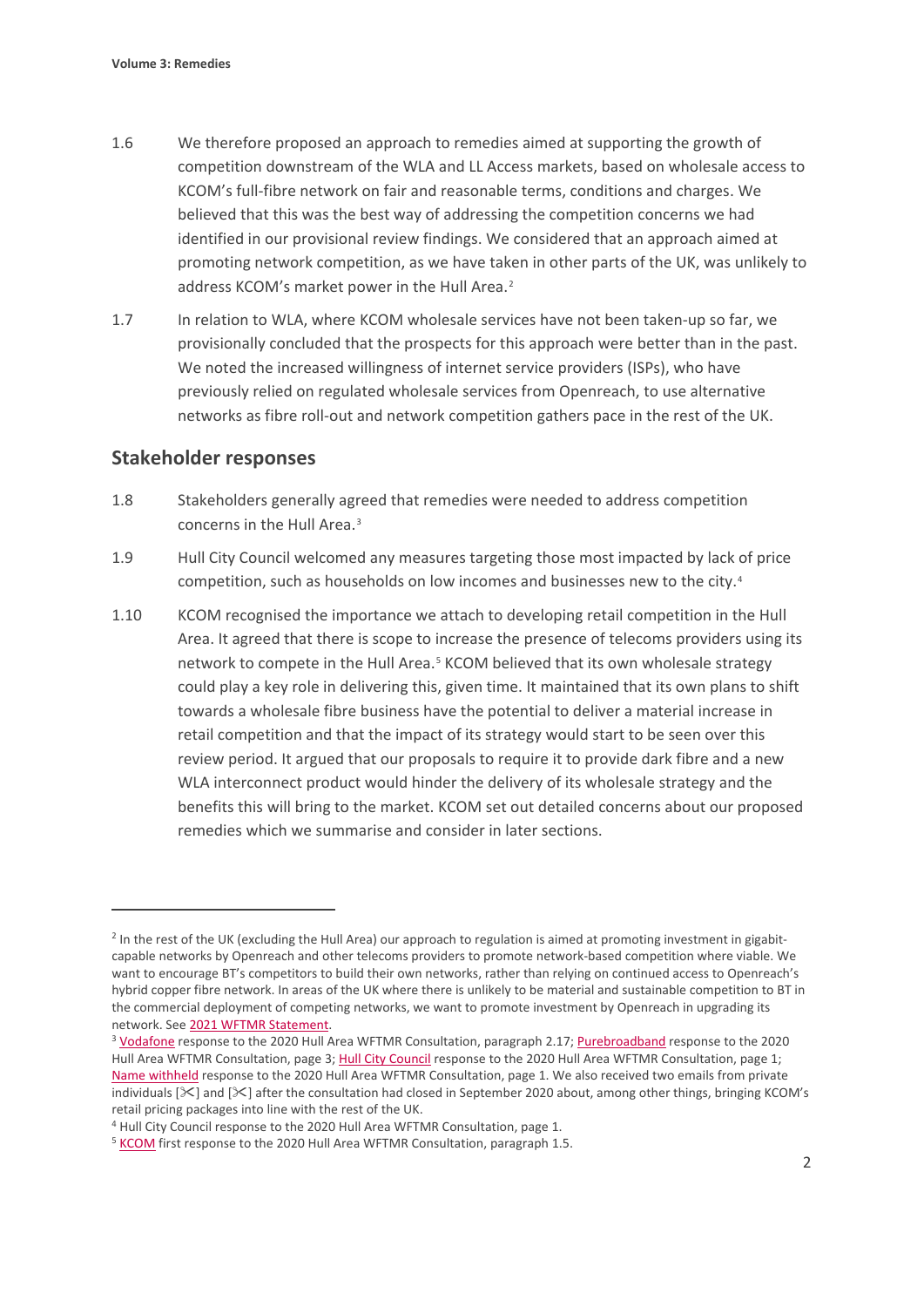- 1.11 Vodafone assessed the prospects for alternative fibre deployment in the Hull Area to be low. It noted the small addressable market, KCOM's investment in a full-fibre access network, its near 100% market share of residential broadband connections and ability to respond to any entry with a competitive pricing response.[6](#page-4-0)
- 1.12 Vodafone considered that a full set of sensibly priced wholesale product remedies should be introduced without delay to encourage retail competition. It also highlighted that retailers need to be able to consume these wholesale products with minimal additional investment. Vodafone sought clarification about the application of regulation to some legacy circuits which it leases from KCOM which extend beyond the Hull Area.<sup>[7](#page-4-1)</sup>
- 1.13 Connexin considered that our remedies should go further to also require KCOM to grant access to its physical infrastructure.  $[\frac{1}{2}]$ .<sup>[8](#page-4-2)</sup> Without access to infrastructure, and in their current form, Connexin believed the remedies would further secure KCOM's market position in the Hull Area.<sup>[9](#page-4-3)</sup> Like Vodafone, Connexin argued that KCOM's current wholesale products are not effective due to pricing and difficulties accessing the market.<sup>[10](#page-4-4)</sup>
- 1.14 Connexin was also concerned about the impact of its wholesale orders being fulfilled by KCOM-branded engineers. It noted that BT and Openreach have separate branding in the rest of the UK, which it felt is clearer for customers.<sup>[11](#page-4-5)</sup> [ $\ll$ ].<sup>[12](#page-4-6)</sup>
- 1.15 Purebroadband also listed a number of concerns about dealing with KCOM Wholesale including inadequate ordering and lifecycle systems and processes, inequality of systems access and KCOM branding of wholesale services.[13](#page-4-7) It called for further investigation into the separation of KCOM's wholesale and retail arms, which it considered should mirror more closely the relationship between BT and Openreach.

# **Our reasoning and decisions**

- 1.16 We have decided that our proposed approach to WLA and LL Access remedies based on wholesale access to KCOM's fibre network is appropriate for the forward-looking period of this review. We consider this approach has the best prospects of providing a long-term resolution to KCOM's market power downstream of these wholesale markets by injecting competition into the retail broadband and business connectivity markets in the Hull Area.
- 1.17 However, assuming our approach is successful, it is likely to be some years before new competition emerges at scale and provides consumers in the Hull Area with benefits such as more choice and lower prices. In the interim, we recognise that we will need to continue to monitor KCOM's retail pricing behaviour and be prepared to intervene to protect

<span id="page-4-1"></span><span id="page-4-0"></span><sup>&</sup>lt;sup>6</sup> Vodafone response to the 2020 Hull Area WFTMR Consultation, paragraph 2.1 to 2.12.<br><sup>7</sup> Vodafone response to the 2020 Hull Area WFTMR Consultation, paragraph 3.1.<br><sup>8</sup> [ $\&$ ].

<span id="page-4-3"></span><span id="page-4-2"></span><sup>&</sup>lt;sup>9</sup> [Connexin](https://www.ofcom.org.uk/__data/assets/pdf_file/0029/213689/connexin.pdf) response to the 2020 Hull Area WFTMR Consultation, page 4.

<span id="page-4-4"></span><sup>&</sup>lt;sup>10</sup> Connexin response to the 2020 Hull Area WFTMR Consultation, page 2.

<span id="page-4-6"></span><span id="page-4-5"></span><sup>&</sup>lt;sup>11</sup> Connexin response to the 2020 Hull Area WFTMR Consultation, page 2.<br><sup>12</sup> [ $\times$ ].

<span id="page-4-7"></span><sup>&</sup>lt;sup>13</sup> Purebroadband response to the 2020 Hull Area WFTMR Consultation, pages 1-2.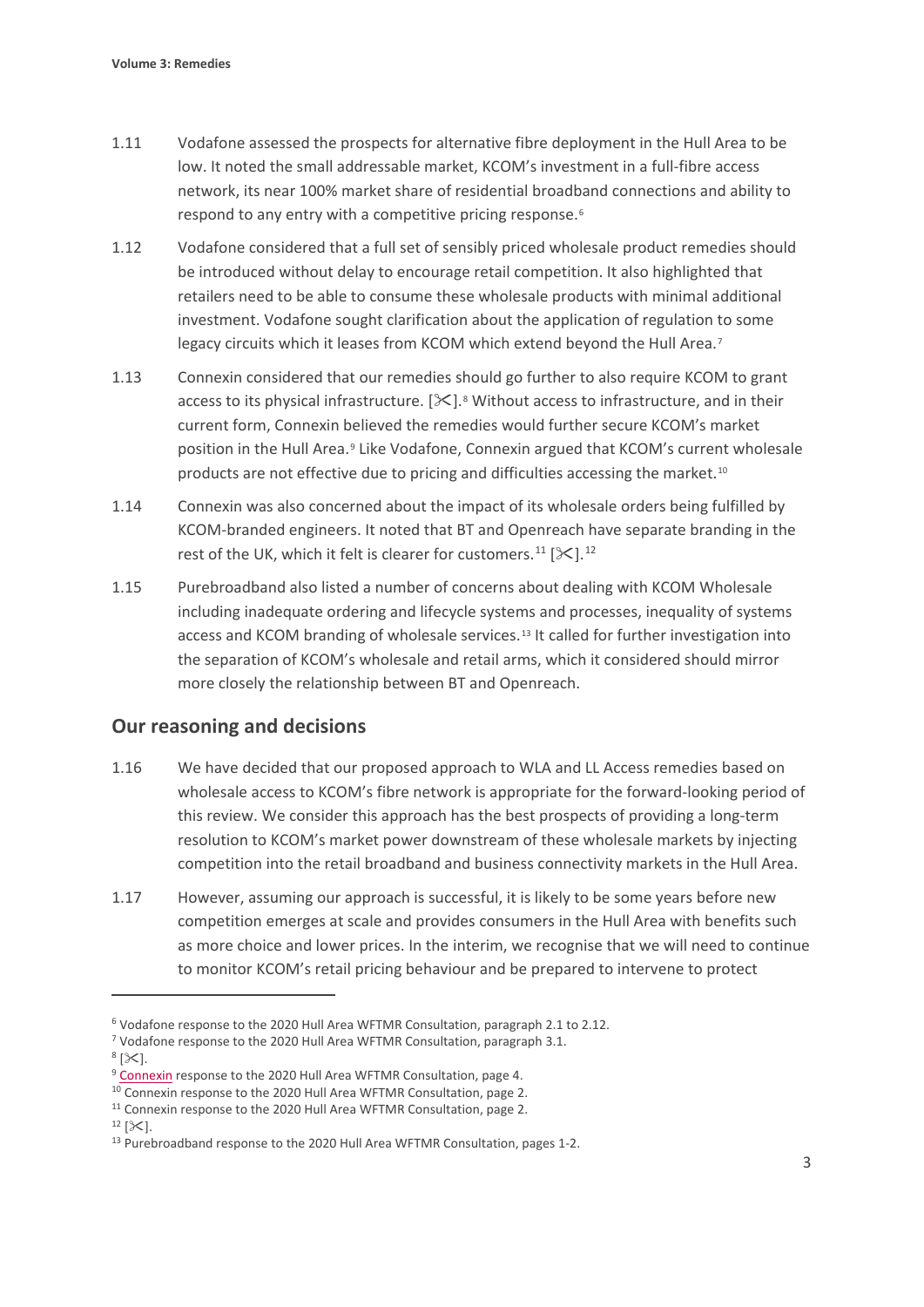consumers, if necessary, by opening a review of competition in retail markets in the Hull Area.

- 1.18 We note KCOM's current senior leadership's strategy to pivot its business toward a wholesale fibre focus. But, given the findings of this review, we do not consider it appropriate to rely on KCOM's own plans to address the competition concerns we have identified arising from its persistent SMP in fixed telecoms markets in the Hull Area.
- 1.19 We agree with Vodafone that the investment case for overbuilding KCOM's new full-fibre network in the Hull Area is likely to be very challenging given KCOM's dominant position in this small geographic market. Unlike many investments in network build in the rest of the UK, a new fibre network in the Hull Area could not differentiate itself as offering fibre 'first', as KCOM already supplies this, and there are no retail ISPs like Sky and TalkTalk with a significant share of the retail broadband market in the Hull Area who might move their customer base to a new entrant network. We therefore do not consider that the availability of PIA in the Hull Area would be decisive in remedying KCOM's SMP in WLA or LL Access at this time.
- 1.20 Our approach in the Hull Area has long been to target increased take-up of wholesale services based on access to KCOM's network. This was the primary aim of our last review of the WLA market in 2018.[14](#page-5-0) We considered then that competitive entry might emerge based on take-up of new fibre access products requiring less investment than unbundling copper access at KCOM exchanges. However, this review shows that the measures we put in place in 2018 have not been successful in encouraging providers to enter and provide services in the Hull Area. In particular, large national ISPs are still not present in the Hull Area. As a result, increased retail competition has not yet materialised.
- 1.21 Having considered the evidence gathered from our engagement with stakeholders, we have concluded that despite the lack of entry to date, there is now a better prospect for competition in the Hull Area based on wholesale access to KCOM's fibre network during the forward-looking review period. The reasons for this are summarised below.
	- a) There are significantly increasing levels of gigabit-capable network roll-out by providers in many areas of the UK. In our latest Connected Nations update<sup>15</sup>, we found that nearly a quarter (24%) of homes have access to full-fibre services. This is driven predominantly through deployments by larger operators such as Openreach and CityFibre but supported by an increasing number of smaller providers across the UK serving individual communities and regions. As roll-out of gigabit-capable networks $16$

<span id="page-5-0"></span><sup>14</sup> 2018 WLA/WBA Statement, paragraph 1.9.

<span id="page-5-1"></span><sup>15</sup> Ofcom, 2021[. Connected Nations Update: Summer 2021 \(ofcom.org.uk\).](https://www.ofcom.org.uk/__data/assets/pdf_file/0013/224212/connected-nations-summer-2021.pdf)

<span id="page-5-2"></span> $16$  Gigabit capable networks include full-fibre networks as well as any network that is able to offer at least 1Gbit/s download speeds (such as the latest version of cable network technology – DOCSIS 3.1). We note that Virgin Media O2 has recently announced its intention to upgrade its fixed network to full-fibre to the premises by 2028. Se[e Virgin Media O2](https://www.libertyglobal.com/virgin-media-o2-announces-2028-full-fibre-upgrade-plan/)  [announces 2028 full fibre upgrade plan \(libertyglobal.com\)](https://www.libertyglobal.com/virgin-media-o2-announces-2028-full-fibre-upgrade-plan/) [accessed 15 October 2021].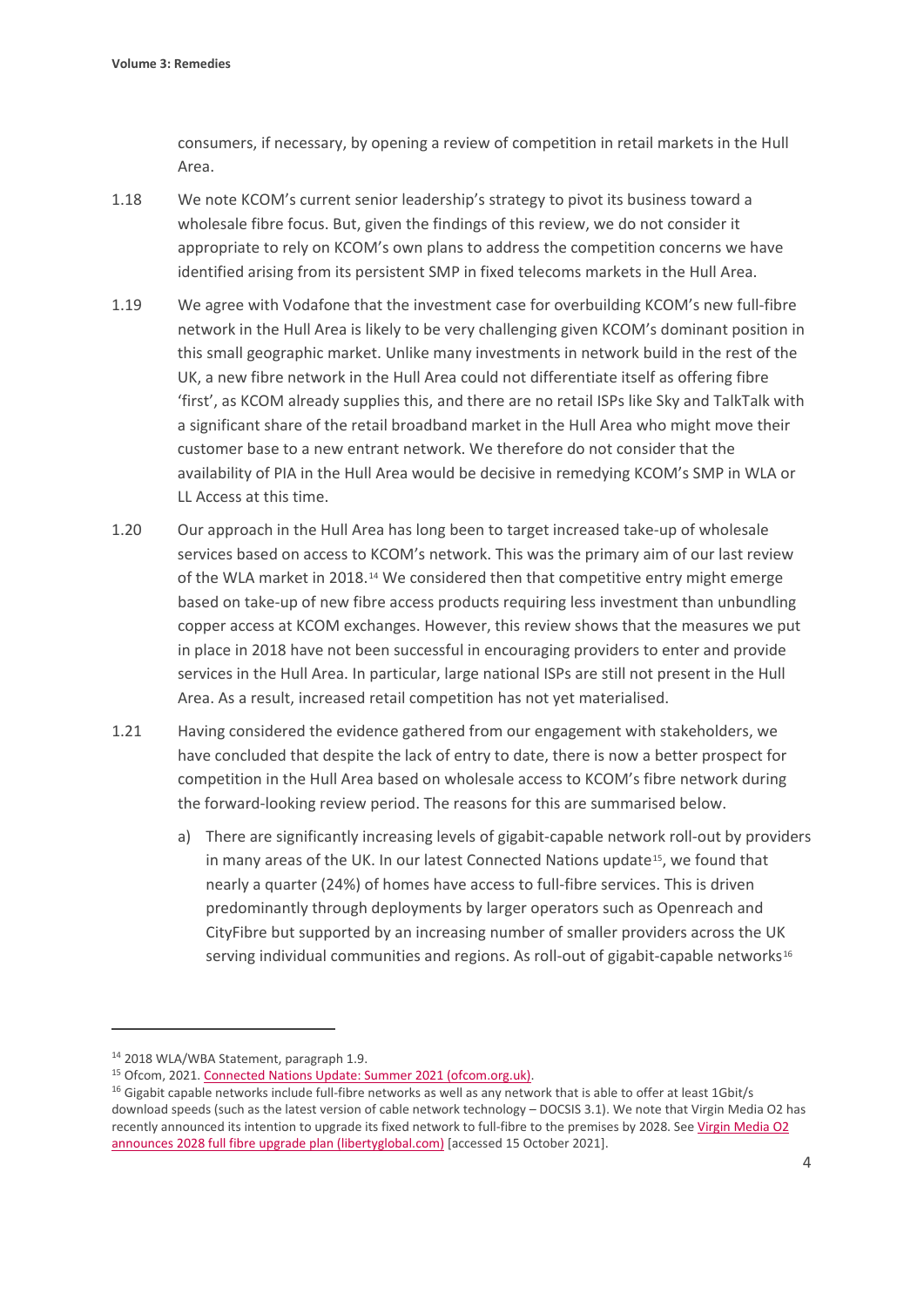progresses in many areas of the UK, some ISPs now report an increased willingness to work with alternative networks.

- i) TalkTalk, which supplies its services to customers over Openreach's network, now also has a wholesale agreement with CityFibre.<sup>[17](#page-6-0)</sup>
- ii) Vodafone, which also has a wholesale agreement with CityFibre<sup>[18](#page-6-1)</sup> as well as using Openreach, has told us that it would be likely to seek to work with multiple fibre providers across the UK to provide low price residential broadband services.[19](#page-6-2)  $[\mathcal{K}]$ .<sup>[20](#page-6-3)</sup>
- iii)  $[\mathcal{K}]$  is actively engaging with alternative fibre providers,  $[\mathcal{K}]$ , about providing consumer broadband services via wholesale fibre services.[21](#page-6-4)
- iv) BT has indicated it is open to working with alternative suppliers but is not currently actively considering the Hull Area.<sup>[22](#page-6-5)</sup>
- b) Providers have expressed a greater interest in using KCOM's fibre wholesale products.
	- i) In response to a statutory information request, KCOM provided us with detailed correspondence with two providers about their interest in fibre WLA services ( $[\times]$ and  $[\mathcal{K}]$ ).<sup>[23](#page-6-6)</sup> Purebroadband has also enquired about KCOM's WLA services, indicating it may be interested to pursue this option further if existing barriers to take-up can be addressed.<sup>[24](#page-6-7)</sup>
	- ii) KCOM further indicated that a number of providers have enquired into the use of fibre-based WBA.[25](#page-6-8)
- c) As gigabit-capable network coverage increases across the UK, an environment is emerging in which telecoms providers are working to overcome barriers to dealing with multiple wholesale fibre providers. We understand that one of these barriers is the lack of standardisation of the order and provisioning process ( $[\frac{1}{2}]^{26}$  $[\frac{1}{2}]^{26}$  $[\frac{1}{2}]^{26}$ , Vodafone<sup>27</sup>, and Purebroadband<sup>[28](#page-6-11)</sup>), and there are indications that some providers are now actively working to overcome this multi-sourcing barrier.<sup>[29](#page-6-12)</sup> KCOM has been gathering requirements from wholesale customers to inform the direction of its development of

<span id="page-6-0"></span><sup>&</sup>lt;sup>17</sup> CityFibre acquires FibreNation and adds TalkTalk as strategic customer, increasing its rollout plans to pass up to 8 million [premises -](https://www.cityfibre.com/news/cityfibre-acquires-fibrenation-adds-talktalk-strategic-customer-increasing-rollout-plans-pass-8-million-premises/) CityFibre [accessed 15 October 2021].

<span id="page-6-1"></span><sup>&</sup>lt;sup>18</sup> [Vodafone and CityFibre bring gigabit-speed fibre to the UK -](https://www.cityfibre.com/news/vodafone-cityfibre-bring-gigabit-speed-fibre-uk/) CityFibre [accessed 15 October 2021].

<span id="page-6-2"></span><sup>19</sup> Meeting between Ofcom and Vodafone, 24 February 2020.

<span id="page-6-3"></span> $20 [3]$ .

<span id="page-6-4"></span> $21$  [ $\times$ ].

<span id="page-6-5"></span><sup>&</sup>lt;sup>22</sup> Call between Ofcom and BT, 27 February 2020.

<span id="page-6-7"></span><span id="page-6-6"></span><sup>&</sup>lt;sup>23</sup> KCOM response dated 3 February 2020 to the s.135 notice dated 8 January 2020, question 13.<br><sup>24</sup> Call between Ofcom and Purebroadband, 18 June 2020.

<span id="page-6-8"></span><sup>&</sup>lt;sup>25</sup> Enquiries about WBA were received from  $[\mathcal{X}]$ ,  $[\mathcal{X}]$ ,  $[\mathcal{X}]$ ,  $[\mathcal{X}]$ ,  $[\mathcal{X}]$ , and  $[\mathcal{X}]$ .

<span id="page-6-9"></span> $26$  [ $\&$ ].

<span id="page-6-10"></span><sup>&</sup>lt;sup>27</sup> Meeting between Ofcom and Vodafone, 24 February 2020.

<span id="page-6-11"></span><sup>&</sup>lt;sup>28</sup> Call between Ofcom and Purebroadband, 12 December 2019.

<span id="page-6-12"></span><sup>&</sup>lt;sup>29</sup> For example, se[e CWP Stakeholder Overview | INCA](https://www.inca.coop/cwp-stakeholder-overview) [accessed 15 October 2021].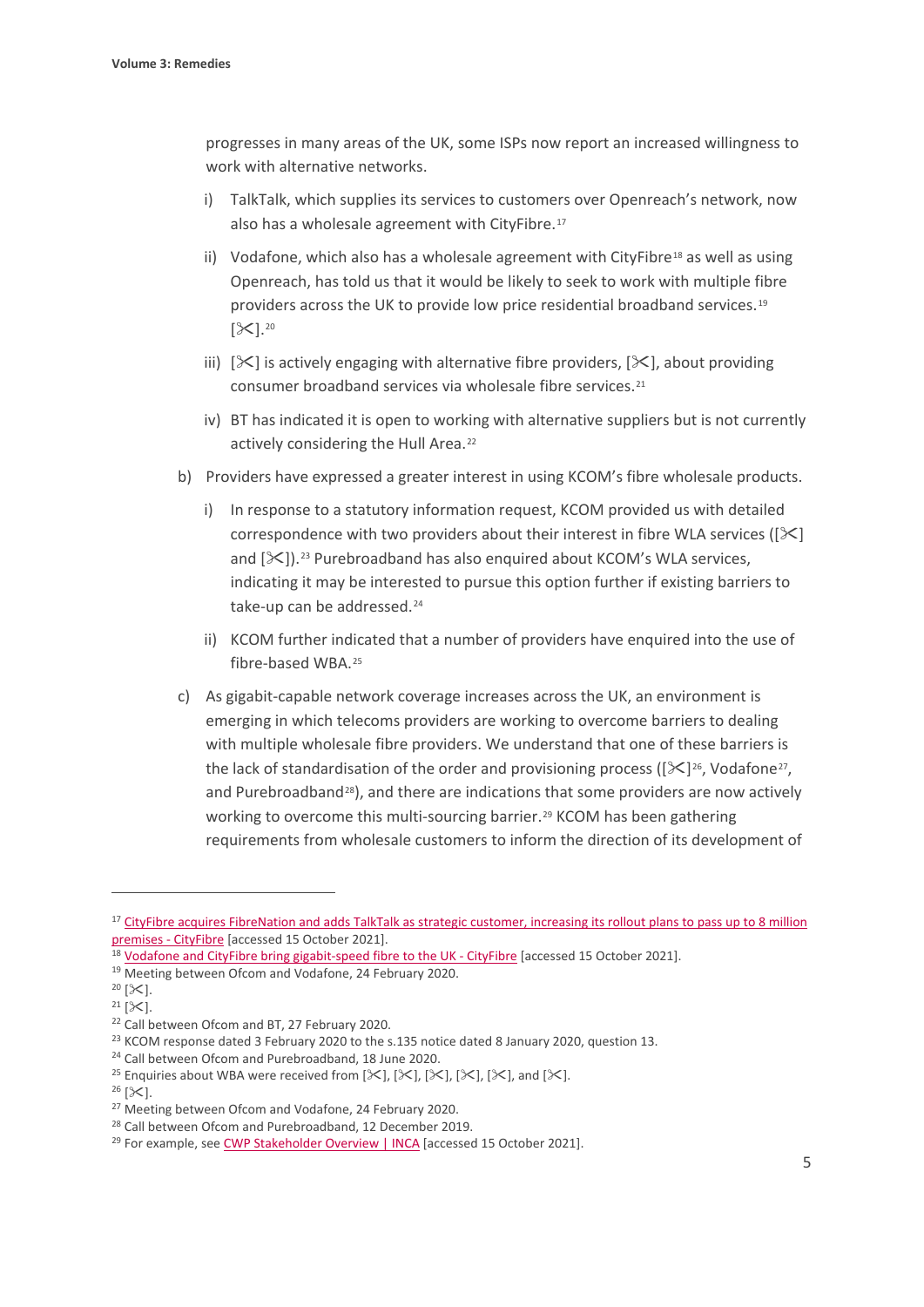a wholesale provisioning and fault management platform,<sup>[30](#page-7-0)</sup> and a telecoms provider  $(|\mathcal{X}|)$  has indicated that it is taking measures to reduce the incremental cost of entry  $([X])$ . [31](#page-7-1)

- 1.22 We believe that the above evidence indicates that during this review period, there is a better prospect for competitive entry in the Hull Area than has previously been the case. We therefore consider that the correct approach, despite the absence of entry to date, is to continue our approach of encouraging wholesale network access-based competition through the regulation of the WLA market.
- 1.23 KCOM does face some competition in the supply of business connectivity services based on providers using regulated wholesale services provided by KCOM[32](#page-7-2) and from CityFibre and MS3 who both have some network infrastructure in the Hull Area which they use to supply business connectivity services. We consider it appropriate to continue to focus on wholesale access remedies to address KCOM's market power in the LL Access market in the Hull Area and discuss why we believe requiring KCOM to provide dark fibre access, as well as managed Ethernet leased lines, will further this in Section 3.
- 1.24 We do not agree with Purebroadband's view that we should be considering the separation of KCOM similar to that of BT and Openreach in order to address its concerns about doing business with KCOM Wholesale.[33](#page-7-3) Separation is intrusive and we consider other remedies can deliver better outcomes in this review period. We note too that unduly discriminatory conduct carried out by KCOM would be a breach of our SMP regulation. Telecoms providers that have concerns about KCOM's conduct and compliance with our regulations should refer to our enforcement guidelines.<sup>[34](#page-7-4)</sup>
- 1.25 With regard to Vodafone's comments about some legacy circuits it rents from KCOM, we would also refer it to our enforcement guidelines if it believes that KCOM's pricing of these circuits is non-compliant.
- 1.26 Stakeholders' detailed comments on the remedies we proposed last year and, taking account of these comments, our detailed reasoning and decisions on WLA and LL Access remedies are set out in the following sections.

# **Insufficiency of competition law**

1.27 Under Section 87(1) of the Act, where we have made a determination that an operator has SMP in an identified services market, we must impose such requirements as we consider appropriate. However, in considering the imposition of remedies, we take into account the

<span id="page-7-0"></span><sup>&</sup>lt;sup>30</sup> KCOM[, New services and Strategic IT Developments](https://www.kcom.com/wholesale/products/service-information/new-services-and-strategic-it-developments/) [accessed 15 October 2021]. KCOM, Previous strategic IT [development notices](https://www.kcomgroupltd.com/regulatory/kcom-wholesale/service-information/previous-notices-new-services/) [accessed 15 October 2021].

<span id="page-7-1"></span> $31$  [ $\times$ ].

<span id="page-7-3"></span><span id="page-7-2"></span> $32$  [ $\ge$ ].<br>33 We note with specific regard to certain comments made in Purebroadband's response to our consultation that KCOM is in any event prohibited from conduct which amounts to undue discrimination relating to the provision of network access.

<span id="page-7-4"></span><sup>34</sup> Ofcom, 2017[. Enforcement guidelines for regulatory investigations \(ofcom.org.uk\).](https://www.ofcom.org.uk/__data/assets/pdf_file/0015/102516/Enforcement-guidelines-for-regulatory-investigations.pdf)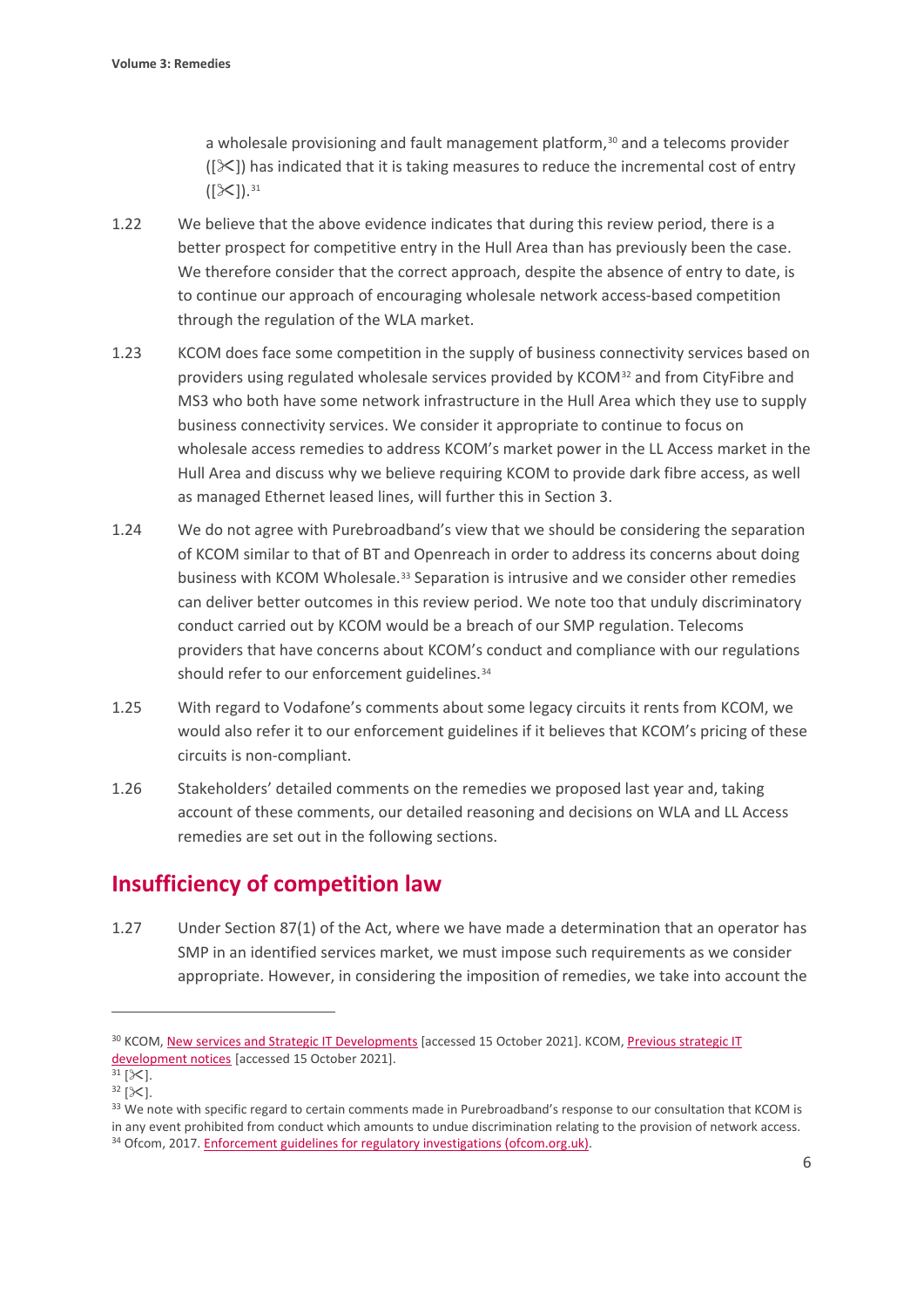potential application of competition law. To do this we have considered whether competition law, in particular the rules prohibiting the abuse of a dominant position, would be effective in responding to the competition concerns identified above.

- 1.28 First, we have taken account of the fact that the products in the wholesale markets we have identified are inputs into other downstream markets. Appropriate *ex ante* intervention at the upstream level can promote effective competition in downstream markets. It can also facilitate the emergence of effective competition at the upstream level itself. Competition law, insofar as is relevant, prohibits the abuse of a dominant position – it does not seek to promote competition. The key aim of our regulatory strategy is to address KCOM's market power by promoting competition.
- 1.29 Second, the requirement to address the competition problems in each of the markets in which we find SMP means imposing an interconnected and complex package of remedies, including provisions to ensure that they remain effective for the duration of the review period.
- 1.30 Third, we consider it is important to provide sufficient certainty about the rules applying to the dominant provider in the wholesale markets. We consider this certainty is best achieved through *ex ante* regulation. *Ex ante* regulation will also allow for timely intervention by us proactively enforcing the conditions and, if necessary, by parties bringing regulatory disputes to us for swift resolution.
- 1.31 We therefore consider that, in the current and expected circumstances of the relevant markets over the review period, competition law alone would be insufficient to address the competition problems we have identified. We explain in our assessment of our individual remedy proposals where we consider there are particular additional relevant points relating to the sufficiency of competition law.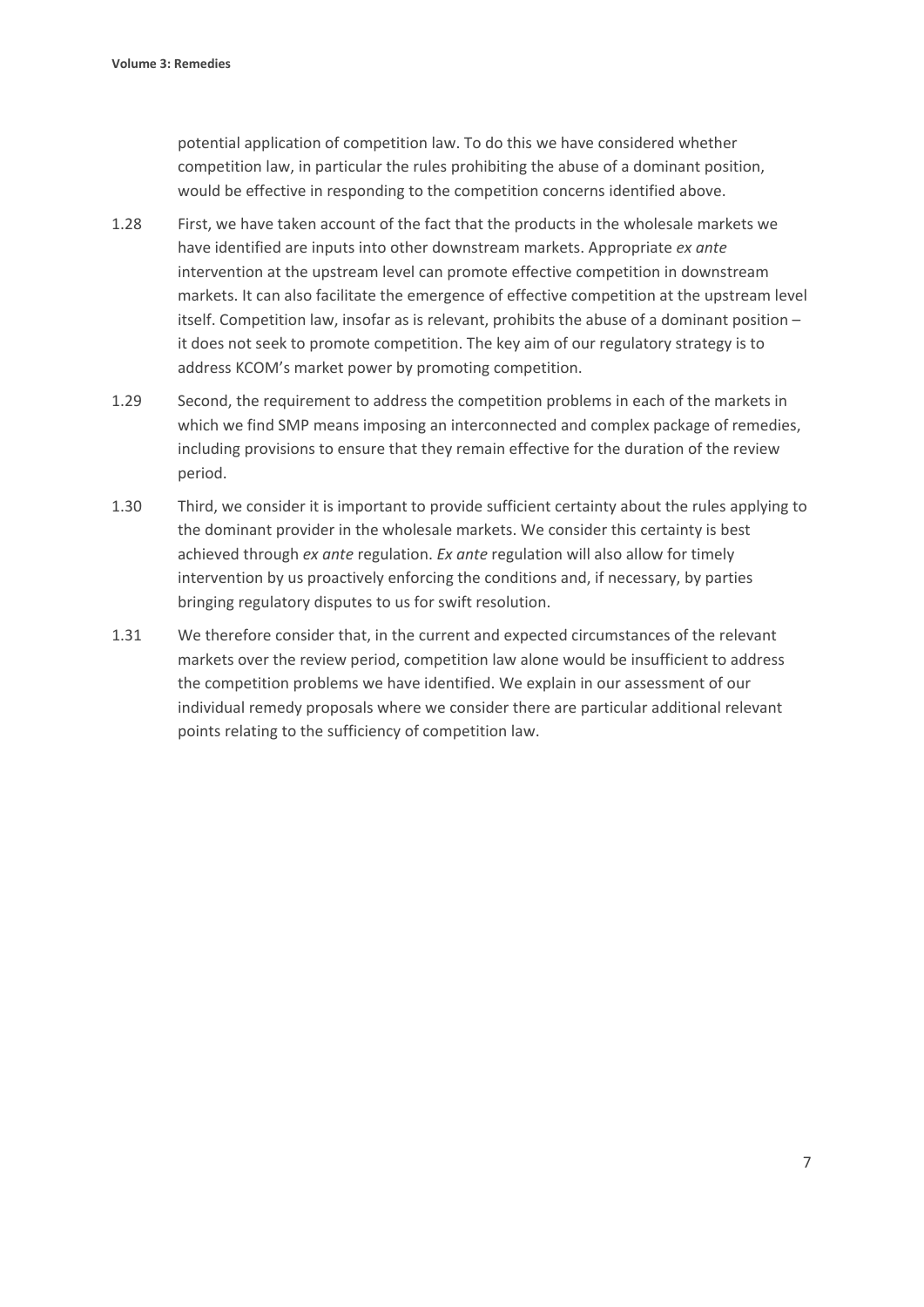# <span id="page-9-0"></span>2. General remedies: WLA and LL Access markets

- 2.1 In this section, we set out the general remedies that we have decided to impose on KCOM over the forward-looking period of this market review. Combined with the specific network access remedies discussed in Section 3, these are intended to address the competition concerns which we have identified as arising from our determinations that KCOM has SMP in the WLA and LL Access markets in the Hull Area.<sup>[35](#page-9-1)</sup>
- 2.2 The general remedies we have decided to impose on KCOM are summarised in Figure 2.1 below.

### **Figure 2.1: Summary of the general remedies we are imposing on KCOM**

| <b>General remedies in the WLA and LL Access markets</b>                                                                                                       |
|----------------------------------------------------------------------------------------------------------------------------------------------------------------|
| Requirement to provide network access on reasonable request, and on fair and reasonable terms,<br>conditions and charges (WLA excluding copper-based services) |
| Requirements relating to requests for new forms of network access (WLA only)                                                                                   |
| <b>Requirement for no undue discrimination</b>                                                                                                                 |
| Requirement to publish a reference offer                                                                                                                       |
| Direction requiring KCOM to amend its RO (WLA only)                                                                                                            |
| Requirement to notify changes to charges, terms and conditions                                                                                                 |
| <b>Requirement to notify technical information</b>                                                                                                             |
| Requirement to publish quality of service information                                                                                                          |
| <b>Regulatory financial reporting</b>                                                                                                                          |

**Requirement to produce a wholesale pricing transparency report (LL Access only)**

2.3 We set out below our reasoning and decisions for imposing each remedy taking account of any comments we received from stakeholders in response to our consultation proposals.

<span id="page-9-1"></span><sup>&</sup>lt;sup>35</sup> These competition concerns are set out in Section 1 of Volume 3. Our decisions regarding market definitions and SMP determinations are set out in Volume 2.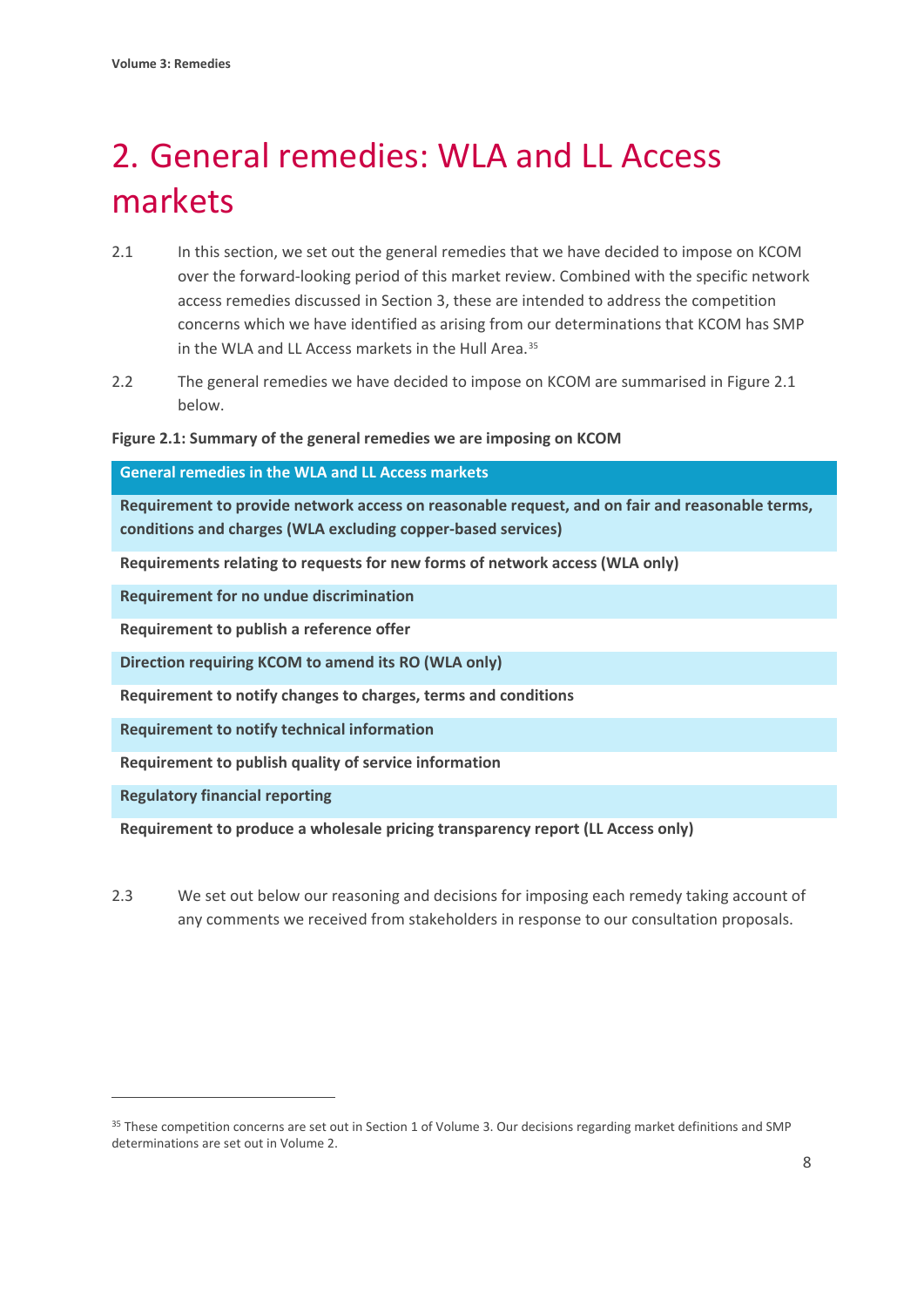# **Requirement to provide network access on reasonable request and on fair and reasonable terms, conditions and charges (LL Access and WLA excluding copper)**

# **Our proposals**

- 2.4 We proposed that KCOM must offer network access in the WLA and LL Access markets where a third party reasonably requests it. Access must be granted on fair and reasonable terms and conditions as soon as is reasonably practicable.
- 2.5 We also proposed a fair and reasonable charges obligation and proposed that Ofcom have powers to make directions to secure supply of service and fairness and reasonableness of terms, conditions and charges of network access. These proposals are discussed in the 'pricing requirements' subsection below.
- 2.6 Following KCOM's roll-out of FTTP services in the Hull Area, we proposed to exclude all copper-based services from the WLA network access requirement. Looking forward we expect any competition in the Hull Area to be based on access to KCOM's fibre network.

# **Stakeholder comments**

2.7 Connexin argued that we should expand our remedies to require KCOM to productise access to its passive infrastructure i.e. KCOM's network of underground ducts and chambers and overhead poles used to host its fixed network in the Hull Area.[36](#page-10-0) It considered that Hull is disadvantaged compared to the rest of the UK because KCOM is not obligated to share access to its infrastructure, which it believes would enable competitors to build rival networks.<sup>[37](#page-10-1)</sup> [ $\mathcal{S}$ ]<sup>38</sup>, [ $\mathcal{S}$ ].<sup>[39](#page-10-3)</sup> [ $\mathcal{S}$ ].<sup>[41](#page-10-5)</sup> We note that Connexin has recently announced its plan to build a full-fibre network in Hull.<sup>[42](#page-10-6)</sup>

# **Our reasoning and decisions**

- 2.8 We remain of the view that our network access obligations are appropriate and proportionate to address KCOM's market power in the WLA and LL Access markets.
- 2.9 The level of investment required by a third party to replicate KCOM's WLA and LL Access networks, and the time it would take to do this are significant barriers to entry. An obligation requiring KCOM to provide network access where a third party reasonably requests it is therefore vital to promoting and protecting competition in downstream

<span id="page-10-0"></span><sup>&</sup>lt;sup>36</sup> Connexin response to 2020 Hull Area WFTMR Consultation, page 4.

<span id="page-10-1"></span><sup>&</sup>lt;sup>37</sup> Connexin response to 2020 Hull Area WFTMR Consultation, page 2.  $38$  [ $\ge$ 1.

<span id="page-10-3"></span><span id="page-10-2"></span> $^{39}$  [ $\!\times$  ].

<span id="page-10-5"></span><span id="page-10-4"></span> $40$  [ $\&$ ].  $41$  [ $\&$ ].

<span id="page-10-6"></span><sup>&</sup>lt;sup>42</sup> [We're ending the broadband monopoly. -](https://www.connexin.co.uk/newsroom/connexin-fibre-announcement/) Connexin [accessed 18 October 2021].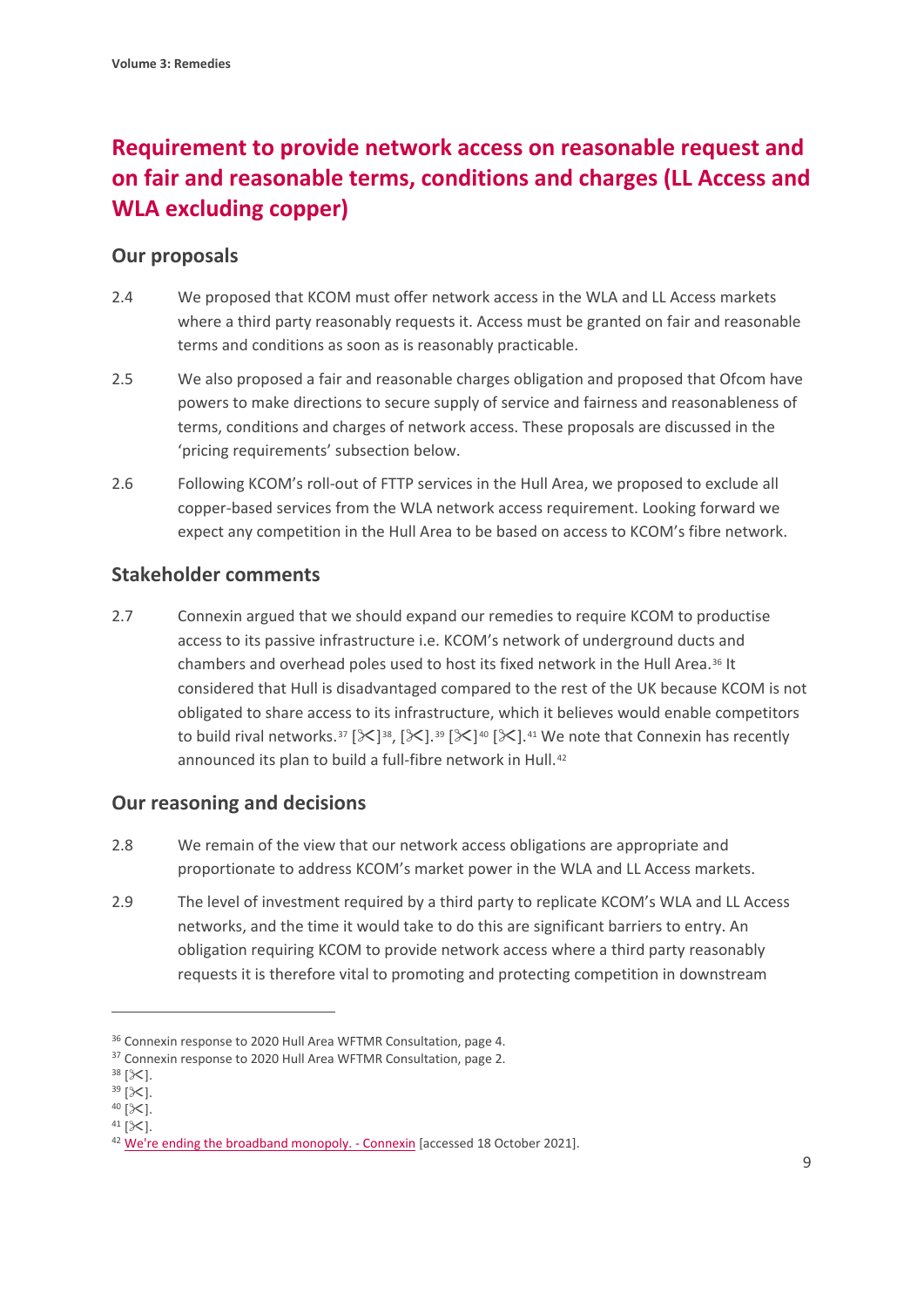markets. Without such a requirement KCOM would have the incentive and ability to refuse access to the WLA and LL Access markets or provide access on less favourable terms, thereby benefiting its own retail divisions and hindering downstream competition, ultimately against the interests of consumers.

- 2.10 In Section 1 we have explained why, having considered stakeholder responses including Connexin's call for regulated access to KCOM's physical infrastructure, we have taken an approach to remedies which focuses on requiring access to KCOM's fibre network rather than access to its physical infrastructure.<sup>[43](#page-11-0)</sup>
- 2.11 Nevertheless, we recognise that operators like MS3 and a concentration of WISPs including Connexin do have some network presence and broadband customers in the Hull Area. Over the course of this review period they, or other entrants, may seek space in KCOM's network of underground ducts and chambers and, aerially, space on its poles to deploy a fixed access network in the Hull Area to compete with KCOM in the market for WLA. [ $\ll$ ].<sup>[44](#page-11-1)</sup>
- 2.12 We consider that such requests to KCOM for a form of physical infrastructure access are consistent with our approach to *ex ante* SMP regulation in this review of wholesale fixed telecoms markets in the Hull Area. We consider that such a request could be reasonable under the WLA general network access condition we are imposing, in which case KCOM would effectively be required to provide the relevant form of physical infrastructure access as soon as reasonably practicable and on fair and reasonable terms, conditions and charges.
- 2.13 Access to physical infrastructure supplied under the WLA general network access condition would be restricted to the deployment of fixed network technologies (most likely fibre) to fixed locations in the Hull Area to provide services to homes and businesses such as broadband. Wireless services and leased lines are not in the WLA market.[45](#page-11-2)
- 2.14 We note that KCOM is already required to provide access to its physical infrastructure under the ATI Regulations.<sup>[46](#page-11-3)</sup> This is a separate regime which the DCMS is reviewing.<sup>[47](#page-11-4)</sup> However, we do not consider the ATI Regulations to be a substitute for network access obligations. The ATI Regulations are conceived as a means of facilitating commercial agreements for access on fair and reasonable terms, with Ofcom providing dispute resolution in the event no agreement can be reached. A general network access obligation provides greater certainty in that it forms a basis for the specification of the nature and terms of access to KCOM's physical infrastructure up front where such a request is

<span id="page-11-0"></span><sup>&</sup>lt;sup>43</sup> See Section 1, paragraph 1.19.<br><sup>44</sup> [ $\ll$ ].

<span id="page-11-1"></span>

<span id="page-11-2"></span><sup>&</sup>lt;sup>45</sup> See Section 3 of Volume 2.

<span id="page-11-3"></span><sup>&</sup>lt;sup>46</sup> The Communications (Access to Infrastructure) Regulations 2016 (the ATI Regulations) implement the Broadband Cost Reduction Directive (see Annex 4). They are a set of measures intended to reduce the cost of deploying high-speed electronic communications networks, including sharing the physical infrastructure of telecoms network providers as well as infrastructure operators in other sectors (e.g. gas, electricity). The ATI Regulations can be found at <http://www.legislation.gov.uk/uksi/2016/700/made> [accessed 19 October 2021].

<span id="page-11-4"></span><sup>47</sup> DCMS is the Department for Digital, Culture, Media and Sport.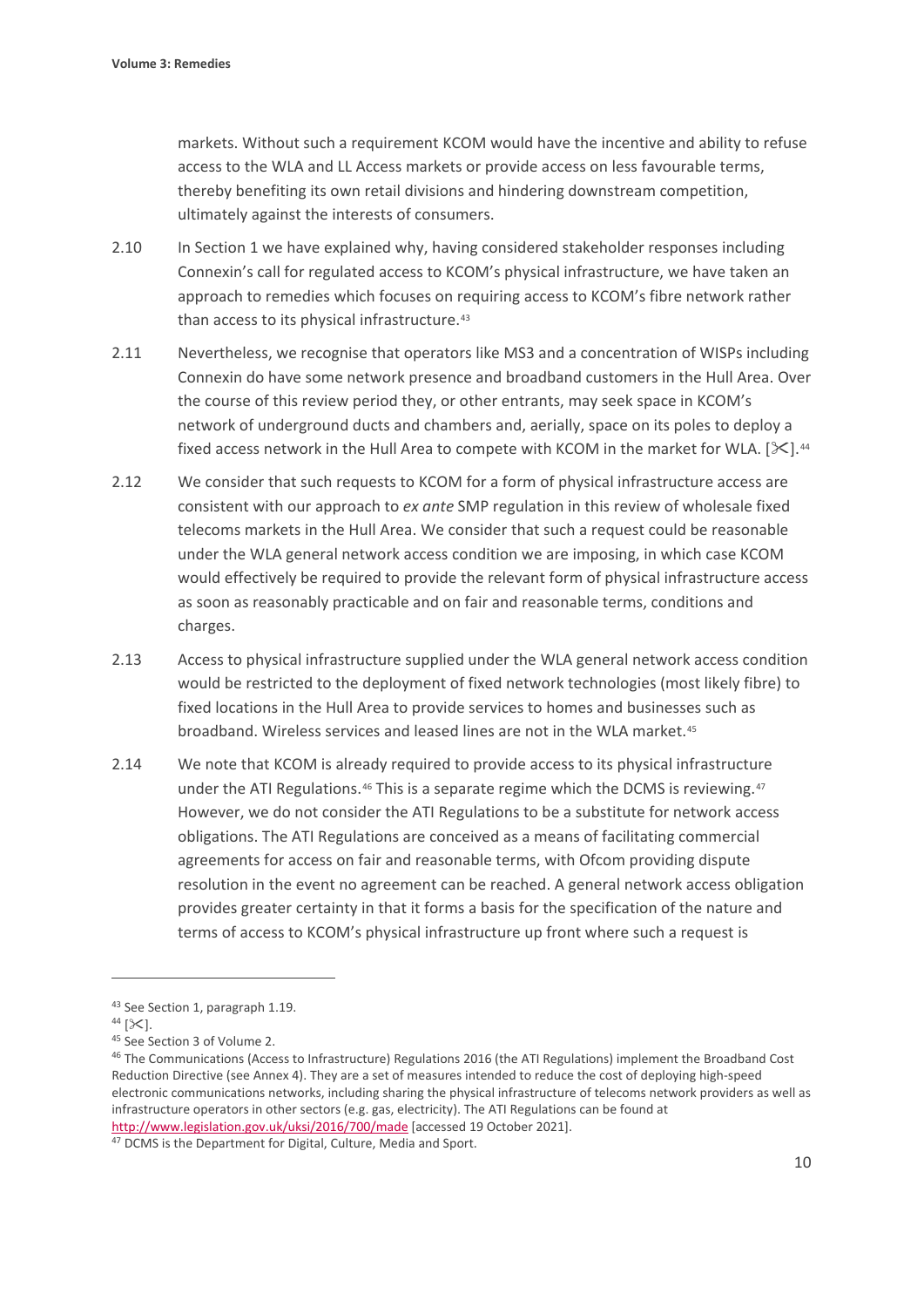reasonable. Given the competition concerns with respect to KCOM's position in the market in the Hull Area we consider such certainty is, in this case, necessary to ensure a network access remedy is effective and is not provided by the ATI Regulations.

- 2.15 Our network access obligation includes a requirement on KCOM to provide any ancillary services that are necessary to make that network access effective. Necessary ancillary services should also be provided on fair and reasonable charges, terms and conditions. We consider this the minimum necessary to secure that the remedy achieves its purpose.
- 2.16 In this review we have explored the reasons why KCOM's fibre WLA product<sup>[48](#page-12-0)</sup> is not currently purchased by any provider. This has included considering the obligations we currently impose in relation to ancillary services. We consider that certain changes to KCOM's reference offer are necessary in order to address KCOM's SMP in WLA, which arise out of KCOM's obligation in SMP Condition 1 to provide access on fair and reasonable terms and conditions. We consider this point further below in relation to our condition requiring KCOM to publish a reference offer.

## **Pricing requirements**

2.17 This subsection first considers the general principles we apply to pricing remedies in the Hull Area, which apply to both the WLA and LL Access markets, and then considers the pricing requirements for WLA. Pricing requirements for LL Access, including dark fibre, are discussed in Section 3 below.

#### **Our proposals**

- 2.18 In our 2020 Hull Area WFTMR Consultation, we proposed an obligation for charges for network access to be fair and reasonable in the WLA and LL Access markets.
- 2.19 We said that, in general, we would consider KCOM's charges to be fair and reasonable if they are consistent with making a reasonable return over costs including a reasonable contribution to common cost recovery, and if they do not equate to a margin squeeze.
- 2.20 For KCOM's WLA services at or around 40Mbit/s, we proposed to set a specific benchmark rate, equal to the existing benchmark rate held constant in real terms during the review period.[49](#page-12-1) We said that we would publish the rates concerned in this statement.
- 2.21 For WLA services at higher bandwidths, we did not propose to set specific benchmark rates in advance. We proposed instead to take into account the available evidence which might include reference to equivalent products offered by Openreach in the rest of the UK.

<span id="page-12-0"></span><sup>48</sup> [Wholesale FibreLine Local Access services \(WFLLA\) | KCOM](https://www.kcom.com/wholesale/products/broadband-and-internet/wholesale-fibreline-local-access-services-wflla/) [accessed 18 October 2021].

<span id="page-12-1"></span><sup>&</sup>lt;sup>49</sup> This existing benchmark rate was the published price of Openreach's VULA 40/10 rate applied to BT's GEA-FTTP connections where GEA-FTTC is not available.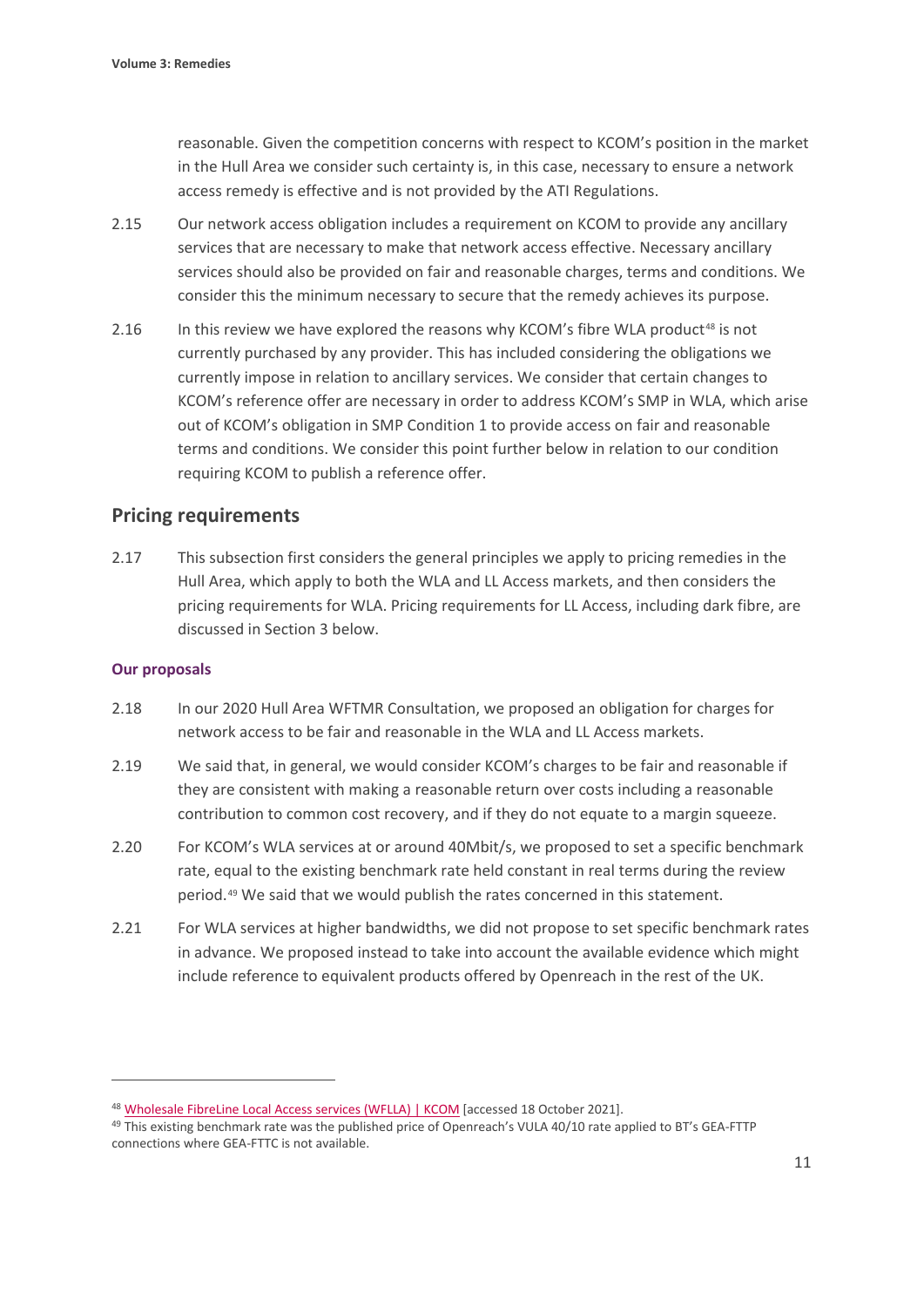#### **Stakeholder responses**

- 2.22 Most stakeholders who commented on our WLA fair and reasonable pricing proposals considered that the proposals could go further.
- 2.23 Connexin said that the wholesale products available to potential new entrants under the regulated portfolio do not offer suitable ease of access and the reasonable margins needed to operate without significant scale.<sup>[50](#page-13-0)</sup>
- 2.24 Similarly, Vodafone argued that more needs to be done to reduce both the price of KCOM's wholesale offerings and the burden (including costs) to consume them.<sup>[51](#page-13-1)</sup> [ $\ge$ ].<sup>[52](#page-13-2)</sup> Vodafone said that we should set the price of all KCOM wholesale services up to 100Mbit/s, using Openreach's SOGEA<sup>[53](#page-13-3)</sup> 40/10 price as a benchmark with modest uplifts for bandwidths above this. It said this would allow retailers to emulate existing 40/10 and 80/20 offerings available elsewhere in the UK.<sup>[54](#page-13-4)</sup>
- 2.25  $\sqrt{2}$  stated that our fair and reasonable pricing measures do not go far enough to create the financial opportunities necessary to generate competition. It said that KCOM's current wholesale prices are set at a level that creates a margin squeeze, noting that its retail costs may be higher than KCOM's and that KCOM's wholesale costs should reflect this.<sup>[55](#page-13-5)</sup> [ $\ll$ ] said that we should extend the benchmark to cover all FTTP bandwidths, which it believed would facilitate commercial opportunities for new retailers.<sup>[56](#page-13-6)</sup>
- 2.26 KCOM requested confirmation that the 'fair bet' principle, as set out in the 2018 Hull Area market review, remains relevant.[57](#page-13-7)

#### **Our reasoning and decisions**

- 2.27 Our main aim in setting wholesale price regulation is to promote effective competition at the retail level.
- 2.28 We consider that in the WLA and LL Access markets there is risk that KCOM might fix or maintain some or all of its prices for network access at an excessively high level, or impose a price squeeze in relation to such access so as to have adverse consequences for endusers of telecoms services.
- 2.29 We consider therefore that a regulatory constraint on KCOM's wholesale prices is appropriate in order to address this risk. We have a variety of options to address this concern, including charge controls. However, while in principle a charge control may be

<span id="page-13-2"></span> $52$  [ $\&$ ].

<span id="page-13-1"></span><span id="page-13-0"></span><sup>&</sup>lt;sup>50</sup> Connexin response to the 2020 Hull Area WFTMR Consultation, page 2.<br><sup>51</sup> Vodafone response to the 2020 Hull Area WFTMR Consultation, paragraph 2.8.

<span id="page-13-3"></span><sup>53</sup> SOGEA means single order generic Ethernet access. An Openreach product which allows its wholesale customers to order broadband without a telephone line.

<span id="page-13-4"></span><sup>54</sup> Vodafone response to the 2020 Hull Area WFTMR Consultation, paragraph 2.18.

<span id="page-13-6"></span><span id="page-13-5"></span><sup>&</sup>lt;sup>55</sup> Name Withheld [ $\ll$ ] response to the 2020 Hull Area WFTMR Consultation, page 1.<br><sup>56</sup> Name Withheld [ $\ll$ ] response to the 2020 Hull Area WFTMR Consultation, page 1.<br><sup>57</sup> KCOM first response to the 2020 Hull Area WFTM

<span id="page-13-7"></span>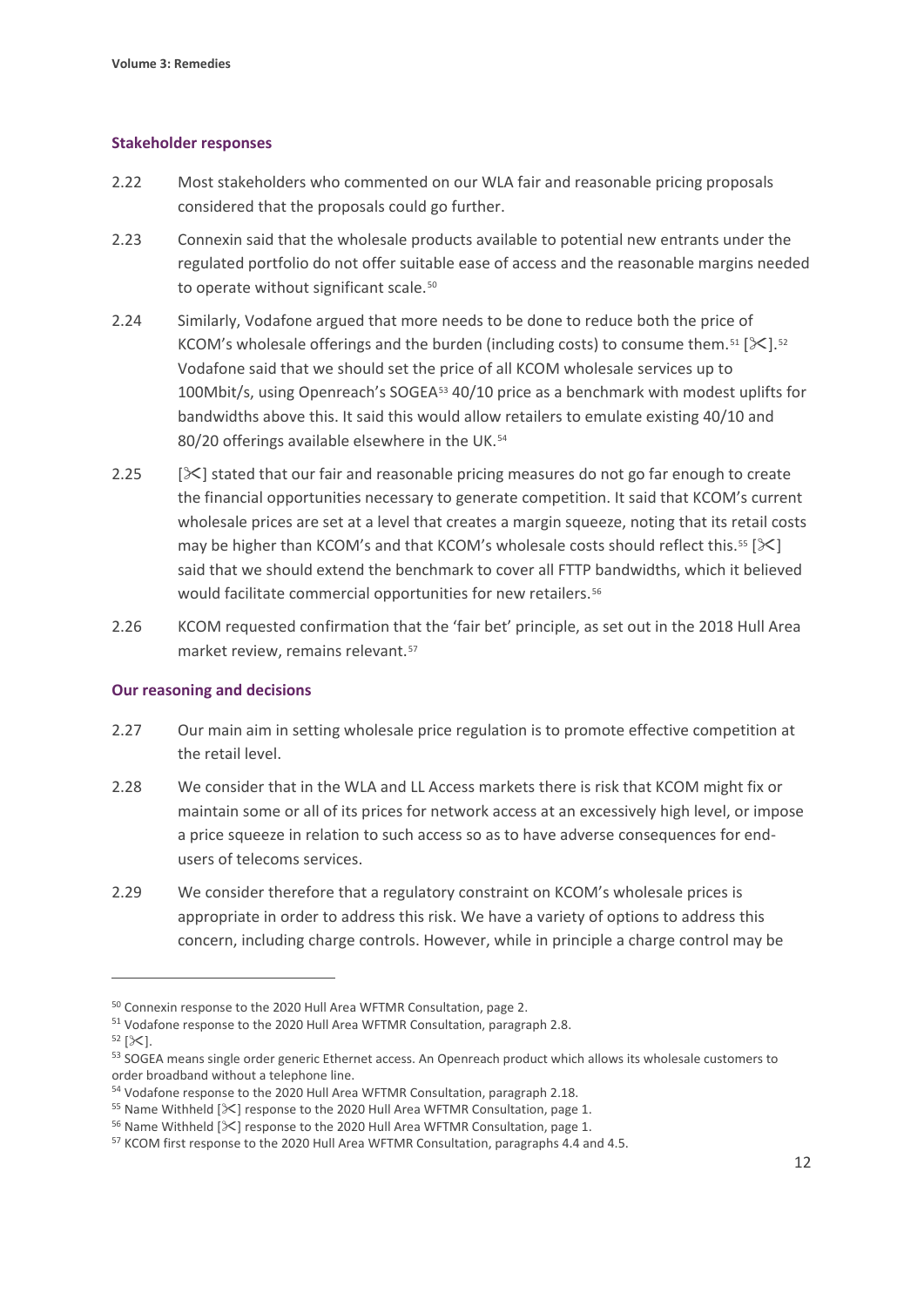effective, our regulation must be proportionate, meaning we must impose the minimum necessary remedy to achieve our aim. Consistent with our long-standing practice, we consider that charge controls in the WLA or LL Access market in the Hull Area would be disproportionate to the aim of preventing excessive charges, due to the scale of the market and the significant costs and difficulties which would arise in formulating a charge control, and given the availability of charge-controlled Openreach products as suitable benchmarks.[58](#page-14-0) We are instead imposing in the WLA and LL Access markets (including dark fibre access, considered below) an obligation for charges for network access to be fair and reasonable. We consider this is a proportionate approach and the minimum regulation necessary to address this risk.

- 2.30 In general, we consider that KCOM's charges would be fair and reasonable if they are consistent with making a reasonable return over costs including a reasonable contribution to common cost recovery, and if they do not equate to a price squeeze.<sup>[59](#page-14-1)</sup> In doing so, we will take into account the need to have offered KCOM a 'fair bet'.
- 2.31 In order to inform our enforcement priorities, we identify appropriate benchmark prices against which to compare KCOM's prices. If KCOM's prices are in excess of these benchmarks, we would be likely to give further scrutiny to those charges. As set out above, stakeholders raised concerns around which bandwidth services should have a specific benchmark placed on them and the level of those benchmarks.
- 2.32 We have decided to set a specific benchmark only for services at or around 40Mbit/s upload speed. We believe that these services will continue to be a reasonable substitute for higher speed services over the review period – i.e. that customers would be prepared to switch down to 40Mbit/s services if higher bandwidth services became too expensive. As such, we consider that the price of services at or around 40Mbit/s will constrain the prices which KCOM could charge for higher bandwidth products. We therefore do not consider there is a need to set an additional specific benchmark rate on higher bandwidth prices.
- 2.33 Instead of using a direct benchmark, to evaluate whether the prices for higher bandwidth services are fair and reasonable we will take into account all of the available evidence, which will include retail prices and margins, and the wholesale prices offered in the rest of the UK (including by Openreach). In all cases we would expect KCOM's retail margin over the wholesale prices to cover retail costs.

<span id="page-14-0"></span><sup>&</sup>lt;sup>58</sup> For example, see the 2019 BCMR Statement, paragraphs 16.56-16.57. We have also adopted this approach historically in the WLA market in the Hull Area. For example, see the 2018 WLA/WBA Statement, paragraphs 4.68-4.70.

<span id="page-14-1"></span> $59$  In response to  $[\times]$ , we note that while we would assess any dispute on the relevant facts, our starting point for evaluating cost and margins on individual services in this context would be to allow a long run incremental cost (LRIC) retail margin on each service, assessed by reference to an equally efficient operator (EEO) standard. For the avoidance of doubt, under our interpretation of this fair and reasonable requirement, KCOM is also required to cover its retail costs across a broader portfolio of broadband products, such that KCOM's rivals can supply a comparable range of products.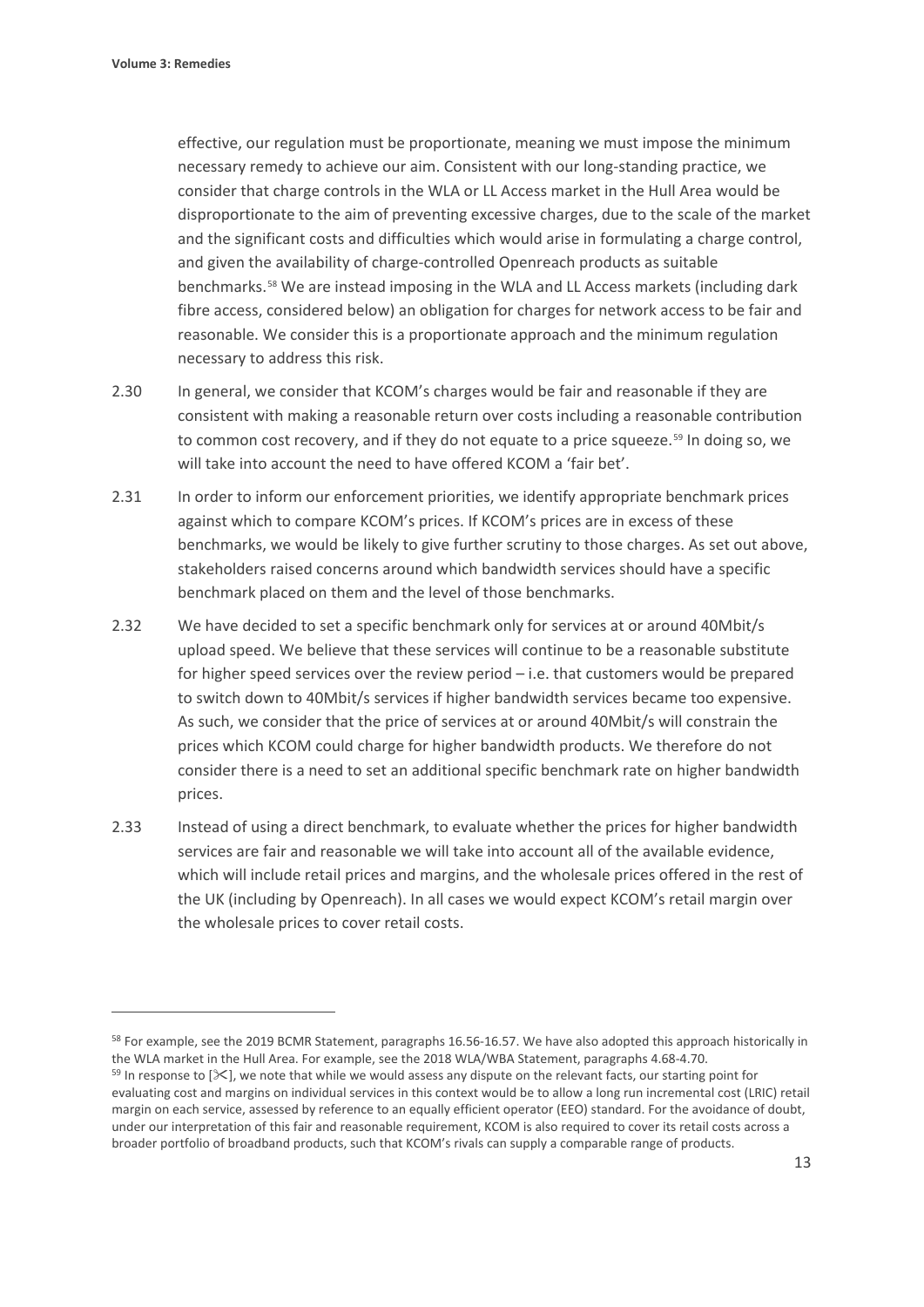- 2.34 For services at or around 40Mbit/s, we have decided to use the existing benchmark rate held constant in real terms.<sup>[60](#page-15-0)</sup> In practice, this means the benchmark is equal to the charge controlled MPF<sup>61</sup> plus GEA-FTTC 40/10 rental price.<sup>[62](#page-15-2)</sup>
- 2.35 In the rest of the UK, we are now regulating Openreach's WLA prices in a way that reflects the level of competition and market circumstances in a given area, and these now differ from the Hull Area.[63](#page-15-3) Unlike in the Hull Area, there is established retail competition in the rest of the UK; encouraging network build is a strategic priority, and Openreach is at a different stage of the investment cycle from KCOM, which has already completed its fullfibre roll-out. This had led us to include a fibre premium on GEA-FTTP prices. Given that these circumstances, and the aims of our regulation, differ from those in the Hull Area, we do not consider it would be appropriate to allow KCOM to charge a fibre premium – and therefore we do not consider that the price of Openreach's 40/10 GEA-FTTP services will be an appropriate benchmark going forward.
- 2.36 We do not consider that keeping the benchmark prices for services at or around 40Mbit/s constant in real terms would compromise KCOM's ability to recover its costs. Evidence from KCOM's RFS 2018/19 and 2019/20 suggests that KCOM's current returns are likely to be above the cost of capital in the Hull Area.

# **Conclusion**

- 2.37 We consider that these requirements in the WLA and LL Access markets to provide network access on reasonable request are proportionate in that they are targeted at addressing the market power that we have found KCOM holds. We do not consider that different types of obligations or more limited network access requirements would be sufficient to address the competition concerns we have identified.<sup>[64](#page-15-4)</sup>
- 2.38 In order to implement these remedies, we are applying the SMP Condition 1 published in Volume 4.
- 2.39 Section 87(1) of the Act provides that, where we have made a determination that a person (here KCOM) has SMP in an identified services market, we shall set such SMP conditions

<span id="page-15-0"></span><sup>&</sup>lt;sup>60</sup> Historically, the benchmark rate was the regulated price Openreach charged for 40/10 GEA-FTTP services where FTTC was not available. This price was lower than the price Openreach charged for 40/10 GEA-FTTP services where FTTC was available and was equal to the regulated price for 40/10 GEA-FTTC services. This price was £12.11 per month for 2020/21. The price of the equivalent regulated Openreach product has not been held constant in real terms.

<span id="page-15-1"></span> $61$  MPF means metallic path facility. An Openreach product which allows its wholesale customers to deliver phone and broadband services over the copper connection running between end-user premises and the local exchange.

<span id="page-15-2"></span> $62$  These prices are set out in SMP Condition 12B.4 (MPF) and 12C.2 (GEA-FTTC 40/10) of the 2021 WFTMR Statement, Volume 7. For 2020/21 this implies a charge of £146.38 per annum or c.£12.20 per month (£85.98 MPF + £60.40 FTTC 40/10) for a data only variant.

<span id="page-15-3"></span><sup>&</sup>lt;sup>63</sup> Openreach's regulated GEA-FTTP prices will be set at the GEA-FTTC charge controlled level plus a fibre premium of £1.70. 2021 WFTMR Statement, Volume 4 paragraph 2.74. We considered that this would support investment in competing networks, including those seeking to extend their networks from Area 2 to Area 3, and investment in FTTP by Openreach.

<span id="page-15-4"></span><sup>&</sup>lt;sup>64</sup> As set out in Volume 2, paragraphs 6.21 and 6.53, we would expect KCOM to consider requests for a suitable WLA access product to support voice only services under this condition, should demand arise.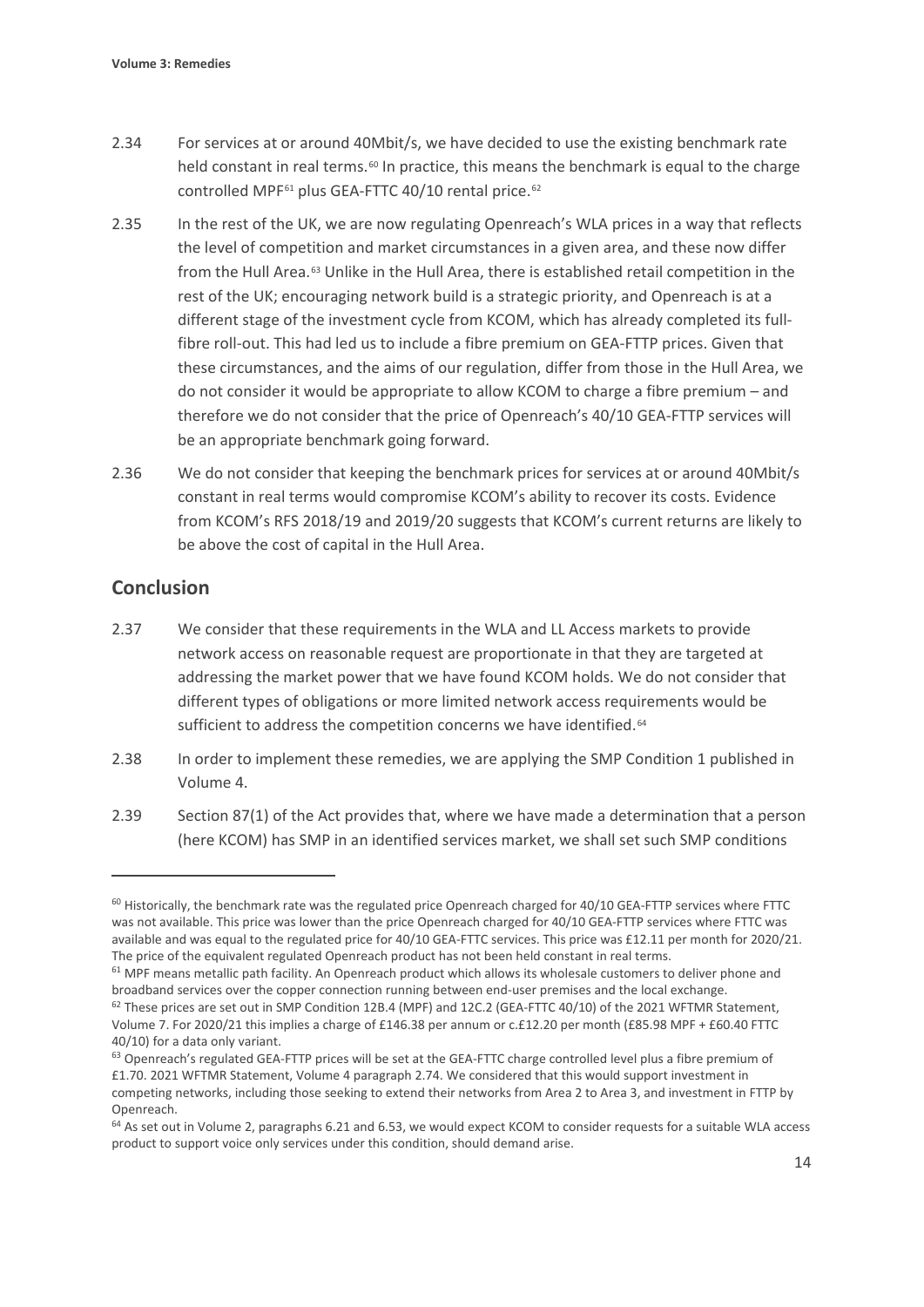authorised by that section as we consider appropriate to apply to that dominant provider in respect of the relevant network or relevant facilities and apply those conditions to that person. Specifically, section 87(3) and 87(6)(c) to (e) of the Act authorises Ofcom to set SMP services conditions requiring the dominant provider to give such entitlements as Ofcom may from time to time direct as respects the provision of network access to the relevant network, the use of the relevant network and the availability of relevant facilities.

- 2.40 In determining which conditions are authorised by section 87(3) to set in a particular case, we must take into account, in particular, the factors set out in section 87(4). In this case:
	- a) the economic viability of building alternative access networks in the Hull Area means that in the absence of regulatory intervention, it is unlikely that there will be effective competitive entry during the review period by rival telecoms providers;
	- b) we consider that it is feasible for KCOM to provide the access remedies we are imposing in the WLA and LL Access markets and we have designed the scope of our remedies with this in mind;
	- c) we do not consider that our remedies will risk undermining KCOM's investment in its fibre network deployment, as it has already invested and did so in circumstances where it was subject to a fair and reasonable pricing obligation; and
	- d) we consider that our network access requirement is an important element of securing effective competition in the long term at a level that is appropriate to the market conditions of the Hull Area.
- 2.41 In Section 6 below, we explain why the setting of these SMP conditions satisfies the tests set out in section 47 and 88 of the Act.

# **Requirements relating to requests for new forms of network access (WLA only)**

# **Our proposals**

- 2.42 We proposed to re-impose an SMP obligation in the WLA market requiring KCOM to publish guidelines that would set out a statement of requirements (SoR) process by which it will address requests for new forms of network access, and deal with any request in accordance with those guidelines. In addition, we proposed that KCOM must comply with any direction Ofcom might make under this condition.
- 2.43 We proposed that this SMP condition should continue to require KCOM to:
	- a) publish information on each SoR request it receives, sufficient to enable other telecoms providers to consider whether they are interested in such access (redacted to protect the commercial confidentiality of the access seeker);
	- b) implement a process that enables an access seeker to identify to KCOM the information that is to be treated as confidential;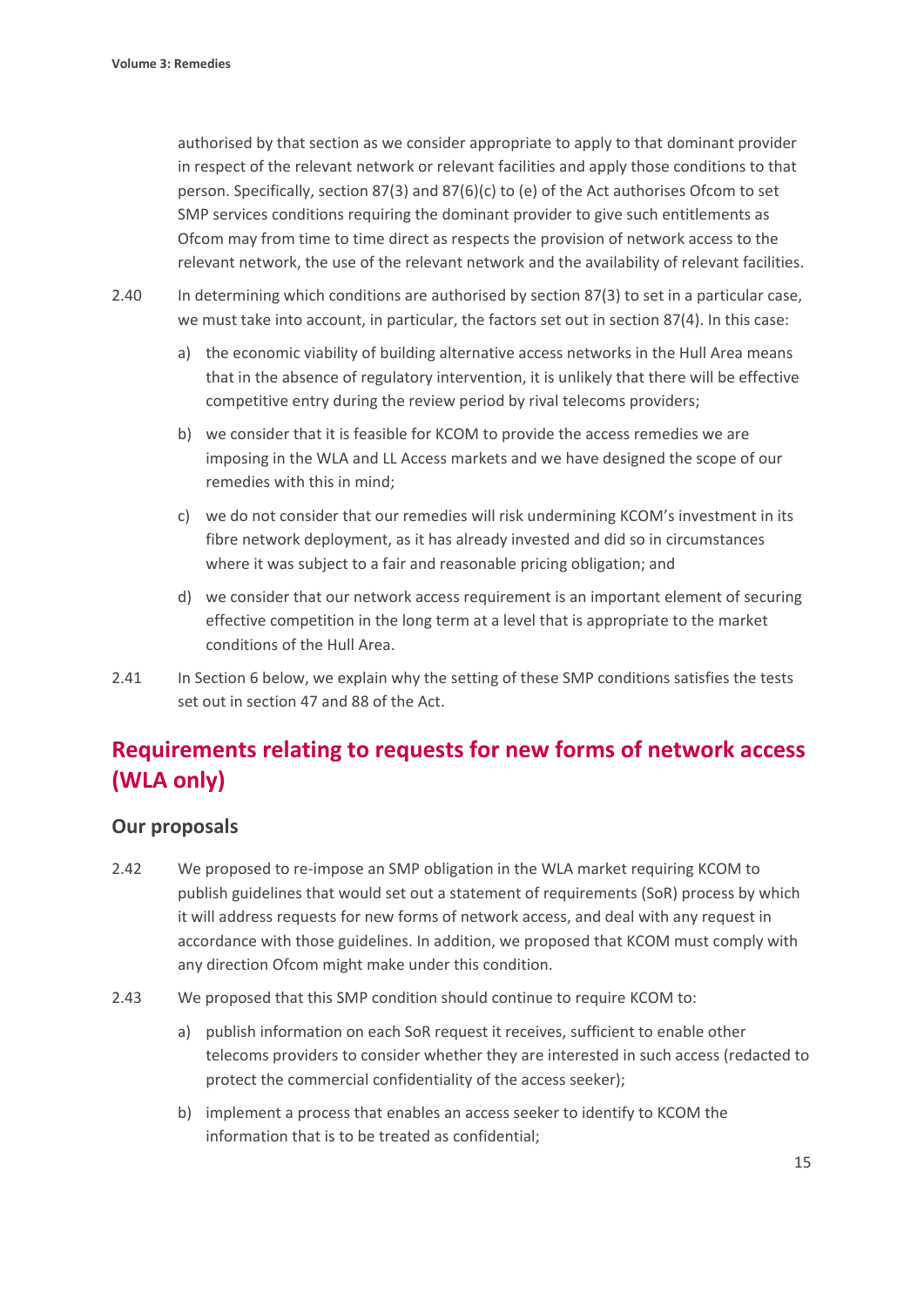- c) publish prominently on its website non-confidential SoR data in the form of Key Performance Indicators (KPIs);
- d) include in any response rejecting a request for new network access, information about the avenues of redress; and
- e) be transparent where its SoR process applies to any particular request for new network access.

#### **Publication of KPIs**

- 2.44 The KPIs we proposed to require are:
	- a) the number of SoR requests received by KCOM;
	- b) the number of requests that are unanswered by KCOM 25 working days or more after receipt<sup>65</sup>;
	- c) the number of requests that are unanswered by KCOM 75 working days or more after receipt;
	- d) the number of requests accepted;
	- e) the number of requests rejected;
	- f) the number of requests KCOM took longer than 25 working days to reject;
	- g) the number of requests KCOM took longer than 45 working days to reject;
	- h) the number of project plans agreed between KCOM and access seekers;
	- i) the number of project plans agreed between KCOM and access seekers more than 80 days the SoR request was received; and
	- j) the number of project plans agreed between KCOM and access seekers more than 95 days after the SoR request was received.
- 2.45 We proposed to require that KCOM publish this data no later than one month after the preceding six-month period (in respect of August to January, and February to July).

#### **Options of redress for rejected SoRs**

2.46 We proposed to continue to require KCOM to inform the provider responsible for submitting the SoR of the avenues of redress available. Such avenues would include any dispute resolution process that KCOM has, in addition to the dispute resolution process under the Act.

<span id="page-17-0"></span><sup>&</sup>lt;sup>65</sup> This is a change from 'calendar' days in the currently applicable SMP condition, but in our view is appropriate to achieve the objective and less onerous for KCOM.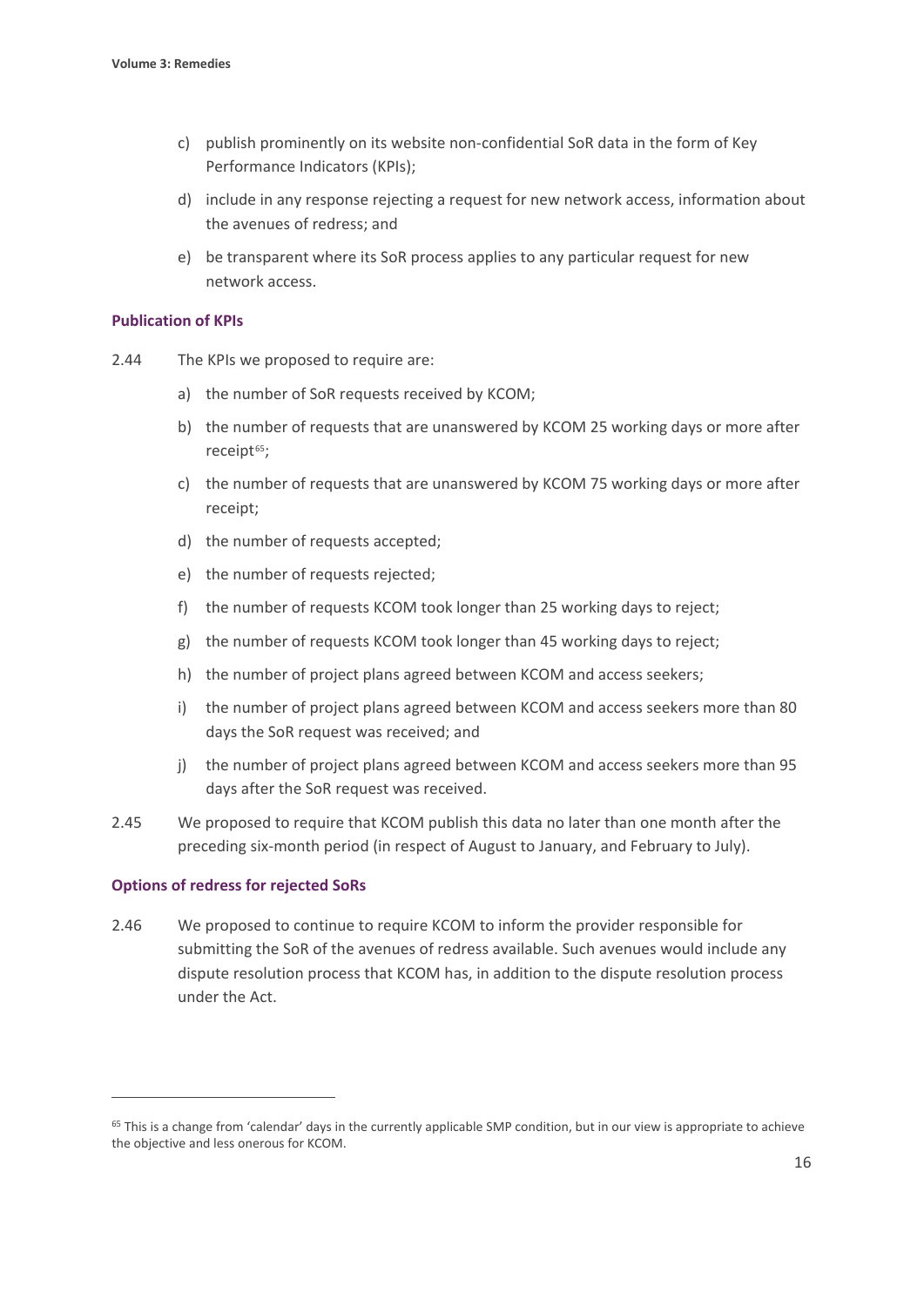#### **Transparency as to when SoRs relate to regulatory obligations**

2.47 We proposed to continue to require KCOM to provide transparency on whether an SoR falls within the scope of the guidelines which apply to new requests for regulated access. This would add clarity as to the status, process and timings that apply to a telecoms provider's request.

### **Stakeholder responses**

2.48 Save insofar as KCOM suggested that a SoR process could be a remedy in the LL Access market, stakeholders did not comment on our proposals in relation to requests for new forms of network access. We consider KCOM's comments in Section 3.

### **Our reasoning and decisions**

- 2.49 We remain of the view that a requirement to have a SoR process in the WLA market, by which KCOM must address requests for new forms of network access is an appropriate and proportionate measure to complement the general network access requirement discussed above.
- 2.50 Vertically integrated telecoms providers have the ability and incentive to favour their own downstream business over third-party telecoms providers by differentiating on price or terms and conditions. Where a telecoms provider has SMP at the upstream level, such discrimination can harm competition in downstream markets. One form of discrimination is in relation to the handling of requests for new forms of network access. This has the potential to distort competition at the retail level by placing third-party telecoms providers at a disadvantage compared with the downstream retail business of the vertically integrated provider with SMP. We consider KCOM is in this position in the WLA market in which we have found KCOM to have SMP.
- 2.51 Given the relatively small scale of the potential Hull Area WLA market, the publication of SoRs provides a mechanism to aggregate demand for network access requirements and allow the cost to be spread out between access seekers. If the costs of developing a particular form of access were borne by only one access seeker this could create a significant barrier to competition and so the SoR process helps address this risk.
- 2.52 While this requirement may remove a first-mover advantage from providers seeking access, in our view the benefits of sharing costs among multiple providers to assist the development of effective retail competition outweigh the cost of removing a first-mover advantage.
- 2.53 We consider that the transparency and reporting obligations we have included in the condition are the minimum necessary both to secure that SoRs are dealt with promptly and appropriately by KCOM, and to give potential entrants sufficient confidence that this will be the case.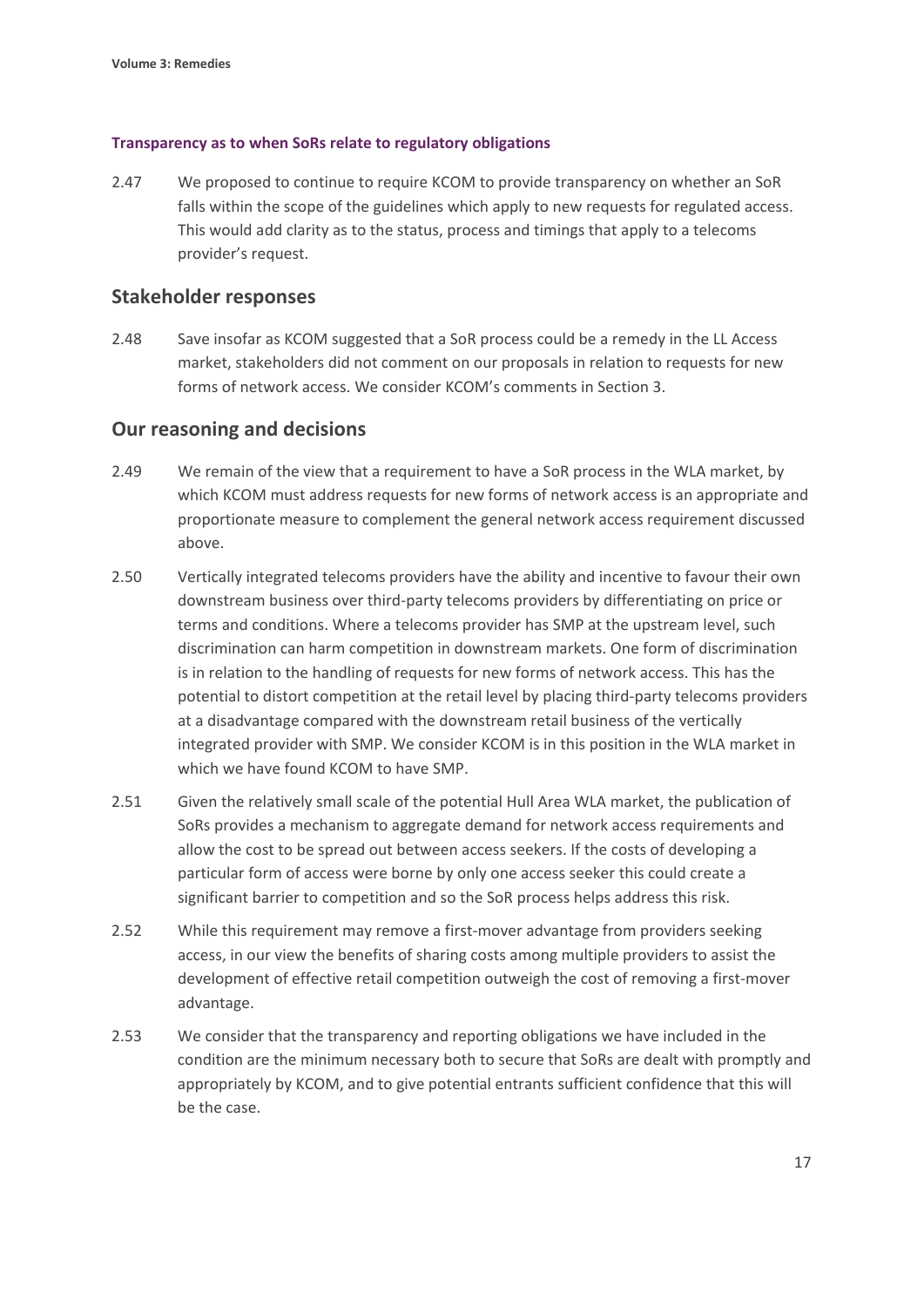# **Conclusion**

- 2.54 This SMP condition is an appropriate and proportionate *ex ante* measure to support future access-based competition and complements the general network access remedy discussed in the preceding subsection.
- 2.55 The form of this requirement only goes as far as we consider is necessary to address our concerns. Rather than specifying the exact process that KCOM must follow, the condition allows KCOM to implement its own process within certain parameters.
- 2.56 In order to implement this requirement, we are setting the SMP Condition 3 published in Volume 4. Section 87(5) of the Act allows access obligations authorised by section 87(3) to include provision for securing fairness and reasonableness in the way in which requests for network access are made and responded to and for securing that the obligations in the conditions are complied with within periods and at times required by or under the conditions.
- 2.57 In making this decision, we have also taken into account the factors set out in section 87(4) of the Act. In particular, having considered the economic viability of building access networks to achieve ubiquitous coverage that would make the provision of network access unnecessary, we consider that the SMP condition is required in the WLA market to secure effective competition in the long term.
- 2.58 In Section 6 below, we explain why the setting of this SMP condition satisfies the test set out in section 47 of the Act.

# **Requirements for no undue discrimination (NUD)**

# **Our proposals**

- 2.59 We proposed to re-impose the current obligation on KCOM that requires it not to discriminate unduly in relation to the provision of network access in the WLA and LL Access markets. We considered it is necessary to retain the obligation as KCOM has the ability and incentive to discriminate unduly against other telecoms providers in favour of its own retail businesses.
- 2.60 Regarding the provision of dark fibre, we proposed to interpret this NUD requirement to mean that KCOM should not unduly favour its own active products over the provision of dark fibre to other telecoms providers.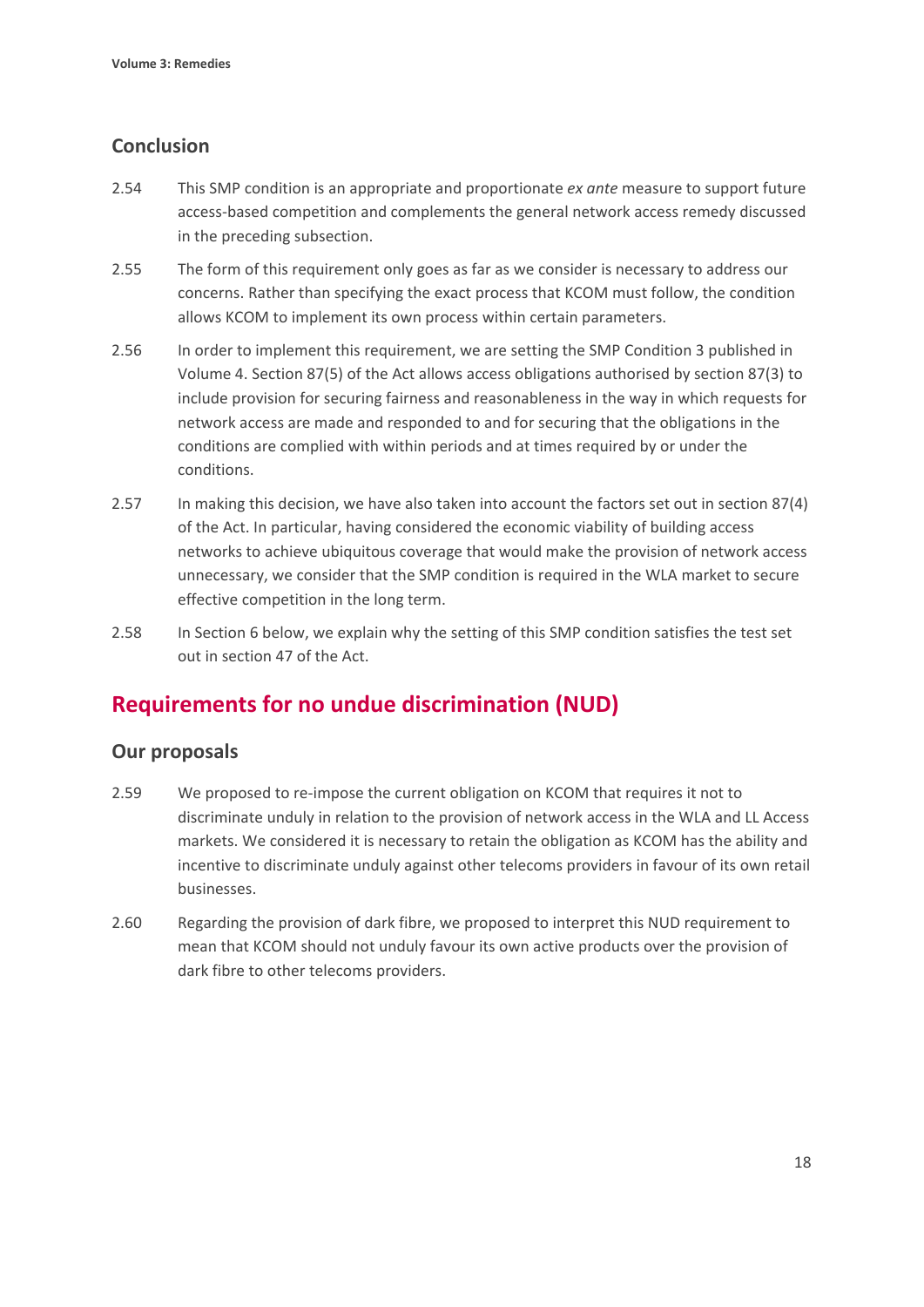# **Stakeholder responses**

2.61 Connexin said that, despite the NUD obligation, KCOM's wholesale customers are serviced poorly, leading to poor end-customer experience and brand damage that makes it difficult to succeed in the market.<sup>[66](#page-20-0)</sup>

## **Our reasoning and decisions**

- 2.62 Strong downstream competition is vital to ensure the best outcomes for consumers. To achieve this, it is important that KCOM does not unduly discriminate between different customers when supplying access services. Wherever possible, it should provide access to KCOM downstream, non-KCOM access seekers and internally to KCOM itself on the same terms. Without this level playing field, KCOM could engage in practices that could distort downstream competition: for example, by providing access on less favourable terms compared to those obtained by its own downstream businesses. This may in turn discourage competitive entry to retail markets based on wholesale access, negatively affecting consumer outcomes.
- 2.63 Generally speaking, we consider equivalence of inputs (EOI) to be the most effective form of non-discrimination obligation.[67](#page-20-1) EOI is a strict form of non-discrimination, i.e. a complete prohibition of discrimination with no discretion. However, we do not consider it appropriate to apply an EOI obligation in relation to the Hull Area in either the WLA or the LL Access markets, given the limited size of the market and the significant re-engineering work KCOM would have to carry out to existing systems and processes in order to comply with it.
- 2.64 We consider a NUD obligation as the minimum necessary to prevent discrimination in favour of KCOM's own downstream divisions. A NUD obligation allows KCOM more flexibility and may result in a more practical and cost-effective implementation of wholesale inputs in cases where it is economically justified, although it does allow for certain discriminatory conduct provided that the discrimination is not undue.
- 2.65 In the WLA and LL Access markets, our condition provides that we will interpret undue discrimination to be when a dominant provider "does not reflect relevant differences between (or does not reflect relevant similarities in) the circumstances of customers in the transaction conditions it offers, and where such behaviour could harm competition."[68](#page-20-2)
- 2.66 Consistent with our provisional view, we have also decided to interpret the NUD requirement in relation to the provision of dark fibre to mean that KCOM should not unduly favour its own active products over the provision of dark fibre to other telecoms providers. For example, the allocation of available dark fibre between KCOM's active

<span id="page-20-1"></span><span id="page-20-0"></span><sup>&</sup>lt;sup>66</sup> Connexin response to the 2020 Hull Area WFTMR Consultation, page 2.<br><sup>67</sup> EOI is a remedy designed to prevent a vertically-integrated company from discriminating between its competitors and its own business in providing upstream inputs.

<span id="page-20-2"></span><sup>68</sup> Ofcom, 2005[. Undue discrimination by SMP providers,](https://www.ofcom.org.uk/__data/assets/pdf_file/0021/46038/contraventions4.pdf) paragraph 3.5.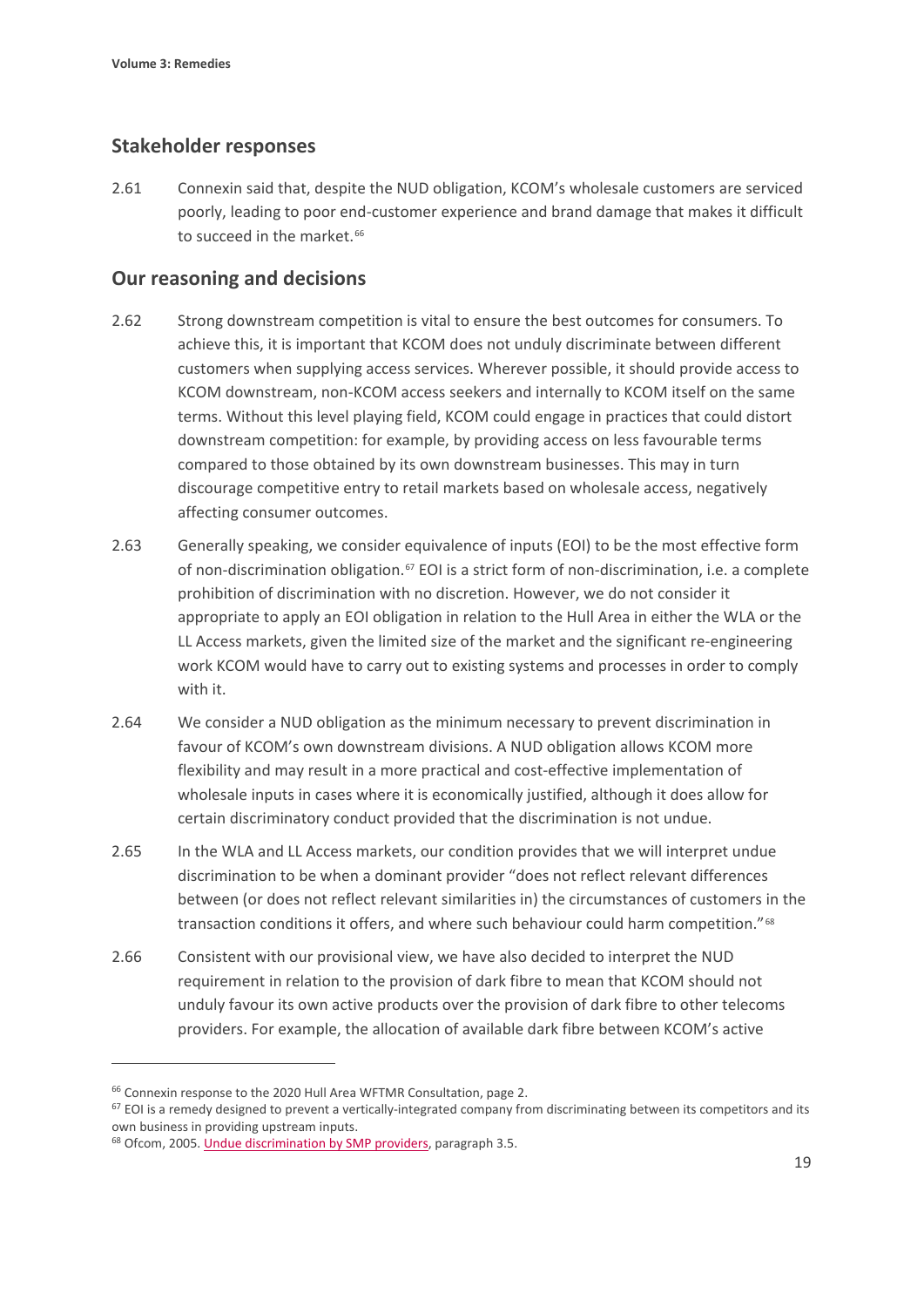product use and provisioning of dark fibre circuits to other telecoms providers should not be unduly discriminatory. Accordingly, if there is a limited amount of dark fibre available in a given route, KCOM should not unduly prioritise the provisioning of its own active services over the provisioning of dark fibre to other telecoms providers.

## **Conclusion**

- 2.67 We consider the imposition of the NUD conditions as detailed above to be proportionate in that they are the minimum necessary to prevent discrimination that would adversely affect competition and ultimately cause detriment to citizens and consumers.
- 2.68 To implement these decisions, we are setting the SMP Condition 4 in Volume 4.
- 2.69 Section 87(6)(a) of the Act authorises the setting of an SMP condition requiring the dominant provider not to discriminate unduly against particular persons, or against a particular description of persons, in relation to matters connected with network access to the relevant network or with the availability of relevant facilities. Section 87(6)(b) of the Act authorises the setting of an SMP condition requiring the dominant provider to publish, in such manner as we may direct, all such information as they may direct for the purpose of securing transparency in relation to such matters.
- 2.70 In Section 6 below, we explain why the setting of this SMP condition satisfies the test set out in section 47 of the Act.

# **Ensuring transparency**

- 2.71 Requirements for transparency of charges, terms and conditions in markets in which one operator has SMP are complementary remedies to ensure that third-party telecoms providers can make effective use of the dominant operator's network access. We explain below our decision to impose on KCOM requirements to:
	- a) publish a reference offer;
	- b) notify changes to charges, terms and conditions; and
	- c) notify changes to technical information.

# **Requirement to publish a reference offer (RO)**

### **Our proposals**

2.72 We proposed to re-impose an obligation that KCOM must publish a RO in relation to the provision of network access in the WLA and LL Access (including dark fibre access (DFA)) markets. We proposed that the RO must continue to set out several matters at a minimum, including the terms and conditions for provisioning, technical information, and service level agreements and service level guarantees.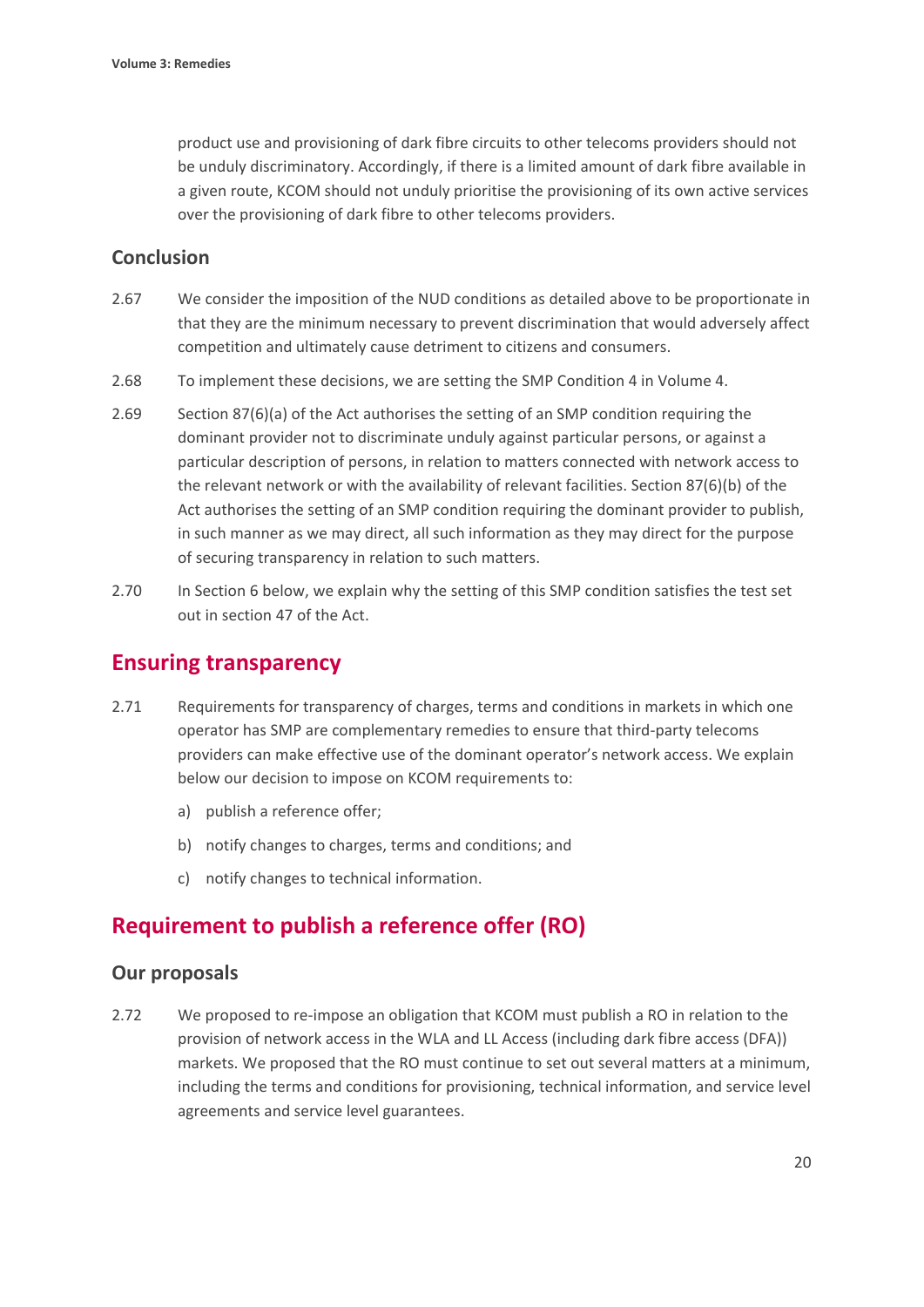- 2.73 We proposed that the RO for dark fibre must set out an explanation of any differences between KCOM's provision of DFA services and its provision of corresponding active leased lines services.
- 2.74 In addition, we proposed that KCOM must publish an internal reference offer (IRO) in relation to services it uses in a different manner from other telecoms providers, or where it uses similar services.
- 2.75 Our proposed condition, like the existing one, provided for Ofcom to give directions requiring KCOM to modify its RO.

# **Stakeholder responses**

- 2.76 Two stakeholders commented on our proposed requirement to publish a RO.
- 2.77 Vodafone agreed that there is a need for KCOM to publish a RO for DFA. It said the RO should explain any differences between KCOM's provision of dark fibre and corresponding leased line services. It believed this would create transparency and parity between the two services, assist in detecting anti-competitive behaviour, and provide visibility of terms and conditions.[69](#page-22-0)
- 2.78 KCOM considered that DFA should not be subject to an IRO because it delivers its active leased lines over trunked circuits in its inter-exchange network and thus each leased line does not consume its own dark fibre circuit except in the access network.<sup>[70](#page-22-1)</sup>

# **Our reasoning and decisions**

- 2.79 A requirement to publish a RO has two main purposes:
	- a) to assist transparency for the detection of potential anti-competitive behaviour; and
	- b) to give visibility of the terms and conditions on which other telecoms providers will purchase wholesale services.
- 2.80 The RO helps ensure stability (in regard to investment and promoting market entry) in the relevant fixed telecoms markets, allowing for speedier negotiations, avoiding possible disputes and giving confidence to those purchasing wholesale services that they are being provided on non-discriminatory terms. Without this, market entry might be deterred to the detriment of long-term competition and hence consumers.
- 2.81 The RO obligation specifies the information to be included in the RO and how the RO should be published. We are requiring that the RO sets out (as a minimum):
	- a) a description of the services on offer, including technical characteristics and operational processes for service establishment, ordering and repair;

<span id="page-22-0"></span><sup>&</sup>lt;sup>69</sup> Vodafone response to the 2020 Hull Area WFTMR Consultation, paragraph 3.26.

<span id="page-22-1"></span><sup>70</sup> KCOM first response to the 2020 Hull Area WFTMR Consultation, paragraph 3.43.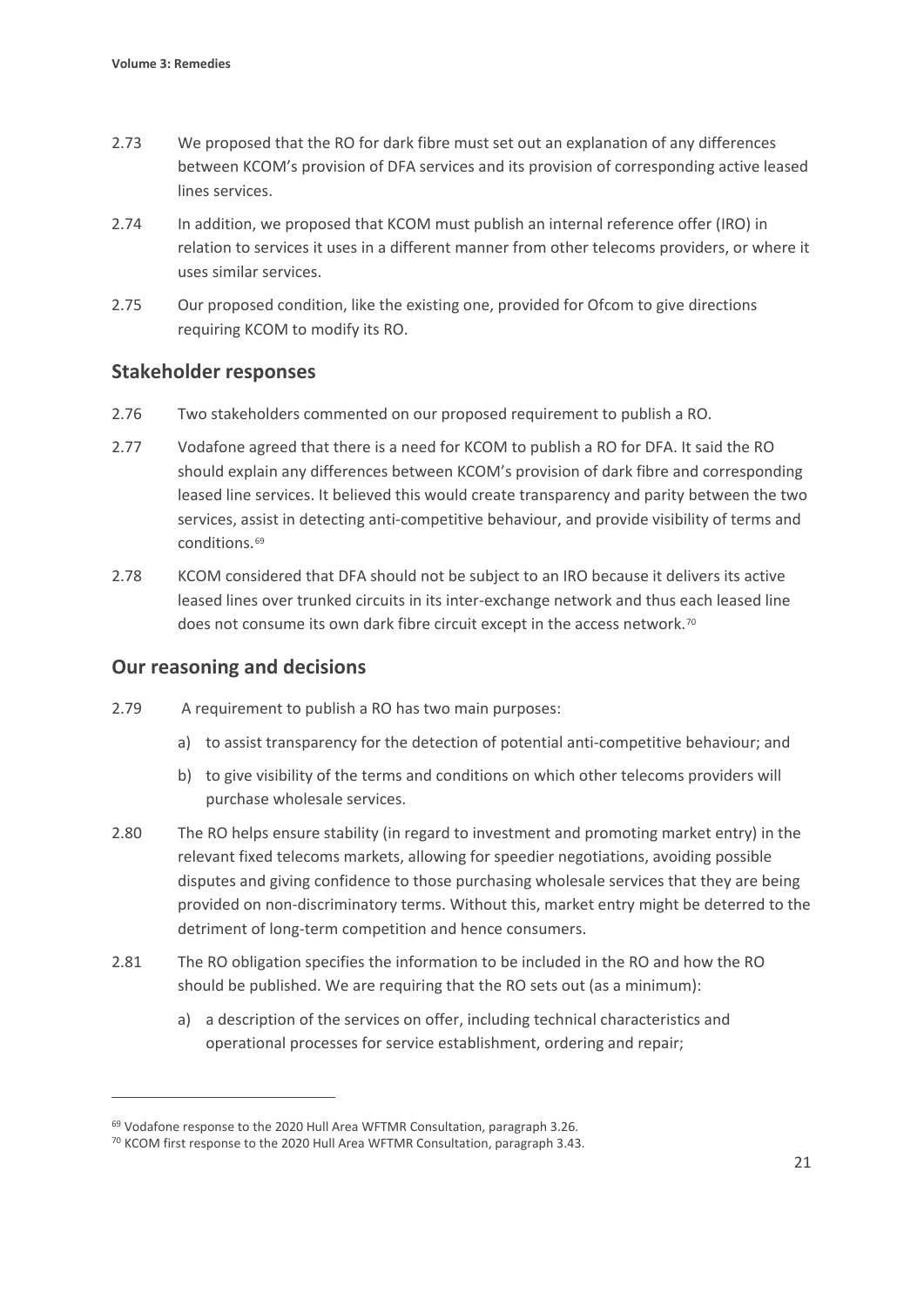- b) the locations at which network access will be provided;
- c) terms and conditions for the provision of network access, including charges, terms of payment and billing procedures, ordering and provisioning procedures, dispute resolution procedures, details of relevant intellectual property rights, details of duration and renegotiation of agreements and confidentiality provisions;
- d) information relating to technical standards for network access, interfaces and points of interconnection;
- e) conditions relating to maintenance and quality, i.e. service level agreements (SLAs) and guarantees (SLGs); timescales for acceptance or refusal of a request for supply and delivery of services and support services, compensation payable and provisions on limitation of liability and indemnity and procedures for service alterations;
- f) conditions for access to ancillary, supplementary and advanced services;
- g) details of traffic/network management [WLA]; and
- h) details of measures to ensure compliance with respect to network integrity [WLA].

#### **DFA RO**

2.82 We have decided that the RO for DFA must set out an explanation of any differences between KCOM's provision of dark fibre services and its provision of corresponding active leased lines services. This is intended to offer transparency within the RO and help achieve appropriate parity between DFA and active wholesale leased lines services. Such transparency in the RO will also assist in detecting any anti-competitive behaviour and provide visibility of the terms and conditions on which other telecoms providers will purchase dark fibre services.

#### **Internal RO**

2.83 We have considered KCOM's view that it should not be subject to an IRO requirement for dark fibre because it does not consume a dark fibre circuit as an input for its active leased line services. However, we consider it necessary for transparency and to support the NUD obligation<sup>[71](#page-23-0)</sup> that KCOM explains any differences where it uses service(s) in a different manner from other telecoms providers or uses similar services. We are therefore requiring that KCOM publish an IRO in relation to those services. This IRO will allow Ofcom and telecoms providers to identify any differences in the processes for internal use of network access compared to such use by third parties. The IRO should at a minimum set out the same matters as set out in paragraph 2.81 above.

<span id="page-23-0"></span><sup>71</sup> Paragraphs 2.59-2.70.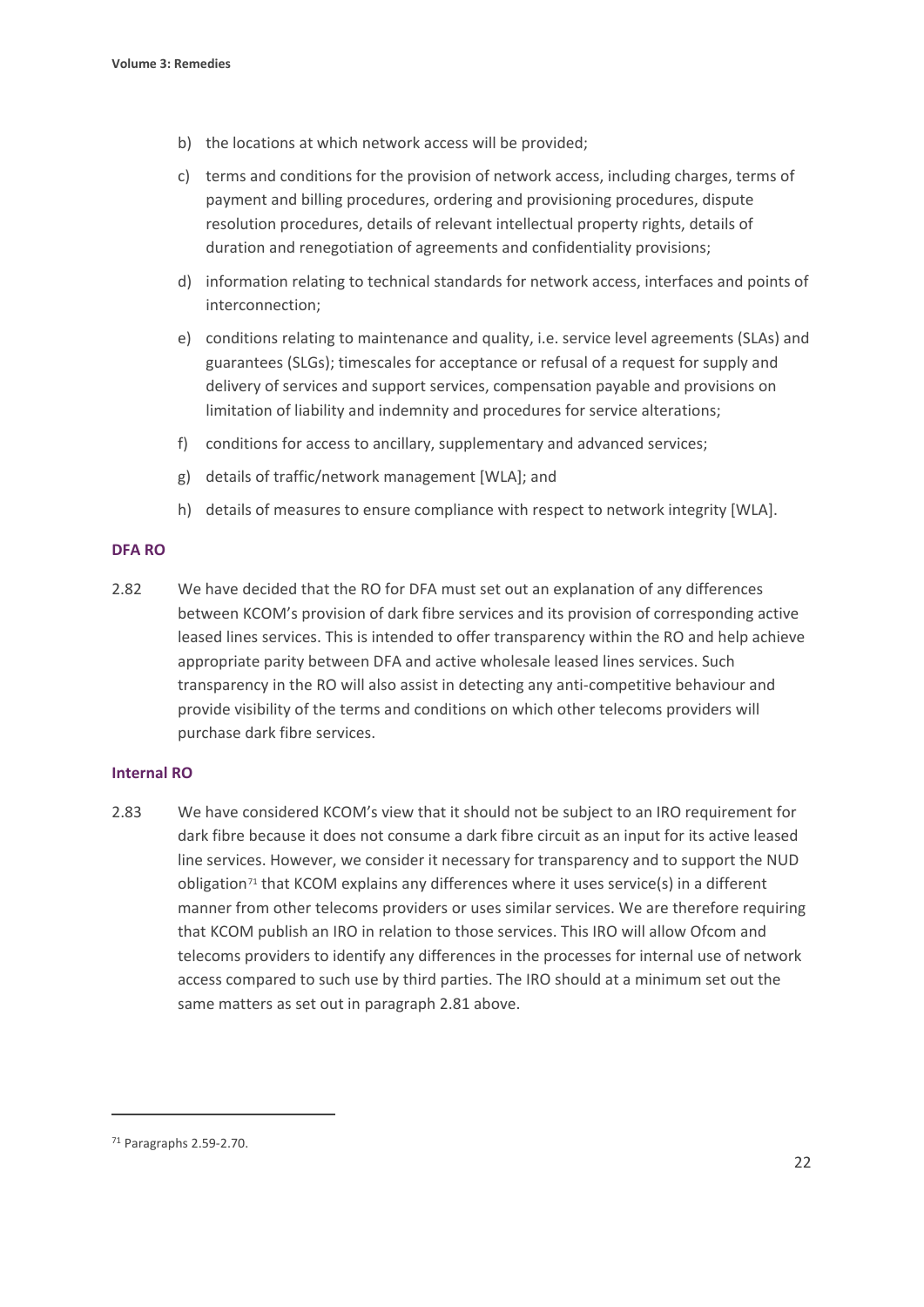# **Conclusion**

- 2.84 We consider that the requirement in the WLA and LL Access markets for KCOM to publish a RO is appropriate and proportionate in that it is targeted at addressing the market power that we have found KCOM holds.
- 2.85 We consider that the information that we are requiring to be published in the RO is the minimum that is necessary for providing transparency for monitoring potential anticompetitive behaviour and to give visibility on the terms and conditions of network access.
- 2.86 To give effect to the RO we are setting the SMP Condition 5 in Volume 4.
- 2.87 Section 87(6)(c) of the Communications Act 2003 authorises the setting of SMP services conditions requiring the dominant provider to publish, in such a manner as Ofcom may direct, the terms and conditions on which it is willing to enter into an access contract. Section 87(6)(d) also permits the setting of SMP conditions requiring the dominant provider to include specified terms and conditions in the RO. Finally, section 87(6)(e) permits the setting of SMP conditions requiring the dominant provider to make such modifications to the RO as may be directed from time to time.
- 2.88 In Section 6 below, we explain why the setting of this SMP condition satisfies the test set out in section 47 of the Act.

# **Direction requiring KCOM to amend its RO (WLA only)**

# **Our proposals**

2.89 We proposed to give a direction using the power in the proposed SMP condition, requiring KCOM to modify its WLA RO so as to remove provisions which require access seekers to be located at exchanges; and to provide appropriate interconnection arrangements anywhere in the Hull Area.

# **Stakeholder responses**

- 2.90 KCOM disagreed with our proposed direction to amend its RO and made the following points:
	- a) KCOM argued that Ofcom has not provided compelling evidence of demand for new interconnect arrangements. [72](#page-24-0) It said it is not aware of demand and has received no reasonable requests for such a product.<sup>[73](#page-24-1)</sup> Where there is demand, KCOM said the existing SoR process would be adequate for handling requests. It believed CPs should have to place a committed order before it undertakes work to develop new products.<sup>[74](#page-24-2)</sup>

<span id="page-24-0"></span><sup>72</sup> KCOM first response to the 2020 Hull Area WFTMR Consultation, paragraph 4.9-4.12.

<span id="page-24-2"></span><span id="page-24-1"></span><sup>&</sup>lt;sup>73</sup> KCOM first response to the 2020 Hull Area WFTMR Consultation, paragraph 2.4 and 4.6.  $^{74}$  KCOM first response to the 2020 Hull Area WFTMR Consultation, paragraphs 2.5 and 4.6.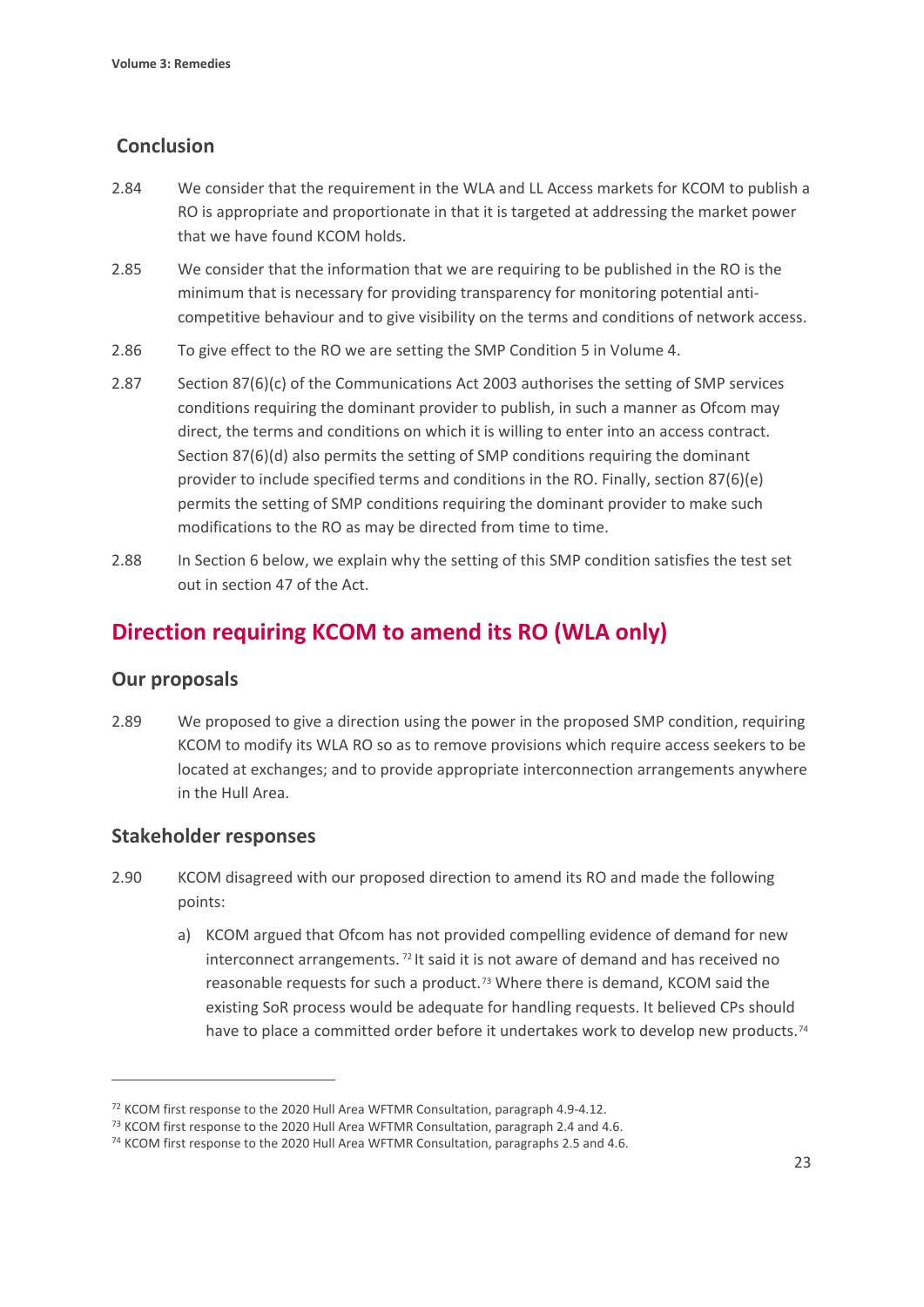- b) KCOM noted that the choice of benchmark for the distant interconnect product is unclear given the lack of an Openreach equivalent.<sup>[75](#page-25-0)</sup> It was also concerned that it would be unable to recover the costs of developing this product if demand is low.<sup>[76](#page-25-1)</sup>
- c) KCOM argued that the direction risks impeding its improvements to KCOM's wholesale systems and operations, which aim to increase uptake of wholesale access products.<sup>[77](#page-25-2)</sup>
- d) It said the requirement to publish an amended RO within three months of our final statement is unreasonable.<sup>[78](#page-25-3)</sup>
- 2.91 Other stakeholders agreed with our proposed direction for KCOM to amend its RO:
	- a) Connexin agreed that the cost of accommodation services prevents ISPs from unbundling KCOM exchanges, stating that the survey cost (£9,981.58<sup>79</sup>) required to access an exchange has prevented it from unbundling an exchange in the past. It said that Openreach does not charge for surveys if there is no space.<sup>[80](#page-25-5)</sup> It also stated that KCOM's current interconnect offering, using its WFLA<sup>[81](#page-25-6)</sup> and BSIL<sup>[82](#page-25-7)</sup> products, is unsustainably expensive for many ISPs.<sup>[83](#page-25-8)</sup>
	- b) FCS welcomed the proposed changes to KCOM's RO.[84](#page-25-9)
- 2.92 Vodafone stated that there is a need for KCOM to hand over dark fibre and active Ethernet services in a similar fashion and said it would expect up to two points of interconnection.<sup>[85](#page-25-10)</sup>

# **Our reasoning and decisions**

2.93 As part of this review, we interviewed stakeholders in order to determine why KCOM's fibre WLA product is not currently purchased by any provider. The evidence paints a mixed picture. There is a perceived lack of space in KCOM's next generation access (NGA) exchanges.<sup>[86](#page-25-11)</sup> Stakeholders suggest that a combination of cost (in particular, the one-off

<span id="page-25-0"></span><sup>&</sup>lt;sup>75</sup> KCOM first response to the 2020 Hull Area WFTMR Consultation, paragraph 4.6.

<span id="page-25-2"></span><span id="page-25-1"></span><sup>&</sup>lt;sup>76</sup> KCOM first response to the 2020 Hull Area WFTMR Consultation, paragraphs 4.6 and 4.16.

<sup>77</sup> KCOM first response to the 2020 Hull Area WFTMR Consultation, paragraphs 4.13-4.14.

<span id="page-25-3"></span><sup>&</sup>lt;sup>78</sup> KCOM first response to the 2020 Hull Area WFTMR Consultation, paragraph 4.7.

<span id="page-25-4"></span><sup>&</sup>lt;sup>79</sup> Se[e https://www.kcom.com/media/1452/p13-s30-accommodation-service.pdf](https://www.kcom.com/media/1452/p13-s30-accommodation-service.pdf) [accessed 19 October 2021].

<span id="page-25-6"></span><span id="page-25-5"></span><sup>&</sup>lt;sup>80</sup> Connexin response to the 2020 Hull Area WFTMR Consultation, page 3.<br><sup>81</sup> WFLA means KCOM's wholesale fibreline access product, see <u>Wholesale FibreLine Access (WFLA) | KCOM</u> [accessed 19 October 2021].

<span id="page-25-7"></span><sup>82</sup> BSIL means KCOM's broadband service interconnect link product, se[e BSIL | KCOM](https://www.kcom.com/wholesale/products/broadband-and-internet/bsil/) [accessed 19 October 2021].

<span id="page-25-8"></span><sup>83</sup> Connexin compared KCOM's WFLA and BSIL products to CityFibre's ENNI extension link (10G interconnects). KCOM's offering was 98.3% more expensive. Connexin response to the 2020 Hull Area WFTMR Consultation, page 3.<br><sup>84</sup> FCS response to the 2020 Hull Area WFTMR Consultation, page 1.<br><sup>85</sup> Vodafone response to the 2020 Hull Area WFTMR

<span id="page-25-9"></span>

<span id="page-25-11"></span><span id="page-25-10"></span><sup>86</sup> In a meeting between [ $\ll$ ] and KCOM on 2 October 2019, KCOM noted that WFLLA provides a mechanism for unbundling KCOM exchanges but "*accommodation areas for such co-location facility, while scoped, do not currently exist as no provider chose to use KCOM's LLU offering".* KCOM's response dated 5 February 2020 to the s.135 notice dated 8 January 2020, question 13. Co-location is the provision of space and associated facilities at a KCOM exchange for the hosting of telecom provider equipment. [ $\&$ ]. Vodafone has indicated that one of the reasons it does not currently have a point of presence in the Hull Area may be due to the difficulties associated with being able to access co-location space. Meeting between Ofcom and Vodafone, 24 February 2020.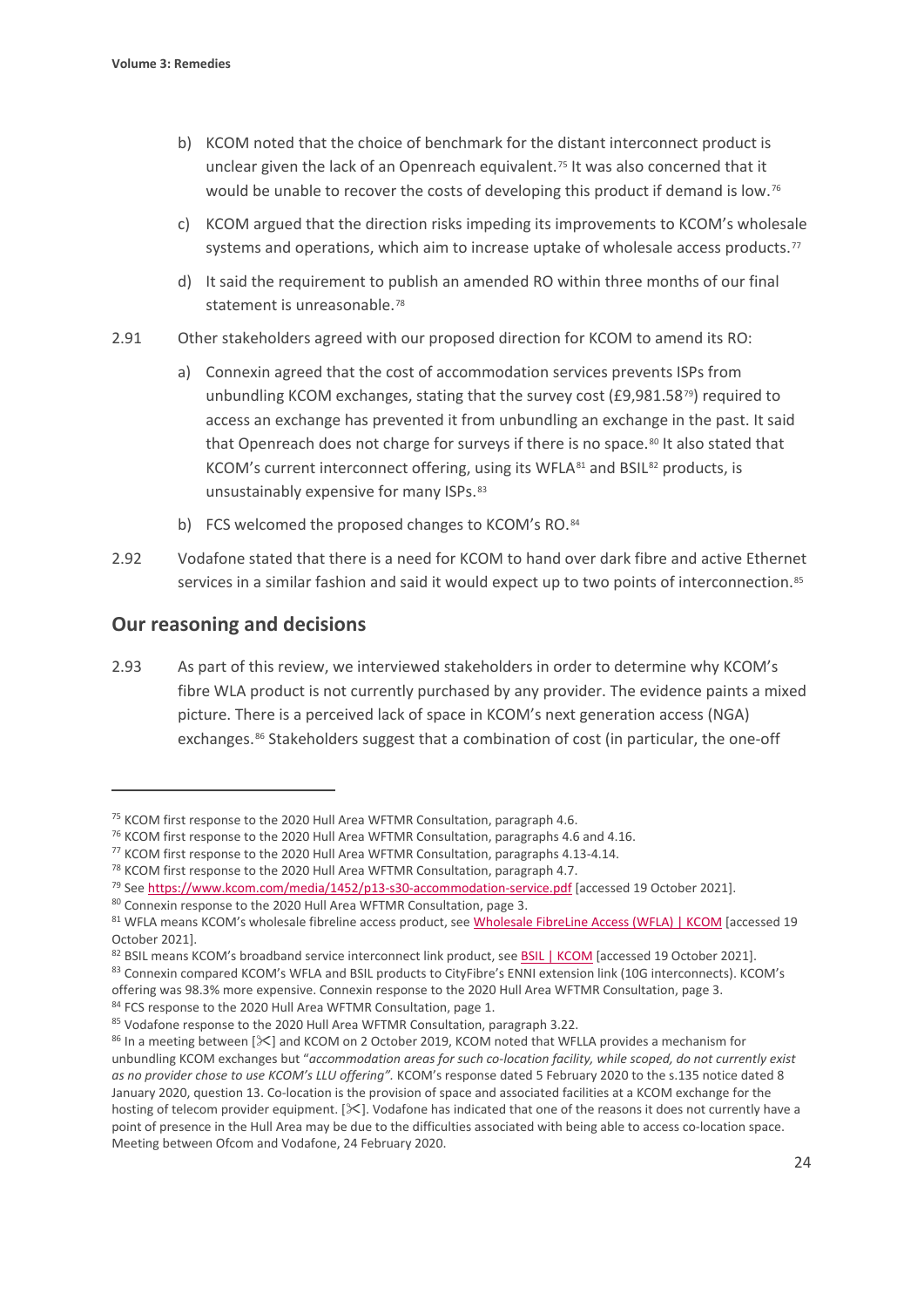costs associated with building space in exchanges) $87$ , and a perception among access seekers that KCOM may be unwilling to work with them<sup>[88](#page-26-1)</sup> all play a role.

- 2.94 Evidence from some  $[\frac{1}{2}]$  providers suggests that the cost associated with the build of accommodation services may be prohibitive to certain entrants.<sup>[89](#page-26-2)</sup> Some access seekers have looked at ways of accessing KCOM's WLA services that do not involve locating their equipment in exchanges.<sup>[90](#page-26-3)</sup>
- 2.95 The model of requiring operators with SMP to offer accommodation services in their exchanges was originally developed for the provision of WLA services over copper networks. Copper 'local loop unbundling' (LLU) was originally exchange-based because the copper lines terminated in the exchange, therefore this was the logical and easiest place to hand them over (i.e. unbundle) to an LLU operator. Furthermore, the early LLU technologies, e.g. ADSL/ADSL2+<sup>[91](#page-26-4)</sup> performed well over the typical line lengths between exchanges and end-user premises. In addition, the equipment for these early technologies required the space and power afforded by exchange buildings. Therefore, entrants to the WLA market had to purchase accommodation services in order to unbundle copper exchanges.[92](#page-26-5)
- 2.96 However, with an all-fibre access network, the need for an access-seeker to locate equipment in the local exchange, and therefore purchase associated accommodation services, no longer applies. This is principally because fibre-based transmission networks do not suffer the same degree of signal attenuation as copper-based networks. Operators building new full-fibre networks have more flexibility as to where they locate their network equipment. This includes the option of longer fibre cable lengths, freeing operators from needing to locate their equipment in an exchange.
- 2.97 As noted above, KCOM has completed its roll-out of full-fibre, and we are only proposing to regulate the provision of WLA services over KCOM's fibre network. It therefore no longer appears to be the case that access seekers should require accommodation services in order to enter the WLA market in the Hull Area, and it follows that a RO which requires access seekers to do so can no longer be considered fair and reasonable.
- 2.98 We have considered the impact of the above analysis on the appropriate regulation for KCOM.

<span id="page-26-3"></span> $90$  [ $\le$ ]. MS3 has enquired about the possibility of arranging its own accommodation services and obtaining direct fibre connection from KCOM's WLA equipment to this point outside the exchange. Call between Ofcom and MS3, 8 June 2020.  $[\times]$ .

<span id="page-26-0"></span><sup>87</sup> MS3 considers that the cost of unbundling several of KCOM's exchanges too high. Call between Ofcom and MS3, 8 June 2020. Connexin considers that the number of exchanges relative to the number of properties and the unknown costs of unbundling have deterred it from pursuing the option – Connexin considers this option too risky. Call between Ofcom and Connexin, 7 November 2019 and email from Connexin, 1 July 2020.  $[\times]$ .

<span id="page-26-1"></span> $88$  [ $\times$ ]. [ $\times$ ].

<span id="page-26-2"></span><sup>89 [</sup> $\le$ ] and [ $\le$ ], KCOM's response dated 5 February 2020 to the s.135 notice dated 8 January 2020, question 13.

<span id="page-26-4"></span><sup>91</sup> ADSL means asymmetric digital subscriber line. See Annex 2.

<span id="page-26-5"></span><sup>92</sup> In the rest of the UK, providers such as Sky and TalkTalk invested in locating equipment in BT's local exchanges in order to unbundle BT's copper lines to provide services to customers served by those exchanges. In Hull, this has not happened.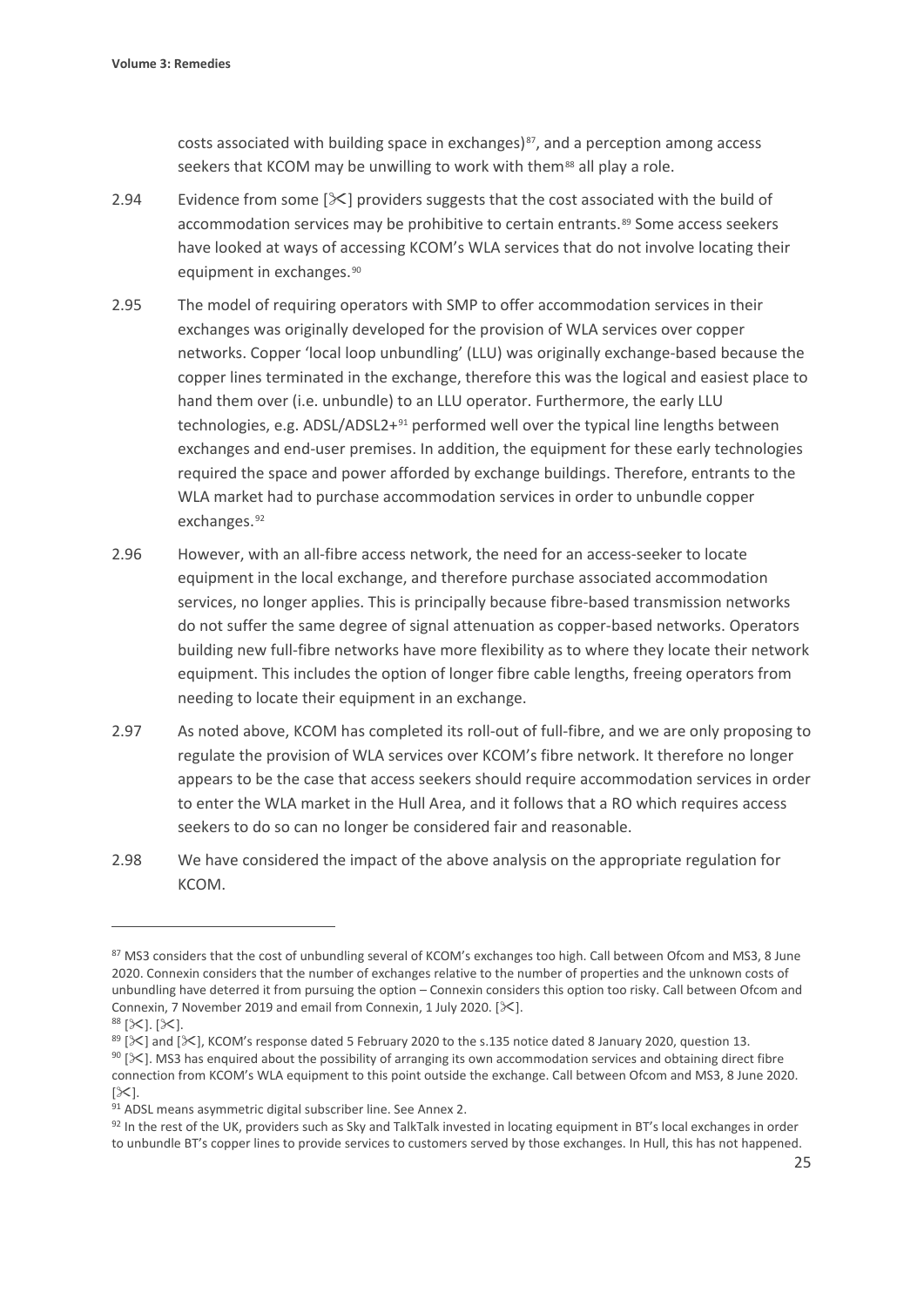- 2.99 Currently, KCOM is required to provide network access on reasonable request, and to produce a RO which includes information as to the locations at which network access will be provided and the conditions for access to ancillary services.<sup>[93](#page-27-0)</sup> In order to access KCOM's WLA services under its current RO the access seeker is required to interconnect their network (usually via a Layer 2 Ethernet switch) to KCOM's optical line terminal (OLT).[94](#page-27-1) KCOM's current product which does this is called WFLLA CableConnect. KCOM's RO for this product specifies that "*WFLLA CableConnect provides a dedicated fibre connection between the designated ethernet port on a KCOM OLT used to serve End Users in the Hull Area and an ethernet port on the CP's transport switch that is located in the CP Equipment Room at the same WFLLA Site as KCOM's OLT*". It further specifies that WFLLA CableConnect is available at those WFLLA Site locations "*as notified by KCOM to the CP from time to time*".[95](#page-27-2) WFLLA Site is defined by KCOM as "*the site of an operational building of KCOM where the CP is able to connect to the WFLLA Service*."[96](#page-27-3)
- 2.100 These provisions have the effect of forcing entrants to locate in KCOM's exchanges, regardless of the preferences of the access seeker. Where there is a lack of space in exchanges, it may force the access seeker to incur the costs of carrying out building work. An entrant that wants a different sort of access must go through a more uncertain process of requesting a new form of access by submitting a SoR to KCOM under existing SMP Condition 2.
- 2.101 Our view is that since it is now not technologically necessary for an access seeker to locate in an exchange, there is no regulatory reason why the RO should list in advance all the specific addresses where KCOM will provide access, and no economic reason why the access seeker should be forced to locate in KCOM's exchanges rather than in space it owns itself or space it rents from a third party. SMP regulation should therefore in principle secure that KCOM provides suitable interconnect products that allow traffic to be handed over from KCOM's network to the access seeker's network anywhere in the Hull Area where a reasonable request for such interconnection might be made.
- 2.102 An access seeker would need to establish its own point of presence outside of KCOM's NGA exchange. This is common practice. For example, an access seeker could purchase rack space in a data centre. [97](#page-27-4)
- 2.103 KCOM is required by the existing SMP condition to set out a description of the network access to be provided, including technical characteristics (which shall include information on network configuration where necessary to make effective use of network access); to set

communications equipment. They tend to have multiple tenants and may be owned and operated by carriers and/or run by third party providers that are carrier neutral. A carrier neutral data centre is owned and operated entirely independently of network providers and allows interconnection to and between multiple telecoms providers.

<span id="page-27-0"></span><sup>93 2018</sup> WLA/WBA Statement, Conditions 1 and 4, see in particular Condition 4.2A b) and d).

<span id="page-27-1"></span><sup>&</sup>lt;sup>94</sup> See Annex 2.

<span id="page-27-2"></span><sup>95</sup> KCOM, 2019. Reference Offer Wholesale FibreLine Local Access, [Schedule 2: WFLLA CableConnect Service](https://www.kcomgroupltd.com/media/1560/schedule-2_wflla-cableconnect-final-080719-vf.pdf) [accessed 19 October 2021].

<span id="page-27-4"></span><span id="page-27-3"></span><sup>96</sup> KCOM. Reference Offer for the Provision of Accommodation Services[, Schedule 1: Definitions.](https://www.kcomgroupltd.com/media/1452/schedule-1_definitions_accommodation-services-final-080719.pdf) [Access 3 July 2020]. <sup>97</sup> Data centres are premises whose main purpose is to house computing, data and application hosting, and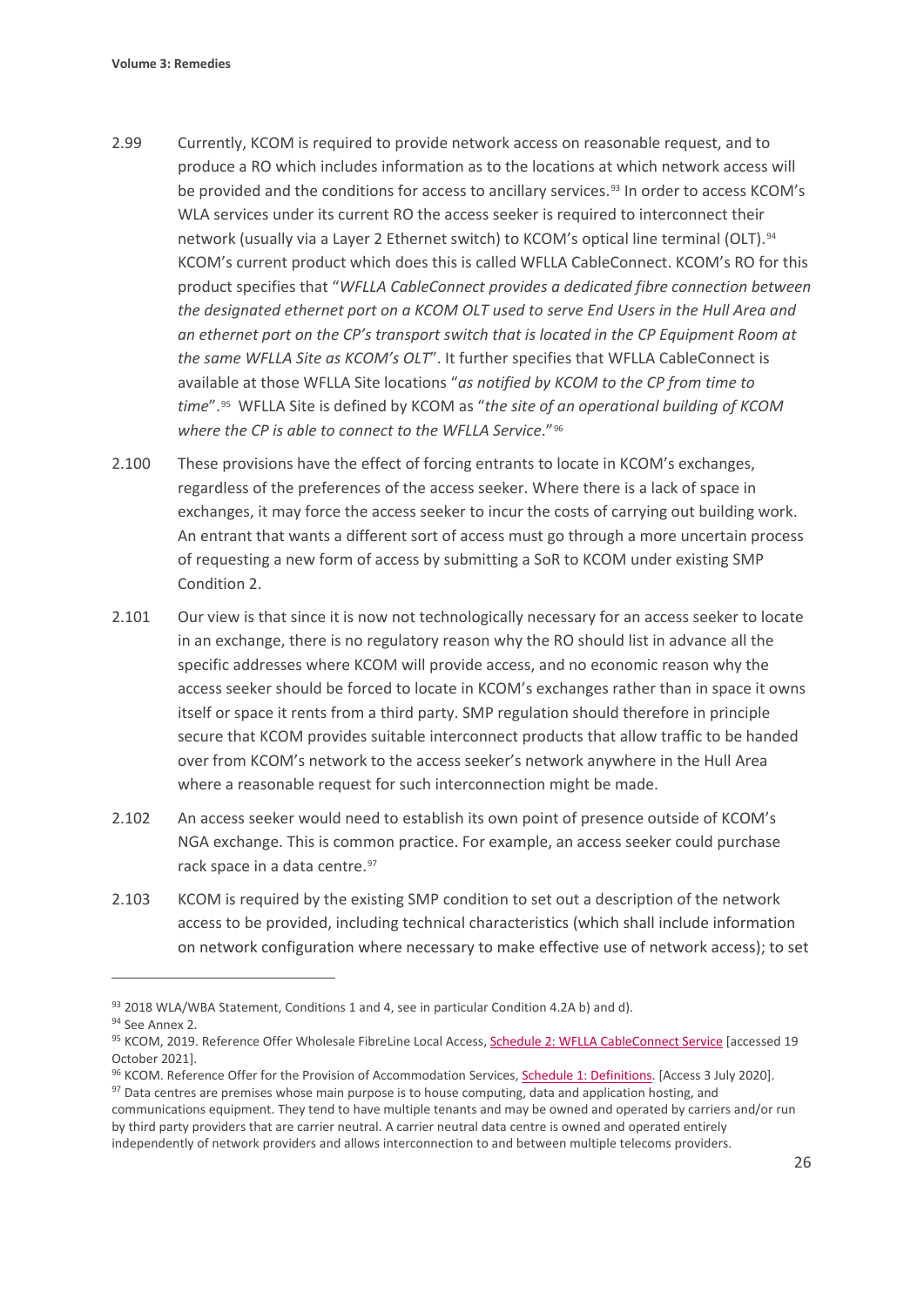out the locations at which access will be provided (for example, another telecom provider's point of presence); and also to set out the technical standards for network access, including as to security. We are keeping these requirements.

- 2.104 We have considered whether we should specify the details of suitable interconnect products. We will not do so, as we consider that it would be more appropriate for KCOM to establish the appropriate technical specifications.
- 2.105 However, the existing SMP Condition on the RO provides for Ofcom to give a direction requiring KCOM to modify the RO and requires KCOM generally to comply with such directions as Ofcom may give from time to time. As set out above, we are maintaining that direction making power unchanged. We also have direction making powers in Condition 1, to require KCOM to provide network access on such terms, conditions and charges as Ofcom direct and to include such associated facilities and ancillary services as reasonably necessary for the provision of such network access.
- 2.106 For all the reasons set out above, and in order to secure that KCOM complies with its obligation to provide network access on reasonable request, on fair and reasonable terms and to promote competition, we are giving a direction under those powers to KCOM, requiring it to modify its RO so as to remove provisions which require or have the effect of requiring access seekers to be located at exchanges and to describe the manner in which an access seeker may interconnect its electronic communications network with KCOM's anywhere in the Hull Area where a reasonable request for such interconnection might be made.
- 2.107 Consistent with its obligation in SMP Condition 1 to provide access on fair and reasonable terms, we expect KCOM to engage with any reasonable request for interconnection from access seekers to understand their requirements, and to provide a technically suitable interconnection that allows traffic to be handed over from KCOM's network to an access seeker's network. While what exactly is required will depend on the circumstances, we would expect a limited range of interconnection products, described in the RO, to be appropriate for this.

#### **Network adjustments**

2.108 Our power to impose a remedy in the WLA market extends to requiring KCOM to make adjustments to its existing network to make access available, provided these are based on the nature of the problem identified, proportionate and justified in light of the requirements set out in Section 4 of the Act. Network adjustments involve facilitating access to KCOM's network. We therefore supplement the specific requirement to provide access with the following guidance on when this obligation will apply in cases involving the provision of interconnection at a particular location in the Hull Area for the purposes of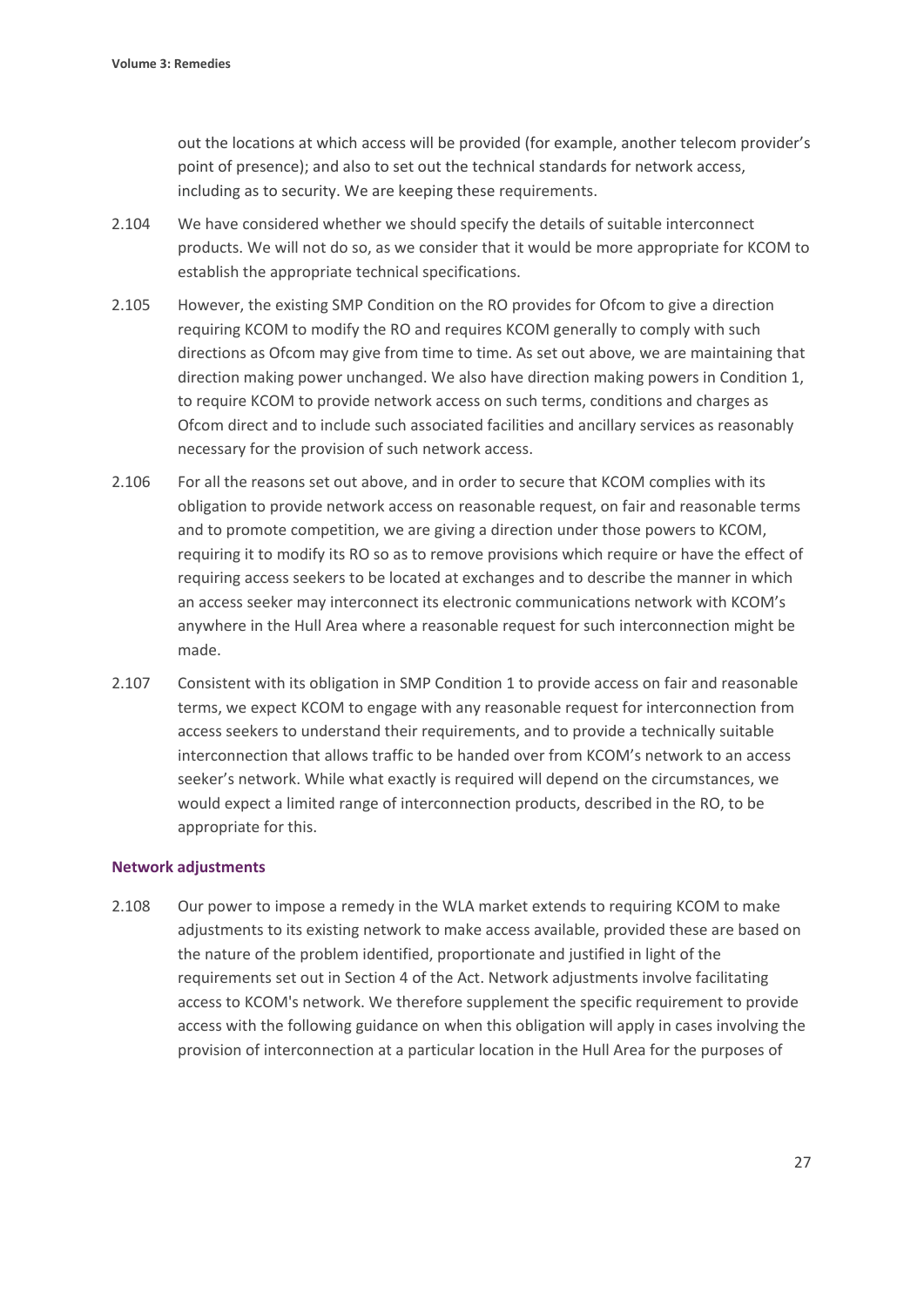accessing WLA services. We expect KCOM to assess the reasonableness of such a request by considering whether the following three criteria are met<sup>[98](#page-29-0)</sup>:

- a) Is the requested adjustment **necessary**? This criterion considers whether there is an alternative option which would render the requested adjustment unnecessary, provided this alternative allows for a reasonably equivalent outcome for the requesting telecoms provider compared to making an adjustment.
- b) Is the requested adjustment **feasible**? This criterion considers whether there are barriers that prevent KCOM from making the required adjustment.
- c) Does the requested adjustment **improve efficiency**? This criterion considers whether the requested adjustment promotes efficiency and is therefore consistent with the rationale for requiring KCOM to provide access to its network.
- 2.109 Where it is necessary, feasible and more efficient for KCOM to make an adjustment to its network than for a rival to build that itself, KCOM will be required to do so in order to facilitate access to WLA services. As set out further below, it will be able to recover its costs of doing so.
- 2.110 We expect that similar arrangements would apply for interconnection as for active leased lines (where KCOM provides a service to any location on reasonable request, including locations that are not currently connected to its fibre network). The obligation we are imposing is therefore not unduly onerous to KCOM, while being the minimum needed to secure that the remedy is effective.

#### **Pricing**

2.111 The price of any new interconnection products will be required to be fair and reasonable. We consider that KCOM's charges are likely to be fair and reasonable if they are consistent with it making a reasonable return and a reasonable contribution to common cost recovery, and do not equate to a margin squeeze. In order to inform our enforcement priorities, we typically identify appropriate benchmark prices against which to compare KCOM's prices. We consider as a starting point that a reasonable price for a distant WLA interconnection within the Hull Area is not likely to exceed the price for an equivalent length and bandwidth active leased line product.<sup>[99](#page-29-1)</sup>

#### **Implementation**

2.112 We do not consider that developing appropriate interconnection products is likely to be disproportionately onerous for KCOM. The current regulatory condition requires KCOM to carry out a survey and potentially building work in each of the NGA exchanges at the request of the access seeker. By contrast, we consider that KCOM already provides

<span id="page-29-0"></span><sup>98</sup> These are the same criteria that apply in paragraph 3.41 below to network adjustments for DFA.

<span id="page-29-1"></span><sup>99</sup> We note that KCOM's active leased lines products will be benchmarked against Openreach's equivalent products. See paragraph 3.85.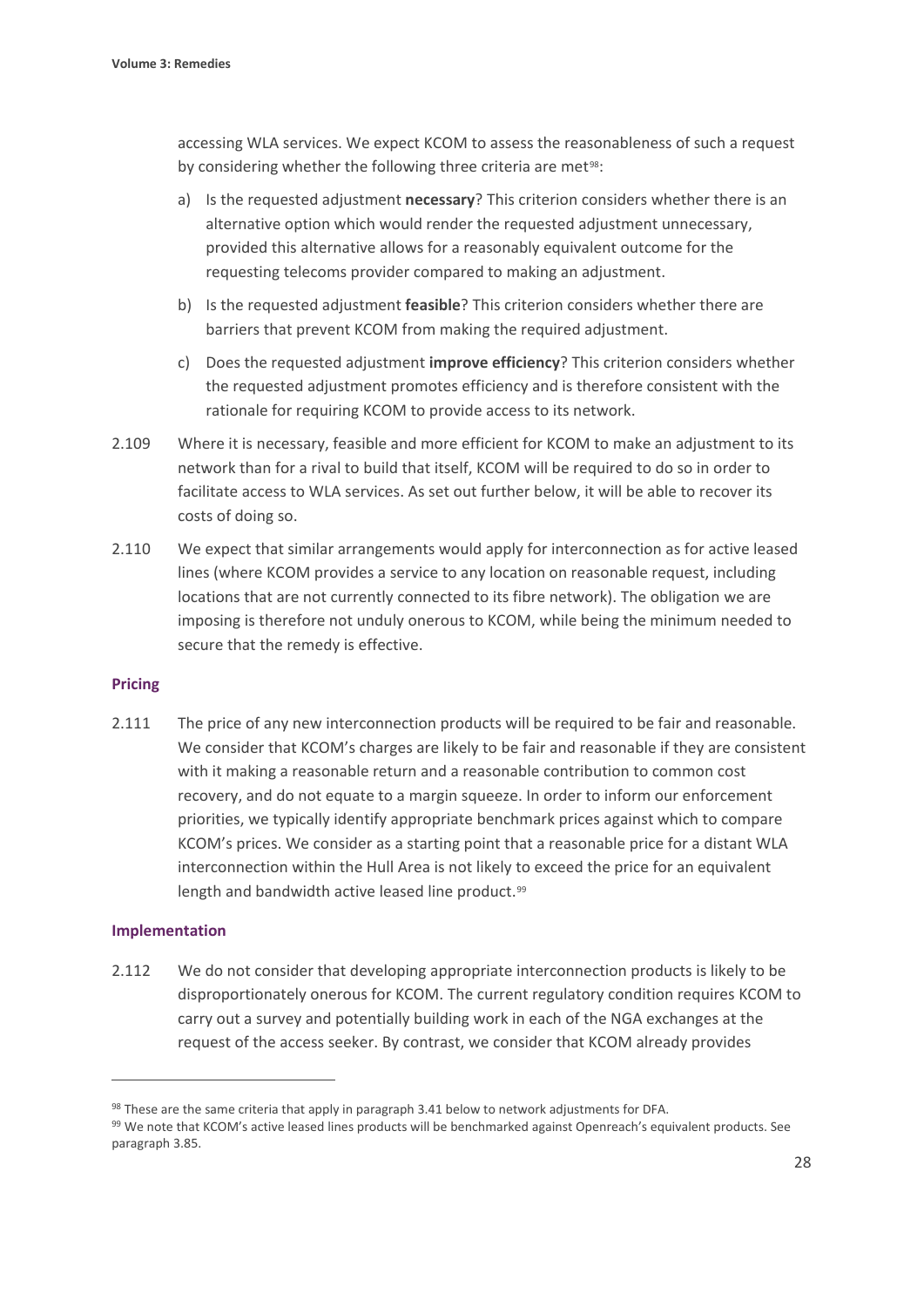products which contain the elements that would be needed for an appropriate set of interconnection products. For example, the BSIL backhaul service can be provided to either a telecoms provider's point of presence or a designated point-of-interconnect (PoI). The PoI use case is equivalent to an in-span interconnect (ISI) interconnect variant, similar to type of interconnection we would envisage being possible as part of this remedy. While the BSIL contains additional functionality in respect of WFLA management which is not required for a WLA interconnection and so is likely to be relatively more expensive and inappropriate for use in this regard, the example suggests that there are already workable solutions for linking KCOM's network to an access seeker's network.

2.113 However, having considered the points raised by KCOM we have decided to extend the implementation period that we consulted on by 3 months and we consider this will provide adequate time for KCOM to develop appropriate WLA interconnection products and consult on the change where appropriate with its wholesale customers.[100](#page-30-0) We will therefore require KCOM to publish its amended RO within 6 months of the publication of our final statement.

# **Conclusion**

- 2.114 We consider that this requirement is the minimum necessary to secure that KCOM provides an appropriate RO, which does not tie access seekers unnecessarily to the purchase of space in its NGA exchanges. In conjunction with our non-discrimination remedy (see paragraphs 2.59 to 2.70), it would promote entry to the WLA market in a proportionate manner.
- 2.115 We note that the obligation to secure that an access seeker can interconnect outside of an exchange is an elaboration of the general access condition. We are therefore now implementing this by giving a direction under section 49 of the Act and Condition 1.3(b)(ii), 1.4 and 1.5, as well as Condition 5.11, which is set out in Volume 4.
- 2.116 In Section 6 below, we explain why the giving of this direction will satisfy the test set out in section 49 of the Act.

# **Requirement to notify changes to charges, terms and conditions**

# **Our proposals**

2.117 We proposed to continue to require KCOM to give advance notice before making changes to its charges or terms and conditions for the provision of existing or new network access in the WLA and LL Access markets (which will now include DFA).

<span id="page-30-0"></span><sup>&</sup>lt;sup>100</sup> To clarify, as set out in paragraph 2.137, the requirement to notify changes of technical information 90 days in advance does not apply in this case.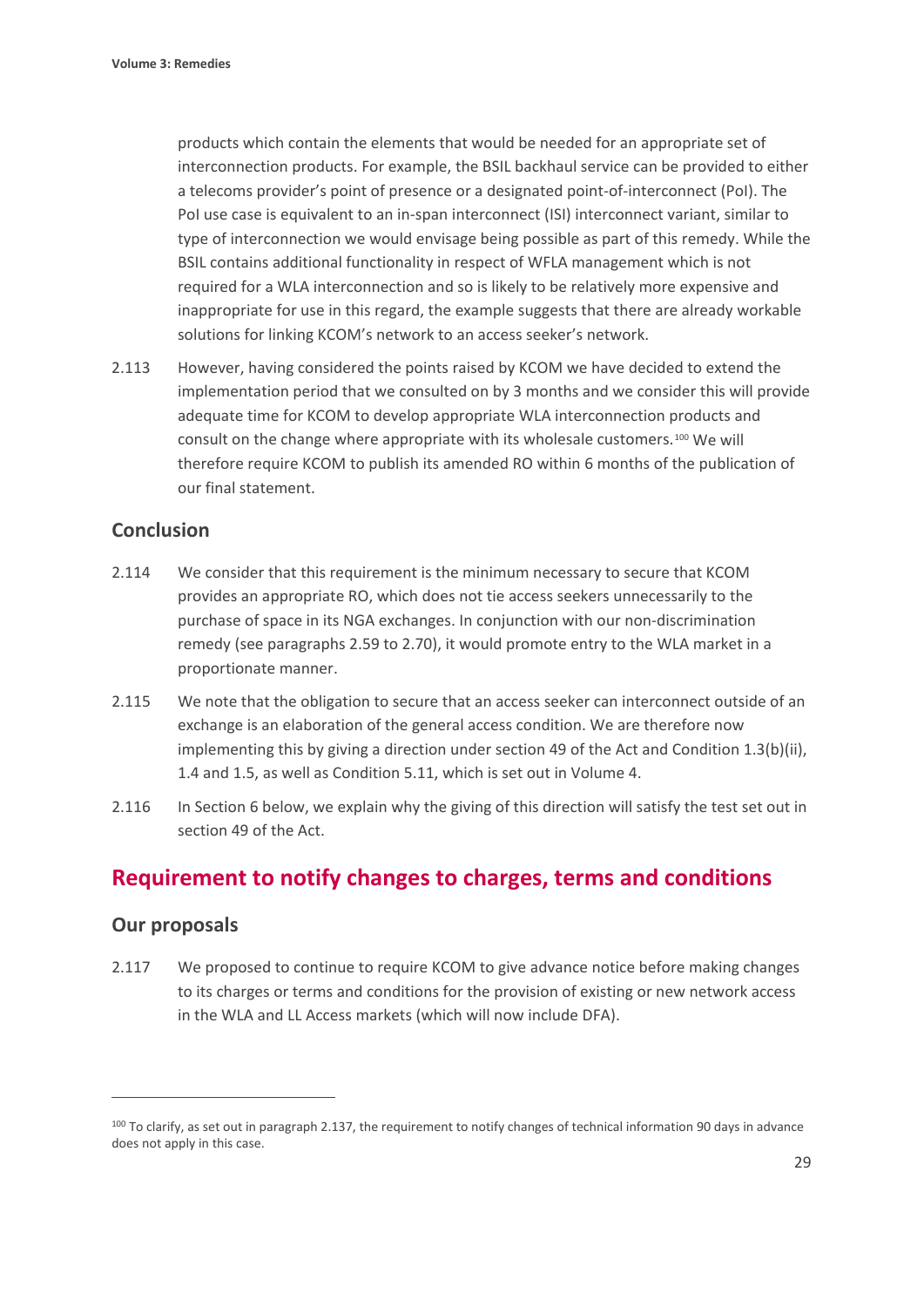## **Stakeholder responses**

2.118 Stakeholders did not comment on our proposed requirement to notify changes to charges, terms and conditions.

## **Our reasoning and decisions**

- 2.119 This condition will require KCOM to publish an access charge change notice (ACCN) relating to any changes to charges for wholesale network access services.<sup>[101](#page-31-0)</sup> We consider that this requirement is appropriate and proportionate for the WLA and LL Access markets.
- 2.120 Notification of changes to charges at the wholesale level has the joint purpose of improving transparency so as to detect possible anti-competitive behaviour and giving advance warning of price changes to competing providers who purchase wholesale access services. The latter purpose ensures that competing providers have sufficient time to plan for such changes, as they may want to restructure the prices of their downstream offerings in response to charge changes at the wholesale level. Notifying changes therefore helps to ensure stability in markets.
- 2.121 There may be some disadvantages to advance notification, particularly in markets where there is some competition. It can lead to a 'chilling' effect where other telecoms providers follow KCOM's charges rather than act dynamically to set competitive charges. We do not consider, on balance, that this consideration undermines the rationale for imposing a notification of charges condition in these markets.
- 2.122 We are aligning the requirements in the WLA and LL Access markets to so as to ensure that ACCNs include the following:
	- a) a description of the network access in question;
	- b) a reference as to where the terms and conditions associated with the network access in question can be found in KCOM's RO;
	- c) the date on which the new charges take effect (or the period over which the new charges will apply); and
	- d) the current and proposed charge.
- 2.123 We are continuing to require KCOM to publish advance notification of changes according to the following notice periods:
	- a) Changes involving new network access 28 days;
	- b) Price reductions for existing network access 28 days;

<span id="page-31-0"></span><sup>&</sup>lt;sup>101</sup> An ACCN is a contractual notification of a change to the price of a regulated network access service issued by the incumbent provider.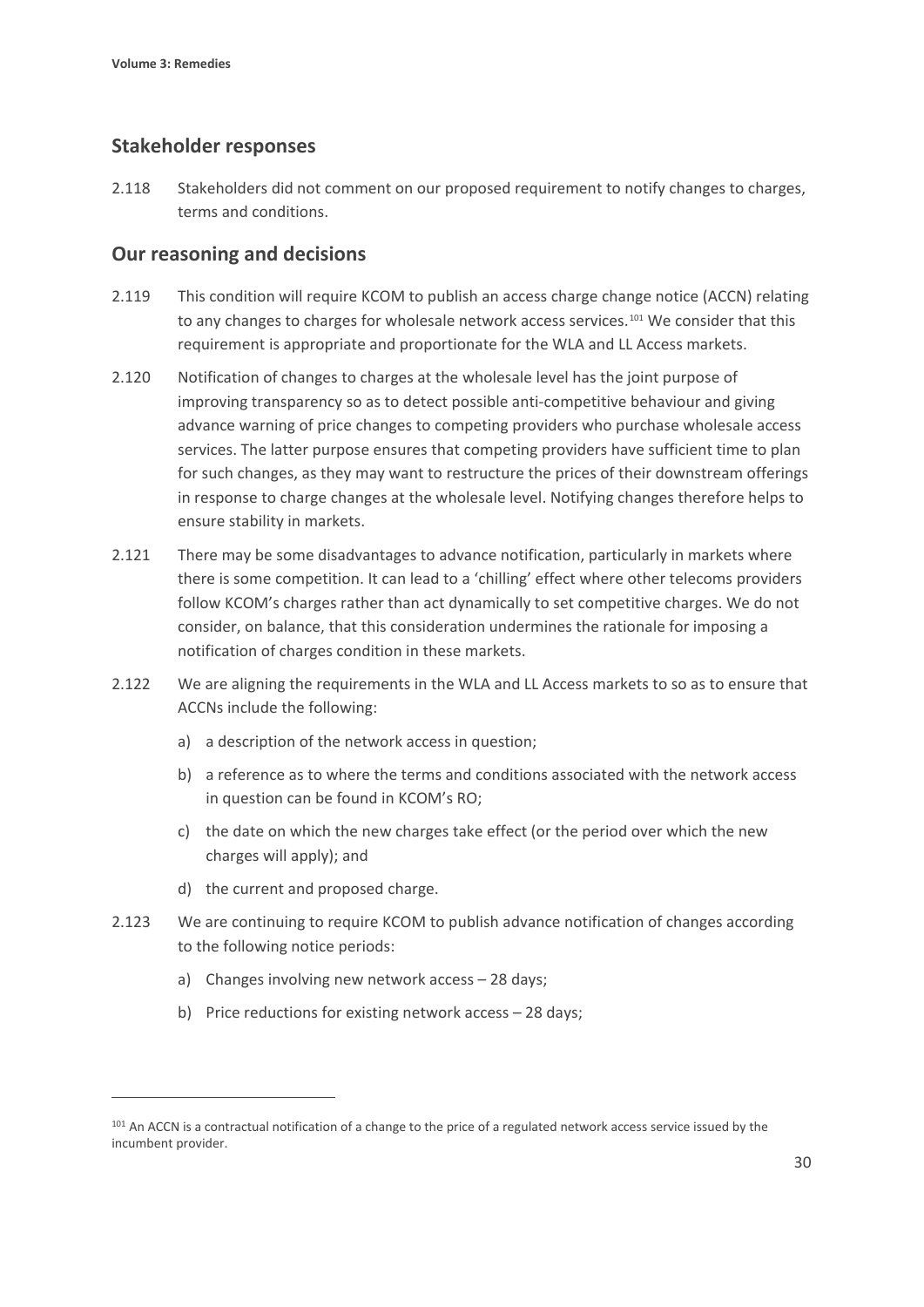- c) Price rises for existing network access which return the charge to the original level after the end of a temporary price reduction – 28 days;
- d) Any other changes for existing network access 56 days.
- 2.124 We note that we have imposed a notification period of 90 working days for most price increases for the rest of the UK. However, we consider that conditions in the Hull Area, and the differences between KCOM and BT's networks, are such that 56 days is sufficient.
- 2.125 The condition does not require notice to be given of changes that are directed or determined by Ofcom or are a consequence of such direction or determination (including because of the setting of an SMP condition).

# **Conclusion**

- 2.126 We consider that the requirement to notify charges, terms and conditions is proportionate in that it only requires that information that other telecoms providers would need to know (in order to adjust for any changes) would be notified. The notification periods are the minimum required to allow changes to be reflected in downstream offers.
- 2.127 To implement these remedies, we are setting the SMP Condition 6 in Volume 4.
- 2.128 Section 87(6)(b) of the Act authorises the setting of SMP conditions requiring the dominant provider to publish, in such manner as Ofcom may from time to time direct, all such information as they may direct for the purpose of securing transparency in relation to matters connected with network access. Section 86(6)(c) of the Act authorises the setting of SMP services conditions which require a dominant provider to publish, in such manner as Ofcom may direct, the terms and conditions on which it is willing to enter into an access contract.
- 2.129 In Section 4 below, we explain why the setting of this SMP condition will satisfy the test set out in section 47 of the Act.

# **Requirement to notify changes to technical information**

# **Our proposals**

2.130 We proposed reimposing a requirement on KCOM to publish in the WLA and LL Access markets (now including DFA) any new or modified technical characteristics, points of network access and technical standards within a reasonable time period and at least 90 days in advance of KCOM entering into a contract to provide new network access or making changes to existing network access, unless Ofcom consents otherwise.

# **Stakeholder responses**

2.131 Stakeholders did not comment on our proposed requirement to notify changes to technical information.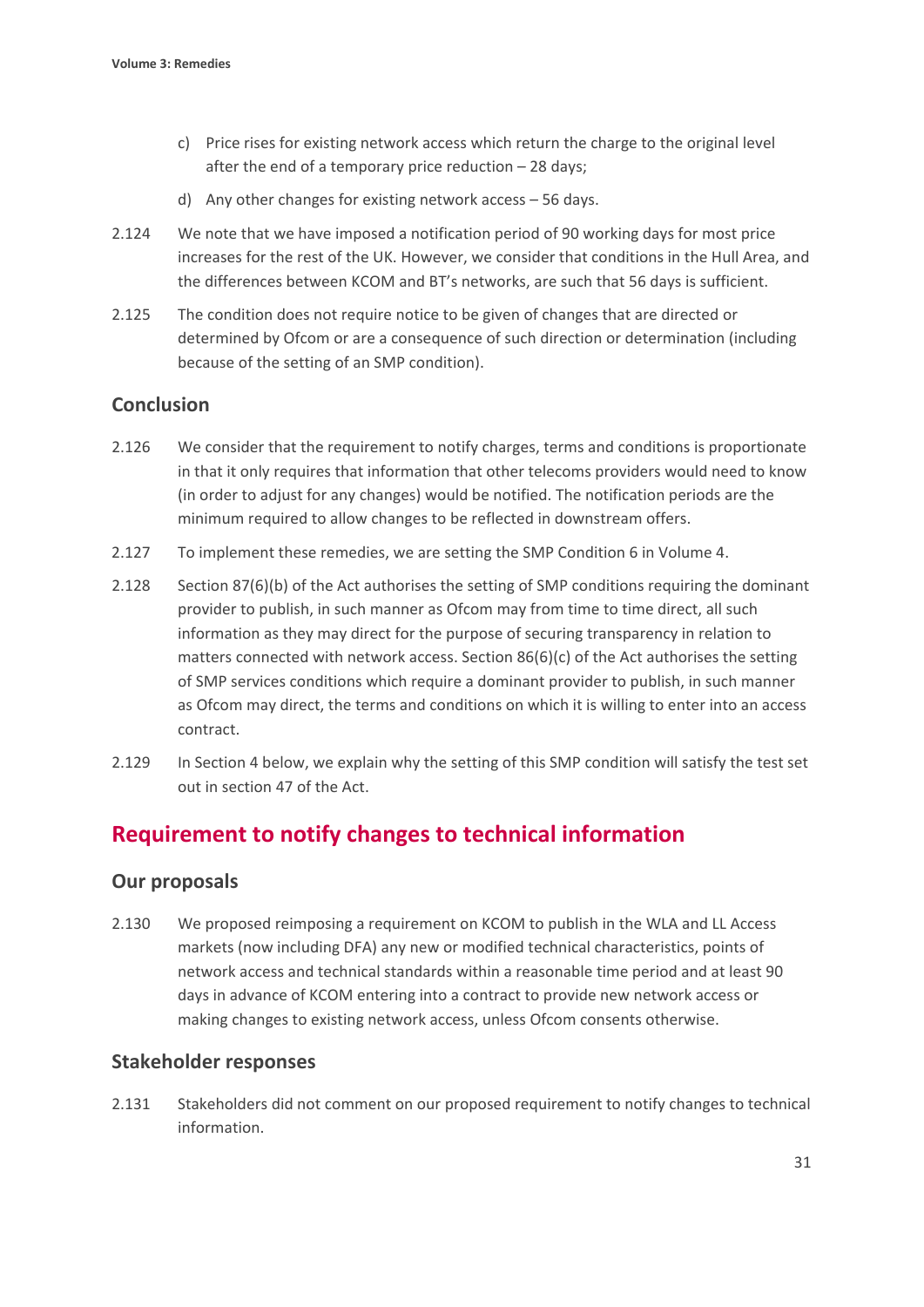# **Our reasoning and decisions**

- 2.132 We consider that the requirement to notify technical information which we are imposing in each market is appropriate and proportionate; and complements the requirement to publish a RO.
- 2.133 The aim of this regulation in providing advance notification of changes to technical characteristics is to ensure that competing providers have sufficient time to respond to changes that may affect them. For example, a competing provider may need to introduce new equipment or modify existing equipment or systems to support a new or changed technical interface. Similarly, a competing provider may need to make changes to its network in order to support changes in the points of network access or configuration.
- 2.134 This remedy is important in the fixed telecoms markets to ensure that providers who compete in downstream markets are able to make effective use of existing or, where applicable, new wholesale services provided by KCOM. The technical information required by competing providers includes (but is not limited to):
	- a) information on network configuration;
	- b) locations of the points of network access; and
	- c) technical standards (including any usage restrictions and other security issues).
- 2.135 We believe that the requirement to publish changes 90 days in advance is an appropriate safeguard to allow sufficient time for competing providers to make modifications to their network to enable them to support such changes.
- 2.136 For the LL Access market, we are continuing to allow the exception to the minimum notice period for amendments to technical specifications that are developed and agreed through the NICC Standards Limited forum.[102](#page-33-0) Telecoms providers are likely to be aware of NICC specifications due to their participation in the forum and in these circumstances should KCOM provide notification of changes based on the NICC standard we would not consider it necessary to impose a 90-day notice period.
- 2.137 The condition does not require notice to be given of changes that are directed or determined by Ofcom or are a consequence of such direction or determination (including because of the setting of an SMP condition).

# **Conclusion**

2.138 We consider that the requirement to notify technical information is proportionate in that it only requires information that other telecoms providers would need to know and that the

<span id="page-33-0"></span><sup>102</sup> NICC is a technical forum for the UK communications sector that develops interoperability standards for public communications networks and services in the UK. Se[e NICC](https://niccstandards.org.uk/) [accessed 20 October 2021]).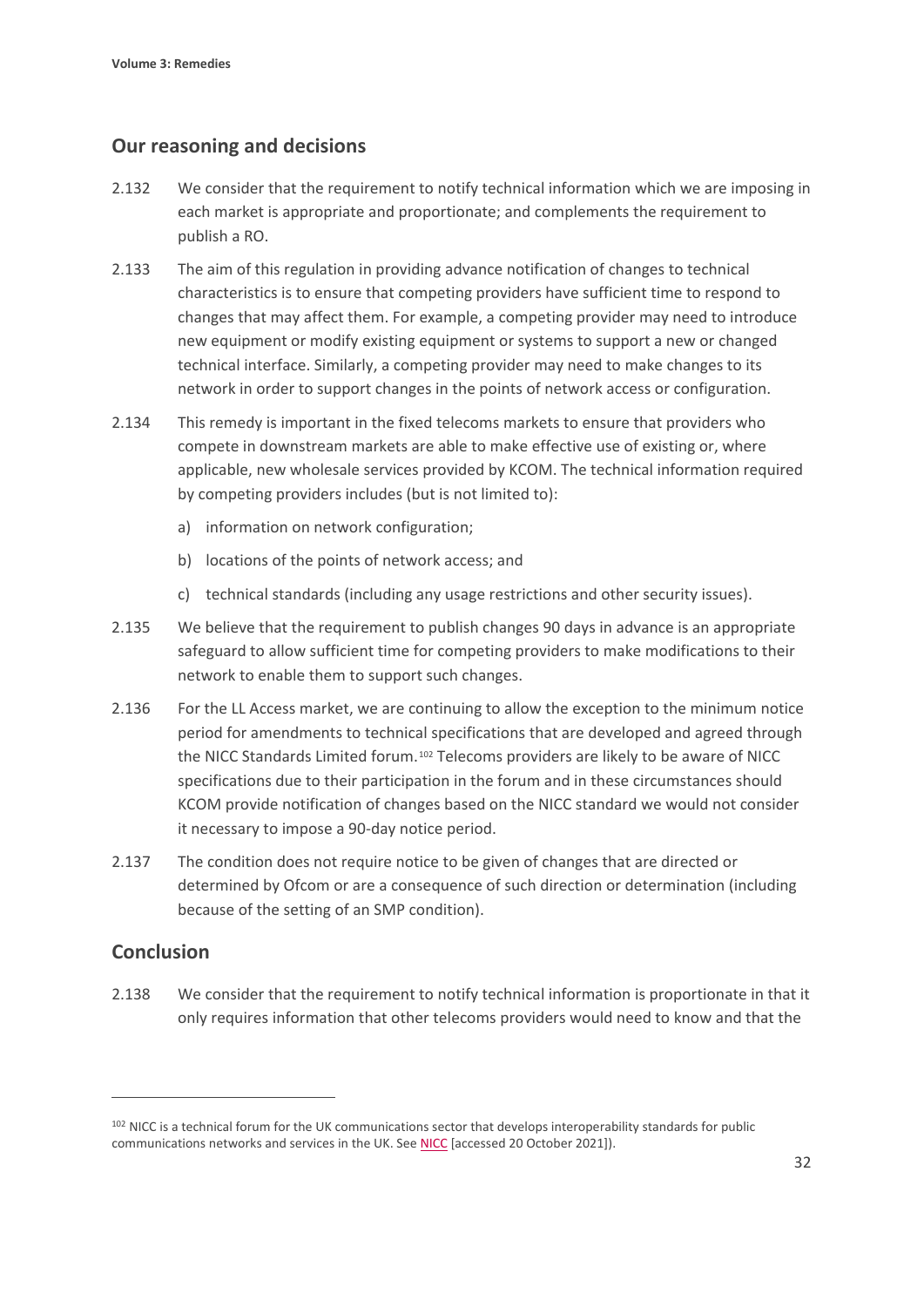proposed notification periods are the minimum required to allow changes to be reflected in downstream offers.

- 2.139 To give effect to these requirements, we are setting the SMP Condition 7 at Volume 4.
- 2.140 As set out above section 87(6)(b) of the Act authorises the setting of SMP conditions which require a dominant provider to publish, in such manner as Ofcom may direct, all such information for the purpose of securing transparency in relation to network access as Ofcom may direct.
- 2.141 In Section 6 below, we explain why the setting of this SMP condition satisfies the test set out in section 47 of the Act.

# **Requirement to publish quality of service information**

# **Our proposals**

- 2.142 We proposed reimposing an SMP condition in the WLA market which requires KCOM to comply with any quality of service (QoS) reporting requirements Ofcom may direct. We note that we have not to date imposed any such direction on the WLA market.
- 2.143 We also proposed to impose this obligation in relation to the LL Access market (including dark fibre).
- 2.144 This SMP condition provides a mechanism whereby we can direct KCOM to publish QoS information. Particularly as DFA is a new service not previously provided by KCOM, there is a risk that KCOM will favour its downstream retail business in the provision of this service, and it has the ability and incentive to reduce QoS where such action would reduce its costs (thus increasing its profits). Such action by KCOM would undermine other telecoms providers' ability to compete with KCOM's downstream business.
- 2.145 This obligation allows us to make directions as to the publication of QoS information by KCOM if it becomes necessary and proportionate to do so, to ensure transparency.

# **Stakeholder responses**

- 2.146 Vodafone agreed with the QoS obligation and said that there is a need for KCOM to publish QoS information for dark fibre. It suggested that KCOM may favour its downstream retail business when providing this service and that it has the ability and incentive to lessen QoS to reduce its costs, which would undermine other providers' ability to compete.<sup>[103](#page-34-0)</sup>
- 2.147 Connexin raised service quality concerns in respect of KCOM's obligations not to discriminate unduly which we have addressed earlier in this section.<sup>[104](#page-34-1)</sup> [ $\ll$ ].<sup>105</sup>

<span id="page-34-0"></span><sup>&</sup>lt;sup>103</sup> Vodafone response to the 2020 Hull Area WFTMR Consultation, paragraph 3.26.<br><sup>104</sup> Connexin response to the 2020 Hull Area WFTMR Consultation, page 2.

<span id="page-34-2"></span><span id="page-34-1"></span> $^{105}$  [ $\times$ ].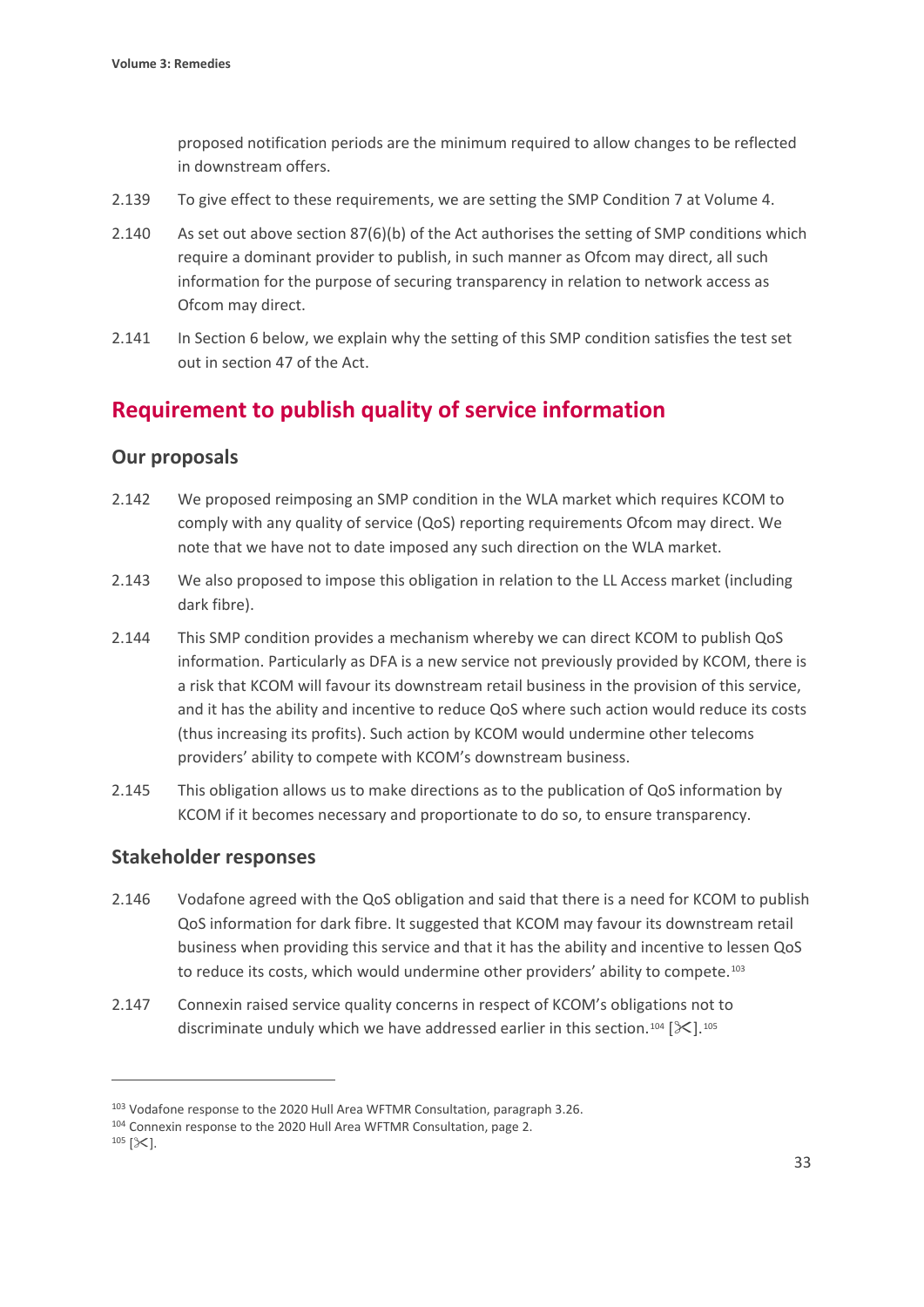# **Our reasoning and decisions**

- 2.148 As a vertically integrated operator, KCOM has the ability to favour its own downstream business over third-party telecoms providers by discriminating on price or non-price factors such as the terms and conditions of access. The latter could involve variations in QoS (either in service provision and maintenance or in the quality of network service provided by KCOM to external providers compared to its own retail operations). This has the potential to distort competition at the retail level by placing third-party telecoms providers at a disadvantage in terms of the services they can offer to compete with the downstream retail business of the vertically integrated operator. Where it includes a distinction between internal and external supply, the publication of QoS information by KCOM can allow other telecoms providers in the Hull Area to ensure that the service they receive is equivalent to that provided by KCOM to its own retail divisions.
- 2.149 Additionally, KCOM has the ability and incentive to reduce QoS where such action would reduce its costs (thus increasing its profits). This consumer harm is a direct result of KCOM's market power as, in a competitive market, providers are driven to maximise QoS to acquire and retain customers. The publication of QoS information by KCOM would, if necessary, enable us to monitor QoS and ensure that the QoS received by consumers in the Hull Area is comparable to that received by consumers in the rest of the UK.
- 2.150 This obligation requires KCOM to publish information as directed by us, rather than requiring KCOM to publish specific information from the date of the imposition of the obligation. This is the same condition imposed previously in the WLA market and is designed to support transparency as to QoS in the Hull Area.
- 2.151 Taking account of stakeholders' comments, we have considered whether it would be appropriate to make a direction at this time to require KCOM to publish QoS information relating to the supply of wholesale access in the WLA or LL Access markets (including dark fibre as suggested by Vodafone). Given the overall scale of the market and that it may take time for significant levels of take up of WLA and dark fibre to develop, we consider that it is not proportionate to make such a direction at this time.[106](#page-35-0)
- 2.152 We may consider specifying publication in the future if we consider that it becomes necessary and proportionate to do so.

# **Conclusion**

2.153 We consider that the requirements set out above are proportionate in that they are addressing the market power that we have provisionally found KCOM holds. Our requirements go no further than is necessary to address KCOM's ability and incentive to provide poor quality provisioning and repair services.

<span id="page-35-0"></span> $106$   $[\times]$ .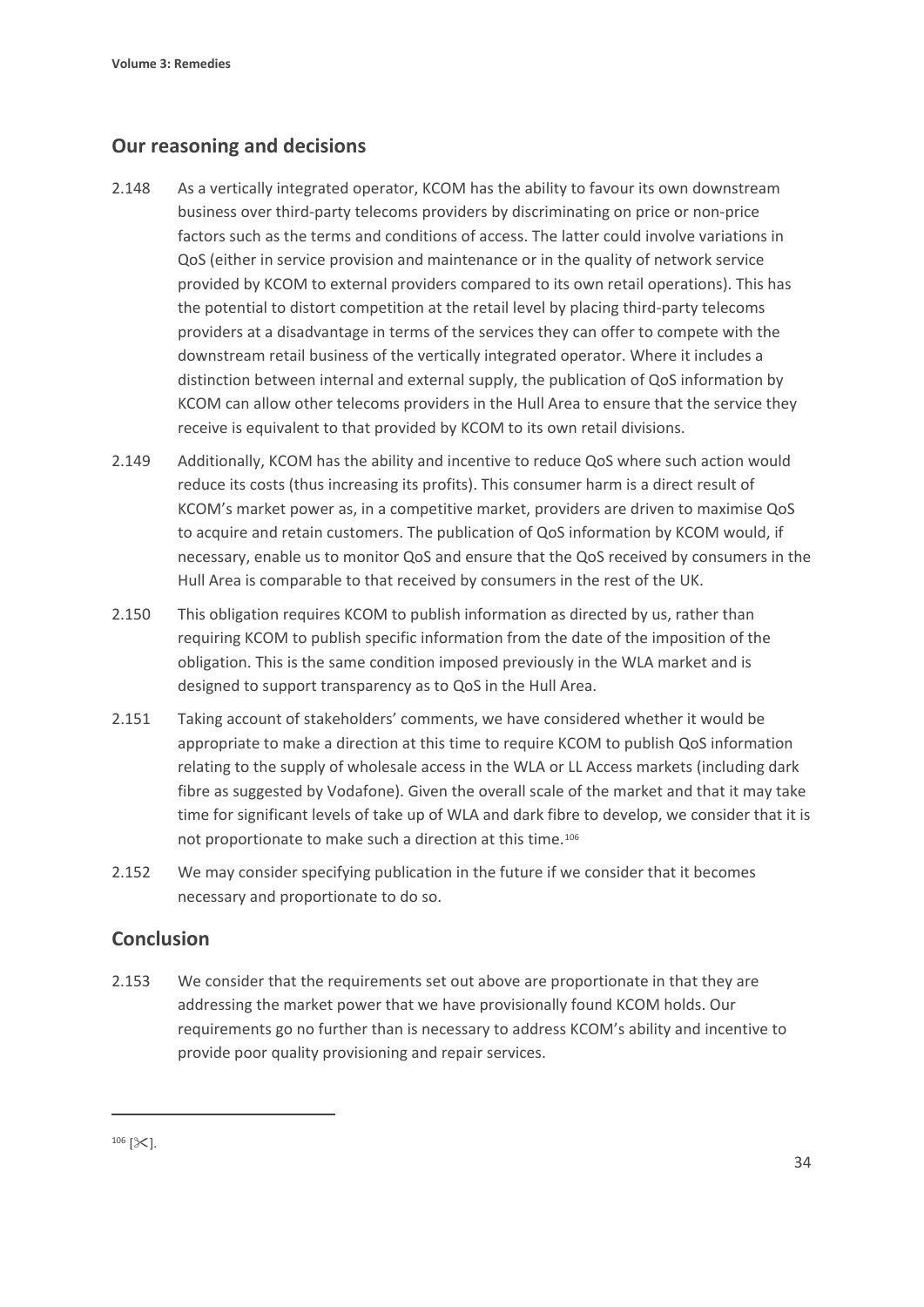- 2.154 Following on from the above, to give effect to this requirement, we are setting SMP Condition 8 at Volume 4 requiring KCOM to comply with any QoS reporting requirement we may direct in relation to network access it provides for the WLA and the LL Access markets (including dark fibre).
- 2.155 Section 87(6)(b) of the Act authorises the setting of SMP services conditions requiring the dominant provider to publish, in such manner as Ofcom may from time to time direct, all such information as they may direct for the purpose of securing transparency in relation to matters connected with network access.
- 2.156 In Section 6 below, we explain why the setting of this SMP condition satisfies the test set out in section 47 of the Act.

# **Regulatory financial reporting**

2.157 We have decided to impose accounting separation and cost accounting obligations on KCOM in the WLA and the LL Access markets. We implement these obligations by way of a single SMP Condition and associated directions which specify what information we require KCOM to prepare and provide for each market. Further details of the accounting separation and cost accounting obligations, and our detailed regulatory financial reporting requirements are set out in Section 4.

# **Requirement to produce a wholesale pricing transparency report (LL Access only)**

- 2.158 To date, KCOM has been required to submit to Ofcom an annual pricing transparency report relating to the LL Access market. In our 2020 Hull Area WFTMR Consultation, we proposed to reimpose this requirement, and extend it to cover the pricing of the dark fibre product which we have now decided to require KCOM to supply as a further remedy to its SMP.[107](#page-36-0)
- 2.159 KCOM has been required to list all the wholesale leased lines services that it provides (both internal and external sales) that fall within the regulated LL Access market in the Hull Area, accompanied with certain information about each leased line. For DFA, we proposed to require KCOM to provide the equivalent information for all dark fibre services sold (both internally and externally) that fall within the regulated LL Access market in the Hull Area.

# **Stakeholder responses**

2.160 Stakeholders did not comment on the requirement to produce a wholesale pricing transparency report (WPTR).

<span id="page-36-0"></span><sup>107</sup> See Section 3.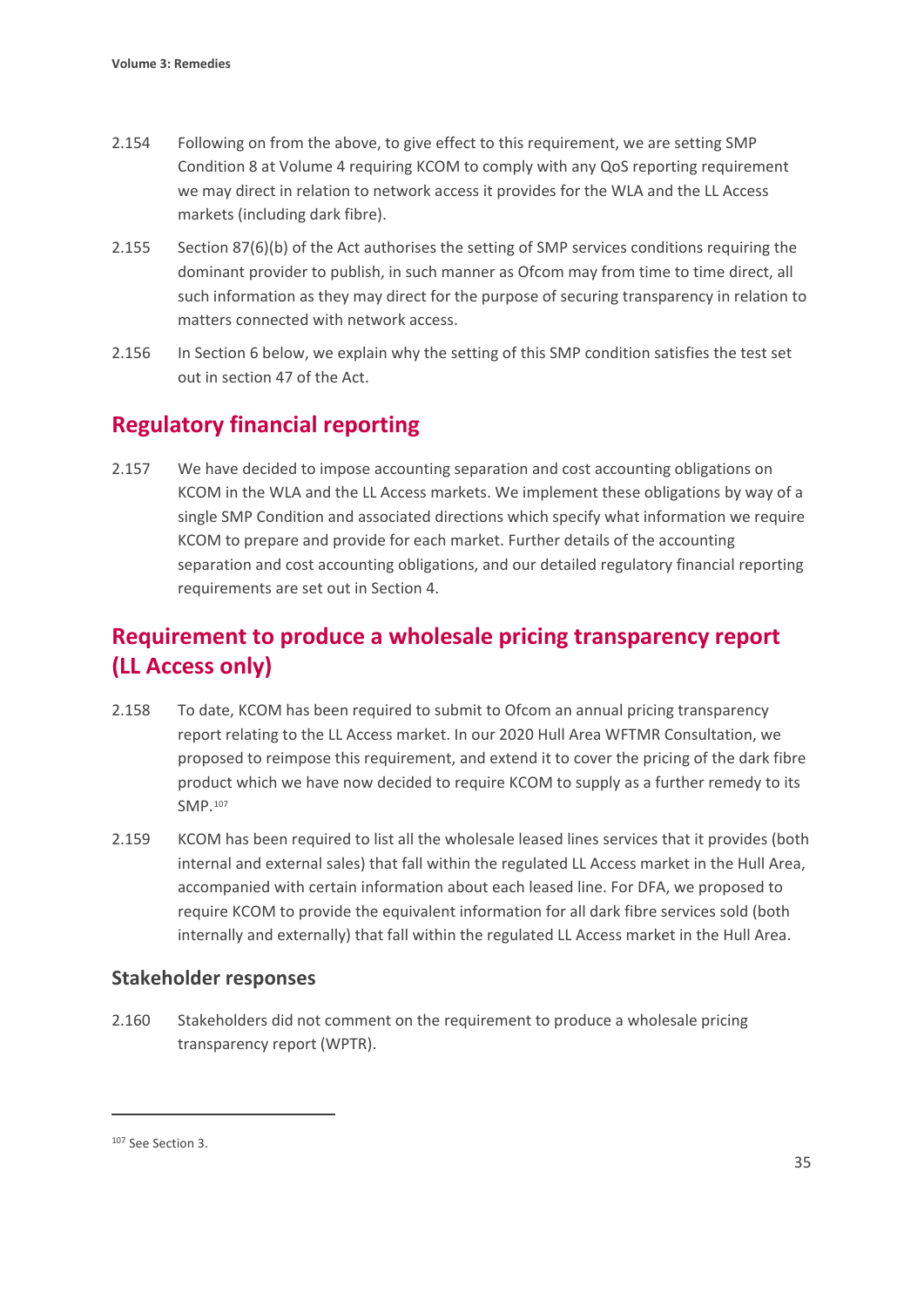## **Our reasoning and decisions**

- 2.161 Our requirement for KCOM to produce a WPTR and submit it to us will provide us with information about the actual charges that are being paid by customers for wholesale leased lines and dark fibre services. This information will enable us to monitor wholesale charges against the benchmarks we have proposed as appropriate for KCOM's dark fibre and leased line products and determine whether KCOM is complying with the obligation to charge fair and reasonable charges.
- 2.162 Moreover, a WPTR enables the monitoring of KCOM's compliance with its other SMP conditions, such as the obligation to publish a RO and not depart from the charges, terms and conditions set out within it, and the obligation not to discriminate unduly.

## **Conclusion**

- 2.163 We consider that imposing this requirement on KCOM is necessary to achieve the aim and effect of the regulation in the LL Access market in which we have determined KCOM to hold SMP. We are therefore reimposing the condition on KCOM to produce a WPTR to be sent to us on an annual basis.
- 2.164 This condition requires KCOM to include in the WPTR the following information separately for each wholesale connection:
	- a) For managed wholesale leased line products:
		- i) a specification of each of the service type, interface, bandwidth and circuit orientation;
		- ii) the amount of the connection charge;
		- iii) the date on which the rental charge was agreed;
		- iv) any fixed or minimum term agreed by the dominant provider and a third party in respect of the rental charge;
		- v) the amount and the frequency of the rental charge; and
		- vi) such characteristics of each connection as required to fully determine the connection charge and annual rental charge from the KCOM price list.
	- b) For dark fibre products:
		- i) a specification of each of the service type, presentation and circuit orientation;
		- ii) the amount of the connection charge;
		- iii) the date on which the rental charge was agreed;
		- iv) any fixed or minimum term agreed by the dominant provider and a third party in respect of the rental charge;
		- v) the amount and the frequency of the rental charge; and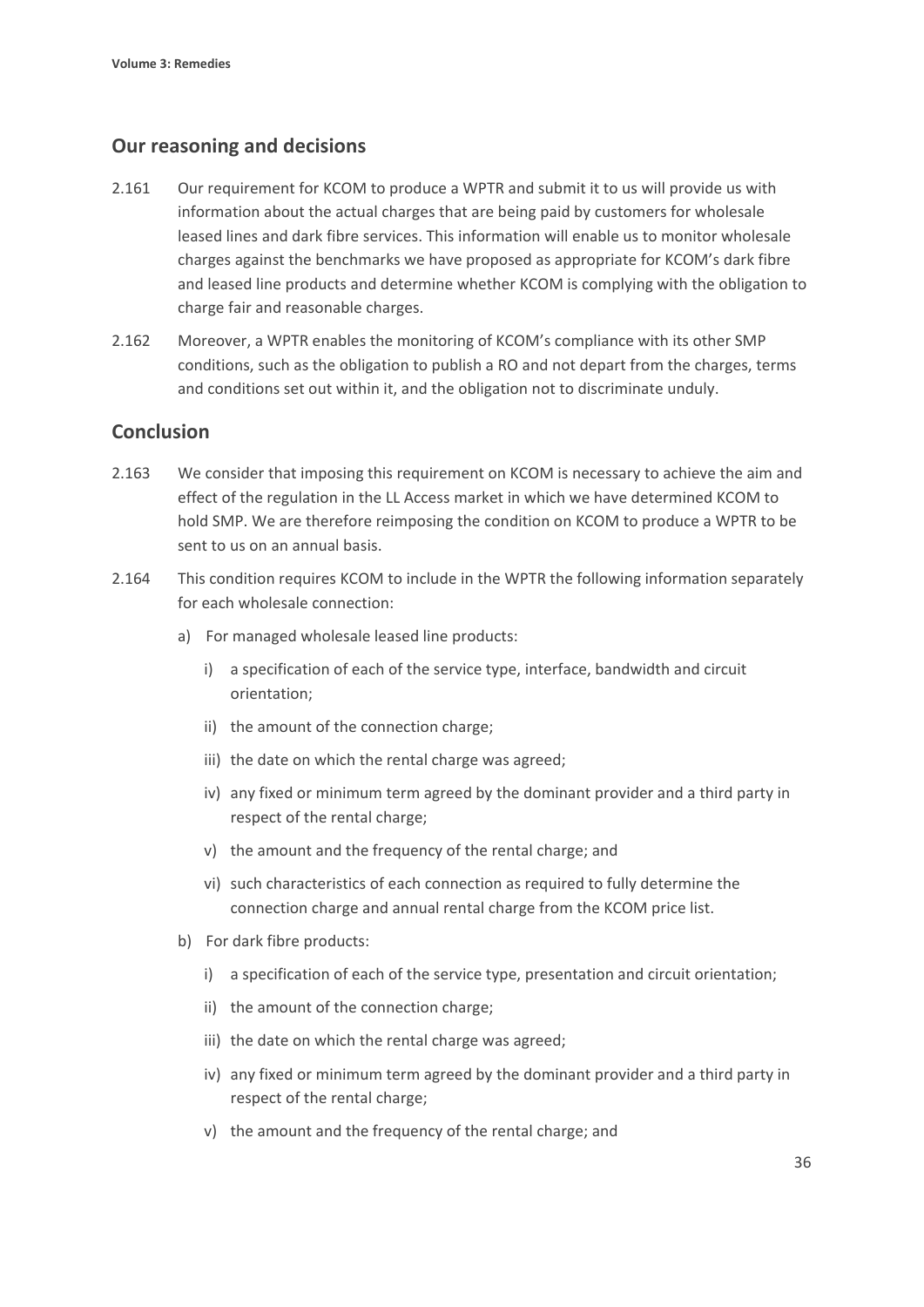- vi) such characteristics of each connection as required to fully determine the connection charge and annual rental charge from the KCOM price list.
- 2.165 To give effect to these requirements, we are setting the SMP Condition 10 at Volume 4.
- 2.166 Section 87(6)(b) of the Act authorises the setting of SMP services conditions requiring the dominant provider to publish, in such manner as Ofcom may from time to time direct, all such information as they may direct for the purpose of securing transparency in relation to matters connected with network access.
- 2.167 In Section 6 below, we explain why the setting of this SMP condition satisfies the test set out in section 47 of the Act.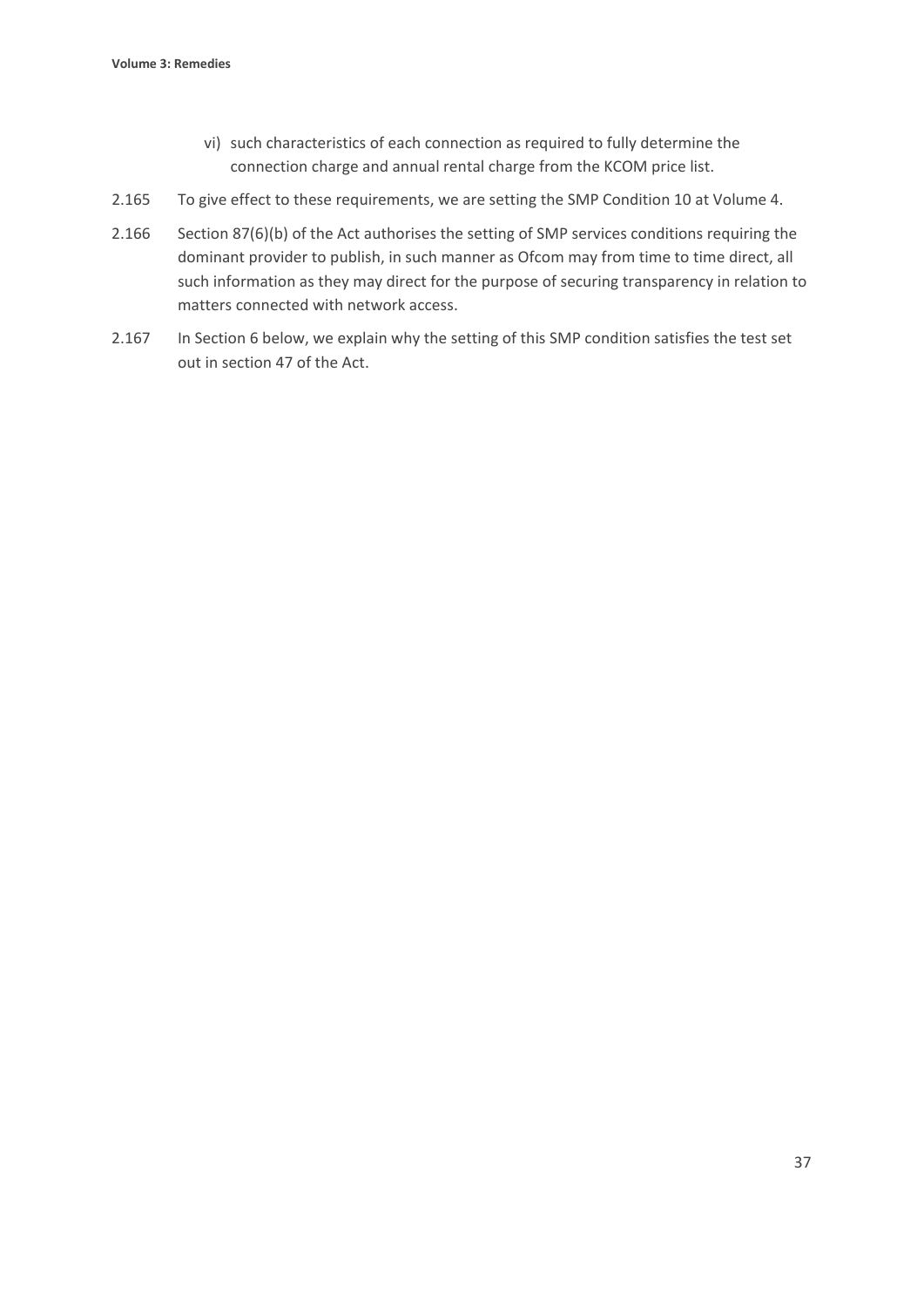# 3. Specific remedies: dark fibre and managed Ethernet leased lines

- 3.1 In this section, we set out our decision to require KCOM to provide dark fibre and managed Ethernet leased lines as specific network access remedies, in addition to the general remedies set out in Section 2, to address our concerns arising from KCOM's SMP in the LL Access market<sup>[108](#page-39-0)</sup>
- 3.2 Below we summarise our consultation proposals on dark fibre access (DFA) and stakeholders' responses and explain our decisions around why we are imposing the remedy; the design of the remedy; the pricing of the remedy and its implementation period.
- 3.3 We also discuss why we have decided to require KCOM to continue to supply managed Ethernet leased lines and the pricing of this remedy.
- 3.4 A summary of our specific LL Access remedies is shown in Figure 3.1 below.

#### **Figure 3.1 Summary of the specific LL Access remedies we are imposing on KCOM**

#### **Specific remedies in the LL Access market**

**Requirement to provide Ethernet and dark fibre network access in the following circuit configurations:**

- **connecting end-user premises and KCOM's optical distribution frame (ODF) site or thirdparty premises; and**
- **connecting an end-user premises and another end-user premises.**

# **Aim and effect of the DFA remedy**

# **Our proposals**

- 3.5 In the 2020 Hull Area WFTMR Consultation, we proposed introducing a requirement on KCOM to provide access to dark fibre.
- 3.6 In summary, we considered that overall the combination of the cost and flexibility benefits of dark fibre over managed leased line alternatives (such as Ethernet and optical products) and the downward pressure a cheaper dark fibre product would have on the prices of KCOM's existing product portfolio, would allow telecoms providers to compete better on price, service quality, and product offering in downstream markets.

<span id="page-39-0"></span><sup>108</sup> Our SMP determinations are set out in Volume 2.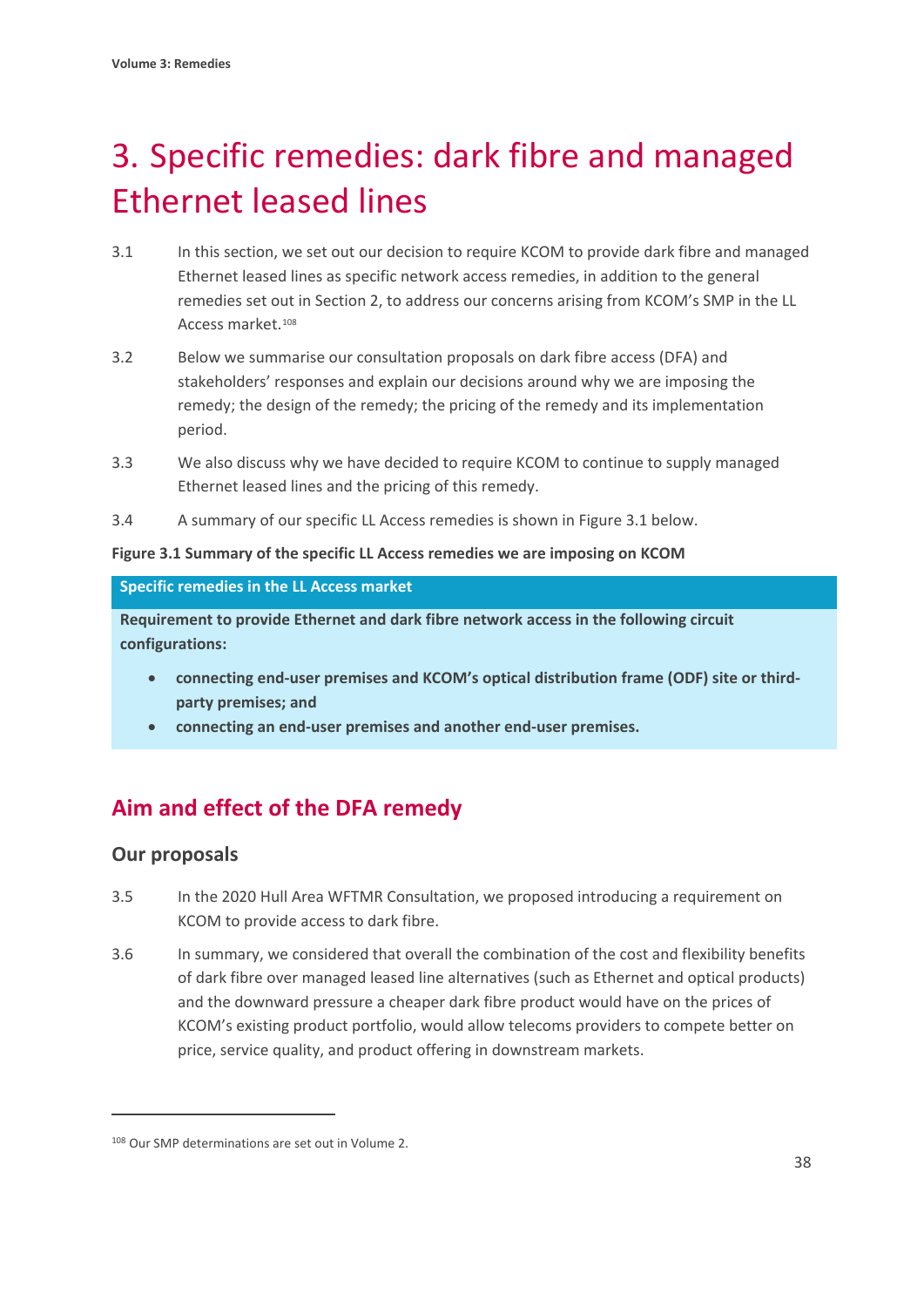## **Stakeholder responses**

- 3.7 KCOM did not support our proposal and argued that:
	- a) We had overstated the potential benefits of dark fibre in the consultation. It stated that any benefits of DFA for equipment choice will be small, and dark fibre will not lead to a significant reduction in the duplication of active equipment in Hull.<sup>[109](#page-40-0)</sup>
	- b) We had not provided compelling evidence that there is demand for dark fibre.<sup>[110](#page-40-1)</sup> It said that it is not aware of demand and has received no requests from telecoms providers for DFA.[111](#page-40-2) To the extent there is demand for dark fibre, KCOM argued that there is existing commercial provision of this service in the Hull Area.<sup>[112](#page-40-3)</sup>
	- c) The DFA remedy may hinder the development of KCOM's wholesale strategy.<sup>[113](#page-40-4)</sup>
	- d) That DFA may undermine alternative providers' investment in the provision of services like mobile backhaul or the provision of higher value business connectivity and DFA services.[114](#page-40-5)
	- e) We had not demonstrated why the statement of requirements (SoR) process is insufficient to meet any demand for DFA.<sup>[115](#page-40-6)</sup>
	- f) We had overlooked its 'grey fibre' optical wave access service (OWAS) product, which is currently available and offers many benefits attributed to dark fibre.<sup>[116](#page-40-7)</sup>
- 3.8 Vodafone agreed with our proposed dark fibre remedy and considered that it will enable retailers to innovate and differentiate their services from that of KCOM.<sup>[117](#page-40-8)</sup> [ $\ll$ ].<sup>[118](#page-40-9)</sup>

#### **Our reasoning and decisions**

#### **A dark fibre remedy offers benefits to users over managed leased lines and makes pricing keener**

- 3.9 We remain of the view that regulated access to dark fibre has the potential to deliver material benefits to end users:
	- a) We believe there remain material benefits to end users to be able to choose their own equipment. Even if innovation in equipment itself is unlikely given it is standardised globally, dark fibre provides scope for innovation in the functionality of the electronics

<span id="page-40-0"></span><sup>109</sup> KCOM first response to the 2020 Hull Area WFTMR Consultation, paragraph 3.25.

<span id="page-40-1"></span><sup>110</sup> KCOM first response to the 2020 Hull Area WFTMR Consultation, paragraphs 3.10-3.12.

<span id="page-40-2"></span><sup>&</sup>lt;sup>111</sup> KCOM first response to the 2020 Hull Area WFTMR Consultation, paragraphs 3.8.

<span id="page-40-3"></span><sup>&</sup>lt;sup>112</sup> For example, via CityFibre or MS3. KCOM first response to the 2020 Hull Area WFTMR Consultation, paragraph 3.14.

<span id="page-40-4"></span><sup>113</sup> KCOM first response to the 2020 Hull Area WFTMR Consultation, paragraphs 2.1-2.2.

<span id="page-40-5"></span><sup>114</sup> KCOM first response to the 2020 Hull Area WFTMR Consultation, paragraph 3.15.

<span id="page-40-6"></span><sup>&</sup>lt;sup>115</sup> KCOM first response to the 2020 Hull Area WFTMR Consultation, paragraph 3.13.

<span id="page-40-7"></span><sup>116</sup> KCOM first response to the 2020 Hull Area WFTMR Consultation, paragraphs 3.26-3.28.

<span id="page-40-8"></span><sup>117</sup> Vodafone response to the 2020 Hull Area WFTMR Consultation, paragraph 3.19.

<span id="page-40-9"></span> $118$  [ $\times$ ].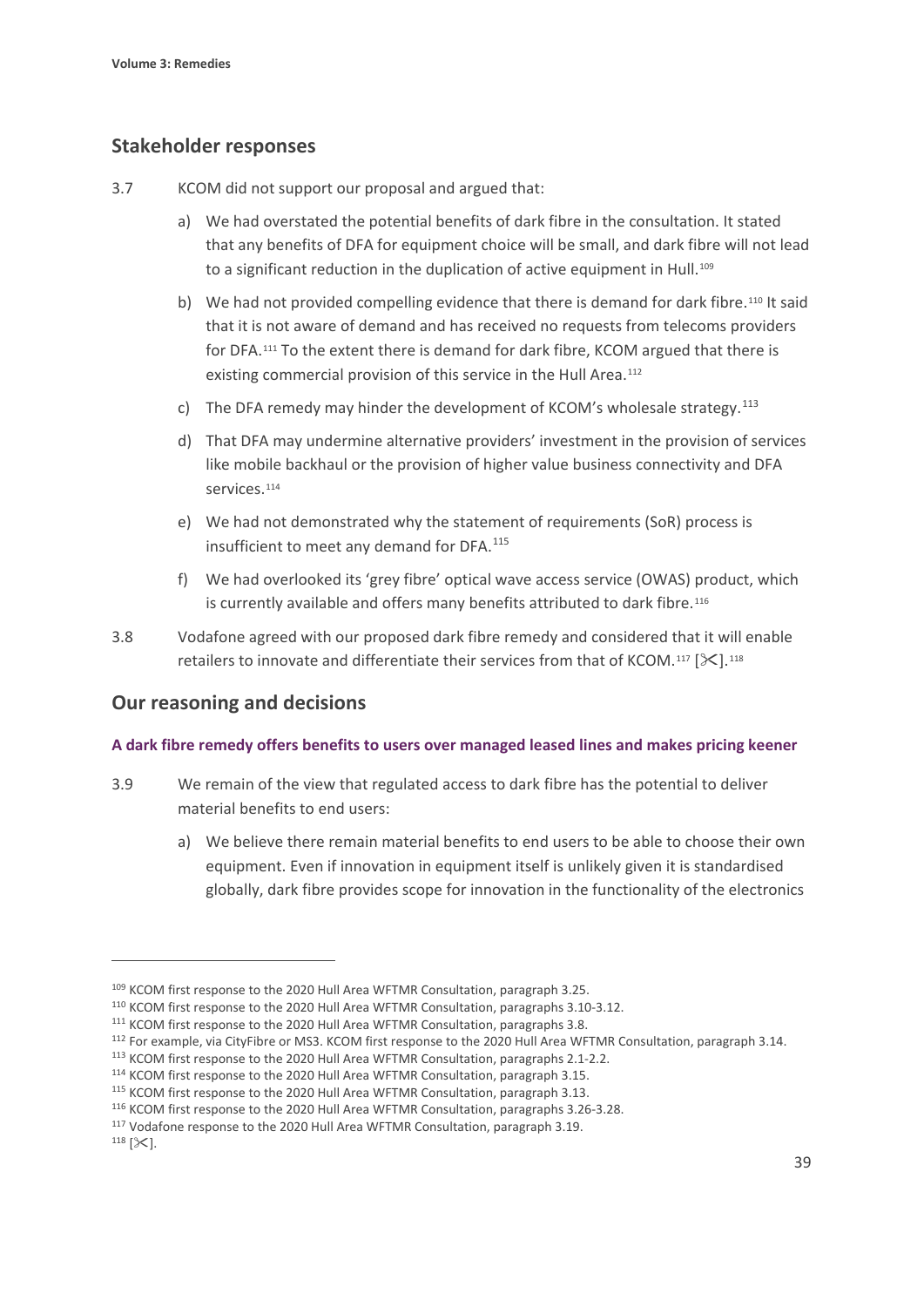used to deliver services.<sup>[119](#page-41-0)</sup> This will allow users to change service features more quickly and cheaply, and to better differentiate their services.<sup>[120](#page-41-1)</sup>

- b) We remain of the view that there will be a reduction in active equipment, potentially saving cost, improving end-to-end reliability, and simplifying operations (by not needing to interface with the wholesaler's systems); and
- c) Users would be able to make efficient decisions on bandwidth upgrades based on the underlying costs of upgrades. We expect that the price of dark fibre will be independent of bandwidth. Telecoms providers will have access to the full capacity of their equipment connected to dark fibre to aggregate multiple active circuits. As a result, the incremental cost incurred by telecoms providers when upgrading bandwidth will represent the incremental cost of providing the equipment required, which in some cases may be zero (or close to zero). This lowers the cost of upgrading bandwidth and ensures upgrade decisions based on true incremental costs. This will allow them to upgrade capacity earlier than when faced with a price premium, potentially relieving constraints or allow them to offer faster services to downstream customers. For example, this could allow mobile network operators (MNOs) to increase their capacity and rollout 5G more quickly in the Hull Area, generating direct benefits for consumers.
- 3.10 The existence of a dark fibre alternative would also be likely to put downward pressure on the price of KCOM's existing managed leased lines products. This would increase the competitiveness of the market and provide benefits to telecoms providers of those services.

#### **There is potential demand for this remedy in the Hull Area**

- 3.11 There is demand for dark fibre in the Hull Area. We note:
	- a) Both  $[\frac{1}{2}]$  and  $[\frac{1}{2}]$  have made informal enquiries about use of dark fibre in Hull.<sup>[121](#page-41-2)</sup>
	- b)  $[\times]$  noted that dark fibre is essential in ensuring that the Hull Area is economically viable for the rollout of 5G services.<sup>[122](#page-41-3)</sup> This is expected to require higher capacity leased lines for providing backhaul and core connectivity.  $[\times]$  told us that passive access is very important for its 5G roll-out plans and that dark fibre is more appropriate

<span id="page-41-0"></span><sup>&</sup>lt;sup>119</sup> By way of illustration, when mobile operators started using Ethernet circuits for mobile backhaul, they needed the Ethernet circuits to support timing signals. KCOM's Ethernet services did not support this initially and complex and expensive workarounds were used for an extended period until synchronous Ethernet (SyncE) product was introduced. Dark fibre would have allowed mobile operators to create circuits with the required transference of timing signals much sooner and with far less disruption.

<span id="page-41-1"></span><sup>&</sup>lt;sup>120</sup> Even though telecoms providers will replicate the functions of KCOM's electronics, they are not limited to implementing these functions in the same way as KCOM does for active services nor to implementing additional features. This could include differentiation based on speed, packages, latency, features, pricing structures and quality.  $^{121}$  [ $\times$ ].

<span id="page-41-3"></span><span id="page-41-2"></span> $122$  [ $\&$ ].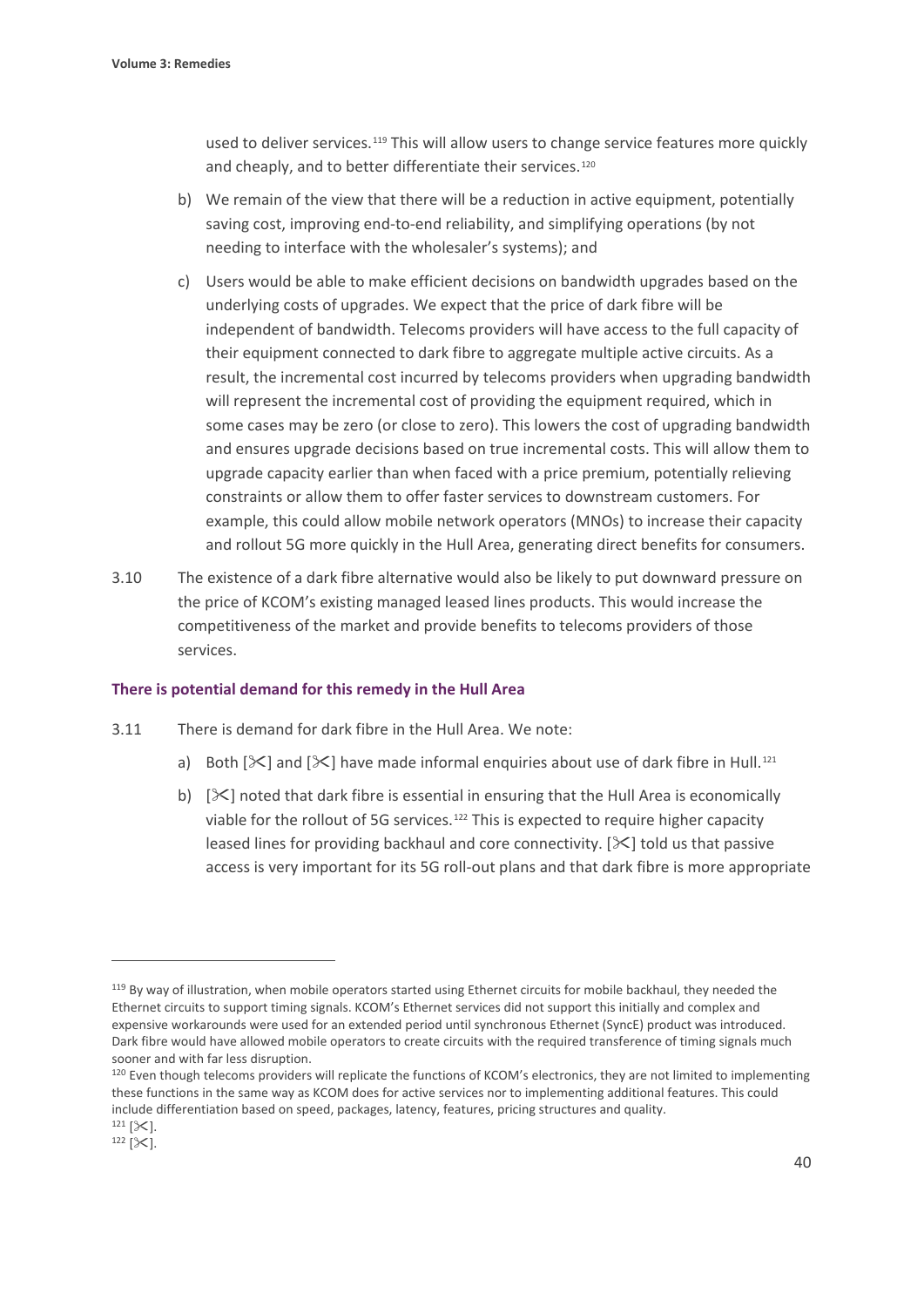in the context of the increasing levels of data throughput needed to support improved mobile and 5G connectivity.<sup>[123](#page-42-0)</sup>

- 3.12 As noted above, we have established through our engagement with stakeholders that there is now a demand for DFA, including to support 5G connectivity*.* We consider that there is now more demand for dark fibre than was the case when we concluded our last review of business connectivity markets in the Hull Area in 2019.[124](#page-42-1) We also understand that KCOM has indicated that no DFA product is available, when DFA has been informally requested. [125](#page-42-2)
- 3.13 More generally, we note that this is a forward-looking review, which needs to consider how demand is likely to evolve over the next five years. We expect demand for dark fibre services to grow over time as bandwidth demand increases. Both in the UK and specifically in the Hull Area, demand for low bandwidth leased line connections has declined, and demand for higher bandwidth requirements has increased. In the Hull Area, we note that the proportion of circuits KCOM supplies at or above 1Gbit/s is increasing over time.<sup>[126](#page-42-3)</sup> We set out our understanding of the likely growth in bandwidth demand, and for dark fibre services, in paragraphs 2.107-2.112 of Volume 2 of the 2021 WFTMR Statement, and Figures 2.16 and 2.17 of that document, and consider that the findings apply equally to demand in the Hull Area.<sup>[127](#page-42-4)</sup>
- 3.14 We expect telecoms providers would use dark fibre instead of active products where they are able to realise the benefits of dark fibre (i.e. cost and flexibility advantages) which are discussed above. We would expect the dark fibre price to be significantly lower than that of a 10Gbit/s circuit and moderately lower than the price of a 1Gbit/s, 100Mbit/s and 10Mbit/s circuit.

#### **Any adverse impacts of the remedy are proportionate to our overall aim**

- 3.15 KCOM argued that the DFA remedy may have an adverse impact on its wholesale strategy.
- 3.16 We consider that a DFA remedy is necessary, and we take account of the potential resources required to achieve that in considering the appropriate implementation period. We note below that we have extended the implementation period from 6 months to 9 months for this remedy.<sup>[128](#page-42-5)</sup> In addition, we note that KCOM made its comments in

<span id="page-42-1"></span>

<span id="page-42-0"></span><sup>&</sup>lt;sup>123</sup> [ $\times$ ].<br><sup>124</sup> We consider that there is now more demand for passive remedies than we evidenced in our last review, at which time we said "we do not consider that there is sufficient demand for passive remedies or wholesale services more generally in the Hull Area to warrant such an intervention". 2019 BCMR Statement, paragraph 16.18.

<span id="page-42-2"></span> $125$  KCOM has responded to two informal enquiries about dark fibre by noting that either no DFA product is available or dark fibre is not a product that is currently offered (see footnote 25 of Volume 3 of the 2020 Hull Area WFTMR Consultation).<br><sup>126</sup> See Volume 2, paragraph 2.23 and Figure 2.6. In particular, the proportion of KCOM CI Access circuits which are 1Gbit/s

<span id="page-42-3"></span>or above has increased from [ $\geq$ ] to [ $\geq$ ] in the last 2 years (see KCOM Pricing Transparency Reports). The number of circuits which are 10Gbit/s or above has increased by [ $\ll$ ].<br><sup>127</sup> [ $\ll$ ].<br><sup>128</sup> See paragraph 3.67.

<span id="page-42-5"></span><span id="page-42-4"></span>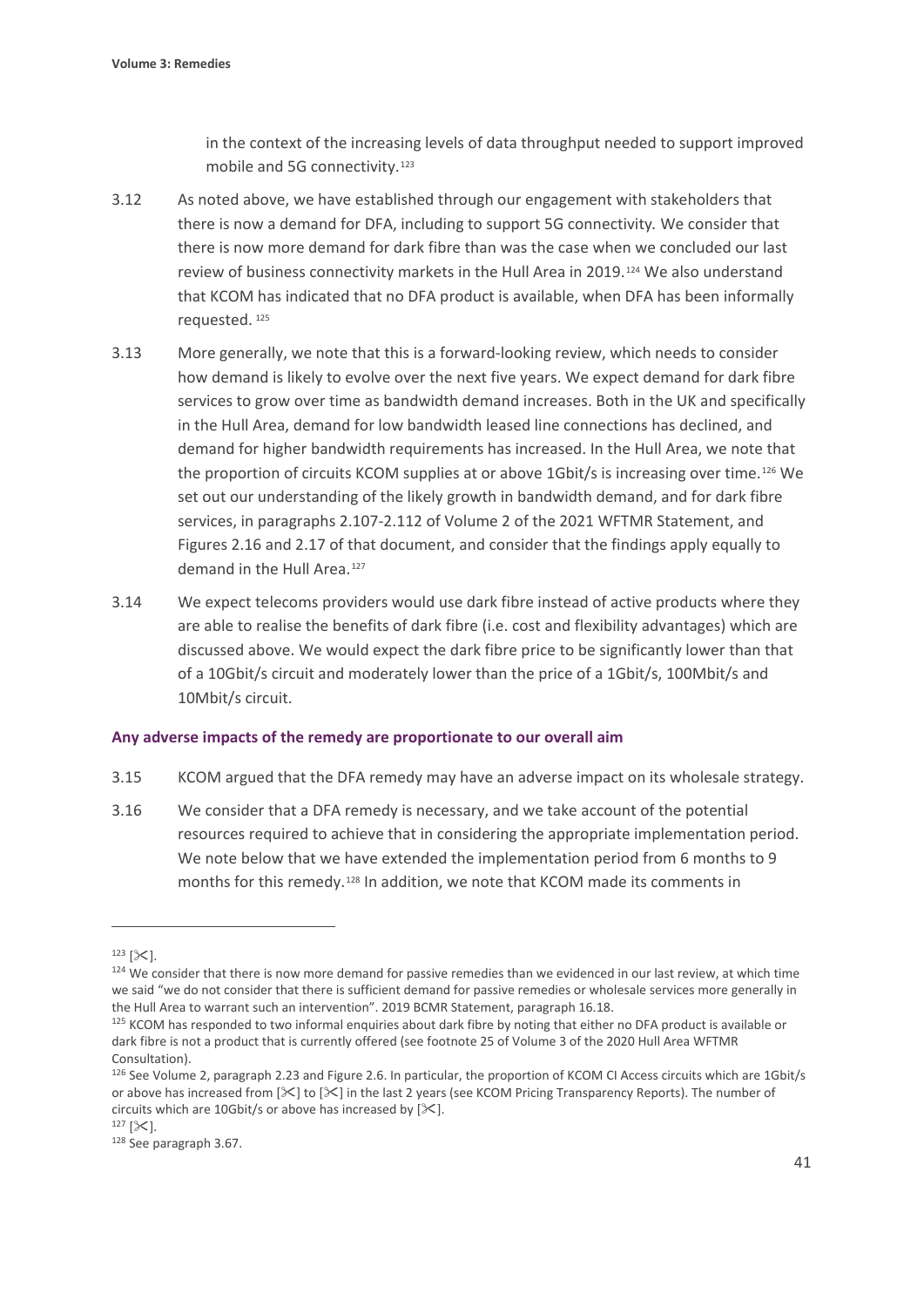September 2020. A further year has passed, allowing KCOM to make progress with its own plans absent a regulatory intervention to impose dark fibre. For example, KCOM noted that its new customer portal would be released in 2021. Further, it is unclear that the skillsets required to develop and deliver KCOM's wholesale-focused strategy are similar to those required to implement a dark fibre remedy.

- 3.17 KCOM has argued that the DFA remedy may have a potential adverse impact on rival investment, and on existing providers of dark fibre in the Hull Area. We acknowledged these risks in our consultation. We do not expect dark fibre to materially weaken incentives to invest, because we consider there is not, and is unlikely to be potential for, material and sustainable competition to KCOM at the network level.
- 3.18 We acknowledge that there are existing, competing networks in the Hull Area, and that our proposals may impact upon them but these are small and not expected to expand their services in the Hull Area.<sup>[129](#page-43-0)</sup> (See Volume 2 paragraph 4.34.)
- 3.19 On balance, we consider the benefits of dark fibre access outweigh any potential impact on investment incentives.

#### **The suggested alternatives to the DFA remedy (SoR/OWAS) are insufficient in this case**

- 3.20 An SoR process requires the dominant provider to publish guidelines on the treatment of requests for new forms of network access and deal with such requests in accordance with these published guidelines. This remedy, which complements general network access and non-discrimination conditions, is aimed at addressing the concern of a dominant provider engaging in discriminatory conduct in relation to the development of new forms of network access (e.g. favouring its own retail businesses over rivals).
- 3.21 We have considered whether other providers could rely on KCOM's existing general access and SoR obligations, and whether to impose a new SoR obligation in the LL Access market, instead of imposing a specific obligation on KCOM to provide a wholesale DFA product.
- 3.22 KCOM's existing SoR process meets a regulatory obligation imposed in our last review of the WLA and WBA markets in the Hull Area.<sup>[130](#page-43-1)</sup> Absent a new regulatory condition, KCOM would not be compelled to comply with this process in relation to requests for new forms of network access in the LL Access market. Following its SoR process in relation to a request for DFA would therefore be at the dominant provider's discretion and would not address the incentives we have identified for KCOM to restrict competition in this market.
- 3.23 Although the general network access remedy we are imposing on KCOM[131](#page-43-2) is aimed at addressing this competition problem, implementing a dark fibre product in response to a reasonable request under this provision is likely to require complex industry negotiations about the specific terms of access, including the scope of the product. We believe that this

<span id="page-43-0"></span><sup>&</sup>lt;sup>129</sup> Further, the risk of DFA undermining investment where providers are solely focused on broadband products is small. <sup>130</sup> 2018 WLA/WBA Statement.

<span id="page-43-2"></span><span id="page-43-1"></span><sup>&</sup>lt;sup>131</sup> See Section 2.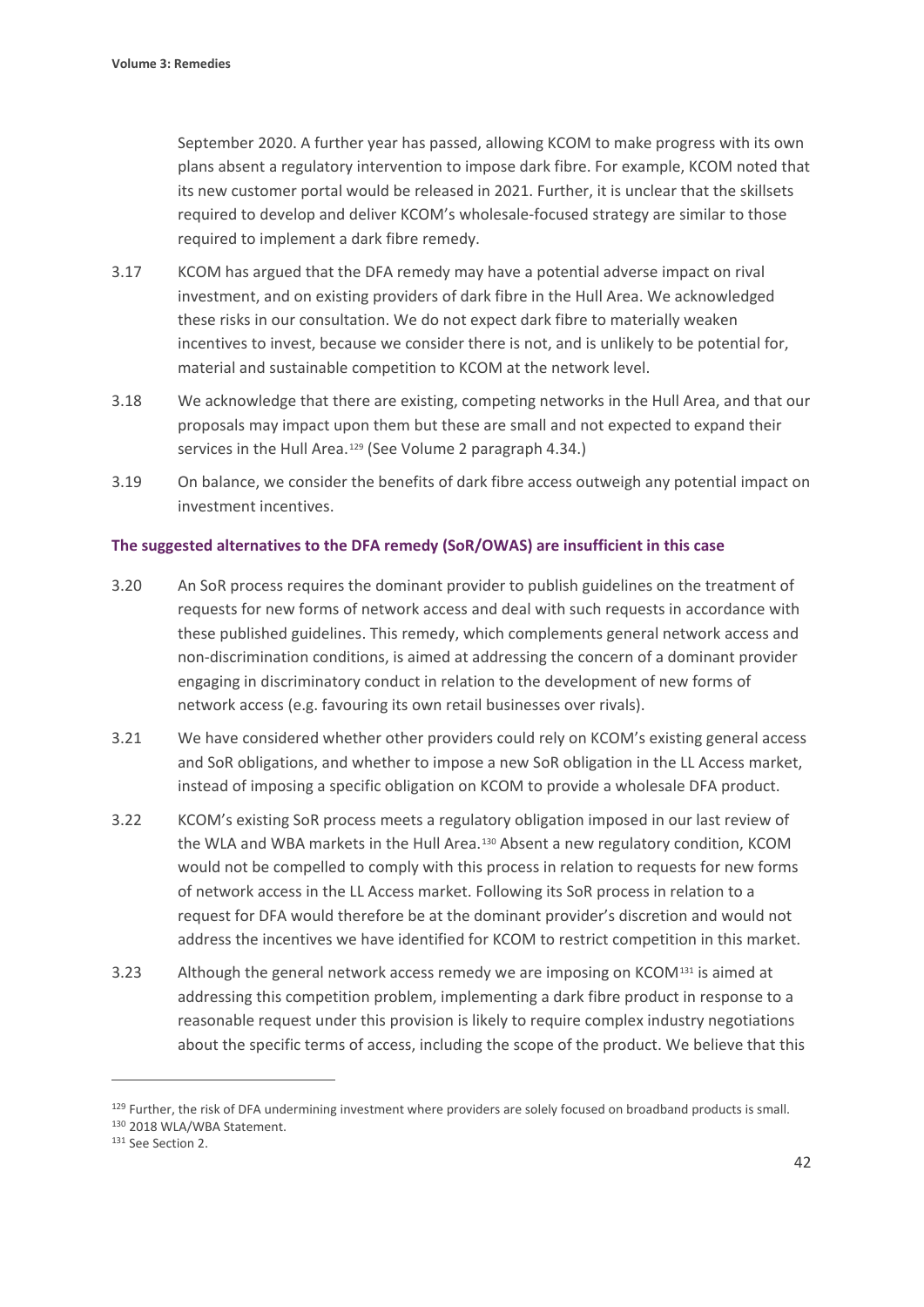would be the case even if we were to further complement it with an SoR process regulatory obligation as a remedy in the LL Access market. This would risk uncertainty and delay, undermining the effectiveness of our regulation. Given the demand for and benefits of DFA set out above, we consider that the specific network access remedy requiring KCOM to supply a wholesale DFA product by a specific date is the most appropriate and proportionate way, to ensure that the effects of this SMP remedy are introduced into the LL Access market in the shortest time and with the least uncertainty about the specific terms of access.

- 3.24 A SoR process is most appropriate as a complement to a general network access remedy where the exact nature of access demanded is unclear, and so there would be a significant risk in pre-specifying a particular form of network access. Dark fibre is a relatively standardised product – there is therefore no such risk in our view.
- 3.25 Our decision recognises that the scale and nature of demand for DFA in the LL Access market is likely to be different from demand for new forms of access in the WLA market where we have imposed an SoR process obligation. Demand for a wholesale dark fibre circuit could in some cases arise from *ad hoc* requests from a telecoms provider's individual business connectivity customers. Therefore, we consider that the costs and time involved in requesting and negotiating a new form of access under the general access remedy are likely to be more of a barrier to obtaining DFA in the LL Access market.
- 3.26 We therefore do not consider that a SoR process would adequately address KCOM's SMP in the LL Access market.[132](#page-44-0)
- 3.27 KCOM also stated that, in proposing this remedy, we overlooked its 'grey fibre' OWAS product, which it said is currently available and offers many benefits attributed to dark fibre.<sup>[133](#page-44-1)</sup>
- 3.28 We recognise that OWAS provides additional flexibility over other managed services and therefore may deliver some of the benefits of dark fibre described above. However, OWAS does not replicate all the benefits of dark fibre:
	- a) The base product includes a 10Gbit/s active Ethernet circuit which may limit the features that can be deployed on this circuit and may therefore not be required by the customer. There may also be equipment duplication for some customers.
	- b) OWAS is more expensive than an equivalent active leased line for bandwidths of 10Gbit/s and below, and significantly more expensive than the benchmark we are setting for a new dark fibre service.<sup>[134](#page-44-2)</sup> Therefore OWAS is only suitable for requirements which are higher than 10Gbit/s.

<span id="page-44-0"></span><sup>132</sup> Se[e Network access requests | KCOM](https://www.kcom.com/wholesale/products/service-information/network-access-requests/) [accessed 19 October 2021].

<span id="page-44-1"></span><sup>133</sup> KCOM first response to the 2020 Hull Area WFTMR Consultation, paragraphs 3.26-3.28.

<span id="page-44-2"></span><sup>134</sup> See discussion of OSA in BCMR 2019 paragraphs 12.55-12.62.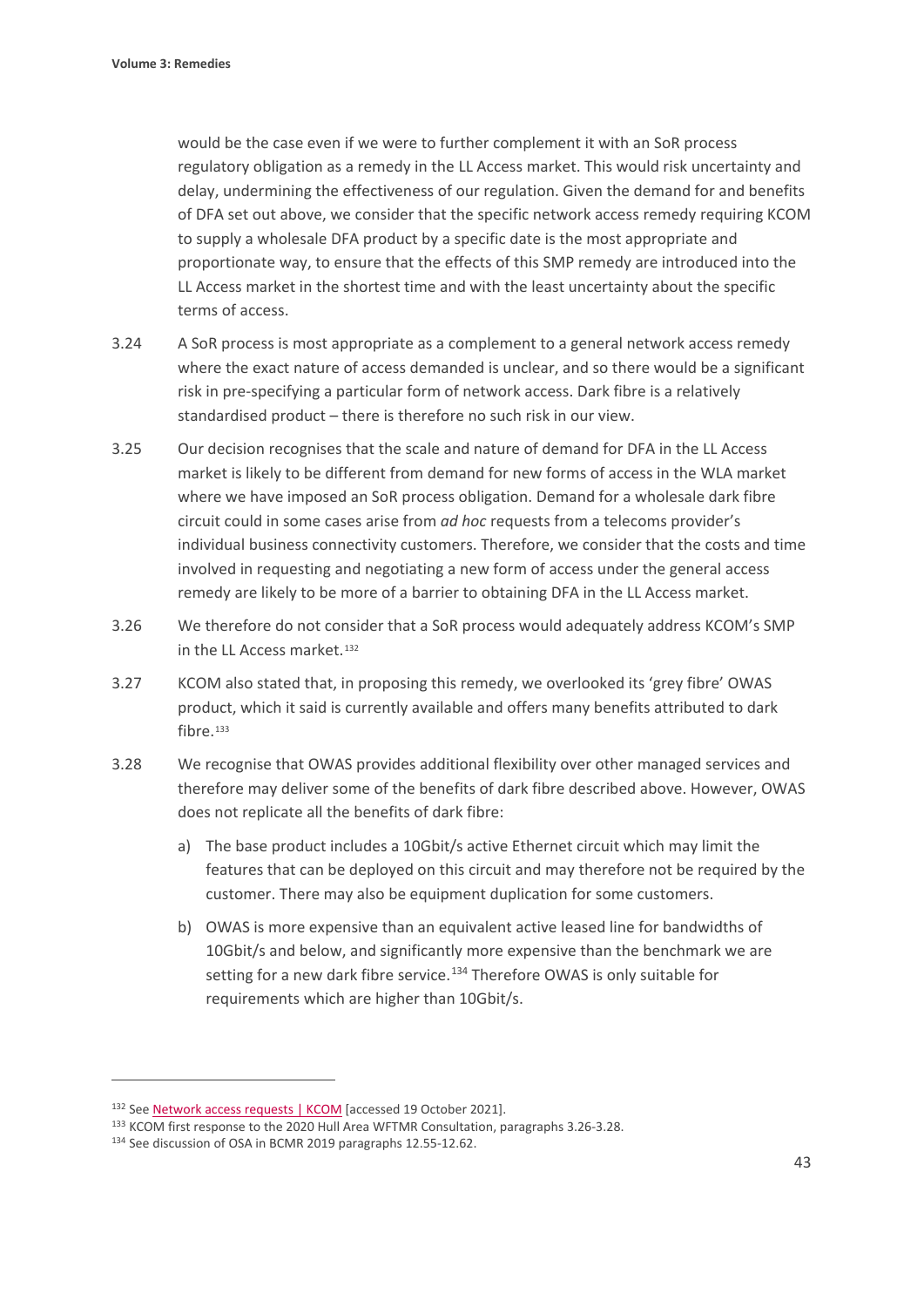- c) OWAS is less scalable than dark fibre as each additional wavelength added to increase capacity incurs additional connection and rental charges for customers, unlike when using a dark fibre service.
- 3.29 There has been limited take up of the OWAS product ( $[\&$ ] lines)<sup>[135](#page-45-0)</sup> and we consider that, in requiring KCOM to offer dark fibre, users will be able to choose the most appropriate solution for their needs, taking into account the additional flexibility that dark fibre offers versus the greater management of OWAS. Alternative telecoms providers could also use dark fibre to offer competing services to OWAS, putting downward pressure on the price of KCOM's product and/or encouraging KCOM to make improvements to its product offering.

# **Design of the DFA remedy**

## **Our proposals**

- 3.30 In our 2020 Hull Area WFTMR Consultation, we proposed a requirement on KCOM to provide dark fibre network access in the following circuit configurations:
	- a) connecting end-user premises and KCOM's ODF site or third-party premises; and
	- b) connecting an end-user premises and another end-user premises.
- 3.31 This was to ensure that telecoms providers are able to obtain dark fibre circuits in similar configurations to KCOM's current range of active leased lines, so that purchasers of dark fibre are not at a competitive disadvantage to purchasers of managed equivalents.
- 3.32 To ensure that purchasers of dark fibre can obtain a flexible product suitable for different types of connection, we proposed that KCOM should be required to provide one or more fibre circuits.
- 3.33 We did not specify in regulation more details of the product required. As a starting point, we said we would have regard to the technical, operational (provisioning and repair) and commercial aspects of KCOM's current offer of Ethernet direct access service (EDAS) and Ethernet connect access service (ECAS) circuits, in considering the fairness and reasonableness of the arrangements applicable to dark fibre.
- 3.34 We noted that, as with active leased lines services, a number of ancillary services are necessary to enable and support the provision of dark fibre. This also includes other supporting services used for installation, maintenance, modification, and ceasing of dark fibre. We proposed that, in most circumstances, the same arrangements in respect of ancillary services and network adjustments would apply for dark fibre as for managed Ethernet leased lines, and, as set out above, the requirement in SMP Condition 1 for KCOM

<span id="page-45-0"></span><sup>135</sup> KCOM response dated 14 October 2021 to the s135 notice dated 7 October 2021, confirming price transparency reports 2017-2021.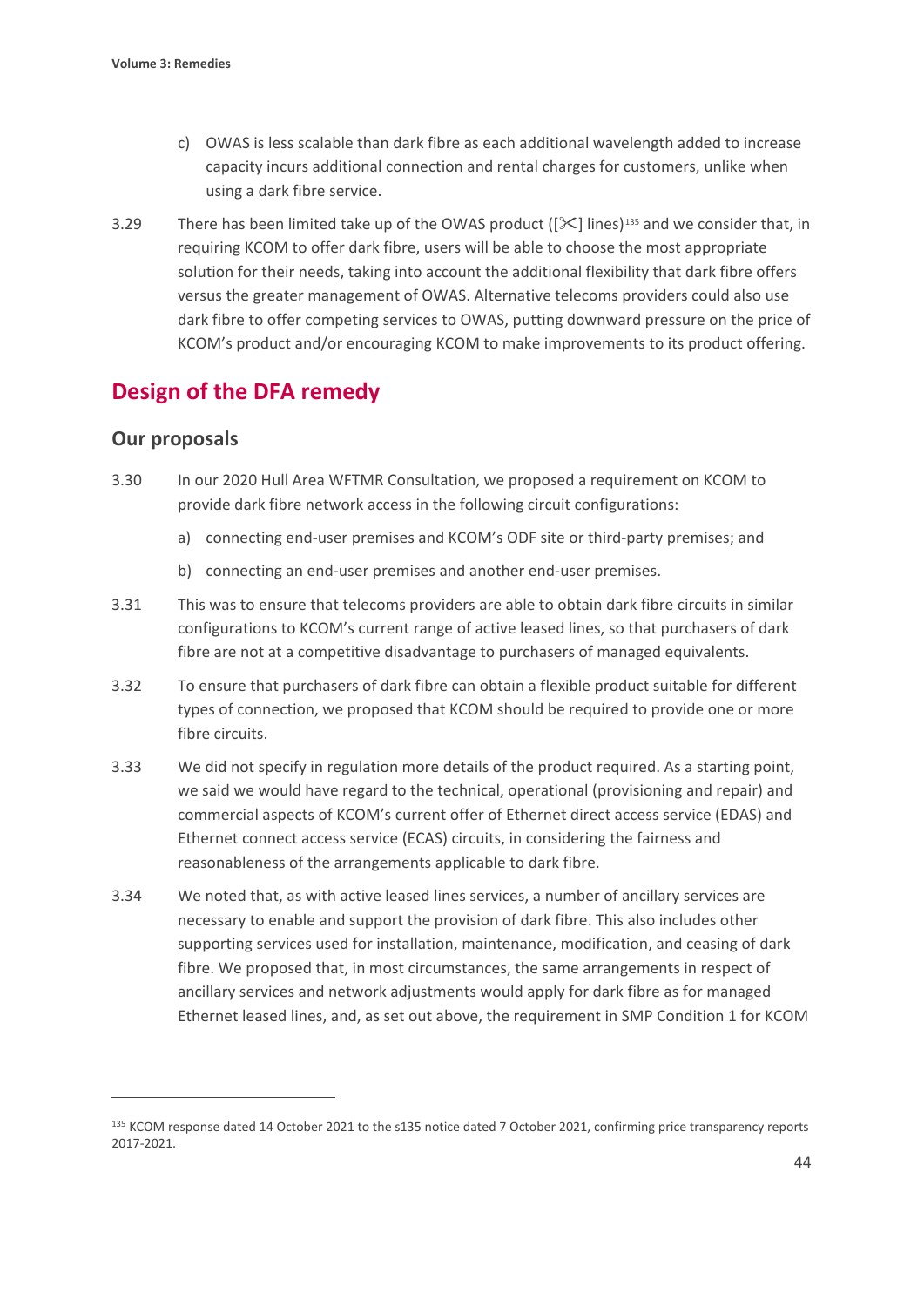to provide access on fair and reasonable terms will suffice for dark fibre as it does for active fibre.

#### **Stakeholder responses**

- 3.35 KCOM said that in order to provide DFA services that traverse its core network, it would need to use specific inter-exchange fibres that may require the installation of additional fibre. It said that this will compromise the efficiency of its Ethernet network. It also said that the installation of additional fibre would require investment and management resources.[136](#page-46-0)
- 3.36 KCOM also argued that any service level agreements for DFA should be materially different from those for its ECAS and EDAS services to reflect the differences between these services. In particular, it said repair timescales will need to be longer for DFA and provisioning timescales should account for the need to build additional fibre capacity. [137](#page-46-1)
- 3.37 KCOM also asked for the following clarifications<sup>[138](#page-46-2)</sup>:
	- a) KCOM asked for clarification around network extensions. It noted that there are geographic locations outside its duct and fibre network, for example many network operator sites, which may not have existing fibre connectivity if they are not near other dwellings.
	- b) KCOM also asked for clarification that it would not be required to supply dark fibre between intermediate nodes in its network.

## **Our reasoning and decisions**

#### **KCOM's network architecture and installation of additional fibre**

- 3.38 KCOM has submitted that given the nature of its existing leased lines network, it has very few spare fibres. As such, it would be required to install additional fibres between exchanges in order to supply dark fibre services.
- 3.39 Our power to impose a dark fibre remedy in the LL Access market extends to requiring KCOM to make adjustments to its existing network to make dark fibre available, provided these are based on the nature of the problem identified, proportionate and justified in light of the requirements set out in Section 4 of the Act<sup>[139](#page-46-3)</sup>. Network adjustments involve

<span id="page-46-0"></span><sup>136</sup> KCOM first response to the 2020 Hull Area WFTMR Consultation, paragraphs 3.21-3.23.

<span id="page-46-1"></span><sup>&</sup>lt;sup>137</sup> KCOM first response to the 2020 Hull Area WFTMR Consultation, paragraph 3.36.

<span id="page-46-2"></span><sup>138</sup> KCOM first response to the 2020 Hull Area WFTMR Consultation, paragraphs 3.43.

<span id="page-46-3"></span><sup>139</sup> Judgment o[f 19 June 2014, TDC A/S v Teleklagenævnet C-556/12,](https://curia.europa.eu/juris/document/document.jsf?text=&docid=153818&pageIndex=0&doclang=en&mode=lst&dir=&occ=first&part=1&cid=211756) EU:C:2014:2009, para 44. See also paras 32 and 37: "The concept of 'access' includes making adjustments in order to make available to another undertaking facilities and/or services for the purpose of providing electronic communications services" and "may include an adjustment to an existing network to enable the establishment of a link between that network and the end-user."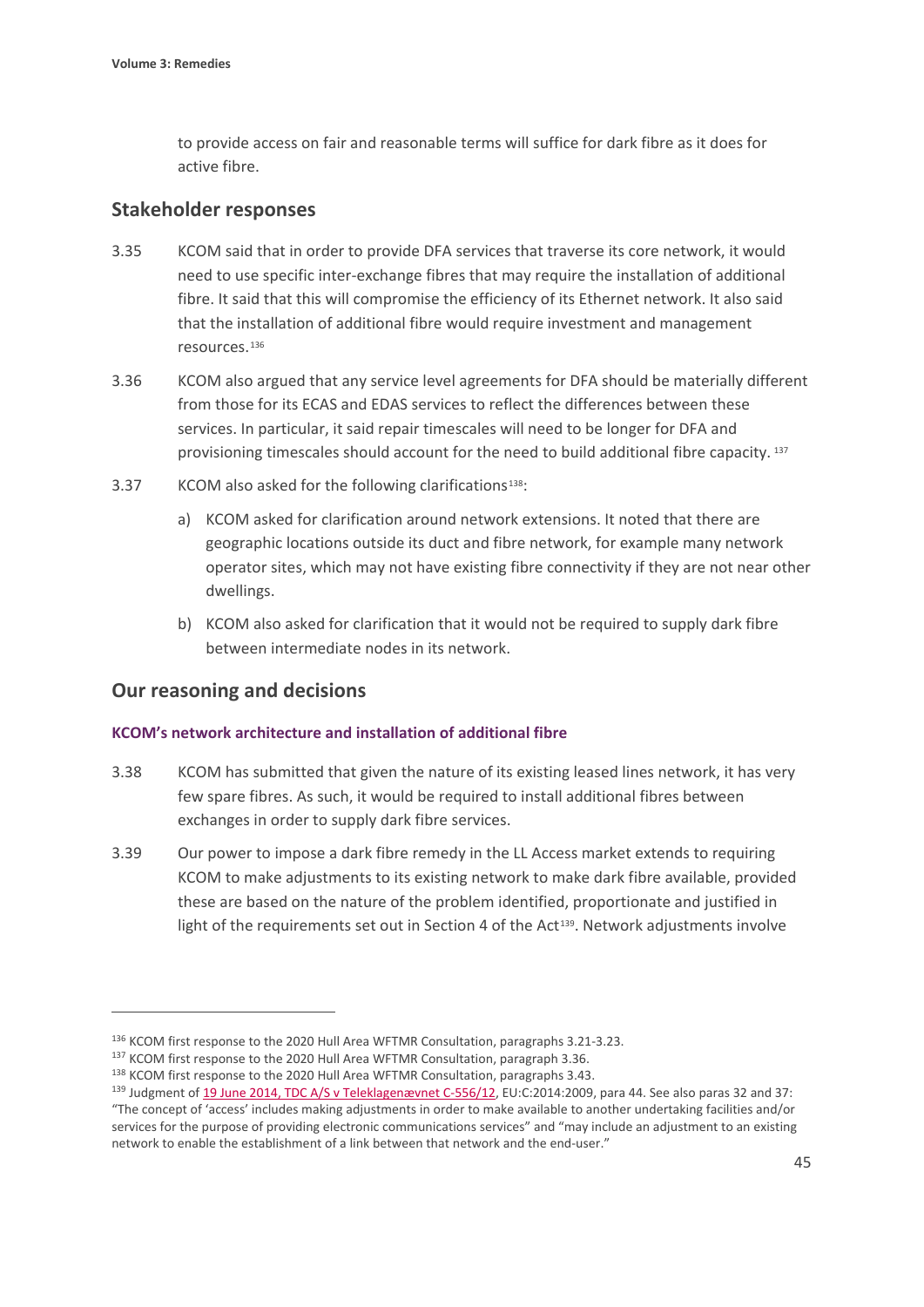facilitating access to KCOM's network. For example, we consider installing additional fibre may be a network adjustment.<sup>[140](#page-47-0)</sup>

- 3.40 In light of the requirement that the obligation be proportionate, and the fact that what is necessary is likely to depend on the specific circumstances of any case, we believe it is not appropriate to set prescriptive rules in the SMP condition covering every circumstance. In our view, this would carry risk of regulatory failure. We therefore supplement the specific requirement to provide DFA with the following guidance on when this obligation will apply in cases involving the provision of new fibre infrastructure.
- 3.41 We consider the following three criteria should be applied cumulatively to determine whether particular adjustment falls within the scope of the DFA obligation:
	- a) Is the requested adjustment **necessary?** This criterion considers whether there is an alternative option which would render the requested adjustment unnecessary, provided this alternative allows for a reasonably equivalent outcome for the requesting telecoms provider compared to making an adjustment.
	- b) Is the requested adjustment **feasible?** This criterion considers whether there are barriers that prevent KCOM from making the required adjustment.
	- c) Does the requested adjustment **improve efficiency**? This criterion considers whether the requested adjustment promotes efficiency, and therefore does it remain consistent with our rationale for requiring KCOM to provide dark fibre (i.e. unlock the efficiencies from dark fibre).
- 3.42 Where it is necessary, feasible and more efficient for KCOM to install an additional fibre than for a rival to build that itself, KCOM will be required to install that additional fibre if required to do so in order to provide a dark fibre service.
- 3.43 We have considered how these criteria might apply to the scenario where spare fibre capacity between KCOM exchanges may be limited.[141](#page-47-1) We consider that the DFA obligation will require KCOM to lay new fibre in certain circumstances. The three criteria set out above should be used to identify those circumstances:
	- a) In relation to necessity, KCOM should consider whether there are alternative routes along which it could provide dark fibre, and whether it would be possible to aggregate traffic onto fewer fibres in order to free up fibre capacity.
	- b) In relation to feasibility, the relevant factors may include any technical, operational or legal barriers preventing KCOM from laying new fibre.
	- c) In relation to efficiency, the comparison should be between what KCOM would need to do to provide the requested dark fibre, and what a telecoms provider would need to

<span id="page-47-0"></span><sup>&</sup>lt;sup>140</sup> We set out more on our approach to network adjustments in the 2021 WFTMR Statement, Volume 3, Section 4, paras 4.32-4.44, Section 6, paras 6.73-6.85 and Section 6, paras 6.169-6.174.

<span id="page-47-1"></span><sup>141</sup> We consider how these criteria apply to other scenarios in the 2021 WFTMR Statement, Volume 3, Section 6, paras 6.73-6.85 and Section 6, paras 6.169-6.174.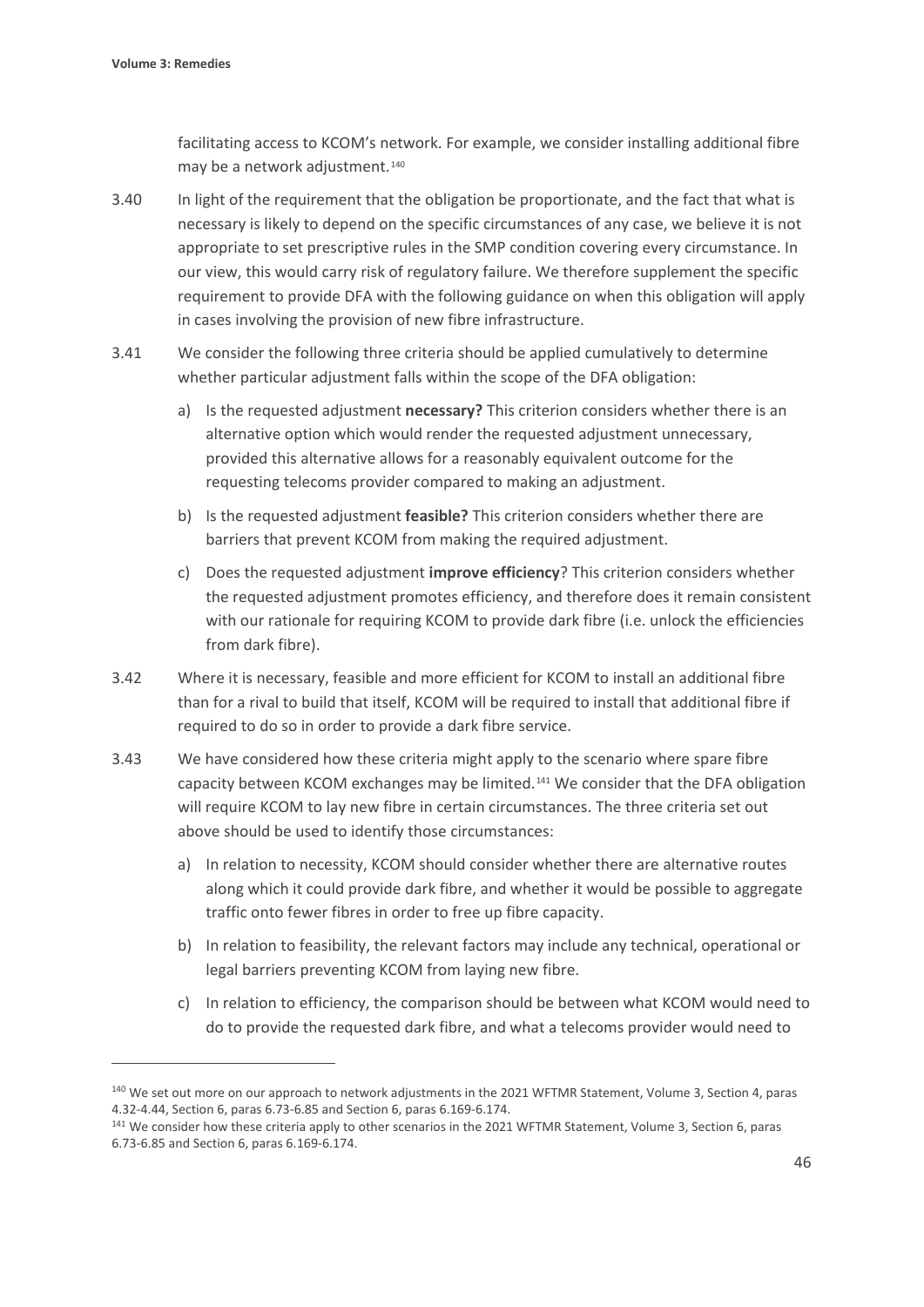do if it were to lay its own fibre.[142](#page-48-0) Where KCOM can provide dark fibre more efficiently (for example, it may be quicker, easier and/or cheaper) it would be required to lay new fibre under the DFA obligation. For example, where KCOM would be required to lay fibre for sections of a route where fibre is exhausted, but other providers would need to lay fibre over the complete route, it is likely that KCOM can meet the request in a more efficient manner.

3.44 We expect that it will usually be the case that it is more efficient for KCOM to install that additional fibre if required to do so in order to provide a dark fibre service.

#### **Network extensions**

- 3.45 KCOM asked for clarification around network extensions, noting that some locations in the Hull Area are outside its duct and fibre network.
- 3.46 KCOM will not have existing connections to every end customer site within its network footprint as these are ordinarily built at the point of customer demand. Such connections fall within the scope of the obligation if the three criteria set out in paragraph 3.41 are cumulatively met. If these criteria are not met, then such build would be outside the scope of the access obligation. KCOM is not required to construct new physical or fibre infrastructure for competing telecoms providers outside its network footprint. This would amount to an extension of the network rather than making use of existing assets.
- 3.47 Given KCOM has the only ubiquitous fibre network within the relatively small geographic Hull Area, we expect that the requests for DFA would usually be considered network adjustments rather than network extensions and therefore potentially within the scope of the obligation.<sup>[143](#page-48-1)</sup> KCOM must ensure that any refusal to provide network access, such as dark fibre, is compliant with its obligations under our regulation. By way of guidance, we would usually expect KCOM to provide DFA in the same circumstances as it would provide an active leased line, unless it can justify otherwise.

#### **Intermediate nodes**

3.48 To clarify, we are requiring KCOM to provide DFA in the circuit configurations set out in paragraph 3.30 and this obligation does not extend to intermediate segments or nodes.

#### **Technical and operational arrangements**

3.49 As set out in our consultation, we will have regard to the technical, operational (provisioning and repair) and commercial aspects of KCOM's current offer of EDAS and ECAS circuits, as a starting point in considering the fairness and reasonableness of the

<span id="page-48-0"></span> $142$  This comparison should consider the incremental cost above any planned adjustments – if KCOM would have carried out the work anyway – the incremental cost will be lower – and therefore the adjustment more likely to fall within the scope of the DFA regulation.

<span id="page-48-1"></span><sup>&</sup>lt;sup>143</sup> As with any potential network adjustment, whether a specific network adjustment would be within the scope of the obligation would be determined by the application of the three criteria outlined in paragraph 3.41.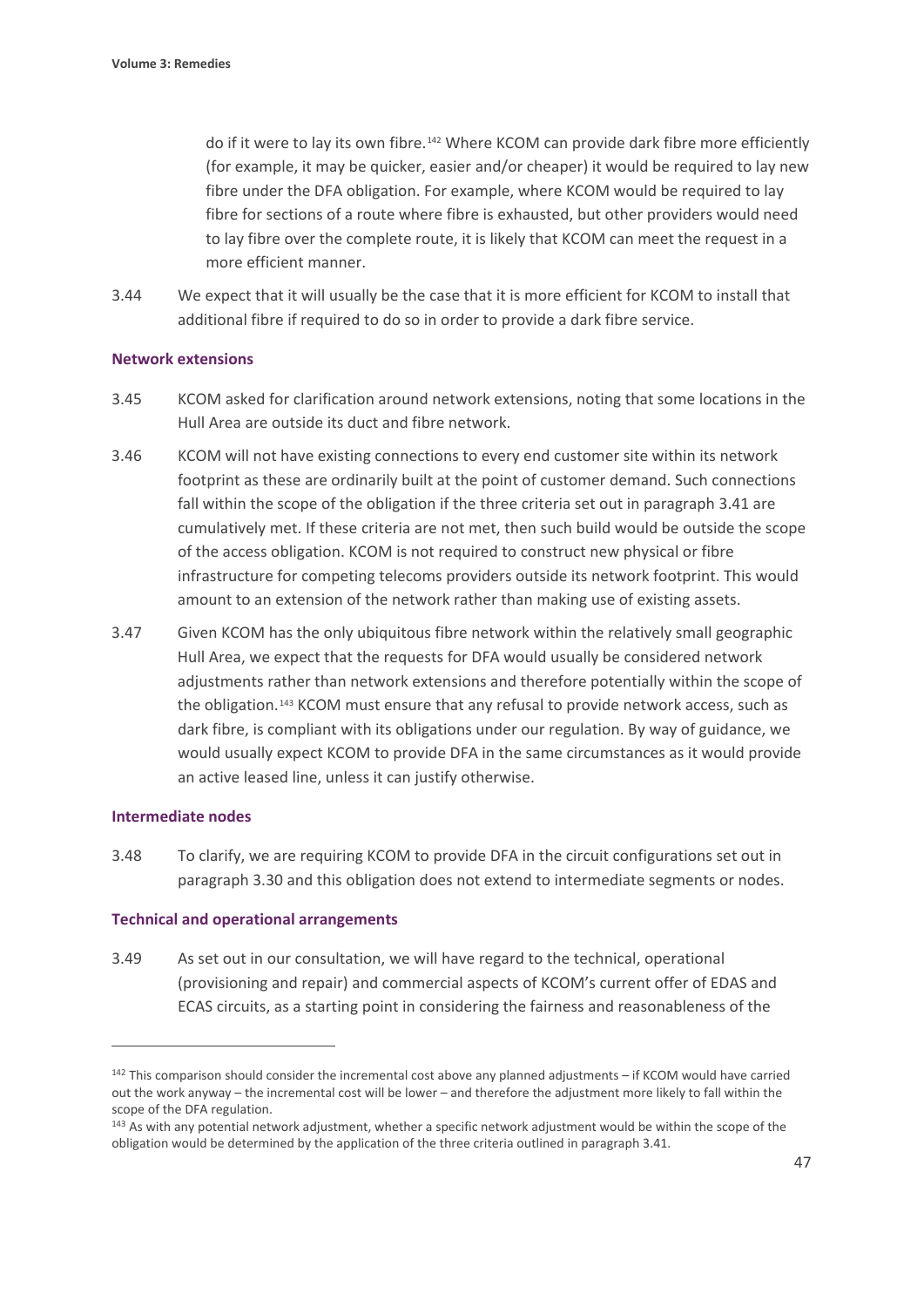arrangements applicable to dark fibre. We note KCOM's comments about service level agreements for DFA, including repair timescales. To the extent that there are any justifiable differences between the arrangements for dark fibre and active leased lines these should be set out in the RO for dark fibre (see paragraph 2.82 above).

# **Pricing of the DFA remedy**

#### **Our proposals**

- 3.50 In our 2020 Hull Area WFTMR Consultation, we proposed an obligation for fair and reasonable charges for dark fibre network access.
- 3.51 We said that we would, in general, consider KCOM's charges to be fair and reasonable if they are consistent with making a reasonable return over costs including a reasonable contribution to common cost recovery, and if they do not equate to a margin squeeze.
- 3.52 In order to inform our enforcement priorities, we proposed to benchmark KCOM's prices for dark fibre against Openreach's charges for provision of dark fibre in Area 3. We said that prices in excess of those benchmarks would likely receive further scrutiny.

### **Stakeholder responses**

- 3.53 KCOM argued that our proposal to benchmark KCOM's DFA prices to Openreach failed to recognise the differences between KCOM and Openreach's networks.[144](#page-49-0) It also argued that benchmarking against Openreach DFA would not allow it to recover efficiently incurred costs,<sup>[145](#page-49-1)</sup> because:
	- a) Currently inter-exchange fibre strands are shared. To facilitate DFA, KCOM would need to dedicate these to a specific user. This would require installation of additional fibre and in some cases additional duct<sup>[146](#page-49-2)</sup>; and
	- b) KCOM's smaller scale, compared to Openreach, means product-specific incremental costs (including product development and productisation costs) would be recovered over a much smaller base.<sup>[147](#page-49-3)</sup>
- 3.54 KCOM argued that preventing it from setting charges that reflect incremental cost differences may lead to inefficient use of DFA by access-seekers and undermine cost recovery on ECAS and EDAS circuits.[148](#page-49-4)

<span id="page-49-0"></span><sup>&</sup>lt;sup>144</sup> KCOM supplementary response to the 2020 Hull Area WFTMR Consultation, paragraph 2.7.

<span id="page-49-1"></span><sup>145</sup> KCOM first response to the 2020 Hull Area WFTMR Consultation, paragraphs 3.31-3.35 and KCOM supplementary response to the 2020 Hull Area WFTMR Consultation paragraph 2.8.

<span id="page-49-2"></span><sup>146</sup> KCOM first response to the 2020 Hull Area WFTMR Consultation, paragraph 3.21 and 3.34.

<span id="page-49-3"></span><sup>&</sup>lt;sup>147</sup> KCOM first response to the 2020 Hull Area WFTMR Consultation, paragraph 3.34.

<span id="page-49-4"></span><sup>148</sup> KCOM first response to the 2020 Hull Area WFTMR Consultation, paragraph 3.35.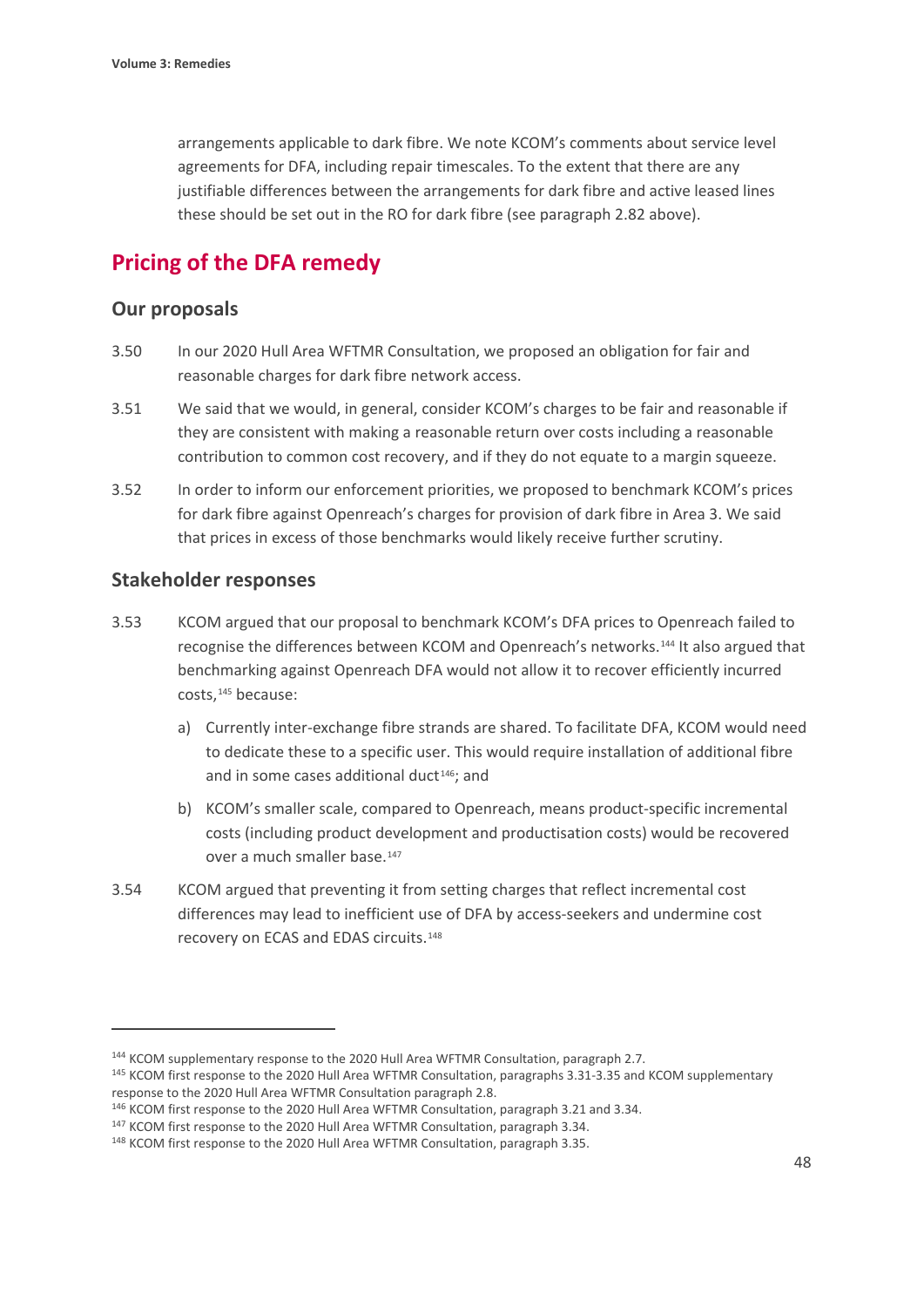## **Our reasoning and decisions**

- 3.55 Our main objective in the Hull Area is to secure additional competition in the downstream markets. We do not consider rival network build is likely to materialise during the period. As such, we believe a cost-based benchmark is appropriate.
- 3.56 We also believe that a benchmark rate should provide clarity to potential purchasers of the product and be easy to understand.
- 3.57 Openreach's dark fibre prices in Area 3 are subject to a cost-based charge control. These are also readily available for potential purchasers to compare against. As such, we have considered whether these prices would be a suitable benchmark rate.[149](#page-50-0)
- 3.58 As noted above, KCOM has argued that such a benchmark could lead to a cost recovery issue. We do not believe this will be the case:
	- a) As we have explained in paragraph 2.29 above, we consider that a charge control would be disproportionate to the aim of preventing excessive prices in the Hull Area.<sup>[150](#page-50-1)</sup> We consider that Openreach's costs are the best available indicator of KCOM's costs. We do not consider it appropriate to make selective adjustments to this.
	- b) The Openreach benchmark includes an allowance for recovering the costs of network adjustments. We consider this point further below.
	- c) The overall cost of making such adjustments (above that which can recovered across all downstream customers) is likely to be relatively small, especially if demand is limited, as KCOM itself argues.
	- d) KCOM has made returns significantly above cost of capital in the wholesale CI Access market in the last three years.<sup>[151](#page-50-2)</sup>
	- e) Requiring KCOM to bear some of these costs will also provide it with incentives to minimize the cost of providing dark fibre – for example, by using spare fibre where possible.
	- f) Active leased lines prices will not be subject to a cost-based benchmark going forward. This provides additional opportunity for recovery of any additional costs incurred.
	- g) KCOM will also have the option of reducing its active leased line prices in order to disincentivise migration to dark fibre if it considered that more cost-efficient. This would be consistent with our ultimate goal of promoting competition in downstream markets.

<span id="page-50-0"></span><sup>&</sup>lt;sup>149</sup> We also note that using Openreach's price as a benchmark could lead to relatively equal prices for dark fibre in Area 3 in the rest of the UK, and the Hull Area. This could provide additional benefits to providers seeking to purchase dark fibre throughout the UK.<br><sup>150</sup> For example, see BCMR 2019, Volume 2, paragraphs 16.56-16.57. We have also adopted this approach historically in the

<span id="page-50-1"></span>WLA market in the Hull Area. For example, see the 2018 WLA/WBA Statement, paragraphs 4.68-4.70.

<span id="page-50-2"></span><sup>151</sup> 2017/18 33.5%, 2018/19 31.2%, 19/20 21.5%. See KCOM 2019/20 RRFS.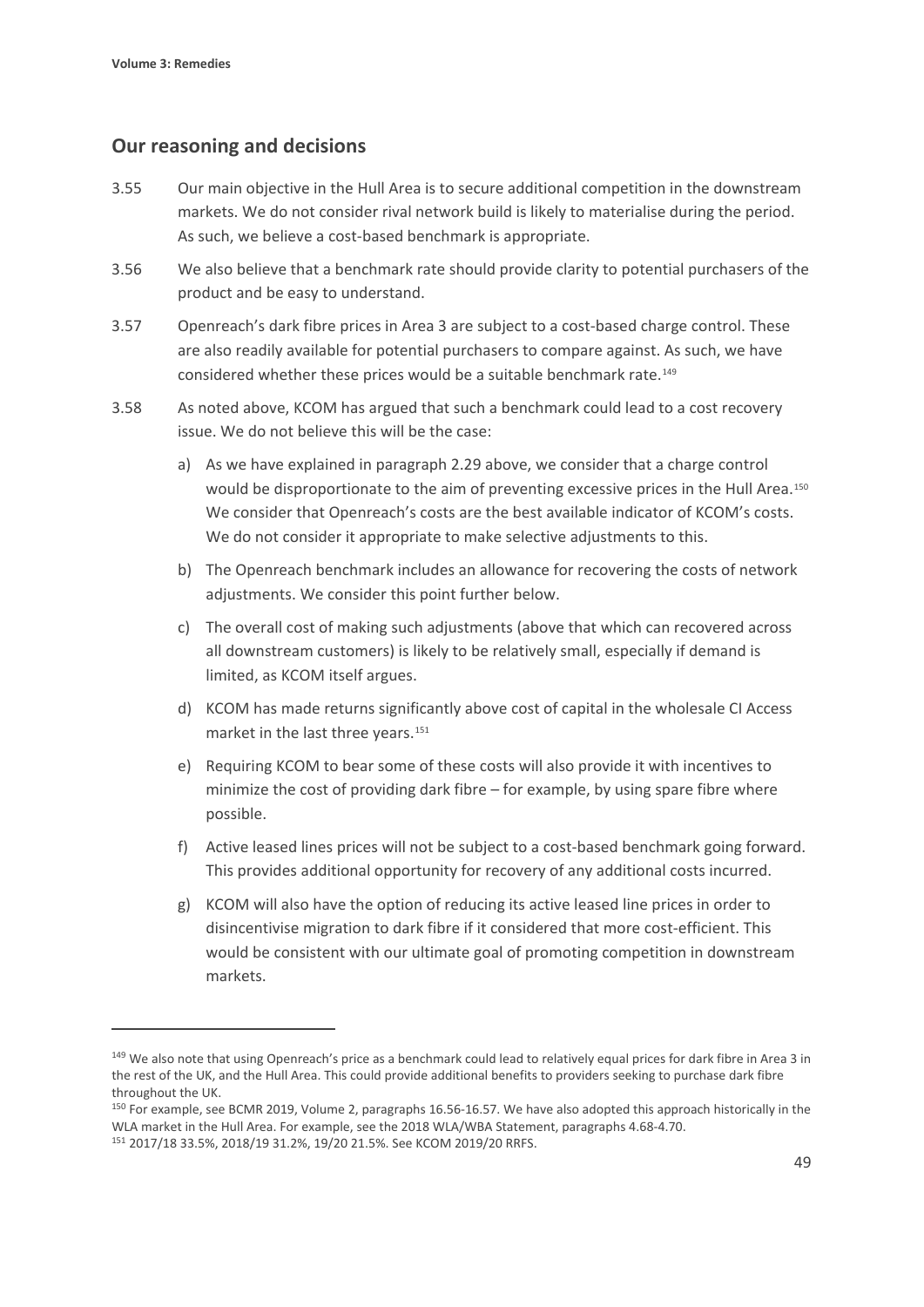- 3.59 We will therefore use Openreach's dark fibre prices as the benchmark for KCOM's. In doing so, we will take account of the configuration of the dark fibre circuit and how that compares to the equivalent Openreach circuit.[152](#page-51-0) As explained above, Openreach's dark fibre prices include an allowance for the recovery of network adjustment costs. We expect that KCOM would adopt a similar approach to the recovery of these costs for the benchmark to remain relevant.<sup>[153](#page-51-1)</sup> In particular, as set out above, we would consider additional fibre installed between KCOM exchanges to enable dark fibre to be consumed to be in the common part of the network, and so purchasers would not be charged directly for this network adjustment.Where KCOM is required to build additional infrastructure, we would expect KCOM to adopt a similar approach to Openreach.
- 3.60 KCOM has also argued that the costs of providing dark fibre would be higher due to product development and productisation costs. We do not consider that these costs are likely to be large.
- 3.61 Finally, we note that this is only a benchmark for our assessment of whether KCOM's prices are fair and reasonable. We are requiring (private) service level reporting for dark fibre in order to gather further information on KCOM's costs. If this implies there is a cost recovery concern, we may consider whether an alternative benchmark rate would be more appropriate.

# **Implementation of the DFA remedy**

# **Our proposals**

3.62 We proposed to require KCOM to launch a DFA product, including publication of a RO, within 6 months of the publication of our statement.<sup>[154](#page-51-2)</sup>

# **Stakeholder responses**

3.63 KCOM referred to both a 6 and a 9 month implementation period in its responses, assuming a 6 month implementation period followed by a 90 day notification period.[155](#page-51-3) For the avoidance of doubt, this was not what was proposed as the obligation to provide a 90 days' notice does not apply in this instance.<sup>[156](#page-51-4)</sup>

<span id="page-51-0"></span><sup>&</sup>lt;sup>152</sup> For example, to the extent KCOM supplies dark fibre which run between exchanges, KCOM may charge a main link based on distance (as Openreach does), although we would expect a lower price rise.<br><sup>153</sup> For network adjustments in common parts of Openreach's network, the costs are capitalised and recovered from

<span id="page-51-1"></span>connection and rental charges for multiple services over time. For network adjustments specific to an individual customer (this generally equates to network adjustments between a nearby fibre flexibility point and the customer's premises), the costs up to a threshold of £2,800 are already included in the connection charges, and so are not charged directly to the purchaser. Above this threshold, Openreach can apply excess construction charges.

<span id="page-51-2"></span><sup>154</sup> See 2020 Hull Area WFTMR Consultation, paragraph 2.48.

<span id="page-51-3"></span><sup>&</sup>lt;sup>155</sup> KCOM first response to the 2020 Hull Area WFTMR Consultation, paragraph 3.38.

<span id="page-51-4"></span><sup>156</sup> Providers are not required to give 90 days' notice of changes to information where those changes are a consequence of a direction or determination from Ofcom, as is the case with the introduction of a DFA product. See Volume 4 of this statement, Condition 7.4.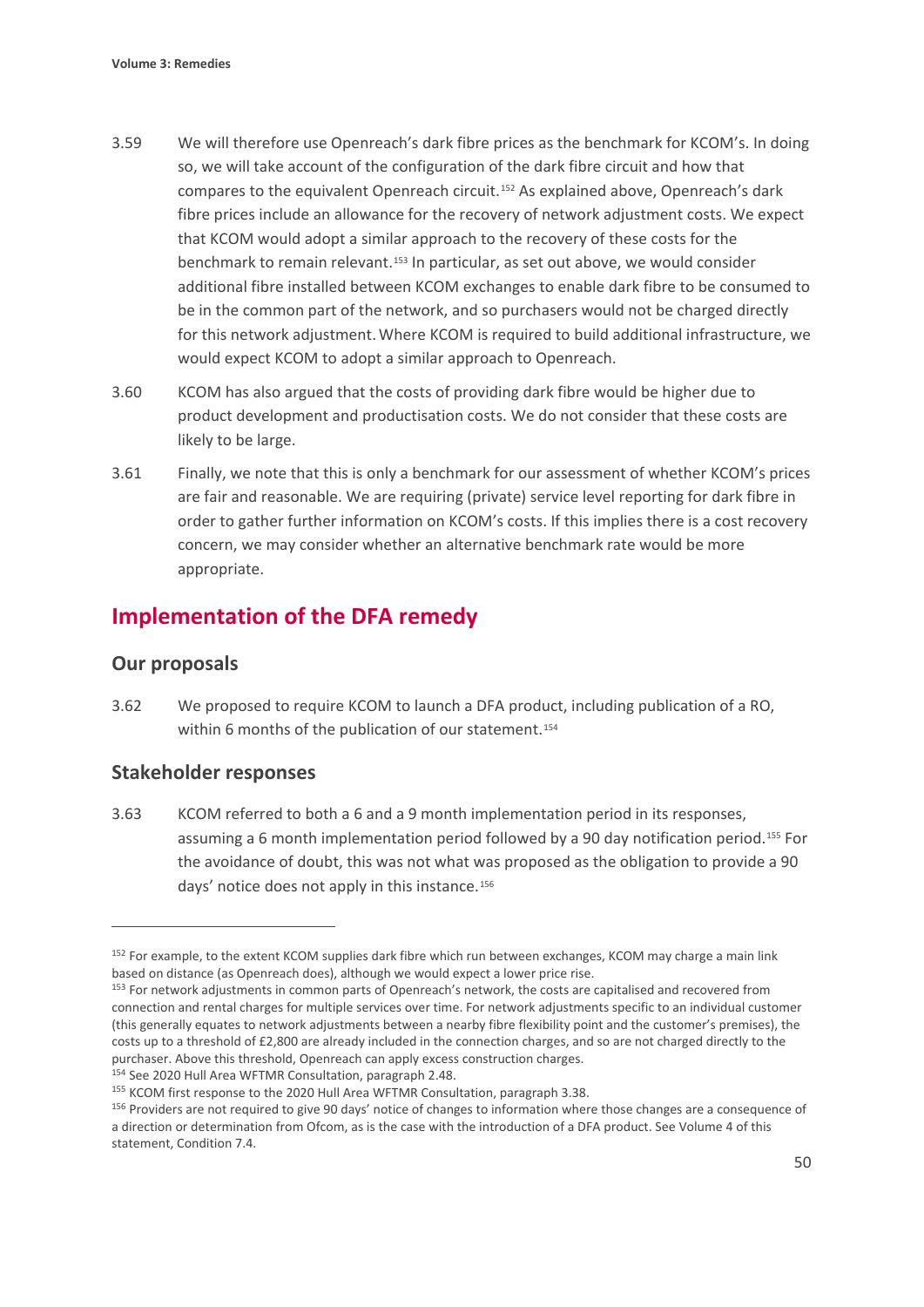- 3.64 KCOM argued that the proposed implementation period for DFA is inappropriately short, requesting a minimum period of 18 months to avoid the risk of launching a product that does not meet telecoms providers' needs.[157](#page-52-0)
- 3.65 In making this argument, KCOM said that the development of a DFA product and technical specifications will take some time as it does not have an 'off the shelf' product it can use.<sup>[158](#page-52-1)</sup> It stated that ascertaining network availability, defining product characteristics, updating systems, putting in place appropriate processes, developing a RO and staff training may take longer than the proposed implementation period.<sup>[159](#page-52-2), [160](#page-52-3)</sup> It also argued that these activities will draw on scarce resources, and disrupt KCOM's efforts to develop other commercial services.[161](#page-52-4)
- 3.66 In its supplementary response, KCOM further said that the proposed timeline may require a launch using manual processes, could impact existing work on its IT customer portal and noted that the proposed DFA timetable is shorter than the time initially granted to Openreach to develop its DFA product in 2016 (18 months).<sup>[162](#page-52-5)</sup> KCOM also argued that our decision to amend the timescales for Openreach's implementation of DFA in our November 2021 WFTMR Consultation supports KCOM's view that a 9 month implementation period for the launch of KCOM DFA is insufficient.[163](#page-52-6) In that consultation we proposed that Openreach launch a DFA product (including automation of provision and repair) within 4.5 months of publication, with a further 9.5 months to implement the full DFA product (including automation of all non-essential functionality).

## **Our reasoning and decisions for dark fibre**

- 3.67 We believe it is important that the benefits of dark fibre, as set out above, are realised as soon as is reasonably practicable in the Hull Area. Having considered the points raised by KCOM, we have decided to extend the implementation period that we consulted on, by 3 months, to 9 months.[164](#page-52-7) We consider that 9 months is an appropriate period for KCOM to develop a dark fibre product, including the publication of a RO (noting that the 90 day notification period does not apply to changes that are required to comply with an SMP condition).[165](#page-52-8)
- 3.68 While KCOM does not have an 'off the shelf' dark fibre product, it currently offers active leased line services which share some similarities with dark fibre, including particularly its

<span id="page-52-0"></span><sup>157</sup> KCOM first response to the 2020 Hull Area WFTMR Consultation, paragraphs 3.37-3.42 and KCOM supplementary response to the 2020 Hull Area WFTMR Consultation, paragraphs 2.9-2.11.

<span id="page-52-1"></span><sup>158</sup> KCOM first response to the 2020 Hull Area WFTMR Consultation, paragraph 3.8.

<span id="page-52-2"></span><sup>&</sup>lt;sup>159</sup> KCOM first response to the 2020 Hull Area WFTMR Consultation, paragraph 3.39.

<span id="page-52-3"></span><sup>160</sup> KCOM first response to the 2020 Hull Area WFTMR Consultation, paragraph 3.40.

<span id="page-52-4"></span><sup>&</sup>lt;sup>161</sup> KCOM first response to the 2020 Hull Area WFTMR Consultation, paragraph 3.41.

<span id="page-52-5"></span><sup>162</sup> KCOM supplementary response to the 2020 Hull Area WFTMR Consultation, paragraphs 4.6-4.10.

<span id="page-52-6"></span><sup>&</sup>lt;sup>163</sup> KCOM supplementary response to the 2020 Hull Area WFTMR Consultation, paragraph 2.9.

<span id="page-52-7"></span><sup>164</sup> We proposed a 6-months' implementation period in the 2020 Hull area WFTMR Consultation, paragraph 2.48.

<span id="page-52-8"></span><sup>165</sup> To clarify, as set out in footnote 156 above, the requirement to notify changes of technical information 90 days in advance does not apply in this case.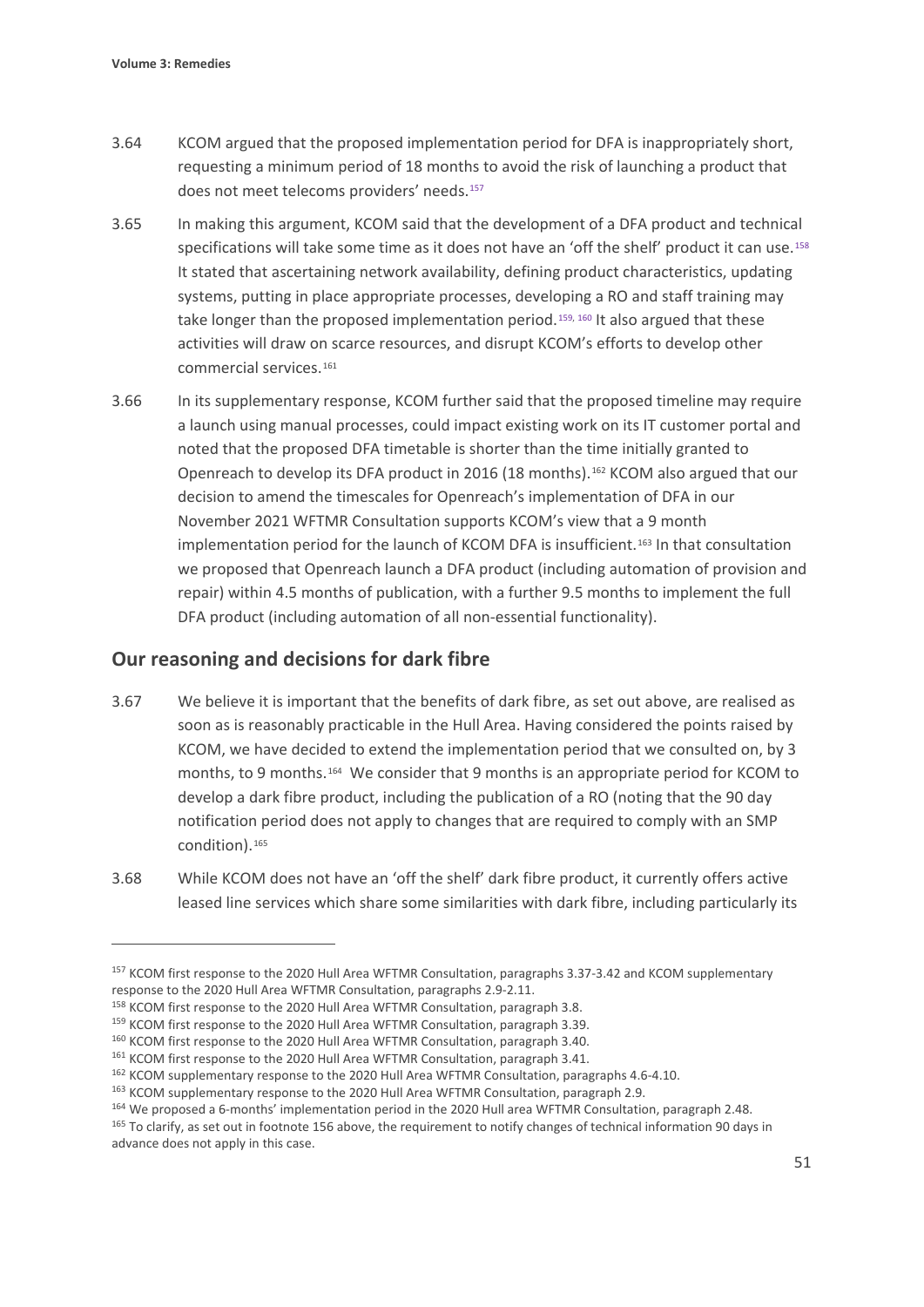grey fibre OWAS product.<sup>[166](#page-53-0)</sup> It is likely that the ordering systems and processes for these services could be repurposed for dark fibre, and any training requirements for dark fibre could sit alongside existing work streams for active service provision. We acknowledge that, in order to launch a dark fibre product in a timely manner, some ordering and lifecycle management systems may need to be manual on launch.

3.69 KCOM has compared our proposed implementation period to the implementation period imposed upon Openreach in the rest of the UK. In our view, these comparisons are not instructive, given the differences in the requirements placed on Openreach and in particular the scale of its operations in the rest of the UK. For example, rolling out a programme of training to Openreach staff located across the whole of the RoUK is likely to require significantly more time than the lower numbers of KCOM staff providing services for only the Hull Area.

# **Requirement to continue to supply Ethernet leased lines**

## **Our proposal**

- 3.70 In our consultation, we considered whether the imposition of a specific dark fibre remedy on the LL Access market was sufficient to address KCOM's SMP in this market, and whether it would be appropriate for KCOM to change or withdraw its RO for active leased line services if it provides dark fibre.
- 3.71 Although we envisaged that, over the longer term, competition based on dark fibre would reduce the need for regulated active fibre products, we expected that this may take some time to establish itself.
- 3.72 In the interim, we deemed it important that active services continue to be provided and proposed to impose a specific remedy on KCOM to provide Ethernet leased lines.
- 3.73 We considered that without a form of specific access, there is a risk that KCOM could seek to withdraw or change the active products it currently offers under the general network access obligation.

#### **Stakeholder responses**

3.74 Stakeholders did not comment on our proposal to impose a specific remedy for Ethernet leased lines.

<span id="page-53-0"></span><sup>166</sup> KCOM offers three point-to-point active leased line products, OWAS [\(Optical Wave Access Service](http://pricing.kcomhome.com/media/1584/p13-s37_optical_wave_access_service.pdf) [accessed 19 October 2021]), ECAS [\(Ethernet Connect Access Service](http://pricing.kcomhome.com/media/1476/p13-s19_ethernet_connect_access_service.pdf) [accessed 19 October 2021]) and EDAS [\(Ethernet Direct Access Service](http://pricing.kcomhome.com/media/1475/p13-s10_ethernet_direct_access_service.pdf) [accessed 19 October 2021]). Unlike dark fibre, these active leased line services include equipment at either end which 'lights' the fibre, impacting the potential use cases.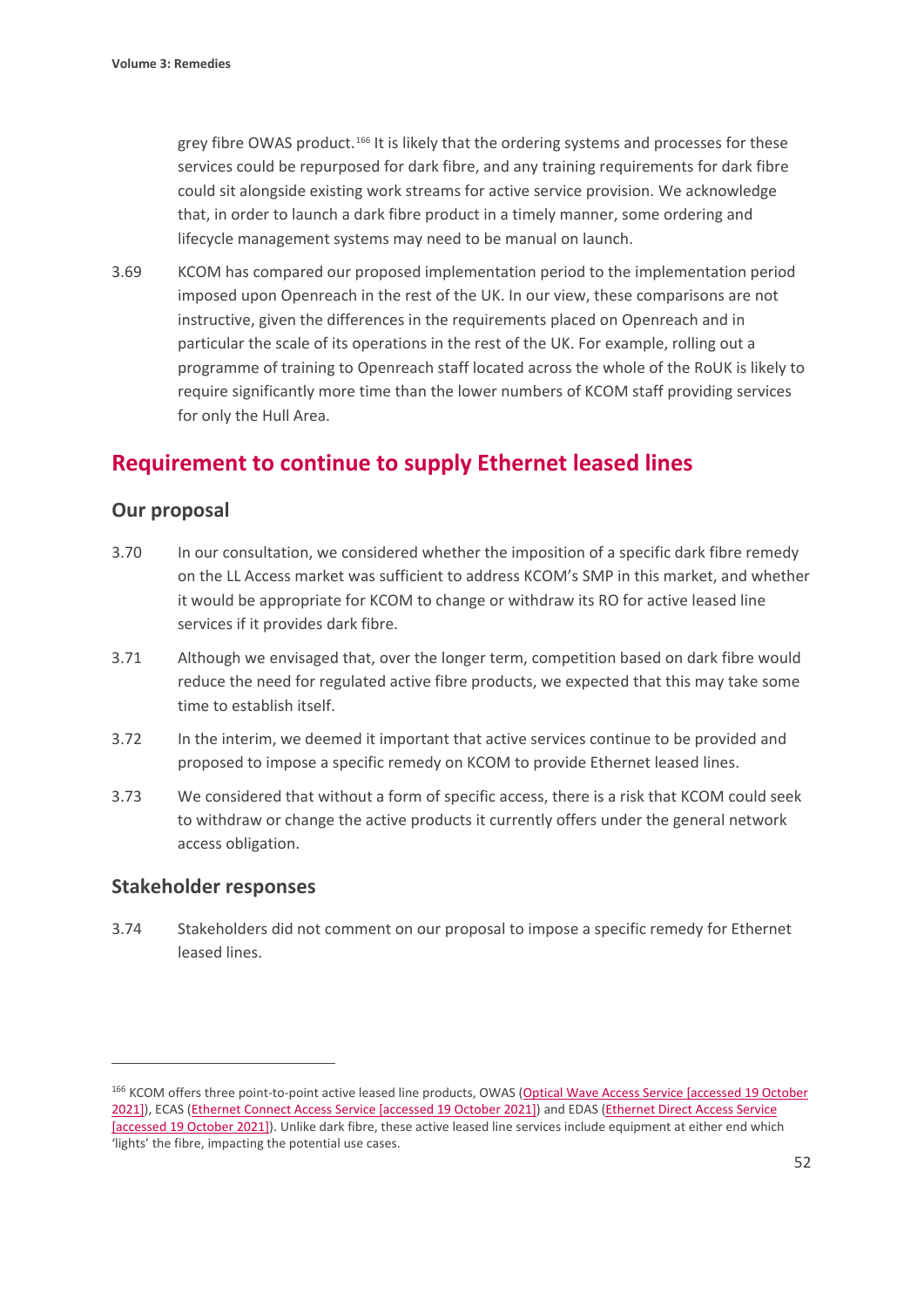# **Our reasoning and decisions for Ethernet leased lines**

- 3.75 We consider that imposing this specific remedy is proportionate, taking account of the general access obligation which KCOM is under, since the specific access obligation we are imposing does no more than secure the continued provision of the general types of product that already KCOM provides. Therefore, we consider the impact of imposing it on KCOM is small. The benefits to competition in terms of certainty and security that the active services will continue to be provided by KCOM over the review period appear to us to be sufficient to justify imposing a specific remedy.
- 3.76 We are therefore imposing a specific network access obligation on KCOM to provide Ethernet leased lines. We consider this proportionate and necessary for this review period while we allow competition based on dark fibre to become fully established. We will consider whether this specific form of access continues to be necessary in future reviews.

# **Conclusion for dark fibre and Ethernet leased lines**

- 3.77 We consider that these requirements in the LL Access market are proportionate in that they are targeted at addressing the market power that we have determined KCOM holds. We do not consider that different types of obligations or more limited network access requirements would be sufficient to address the competition concerns we have identified.
- 3.78 In order to implement these remedies, we have set SMP Condition 2 published in Volume 4.

# **Pricing of active leased line access products**

## **Our proposals**

- 3.79 We proposed an obligation for charges for network access to be fair and reasonable in the LL Access market, as the minimum regulation necessary to address the risk that KCOM may fix or maintain prices in such a way as to have adverse consequences to end-users.[167](#page-54-0) This proposed requirement would apply to the provision of active leased line products.
- 3.80 We said that, in general, we would consider KCOM's charges to be fair and reasonable if they are consistent with making a reasonable return over costs, including a reasonable contribution to common cost recovery, and if they do not equate to a margin squeeze.[168](#page-54-1)
- 3.81 We proposed to benchmark KCOM's active leased lines charges against Openreach's equivalent active leased line products, namely the LL Access products in Area 2 and Area 3 subject to a charge control.<sup>[169](#page-54-2)</sup>

<span id="page-54-0"></span><sup>167</sup> 2020 Hull Area WFTMR Consultation, paragraph 2.14-2.15.

<span id="page-54-1"></span><sup>168</sup> 2020 Hull Area WFTMR Consultation, paragraph 2.14-2.16.

<span id="page-54-2"></span><sup>169 2020</sup> Hull Area WFTMR Consultation, paragraph 2.22.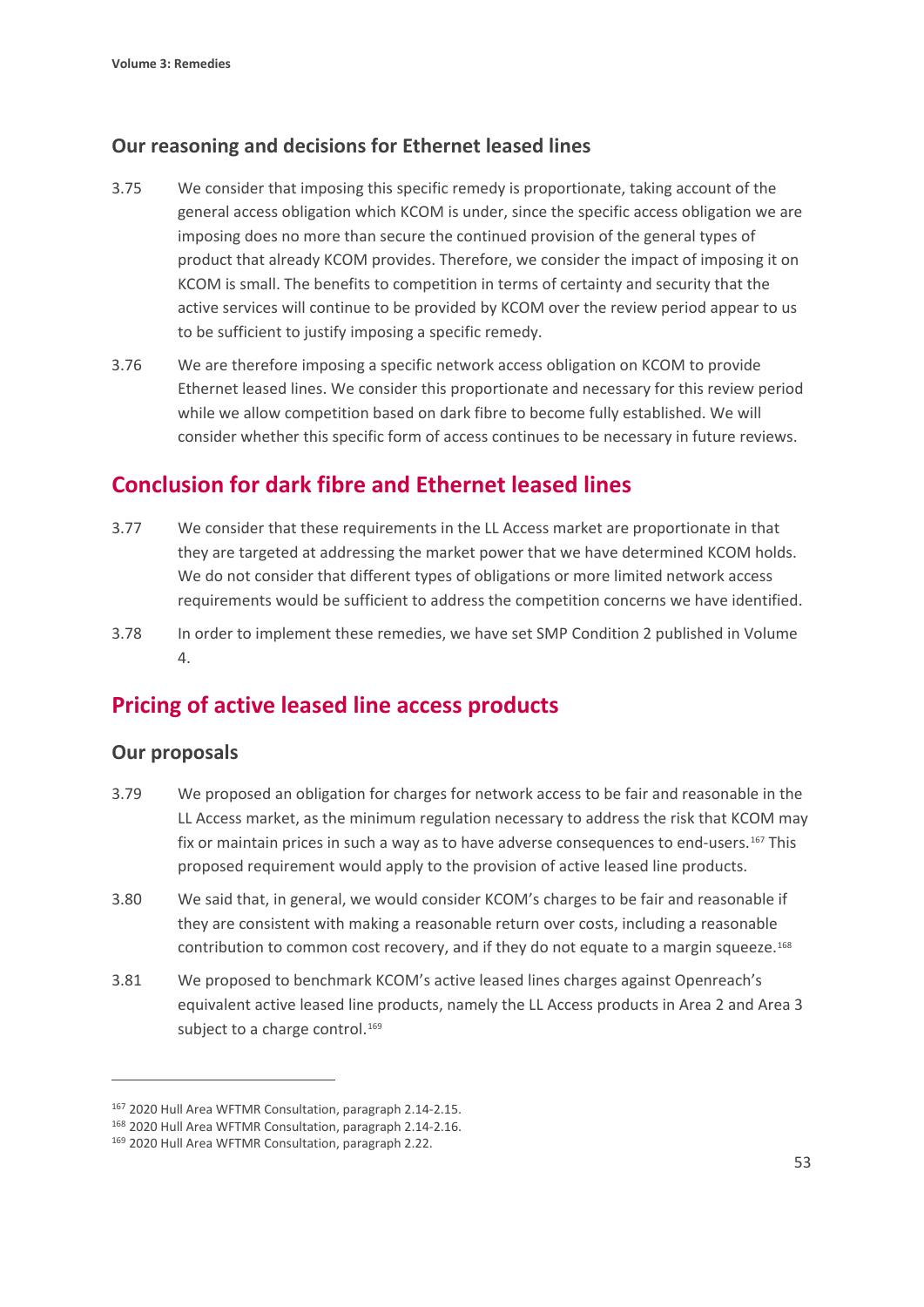3.82 We also proposed to include the power for Ofcom to make directions in order to secure the supply of services and fairness and reasonableness in the terms, conditions and charges of network access, including a requirement in our condition for KCOM to comply with any such directions.<sup>[170](#page-55-0)</sup>

### **Stakeholder comments**

3.83 Vodafone agreed with our proposal to align KCOM's charges for active leased lines with Openreach's equivalent products.<sup>[171](#page-55-1)</sup> [ $\ll$ ].<sup>[172](#page-55-2)</sup>

## **Our reasoning and decisions**

- 3.84 We consider that dark fibre should be the primary focus of our regulation, given the benefits it offers over and above active leased line services. We expect that customers will increasingly rely on dark fibre and move away from active leased lines. However, this transition will take time and, in the interim, we consider some form of regulatory protection is necessary, given that we have found KCOM to have SMP, among others, in the provision of active leased lines and there a risk of harm arising to consumers absent regulation.
- 3.85 We reflect this in our pricing benchmark. Our view is that alignment of KCOM's charges for active leased lines with Openreach's equivalent active leased lines products (namely, the LL Access products in Area 2 and Area 3 subject to a charge control) would raise a presumption of KCOM's charges being fair and reasonable. Openreach's prices are being kept stable in real terms through a CPI-0% charge control, rather than being cost-based. We consider that benchmarking dark fibre prices to a cost-based benchmark, and benchmarking active leased lines prices to prices kept stable in real terms, provides appropriate protection for consumers in the market for active leased lines, while supporting migration to dark fibre and encouraging telecoms providers to invest as deeply in the network as possible.
- 3.86 In addition, we are including the power for Ofcom to make directions in order that we can secure the supply of services and, where appropriate, fairness and reasonableness in the terms, conditions and charges of network access. Our condition for the WLA and LL Access markets (including dark fibre access) includes a requirement for KCOM to comply with any such directions.
- 3.87 These remedies will enable us to intervene more quickly where terms, conditions or charges are not fair and reasonable than if we relied solely on *ex post* competition law.

<span id="page-55-0"></span><sup>170</sup> 2020 Hull Area WFTMR Consultation, paragraph 2.23.

<span id="page-55-1"></span><sup>&</sup>lt;sup>171</sup> Vodafone response to the 2020 Hull Area WFTMR Consultation, paragraph 3.18.

<span id="page-55-2"></span> $172$  [ $\times$ ].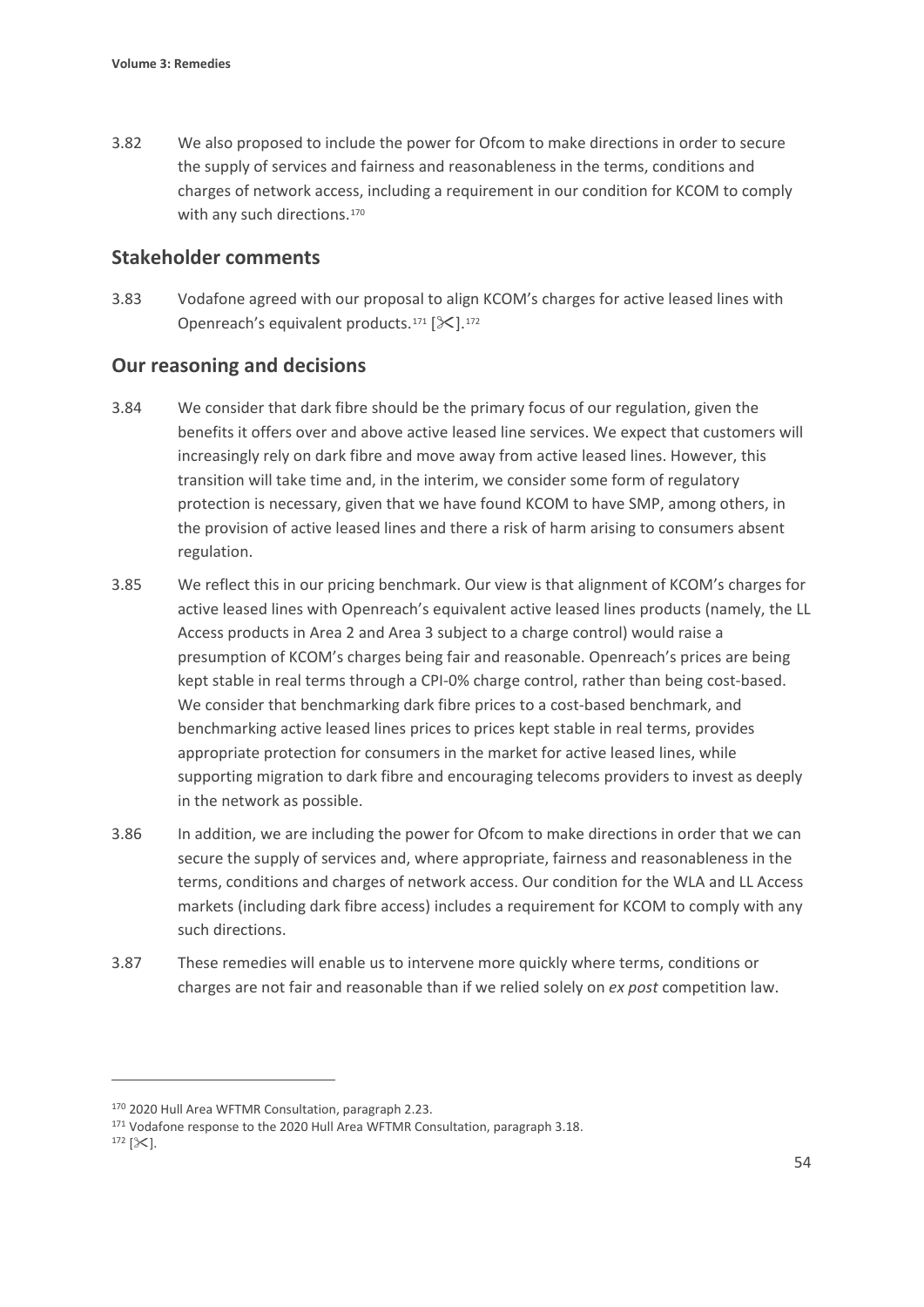# 4. Regulatory financial reporting requirements

# **Legal framework**

- 4.1 Sections 87(7) and 87(8) of the Act allow us to impose accounting separation conditions on a dominant provider relating to network access to the relevant networks or the availability of relevant facilities, including requirements about the accounting methods to be used in maintaining the separation.
- 4.2 Section 87(6)(b) of the Act authorises us to set significant market power (SMP) conditions which require a dominant provider to publish, in such manner as we may direct, such information as we may direct, for the purpose of securing transparency in relation to matters connected with network access to the relevant network or with the availability of the relevant facilities.
- 4.3 Section 87(9)(c) authorises us to set conditions imposing on the dominant provider such rules as we may make about the use of cost accounting systems for the purposes of price controls in relation to matters connected with the provision of network access to the relevant network, or with the availability of the relevant facilities; and such rules as we may make in relation to those matters about the recovery of costs and cost orientation.
- 4.4 Under section 87(10) this can include conditions requiring the application of presumptions in the fixing and determination of costs for the purposes of the price controls, recovery of costs and cost orientation rules, and the cost accounting system. Where such conditions are imposed, section 87(11) imposes a duty on us to set an SMP condition which requires the dominant provider to publish a description of the cost accounting system and to include in that description details of:
	- a) the main categories under which costs are accounted for; and
	- b) the rules applied for the purposes of that system with respect to the allocation of costs.
- 4.5 We may still also take due account of relevant recommendations, although we are no longer required to do so. We consider the 2005 EC Recommendation on accounting separation and cost accounting systems<sup>[173](#page-56-0)</sup> to be particularly relevant.

<span id="page-56-0"></span><sup>&</sup>lt;sup>173</sup> [Commission Recommendation of 19 September 2005](https://eur-lex.europa.eu/LexUriServ/LexUriServ.do?uri=OJ:L:2005:266:0064:0069:EN:PDF) on accounting separation and cost accounting systems under the regulatory framework for electronic communications (2005/698/EC) (the '2005 EC Recommendation').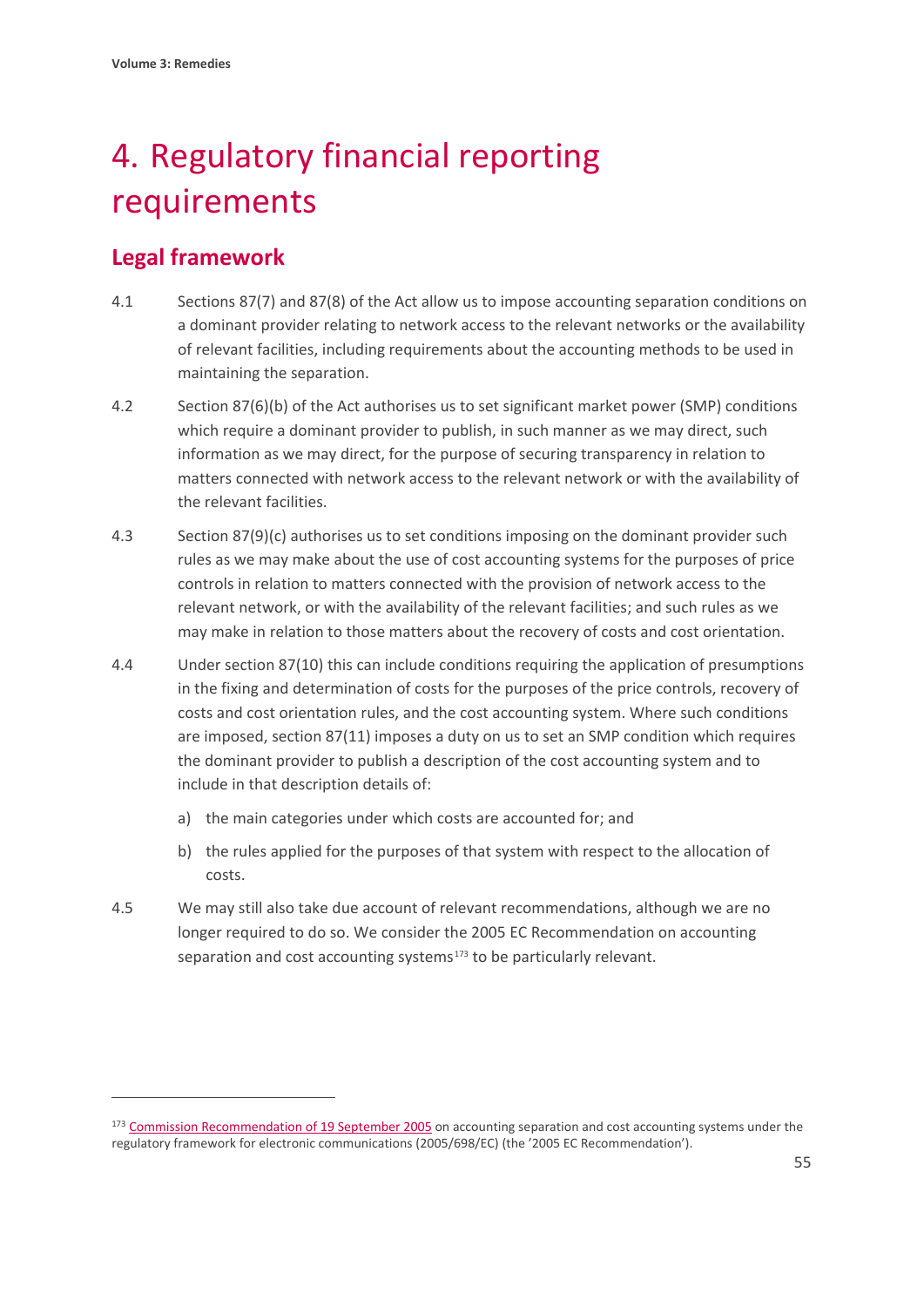4.6 We also consider the 2013 EC Recommendation on consistent non-discrimination obligations and costing methodologies to promote competition and enhance the broadband investment environment.[174](#page-57-0)

# **SMP conditions**

- 4.7 To date, KCOM has been subject to regulatory financial reporting requirements in relation to the SMP markets in which it is regulated. These requirements were imposed on KCOM by way of a SMP condition set in each regulated market, and directions imposed in each market pursuant to the associated SMP condition. The SMP condition set out our general regulatory financial reporting requirements, including accounting separation and cost accounting. The directions then set out our detailed regulatory financial reporting requirements. The most recent directions were set out in the 2019 KCOM Regulatory Financial Reporting Statement<sup>[175](#page-57-1)</sup> (2019 KCOM RFR Statement).
- 4.8 As part of these requirements, each year KCOM has had to prepare regulatory financial statements (RFS). The RFS have been prepared according to a defined framework and methodology and include published statements as well as information that is not published but submitted to Ofcom privately.
- 4.9 This section explains our decisions to continue to impose general regulatory financial reporting requirements, including accounting separation and cost accounting, on KCOM. We do so by way of an SMP condition in each SMP market in which it is regulated, together with directions setting out our detailed regulatory financial reporting requirements.
- 4.10 The regulatory financial reporting conditions and directions we have imposed on KCOM are included in Volume 4. In the 2020 Hull Area WFTMR Consultation, the expectation was that this statement would have been published by 1 April 2021 in advance of the start of the 2021/22 financial year. As a result of this statement being published today, part way through the 2021/22 financial year, KCOM could have been required to publish the RFS on two different bases: pre and post the date of this statement, which would have been disproportionate. We have amended the SMP condition to ensure that this does not happen and that the RFS for the whole of the 2021/22 financial year are prepared on the basis of the regulatory financial reporting conditions and directions set out in this statement.

<span id="page-57-0"></span><sup>&</sup>lt;sup>174</sup> [Commission Recommendation of 11 September 2013](https://eur-lex.europa.eu/legal-content/EN/TXT/?uri=celex%3A32013H0466) on consistent non-discrimination obligations and costing methodologies to promote competition and enhance the broadband investment environment (2013/466/EU) (the '2003 EC Recommendation').

<span id="page-57-1"></span><sup>175</sup> Ofcom, 2019. KCOM Regulatory Financial Reporting: Statement.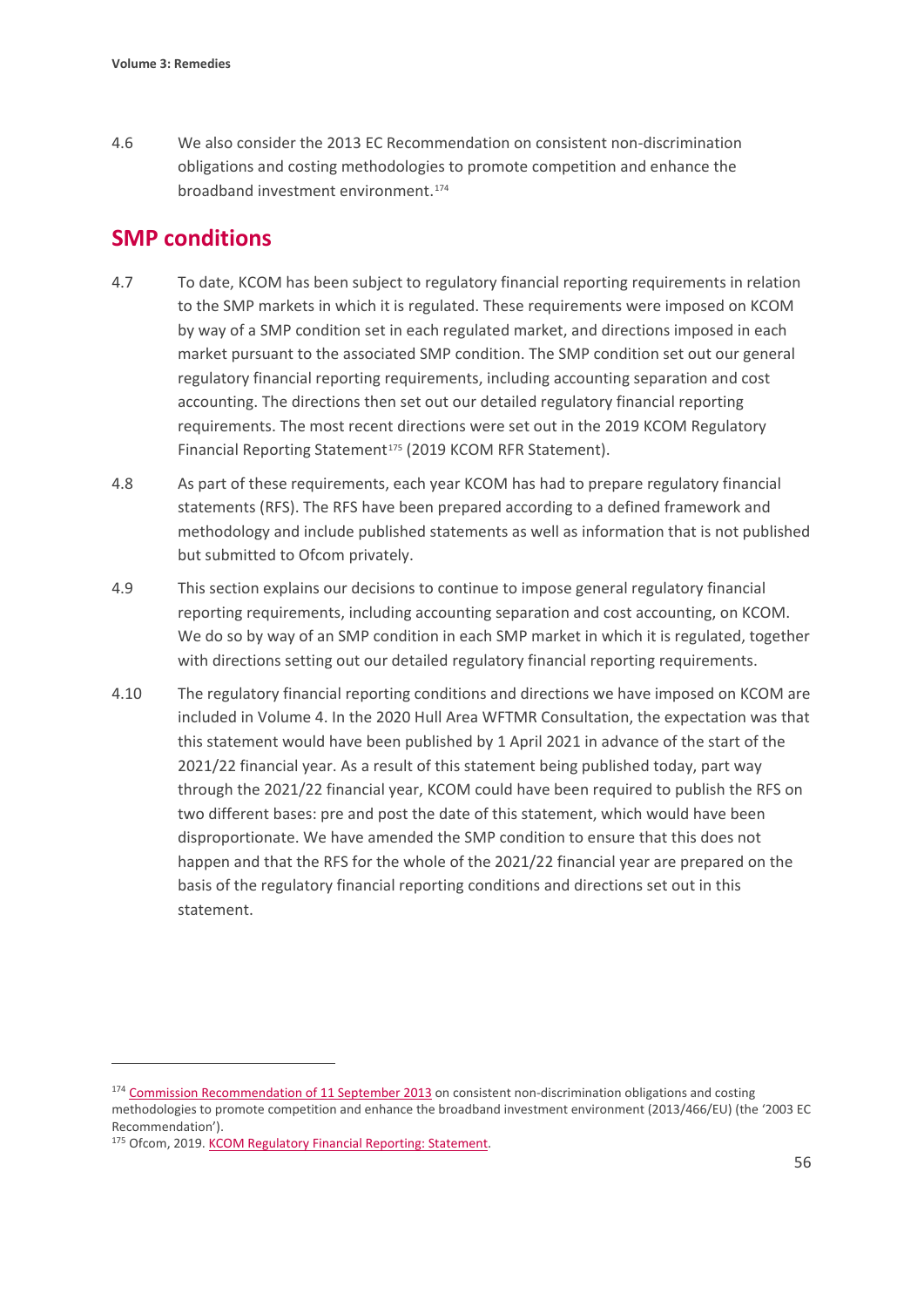# **Our proposals**

- 4.11 In our consultation, we proposed accounting separation and cost accounting obligations as part of a package of remedies to address the competition concerns identified in our consultation.
- 4.12 We proposed to impose a new SMP condition in that was almost the same as the old SMP Condition 8[176,](#page-58-0) with the exception of:
	- a) a five-month extension to the deadline for KCOM to publish its RFS;
	- b) changes required to reflect the deadline for KCOM to introduce the new dark fibre products; and
	- c) changes required to the provision relating to the maintenance of accounting records for network services and network activities, which previously applied to LL Access, and now applies to both the WLA and LL Access markets.

## **Stakeholder responses**

- 4.13 KCOM supported our proposals, commenting "KCOM considers that Ofcom's proposed regulatory financial reporting proposals reflect the attributes detailed above<sup>[177](#page-58-1)</sup> and broadly agrees that the remedies are appropriate and proportionate."<sup>[178](#page-58-2)</sup> KCOM responded that it "agrees with Ofcom's proposal to extend KCOM's reporting deadline. KCOM considers it is appropriate to adjust the deadline for KCOM to publish its RFS, requiring that for the reporting year 2021/22 and subsequent years KCOM publish and deliver to Ofcom the RFS and the corresponding audit opinion within a period of nine months after the end of the financial year to which the RFS relates. There are clear reasons for making this proposed change given changes to KCOM's Group Limited's ongoing financial reporting obligations following the acquisition of the company by MEIF 6 Fibre Limited on 1 August 2019 and the subsequent de-listing from the London Stock Exchange on 2 August 2019".<sup>[179](#page-58-3)</sup>
- 4.14 Vodafone considered that regulatory reporting for the Hull Area is fundamental to attempting to remedy KCOM's SMP and to facilitate market entry.[180](#page-58-4) Purebroadband also agreed with our proposed regulatory financial reporting SMP condition.<sup>[181](#page-58-5)</sup>

# **Our reasoning and decisions**

4.15 We have decided to impose regulatory financial reporting obligations in each of the markets in which we have decided that KCOM has SMP (WLA and LL Access).

<span id="page-58-0"></span><sup>176 2018</sup> WLA/WBA Statement, paragraph 8.6.

<span id="page-58-1"></span><sup>177</sup> See paragraph 4.18 below.

<span id="page-58-2"></span><sup>&</sup>lt;sup>178</sup> KCOM first response to the 2020 Hull Area WFTMR Consultation, paragraph 7.4.

<span id="page-58-3"></span><sup>&</sup>lt;sup>179</sup> KCOM first response to the 2020 Hull Area WFTMR Consultation, paragraph 7.4.

<span id="page-58-4"></span><sup>180</sup> Vodafone response to the 2020 Hull Area WFTMR Consultation, paragraphs 3.27-3.28.

<span id="page-58-5"></span><sup>181</sup> Purebroadband response to the 2020 Hull Area WFTMR Consultation, page 3.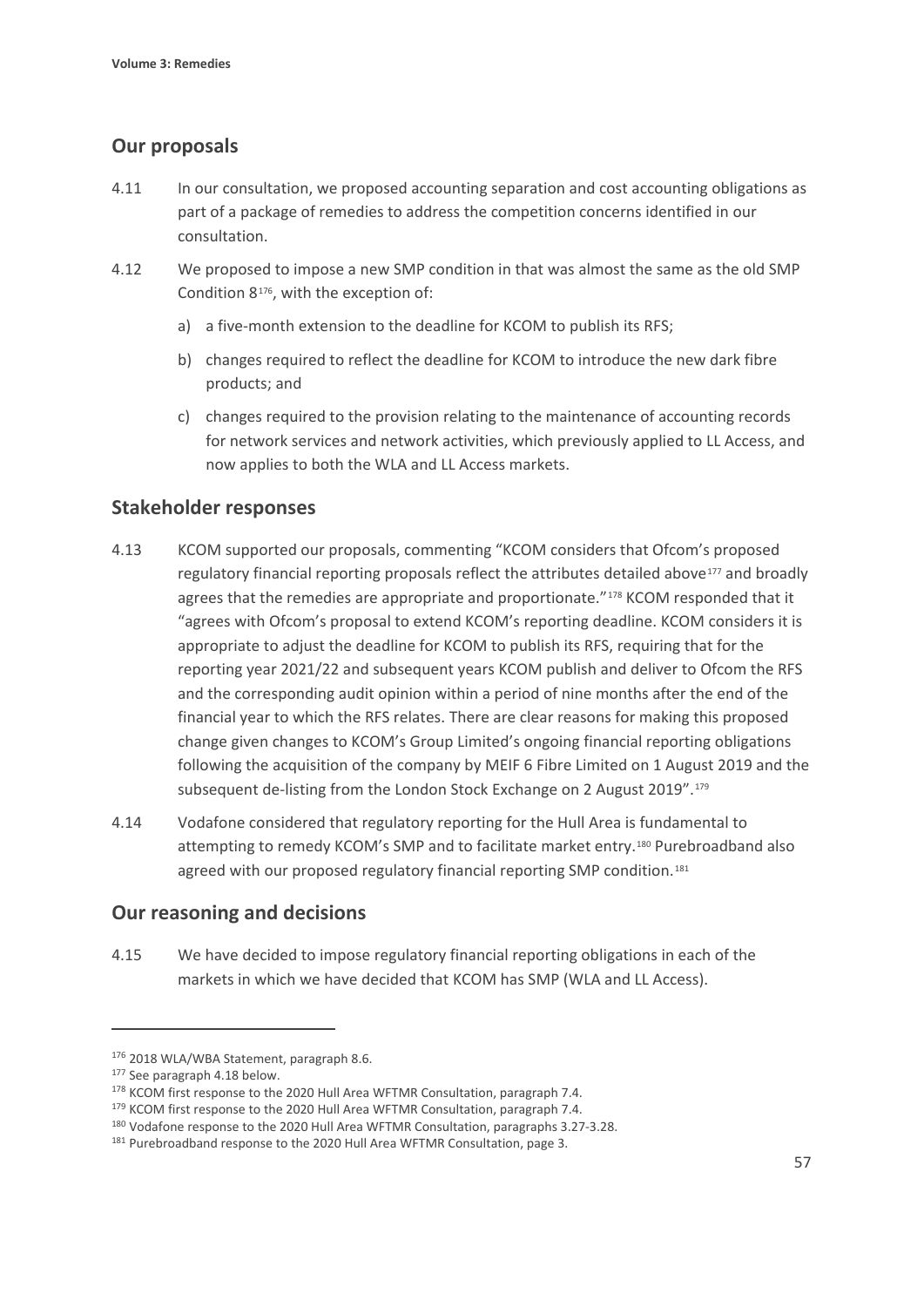#### **Purpose of financial regulatory reporting obligations**

- 4.16 KCOM's regulatory financial reporting obligations secure the creation and retention of the information needed for our regulation of SMP markets, particularly price controls, to be, and be seen to be, effective. They provide us with the information necessary to help us make informed regulatory decisions and information necessary to assess the impact and effectiveness of our decisions, for example, trends in the usage and returns associated with regulated services. They also enable us to monitor and, if necessary, enforce NUD and price control regulations.
- 4.17 Publication of some information helps inform stakeholders so they can have confidence that KCOM is complying with its obligations, and that regulation is effective and appropriate to achieve its purpose. It enables stakeholders to identify and bring issues to our attention and effectively contribute to the regulatory regime. This promotes confidence in the market, which in turn creates the conditions for effective competition.
- 4.18 As we set out in the 2019 KCOM RFR Statement, effective reporting should have the following attributes:
	- a) **Relevance**. The information needs to answer the right questions, in the right way and at the right time.
	- b) **Reliability**. The underlying data must be reliable, suitable rules for treatment of data must be chosen and those rules need to be followed.
	- c) **Transparency**. The basis of preparation should be understood by the users of the reports and the presentation of the data should be clear.
	- d) **Proportionality**. The reporting requirements should be proportionate to the benefits.

#### **Accounting separation requirements**

- 4.19 An accounting separation requirement allows Ofcom and stakeholders to monitor the activities of KCOM to ensure that, where relevant, it does not discriminate unduly in favour of its own downstream business and to monitor KCOM's activities in respect of the fair and reasonable pricing obligations. This, combined with a cost accounting obligation, helps us to ensure that costs are not inappropriately loaded onto one set of regulated services to the benefit of KCOM, where KCOM uses primarily another set of regulated services.
- 4.20 The condition includes the obligations we consider appropriate to secure the reporting is robust and can be verified, including obligations as to audit and record keeping.
- 4.21 We consider that our decision to impose an accounting separation obligation, together with a cost accounting obligation (see below), in respect of KCOM's provision of WLA services and LL Access will help ensure these regulatory reporting objectives are met.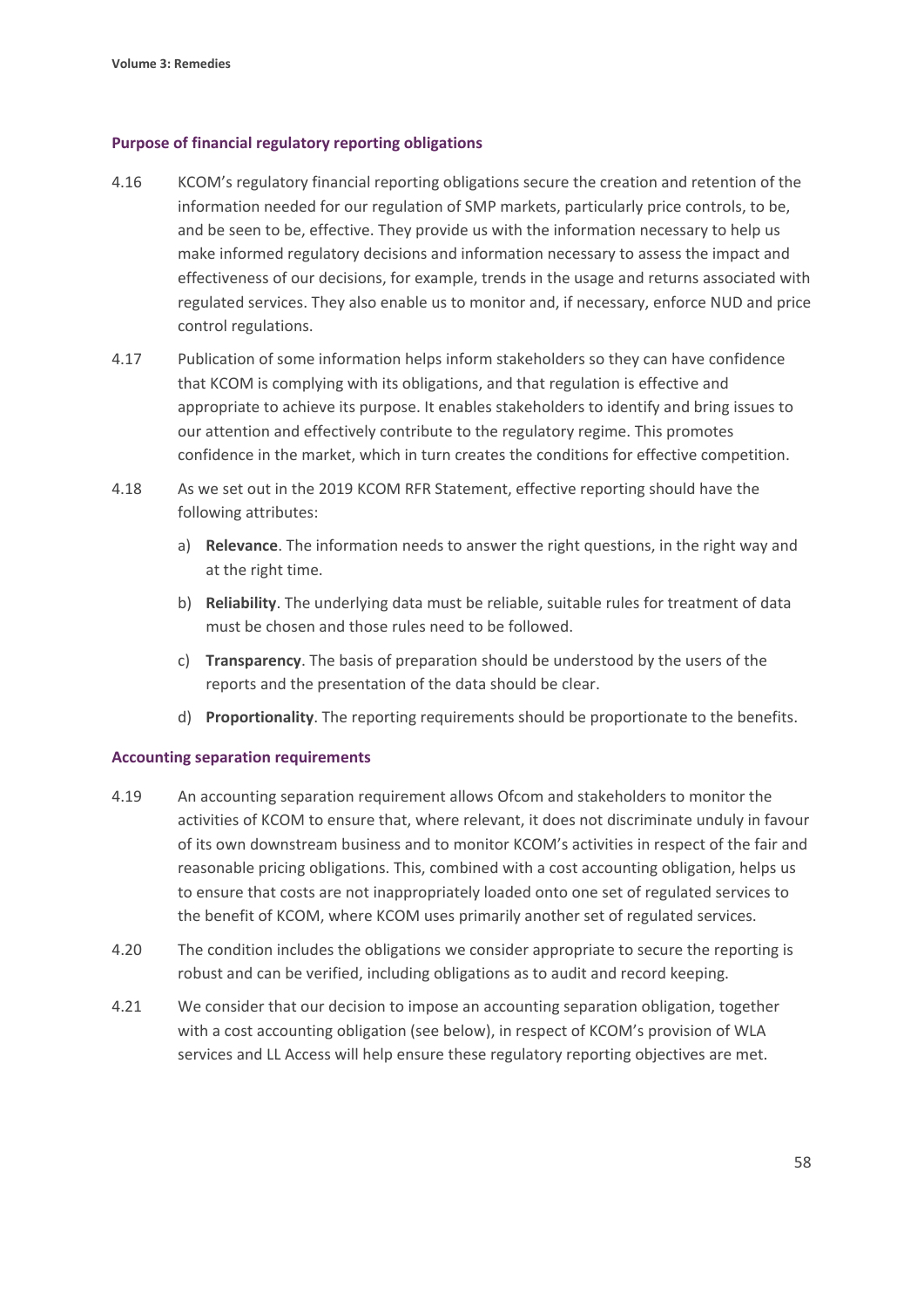#### **Cost accounting requirements**

- 4.22 We consider a cost accounting obligation necessary to ensure the appropriate maintenance and provision of accounts in order to monitor KCOM's activities with regard to the pricing remedies we are implementing and to monitor their effectiveness in addressing the competition concerns. It is also necessary to secure that information continues to be created and captured so as to secure, and to give stakeholders confidence, that pricing can continue to be appropriately regulated in future, creating the conditions for the price controls we are now proposing to impose to be effective. It also relates to the need to ensure competition develops fairly, to the benefit of consumers, by providing transparency of KCOM's compliance with rules set to address the risk of exploitative or anti-competitive pricing.
- 4.23 The condition includes the obligations we consider appropriate to secure the reporting is robust and can be verified, including obligations as to audit and record keeping.
- 4.24 We consider that our decision to impose an accounting separation obligation (see above), together with a cost accounting obligation, will help to ensure that these objectives are met.
- 4.25 In the rest of this section, we set out the detail of the remedies, including a package of directions we are giving under the remedies.
- 4.26 In Section 6 below, we explain why the setting of these SMP conditions will satisfy the tests set out in sections 47 and 88 of the Act.

#### **Reporting deadline in the SMP conditions**

- 4.27 KCOM was previously required to publish the RFS and corresponding audit opinion within 4 months after the end of the financial year to which they relate. KCOM's financial year ends on 31 March, and therefore the old condition required it to publish its RFS no later than 31 July.
- 4.28 Following the acquisition of KCOM by MEIF 6 Fibre Limited,<sup>[182](#page-60-0)</sup> KCOM was delisted from the London Stock Exchange on 2 August 2019. As a result of the delisting, it is no longer subject to the listing rules requirement to file its financial statements within four months after its financial year end. It is now subject to the Companies Act 2006 requirement to file its statutory accounts within nine months of its financial year end.
- 4.29 KCOM wrote to us on 27 March 2020 to explain that the 31 July deadline for submitting its RFS for 2019/20 and subsequent financial years was impracticable given a change in KCOM's corporate status and its deadline to file its statutory financial statements. KCOM requested an extension of five months, with a new deadline of 31 December. After

<span id="page-60-0"></span><sup>182</sup> London Stock Exchange, 3 June 2019[. Recommended Cash Offer for KCOM Group PLC](https://www.londonstockexchange.com/news-article/market-news/recommended-cash-offer-for-kcom-group-plc/14095189) [accessed 9 July 2020].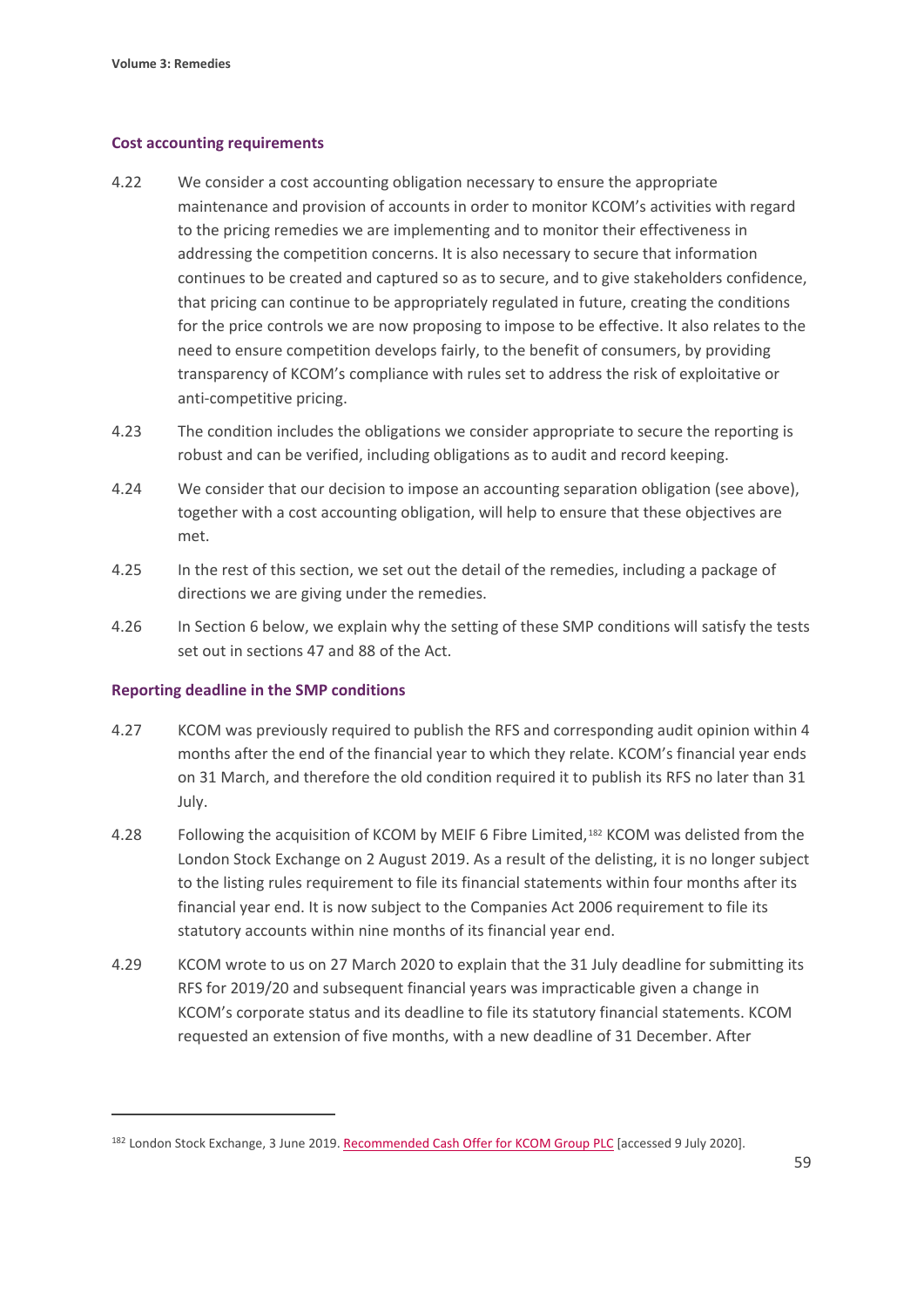consulting, Ofcom published a consent ('Consent Statement') to this request on 4 June 2020.[183](#page-61-0)

- 4.30 As set out in the Consent Statement, we consider that the prompt publication of KCOM's RFS is important because it provides Ofcom with the information necessary to make informed regulatory decisions. It also provides transparency and reasonable confidence to stakeholders that KCOM has complied with its SMP obligations. For the reasons given in our Consent Statement we consented to a five-month deferment to the deadline for publication and delivery to Ofcom of KCOM's RFS and corresponding audit opinions for 2019/20 and 2020/21.
- 4.31 Consistent with the decision in the Consent Statement, we have decided that KCOM must publish and deliver to Ofcom the RFS and the corresponding audit opinion no later than nine months after the end of the financial year to which the RFS relate. We consider that the prompt publication of KCOM's RFS is important and will monitor KCOM's compliance with its obligation.
- 4.32 As consequence of extending KCOM's reporting deadline from four to nine months, it became apparent that some of the dates by which KCOM had to prepare, provide to Ofcom and in some cases publish the primary accounting documents<sup>[184](#page-61-1)</sup>, the secondary accounting documents<sup>[185](#page-61-2)</sup> and the wholesale catalogue<sup>[186](#page-61-3)</sup> were no longer appropriate. We have decided to amend the relevant SMP conditions to ensure the same level of information is provided on a more logical and proportionate timeframe, alongside the RFS. The amendments reduce the burden of regulation on KCOM whilst providing stakeholders and ourselves with the same level of information.

# **SMP directions**

- 4.33 To give effect to our remedies we are giving five directions under section 49 of the Act and the regulatory financial reporting SMP condition we are imposing in relation to WLA and LL Access, as follows:
	- a) Network components direction;
	- b) Transparency direction;

<span id="page-61-0"></span><sup>183</sup> Ofcom, 2020[. Consent for KCOM to defer its 2019/20 and 2020/21 Regulatory Financial Statements: Statement](https://www.ofcom.org.uk/__data/assets/pdf_file/0037/198937/statement-kcom-defer-regulatory-financial-statements.pdf) (the 'Consent Statement').

<span id="page-61-1"></span> $184$  The primary accounting documents are contained within the description of cost accounting system (DOCAS) (see under transparency direction) that would have been i) prepared six months and published nine months after this statement and ii) prepared and published alongside the RFS. We have removed the first requirement.

<span id="page-61-2"></span><sup>&</sup>lt;sup>185</sup> The secondary accounting documents are contained within the DOCAS (see under transparency direction) that would have been i) provided to Ofcom eight months after this statement and ii) prepared and published alongside the RFS. We have removed the first requirement.

<span id="page-61-3"></span><sup>&</sup>lt;sup>186</sup> The wholesale catalogue sets out the name and characteristics of all regulated wholesale services that KCOM provides It would have been i) prepared six months and provided to Ofcom nine months after this statement and ii) prepared and provided alongside the RFS. We have removed the first requirement.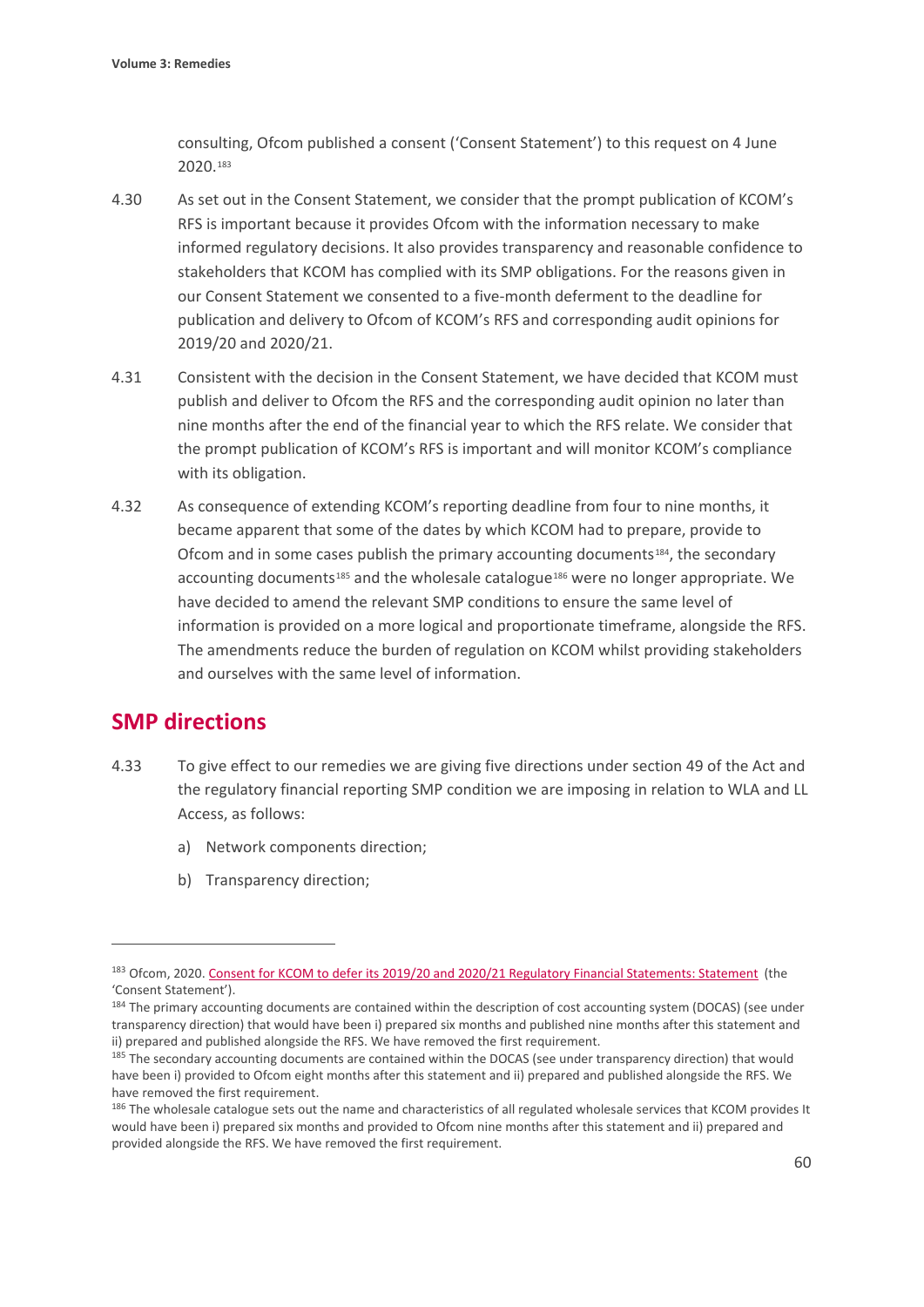- c) Form of the 'properly prepared in accordance with' (PPIA) audit opinion for the RFS direction;
- d) Preparation, audit, delivery and publication of the RFS direction; and
- e) Form and content direction.
- 4.34 The network components direction, transparency direction and form of the PPIA audit opinion for the RFS direction are unchanged from 2019 KCOM RFR Statement.
- 4.35 The preparation, audit, delivery and publication direction includes new reporting requirements in relation to WLA and LL Access markets. In relation to both markets we are requiring service level information to address concerns over excessive pricing of certain services and to help evaluate the effectiveness of the remedies, including in some cases using Openreach equivalent prices as a benchmark for KCOM's fair and reasonable prices. This information will be provided to us in confidence as additional financial information (AFI).
- 4.36 The form and content direction includes a requirement for KCOM to disaggregate the SMP markets within the two KCOM wide schedules.
- 4.37 The rest of this section is structured as follows:
	- the requirements unchanged from the 2019 KCOM RFR Statement.
	- new requirements in respect of the preparation, audit, delivery and publication of the RFS directions and the form and content directions.

# **The requirements unchanged from the 2019 KCOM RFR Statement**

## **Our proposals**

4.38 We proposed that the network components direction, transparency direction and audit of the RFS direction are imposed in the same form as in the 2019 KCOM RFR Statement.

## **Consultation Responses**

4.39 KCOM responded that it "agrees with Ofcom proposal to leave the requirements unchanged from the 2019 RFR Statement."[187](#page-62-0) No other stakeholder commented on this specific proposal.

<span id="page-62-0"></span><sup>&</sup>lt;sup>187</sup> KCOM first response to the 2020 Hull Area WFTMR Consultation, paragraph 7.5.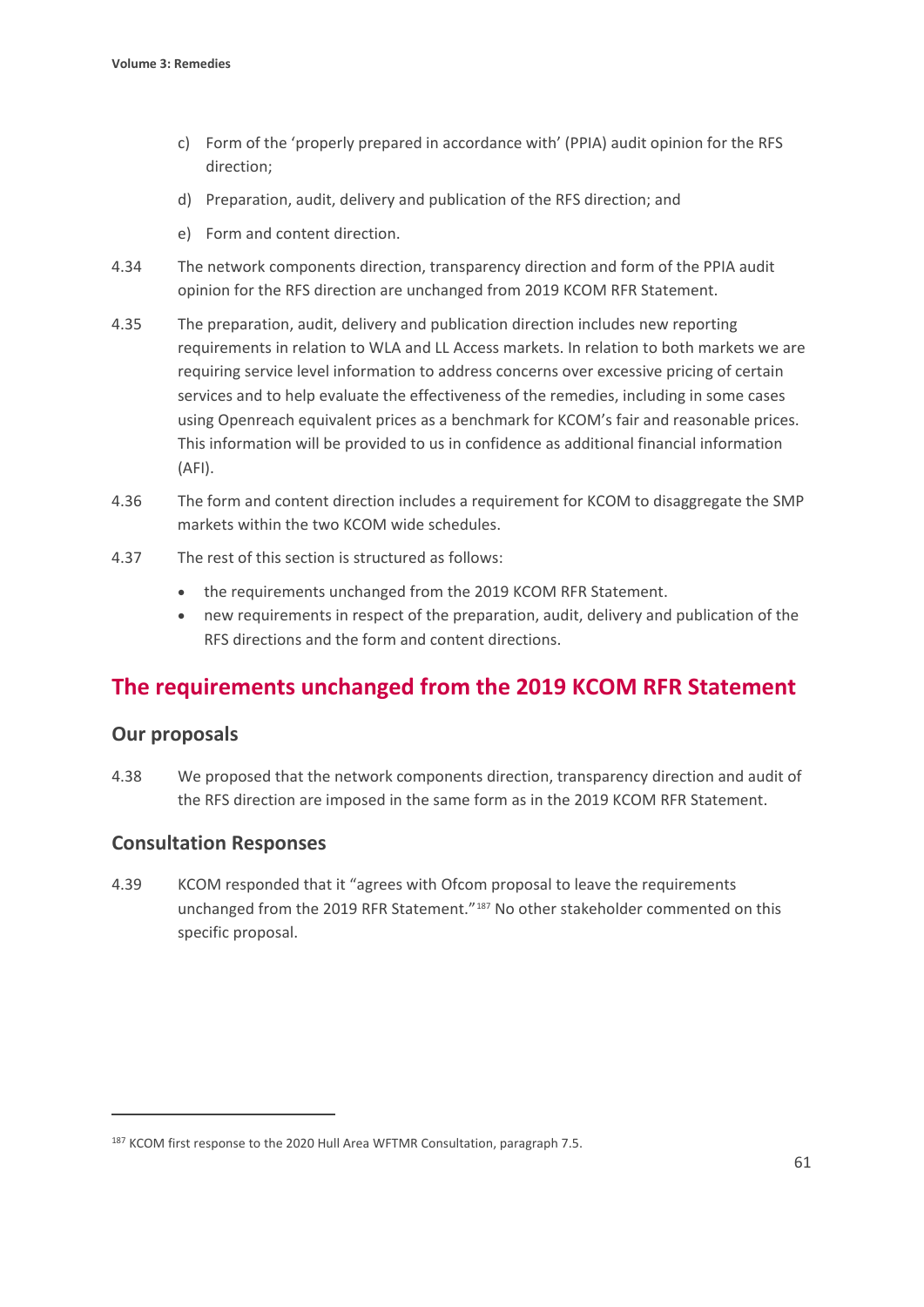# **Our reasoning and decisions**

#### **Network component direction**

- 4.40 To preserve the integrity and consistency of KCOM's regulatory financial reporting it is important that there is a single list of components used to attribute costs to services in regulated markets.
- 4.41 We are giving a direction specifying the cost components to be used by KCOM to prepare the RFS as at 1 April 2021, i.e. the components that must appear in the cost component list as at this date.
- 4.42 We are giving the network components direction in relation to KCOM in each of the WLA and LL Access markets in the Hull Area.
- 4.43 To ensure we can monitor KCOM's activities and that it complies with the NUD and fair and reasonable charging obligations imposed in all markets in which KCOM is regulated through the use of relevant network components, we are requiring the same list of network components as set out in the 2019 KCOM RFR Statement.
- 4.44 The direction continues to contain the following network components:
	- a) Electronics;
	- b) Field provision;
	- c) Field maintenance;
	- d) Local loop infrastructure;
	- e) Exchange concentrator;
	- f) Exchange-exchange transmission link;
	- g) Back-office provision;
	- h) Back-office maintenance;
	- i) Sales and product management;
	- j) PPP for narrowband call services;
	- k) Net current assets; and
	- l) Other.
- 4.45 Our direction which specifies the list of network components ensures that the presentation and usability of the RFS continues and gives confidence to stakeholders about the absence of bias in the preparation of the RFS. It specifies no more network components than necessary to ensure we can monitor KCOM's activities.
- 4.46 The direction is set out in Volume 4 (see Direction 1, Schedule to the Notification).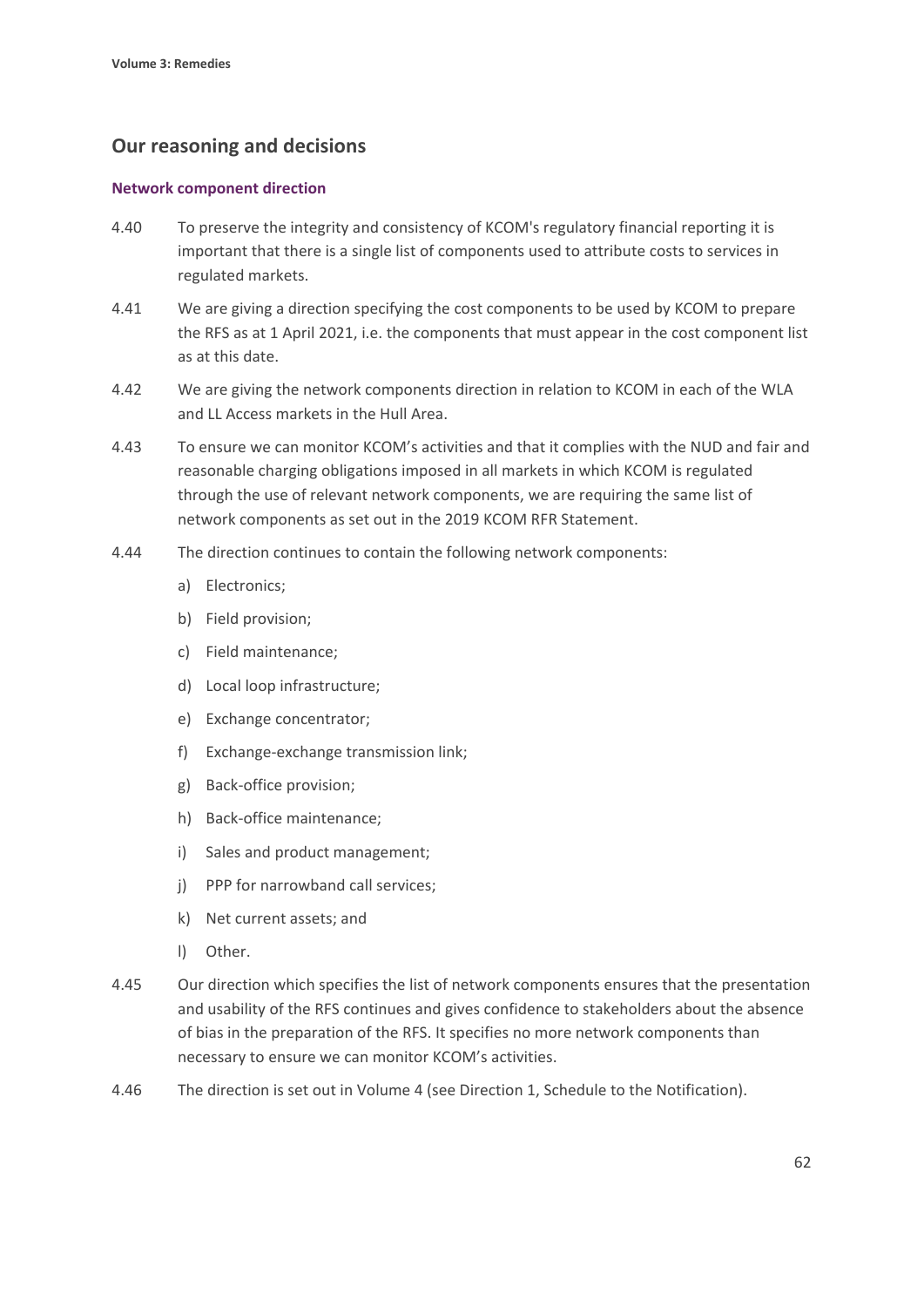4.47 In Section 6 below, we explain why the giving of this direction satisfies the test set out in section 49 of the Act.

#### **Transparency Direction**

- 4.48 In order for regulatory financial reporting to secure its objectives, it is important that Ofcom and other stakeholders can understand the information presented. It is therefore necessary that a sufficiently transparent description of KCOM's regulatory cost accounting system (including attribution and valuation methodologies) be published, such that a suitably informed reader can gain a clear understanding of the information presented in KCOM's RFS.
- 4.49 We have therefore given a transparency direction in relation to KCOM in each of WLA and LL Access markets in the Hull Area. This direction reflects our requirements set out in above.
- 4.50 The transparency direction requires KCOM to publish documentation that describes its regulatory cost accounting system, that is, the accounting system that is used to meet KCOM's obligations on cost accounting and accounting separation. KCOM's description of cost accounting system (DOCAS) sets out the KCOM organisational structure, the objectives of the accounting separation framework and how KCOM's system meets that objective through a 'tier framework and cascade approach'. It sets out in more detail how the tier framework and cascade approach works. It explains KCOM's attribution methods for revenues and costs. It explains its methodology for valuing assets on a current cost basis (CCA). It provides detail on the methodology used to estimate traffic minutes and routing factors for different types of calls. As well as providing transparency to stakeholders on KCOM's regulatory cost accounting system, the document also serves as a reference point for KCOM's auditors for their PPIA opinions (see below). The current documentation (for 2019/20) is published on KCOM's website.<sup>[188](#page-64-0)</sup> This information is necessary for Ofcom and other providers to understand the information presented in the RFS and enable the RFS to fulfil their function.
- 4.51 We consider that the transparency direction requires a sufficiently transparent description of KCOM's regulatory cost accounting system (including attribution and valuation methodologies) such that a suitably informed reader can gain a clear understanding of the information presented in KCOM's RFS. Our direction does not require more information than necessary to ensure that presentation of the basis of preparation is transparent for users of the RFS. On this basis, we consider that the transparency requirement remains appropriate.
- 4.52 We note that our requirement for KCOM to provide new WLA and LL Access products, i.e. ancillary interconnection products for WLA and dark fibre services, requires KCOM to

<span id="page-64-0"></span><sup>188</sup> KCOM, 25 May 2021. Description of Cost Accounting System (DOCAS): Representing the Primary and Secondary [Accounting Statements together with Wholesale and Retail Catalogues](https://www.kcom.com/media/f45bhizu/kcom-docas-2020-final.pdf) (KCOM 2019/20DOCAS) [Accessed 15 October 2021].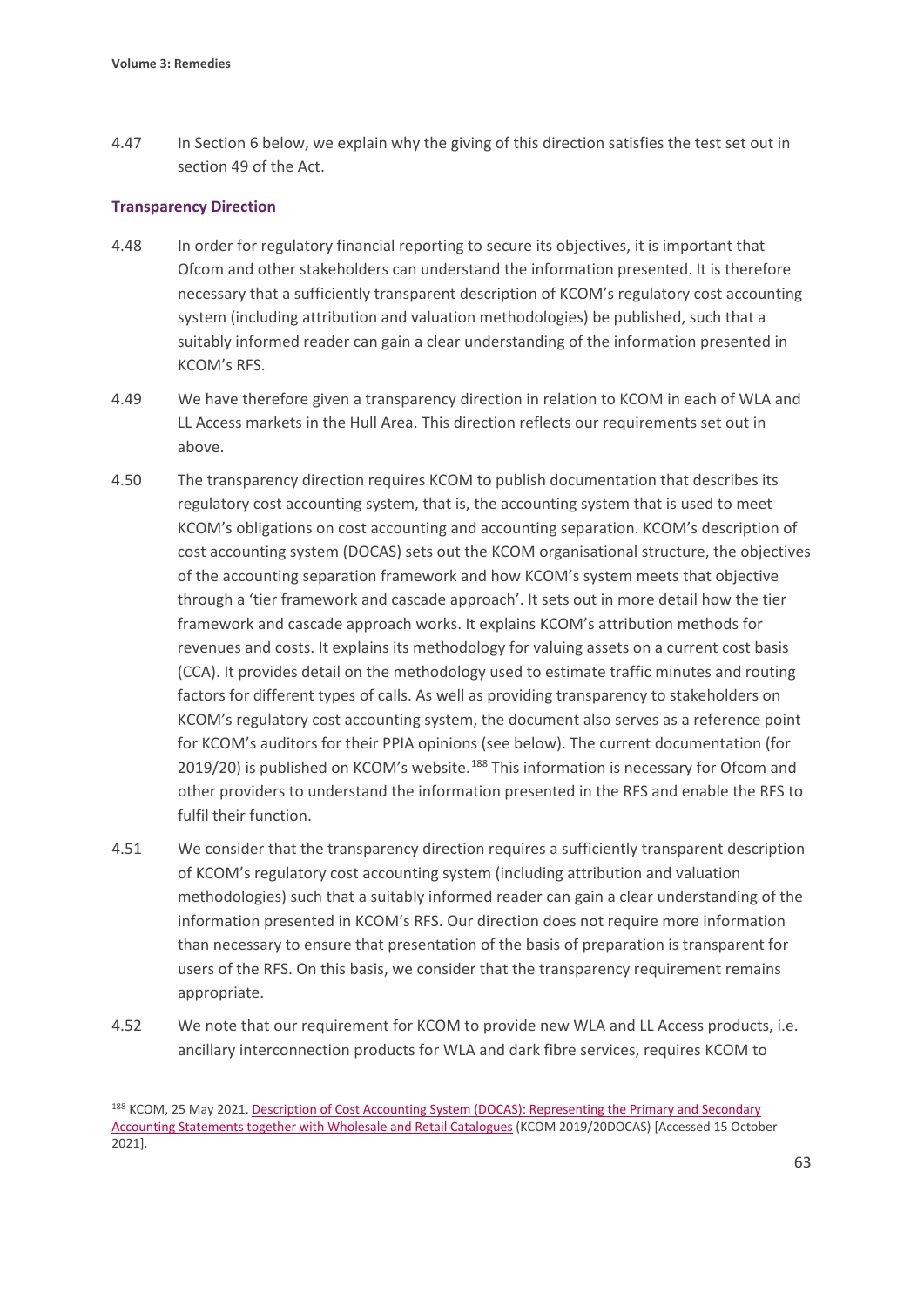consider how accounting for the new services should be explained in the DOCAS. This does not require a change to the direction.

- 4.53 The direction is set out in Volume 4 (see Direction 2, Schedule to the Notification).
- 4.54 In Section 6 below, we explain why the giving of this direction satisfies the test set out in section 49 of the Act.

#### **Form of the PPIA audit opinion for the RFS direction**

- 4.55 This direction requires KCOM to secure from its regulatory auditor a PPIA opinion. This opinion considers whether the RFS has been prepared in accordance with the 'rules'. The 'rules' in this case refer to the DOCAS prepared by KCOM, as well as the regulation surrounding the RFS. The PPIA opinion represents a view on whether the rules have been followed.
- 4.56 The direction gives users confidence that the information is free from material error and has been prepared following the accounting methodology statements published by KCOM and relevant directions issued by Ofcom. To preserve the integrity and consistency of the RFS we consider that all markets should be subject to the same audit direction.
- 4.57 We consider that the PPIA audit opinion provides us and stakeholders with reasonable confidence that KCOM's RFS is free from material error and has been prepared following the DOCAS published by KCOM and relevant directions issued by us.
- 4.58 We consider this confidence remains necessary and have given the Audit of the RFS Direction in relation to KCOM in each of the WLA and LL Access markets in the Hull Area. The audit direction requires KCOM to secure PPIA (properly prepared in accordance with) opinions on the RFS. We consider that the audit requirements are no more than is necessary to ensure that an appropriate level of assurance is provided on the RFS.
- 4.59 The direction is set out in Volume 4 (see Direction 3, Schedule to the Notification).
- 4.60 In Section 6 below, we explain why the giving of this direction satisfies the test set out in section 49 of the Act.

# **Reporting requirements in relation to the preparation, audit, delivery and publication of KCOM's RFS direction and the form and content direction**

- 4.61 The preparation, audit, delivery and publication of KCOM's RFS direction sets out the financial information KCOM is required to provide for the RFS. Some elements of the published RFS relate to KCOM as a whole, while others are market specific. The direction sets out:
	- a) the titles of the schedules KCOM is required to provide and publish both in general and for each regulated market; and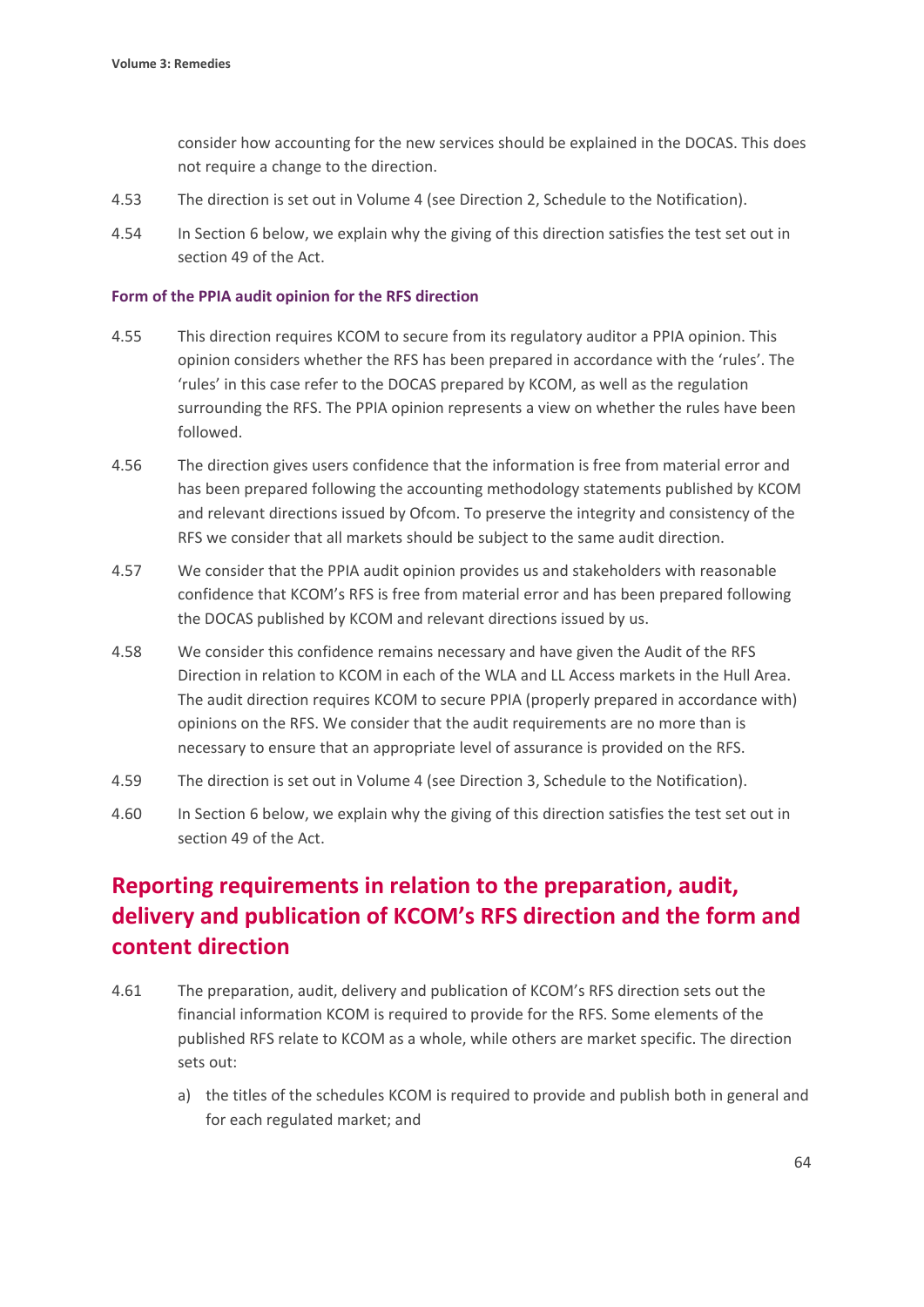- b) that KCOM is required to prepare, secure, and publish an audit opinion in relation to the KCOM-wide schedules and the regulated markets.
- 4.62 The form and content direction sets out the detail of what information KCOM's regulatory financial reporting should include. It is closely related to the preparation and publication requirements of the preparation, audit, delivery and publication of KCOM's RFS direction. The form and content direction sets out the format (i.e. the description) of the information contained within the schedules that KCOM is required to produce under the preparation, audit, delivery and publication of KCOM's RFS direction.
- 4.63 The requirements relating to the titles of the schedules KCOM provides and publishes must be consistent with the form and content direction, which sets out the detail to be included within the schedules.
- 4.64 This preparation, audit, delivery and publication of KCOM's RFS direction also sets out that KCOM is required to prepare, secure, and publish an audit opinion in relation to the KCOMwide schedules and the regulated markets. The requirements relating to the publishing of the audit opinion must be consistent with the form of the PPIA audit opinion for the RFS direction. The effect of the preparation, audit, delivery and publication of KCOM's RFS direction (which sets out the names and descriptions of the required schedules) and the form and content direction (which sets out the detail to be contained within the schedules) is to require KCOM to produce information on a KCOM wide and on a market basis. Some of this information is published, some provided in private. Whilst KCOM's regulatory cost accounting system holds information on a service level, we have not previously required this to be published or provided to us in confidence.
- 4.65 Both directions are, in our view, necessary and appropriate to preserve the integrity and consistency of the RFS. All SMP markets will be subject to appropriate reporting requirements.

## **Our proposals in respect of published information**

4.66 In the 2020 Hull Area WFTMR Consultation we proposed that the existing requirements in respect of markets that we made a provisional SMP finding remained unchanged.

# **Consultation responses**

4.67 KCOM responded that it "agrees that in respect of the markets where Ofcom has made a provisional SMP finding (WLA and LL Access (including where required DFA)), it is appropriate to maintain the current requirement on KCOM to publish KCOM-wide and market level information" [189](#page-66-0), as well as providing specified private information to Ofcom (consistent with Ofcom's proposed regulatory findings). No other stakeholder commented on this specific proposal.

<span id="page-66-0"></span><sup>&</sup>lt;sup>189</sup> KCOM first response to the 2020 Hull Area WFTMR Consultation, paragraph 7.6.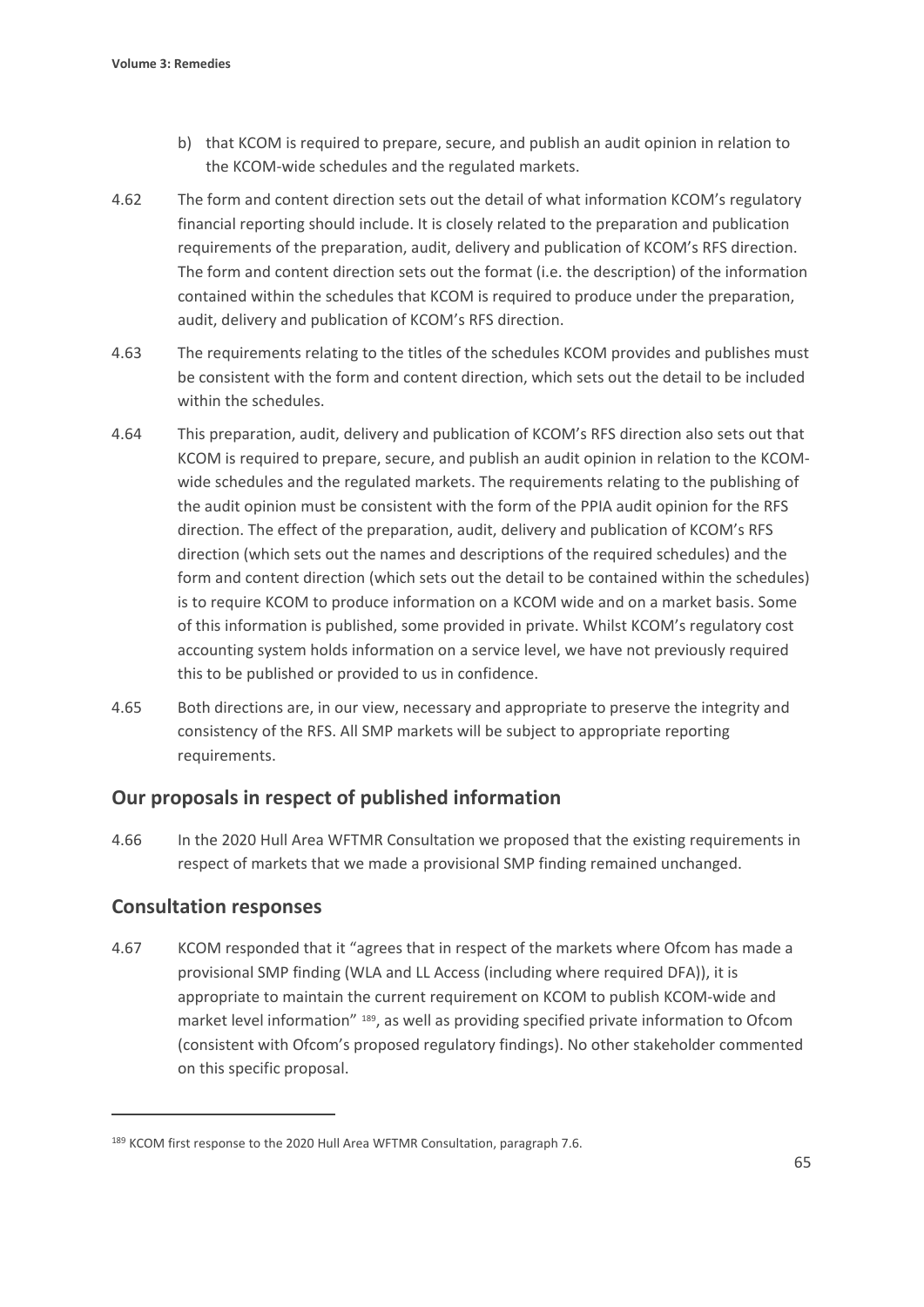# **Our reasoning and decisions for published information**

#### **KCOM wide information**

4.68 We have decided to require that KCOM continue to publish the schedules listed in Figure 4.1 in relation to KCOM-wide information.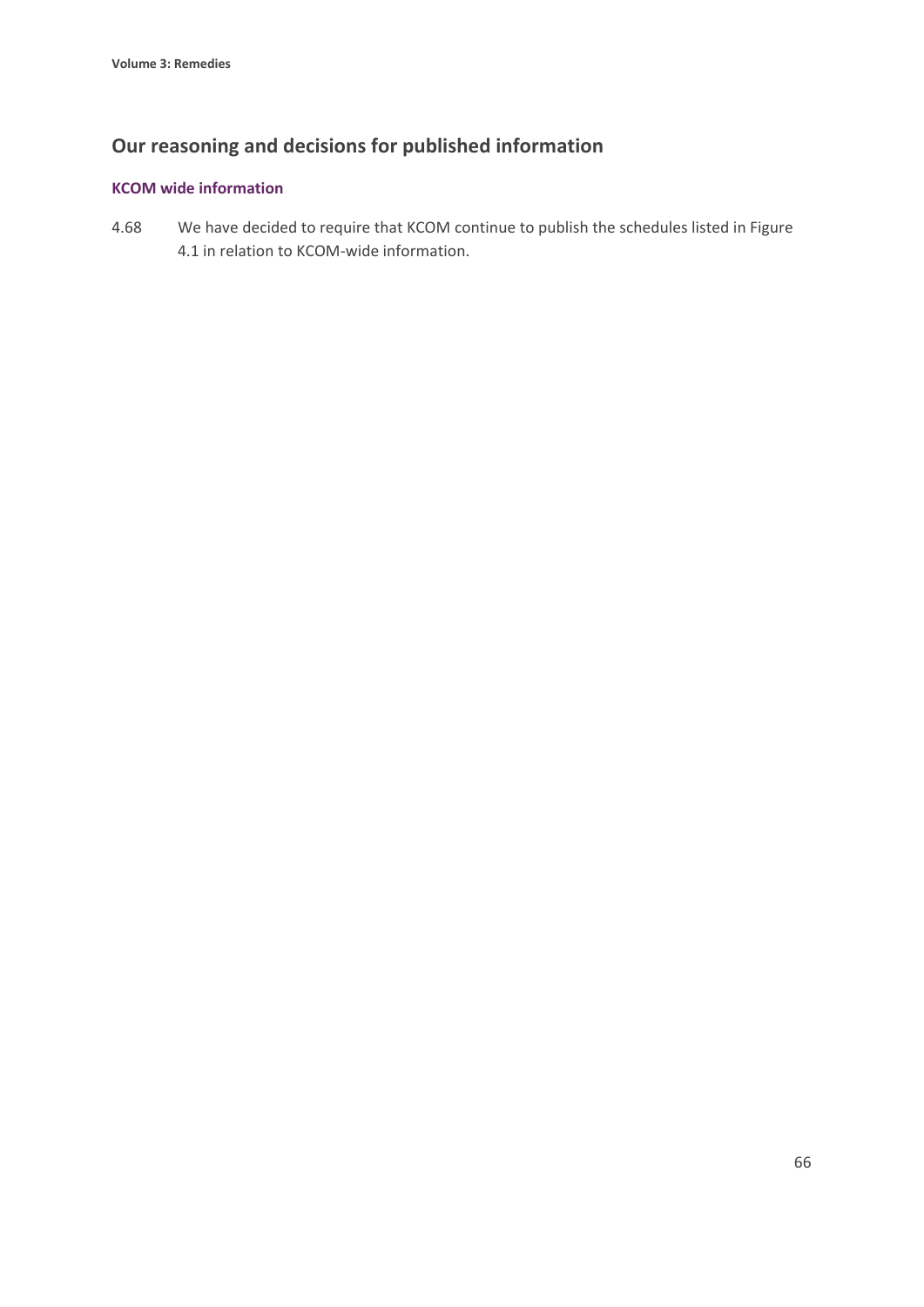| Schedule Currently provided - 2019/20 RFS<br>(page reference)                              | Justification for retention and publication                                                                                                                                                                    |
|--------------------------------------------------------------------------------------------|----------------------------------------------------------------------------------------------------------------------------------------------------------------------------------------------------------------|
| <b>Consolidation Cost Profit and Loss. (page 8).</b><br><b>Consolidation MCE (page 9).</b> | These schedules set out the return KCOM is<br>making from regulated markets. This<br>demonstrates to stakeholders the effectiveness<br>of regulation across KCOM.                                              |
| Reconciliation Profit and Loss. (pages 37 and 38).<br><b>Reconciliation MCE (page 39)</b>  | These schedules reconcile KCOM's RFS to its<br>statutory accounts. This provides us and<br>stakeholders with confidence that the<br>information in the RFS is a record of KCOM's<br>actual costs.              |
| <b>Consolidated Network Activity Statement (page</b><br>10)                                | This schedule provides confidence to<br>stakeholders that KCOM is attributing costs<br>correctly across network components in<br>accordance with its cost accounting and<br>accounting separation obligations. |

#### **Figure 4.1 KCOM wide schedules to be provided and published**

- 4.69 We consider that in respect of the preparation, audit, delivery and publication of KCOM's RFS direction, KCOM must continue to provide and publish these schedules.
- 4.70 In respect of the form and content of the consolidation cost profit and loss and consolidation MCE schedules, we require that KCOM disaggregates the current year and prior year totals into the individual SMP market and residual activities. In line with our SMP findings we would expect the figures under the 'Total' to be split between 'WLA', 'LL Access' and 'Residual Activities'. We also require that the current year and prior year figures are disclosed on separate pages. This disaggregation does not involve the disclosure of any new information (the WLA and LL Access figures would be disclosed in the relevant market statement (see below), whilst residual activities can be calculated<sup>[190](#page-68-0)</sup>). This provides transparency to stakeholders by setting out in one place the level of revenues, costs, assets and returns for each market allowing easier comparisons of markets and trends within KCOM.
- 4.71 The requirements are included in the preparation, audit, delivery and publication of KCOM's RFS direction and form and content direction in Volume 4 (see Direction 3, Schedule to the Notification).

<span id="page-68-0"></span><sup>&</sup>lt;sup>190</sup> By subtracting the WLA and LL Access figures from the KCOM-wide figures.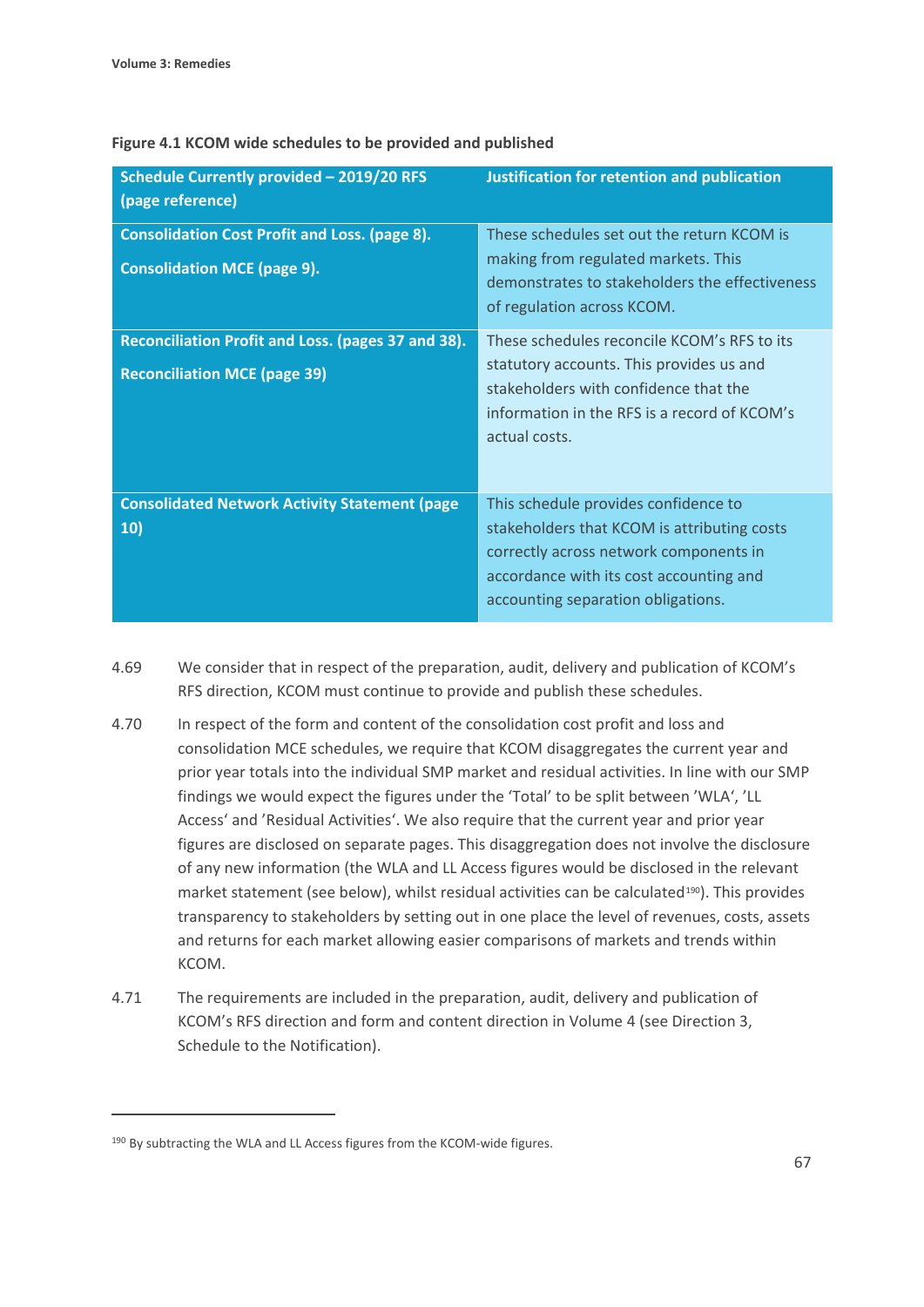#### **Market level information**

4.72 We require that KCOM continues to publish information market level information for markets in which we have made an SMP finding. This is information is consistent across the regulated markets and is set out below in Figure 4.2.

#### **Figure 4.2 Market level schedules to be provided and published**

| <b>Schedule currently</b><br>provided                             | Market - Currently provided -2019/20 RFS<br>page reference |                                     | <b>Justification</b>                                                                                                                                                                       |
|-------------------------------------------------------------------|------------------------------------------------------------|-------------------------------------|--------------------------------------------------------------------------------------------------------------------------------------------------------------------------------------------|
| <b>Current Market</b><br>where services are<br>currently reported | WLA <sup>191</sup>                                         | CISBO <sup>192</sup>                | To reflect new market structures                                                                                                                                                           |
| <b>New Market</b>                                                 | For 2021/22<br>onwards-<br><b>WLA</b>                      | LL Access (including<br>dark fibre) |                                                                                                                                                                                            |
| <b>Market Profit and</b><br><b>Loss Summaries</b>                 | Page 14                                                    | Page 20                             | Trends in market-level financial<br>performance allow us to monitor                                                                                                                        |
| <b>Market MCE</b>                                                 | Page 15                                                    | Page 21                             | developments in the market and<br>are informative in the context of<br>considering the impact and<br>effectiveness of remedies.                                                            |
|                                                                   |                                                            |                                     | Market-level cost information also<br>provides transparency regarding<br>how KCOM has attributed costs<br>between regulated markets (and<br>between regulated and<br>unregulated markets). |
|                                                                   |                                                            |                                     | We see this as facilitating<br>stakeholder confidence that such<br>costs have been attributed<br>consistently.                                                                             |

<span id="page-69-0"></span><sup>&</sup>lt;sup>191</sup> Currently WLA is subsumed within the WBA market for reporting purposes. In practical terms, the form and content of the schedule is the same (revenues and costs etc). What will change is the quantum of the numbers being reported on as they will only relate to the WLA market.

<span id="page-69-1"></span><sup>&</sup>lt;sup>192</sup> Whilst we will require reporting of the LL Access market, the nearest approximation to that market is the current contemporary interface symmetric broadband origination market (CISBO) which includes active leased line services using contemporary interface (CI) technologies. As with WLA, the form and content will be the same, but the quantum of the numbers will change.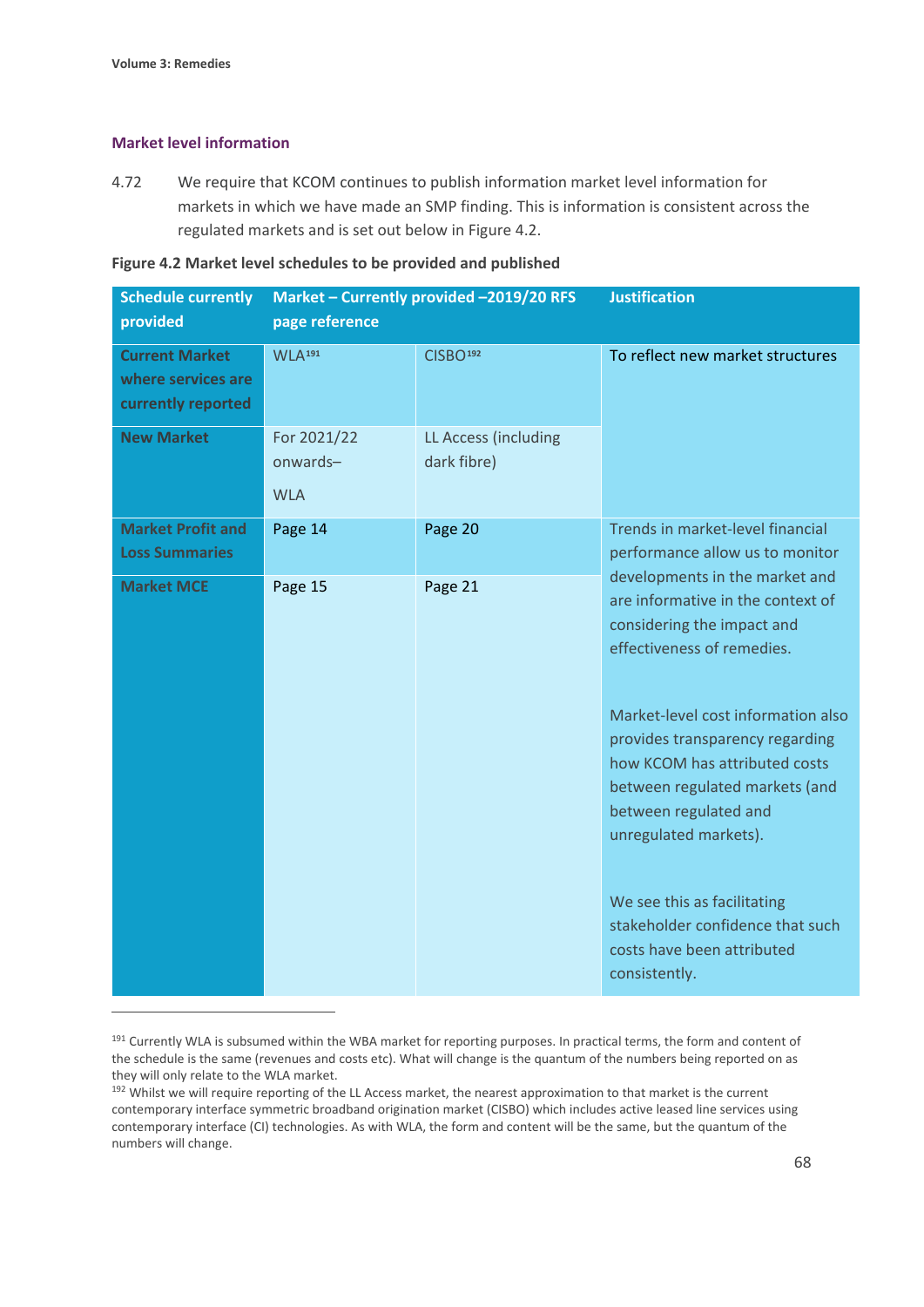- 4.73 In respect of WLA, KCOM previously reported WLA services within the WBA market. As set out in Section 5 of Volume 2, we are deregulating the WBA market. Consistent with that decision, the WLA market should only contain information relating to WLA services.
- 4.74 In general, we consider that some information should be published where KCOM has regulatory reporting obligations to allow stakeholders to have reasonable confidence that KCOM has complied with its SMP conditions and add credibility to the regulatory financial reporting regime. [193](#page-70-0)
- 4.75 We have decided to require KCOM to continue to publish these schedules in respect of the WLA and LL Access markets. We are making no changes to the form and content of these schedules.
- 4.76 The requirements for private information related to interconnection are included in the preparation, audit, delivery and publication of KCOM's RFS direction and form and content direction in Volume 4.
- 4.77 We have given the preparation, audit, delivery and publication of the RFS direction in relation to KCOM in each of the SMP markets in relation to published information as set out in Volume 4.
- 4.78 In Section 6 below, we explain why the giving of this direction satisfies the test set out in section 49 of the Act.

#### **Private information**

- 4.79 We require KCOM to provide us with some information privately. We require this information to make informed regulatory decisions, monitor compliance with SMP conditions and ensure that those SMP conditions continue to address the underlying competition issues.
- 4.80 To date, KCOM has provided us with both KCOM-wide information and market level information. We have decided to require KCOM to continue to provide us with this information in relation to the WLA and LL Access markets, with no changes to the form and content of these schedules. We set this out in detail below.

#### **KCOM-wide**

#### **Figure 4.3 KCOM-wide schedules to be provided in confidence**

| Schedule currently provided     | Justification for non-publication and continued<br>provision in private |
|---------------------------------|-------------------------------------------------------------------------|
| <b>Residual profit and loss</b> |                                                                         |

<span id="page-70-0"></span><sup>193 2018</sup> KCOM Regulatory Financial Reporting Statement, paragraph 2.6.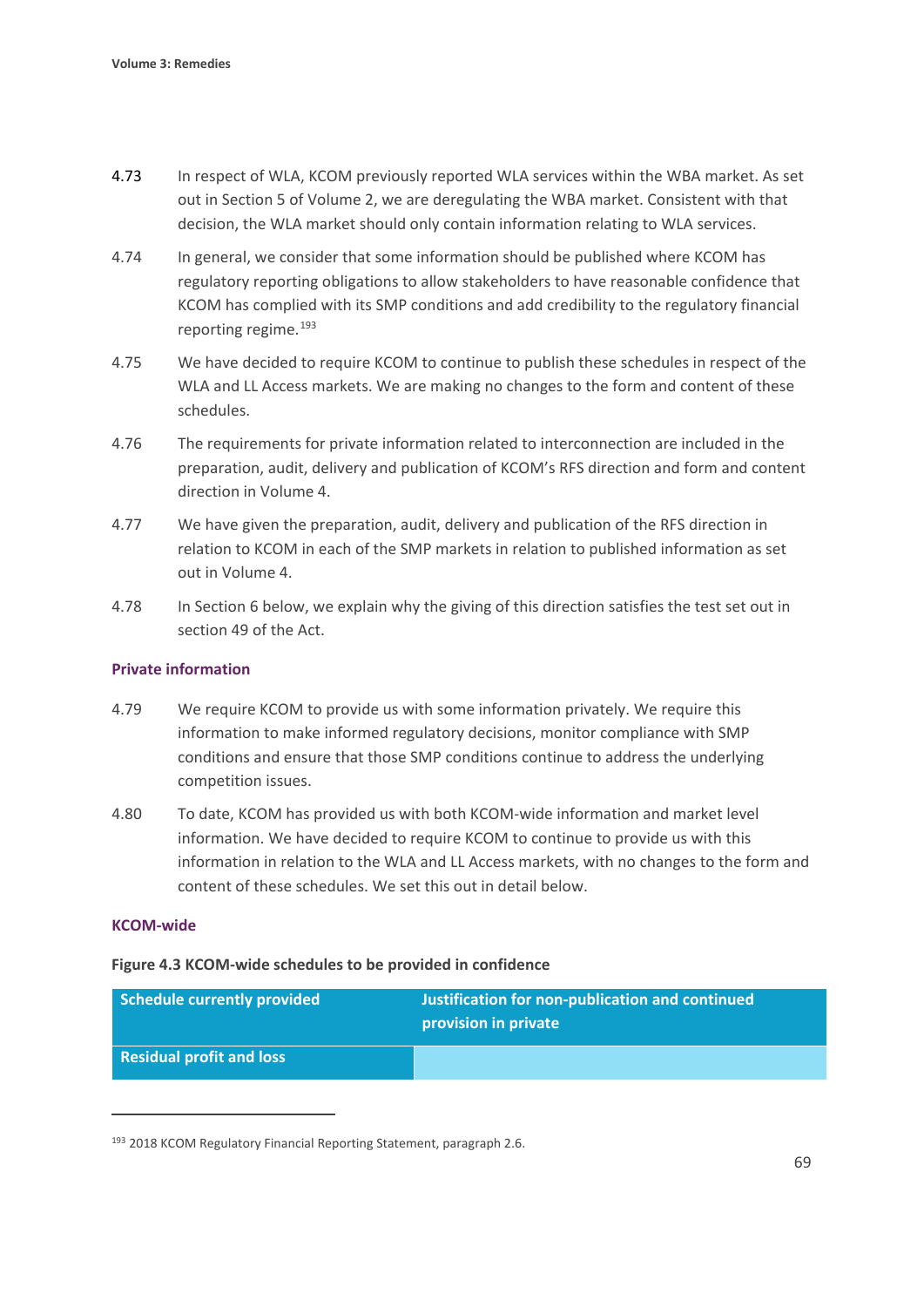| <b>Residual MCE</b>          | This information will help demonstrate to us that KCOM<br>is using an appropriate regulatory cost accounting<br>system to attribute costs to markets, including residual<br>markets. Stakeholders are already provided information<br>on how costs are attributed to regulated and both<br>wholesale and retail residual market in the reconciliation<br>statements and the KCOM network activity statement.<br>Whilst we need the information to ensure the correct<br>attribution of costs between regulated and unregulated<br>markets, we do not consider that it is necessary to<br>provide detailed information on non-regulated services<br>to stakeholders. |
|------------------------------|---------------------------------------------------------------------------------------------------------------------------------------------------------------------------------------------------------------------------------------------------------------------------------------------------------------------------------------------------------------------------------------------------------------------------------------------------------------------------------------------------------------------------------------------------------------------------------------------------------------------------------------------------------------------|
| <b>Inter market turnover</b> | This schedule allows us to see the retail residual revenue<br>from each regulated market and is required by us to<br>monitor accounting separation obligations in relation to<br>sales made to retail residual. It is not however<br>appropriate to provide to stakeholders as it relates to<br>non-regulated services.                                                                                                                                                                                                                                                                                                                                             |

#### **Market level**

# **Figure 4.4 KCOM market level schedules to be provided in confidence**

| <b>Schedule currently</b><br>provided | Justification for non-publication and continued provision on a<br>confidential basis |
|---------------------------------------|--------------------------------------------------------------------------------------|
| <b>Market network</b>                 | This information will help demonstrate to us that KCOM is using an                   |
| activity statements                   | appropriate regulatory cost accounting system to attribute costs to                  |
|                                       | markets, including residual markets. Stakeholders are already provided               |
|                                       | information on how costs are attributed to regulated markets and residual            |
|                                       | in the reconciliation statements and the KCOM network activity statement.            |
|                                       | We do not consider it appropriate to provide detailed information on a               |
|                                       | regulated market basis where a cost-based charge control is not being                |
|                                       | imposed.                                                                             |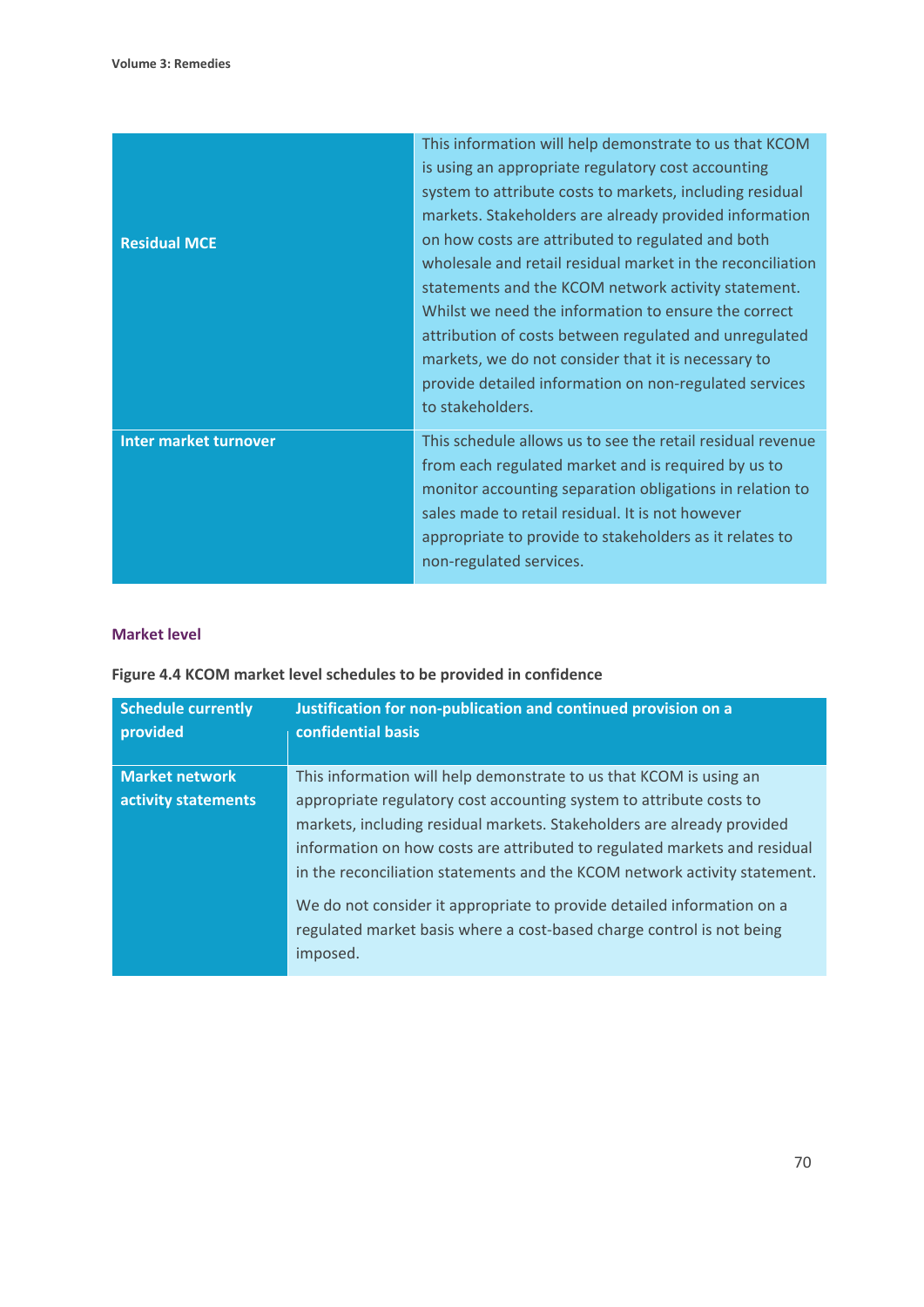#### **Service level Information**

- 4.81 In respect of service level information, in the consultation<sup>[194](#page-72-0)</sup> we proposed to require KCOM to provide us with two new schedules specific to services within the WLA and LL Access markets. The two new confidential schedules were:
	- a) **Service level information**. Information on the volume of specified services (set out in paragraph 4.82 and 4.83) sold, the average prices, revenues and fully allocated cost (FAC) costs. The proposed form and content for each market is as follows:

| <b>Service Level</b><br><b>Information</b> | Internal<br>Volume                                                                                                       | External<br>Volume | Internal<br>Price | External<br>Price | Internal<br>Revenue | External<br>Revenue | Total<br>Revenue | Internal<br>Cost FAC | External<br>Cost FAC | <b>Total Cost</b><br>FAC | Internal<br>Unit Cost | External<br>unit cost |
|--------------------------------------------|--------------------------------------------------------------------------------------------------------------------------|--------------------|-------------------|-------------------|---------------------|---------------------|------------------|----------------------|----------------------|--------------------------|-----------------------|-----------------------|
| Name of service                            |                                                                                                                          |                    |                   |                   |                     |                     |                  |                      |                      |                          |                       |                       |
| Service 1                                  | x                                                                                                                        | x                  | £x.xx             | £x.xx             | £xk                 | £xk                 | £xk              | £xk                  | £xk                  | £xk                      | £x.xx                 | £x.xx                 |
| Service 2                                  | X                                                                                                                        | x                  | £x.xx             | £x.xx             | £xk                 | £xk                 | £xk              | £xk                  | £xk                  | £xk                      | £x.xx                 | £x.xx                 |
| Service 3                                  | x                                                                                                                        | x                  | £x.xx             | £x.xx             | £xk                 | £xk                 | £xk              | £xk                  | £xk                  | £xk                      | £x.xx                 | £x.xx                 |
| Other services<br>(aggregated)             |                                                                                                                          |                    |                   |                   | £xk                 | £xk                 | £xk              | £xk                  | £xk                  | £xk                      |                       |                       |
| Total                                      |                                                                                                                          |                    |                   |                   | £xk                 | £xk                 | £xk              | £xk                  | £xk                  | £xk                      |                       |                       |
| Note 1                                     |                                                                                                                          |                    |                   |                   |                     |                     |                  |                      |                      |                          |                       |                       |
| Note 2                                     | Split service between internal and external if there are cost differences                                                |                    |                   |                   |                     |                     |                  |                      |                      |                          |                       |                       |
|                                            | The total should agree to Market Summary                                                                                 |                    |                   |                   |                     |                     |                  |                      |                      |                          |                       |                       |
| Note 3                                     | This unit costs should agree to breakdown of service level costs. Can be combined if internal and external are identical |                    |                   |                   |                     |                     |                  |                      |                      |                          |                       |                       |

#### **Figure 4.5: Service level information form and content**

b) **Breakdown of service level costs.** Information on specified services on a FAC basis by network cost component.

<span id="page-72-0"></span><sup>194 2020</sup> Hull Area WFTMR Consultation, Volume 3, paragraphs 3.63-3.67.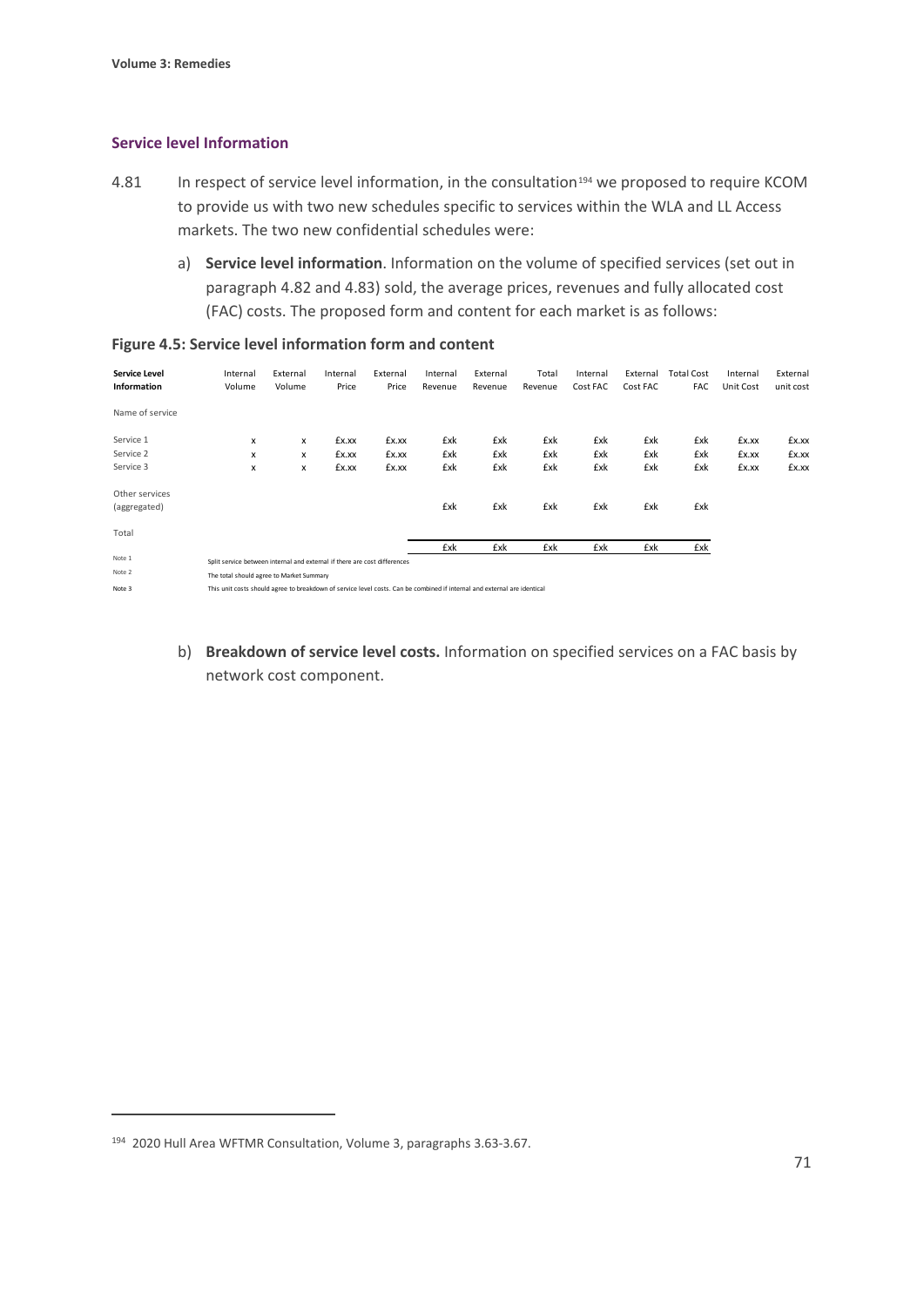| <b>Breakdown of service level costs</b> | Service 1                                              |       | Service 2 |       | Service 3 |       |
|-----------------------------------------|--------------------------------------------------------|-------|-----------|-------|-----------|-------|
|                                         | Int                                                    | Ext   | Int       | Ext   | Int       | Ext   |
| Electronics                             | £x.xx                                                  | £x.xx | £x.xx     | £x.xx | £x.xx     | £x.xx |
| Field provision                         | £x.xx                                                  | £x.xx | £x.xx     | £x.xx | £x.xx     | £x.xx |
| Field maintenance                       | £x.xx                                                  | £x.xx | £x.xx     | £x.xx | £x.xx     | £x.xx |
| Local Loop infrastructure               | £x.xx                                                  | £x.xx | £x.xx     | £x.xx | £x.xx     | £x.xx |
| Exchange concentrator                   |                                                        |       |           |       |           |       |
| Exchange-exchange Transmission link     |                                                        |       |           |       |           |       |
| <b>Back-office Provision</b>            | £x.xx                                                  | £x.xx | £x.xx     | £x.xx | £x.xx     | £x.xx |
| Back-office Maintenance                 | £x.xx                                                  | £x.xx | £x.xx     | £x.xx | £x.xx     | £x.xx |
| Sales and Product Management            | £x.xx                                                  | £x.xx | £x.xx     | £x.xx | £x.xx     | £x.xx |
| PPP for narrowband call services        |                                                        |       |           |       |           |       |
| <b>Net Current Assets</b>               | £x.xx                                                  | £x.xx | £x.xx     | £x.xx | £x.xx     | £x.xx |
| Other                                   | £x.xx                                                  | £x.xx | £x.xx     | £x.xx | £x.xx     | £x.xx |
| <b>Total FAC</b>                        | £x.xx                                                  | £x.xx | £x.xx     | £x.xx | £x.xx     | £x.xx |
| Note 1                                  | These totals should agree to Service level information |       |           |       |           |       |

#### **Figure 4.6: Service level costs breakdown**

Note 2 Where internal and external service costs are identical, can amalgamate Note 3 Network Components not used by services within that market can be omitted

4.82 We proposed to require separate schedules in respect of both AFI's for the WLA and LL Access markets, which must reconcile to the total figures in the published RFS.[195](#page-73-0) We proposed<sup>[196](#page-73-1)</sup> the following specified WLA services to be included in the schedules:

- a) Wholesale fibreline local access (WFLLA) FTTP end user rental charges (all bandwidths)
- b) WFLLA FTTC
- c) WFLLA end user new provide
- d) Other WFLLA end user connection charges
- e) Other WFLLA fixed charges
- f) WFLLA excess construction charges
- g) Time related charges
- h) Other services in the WLA market (not specified)

<span id="page-73-0"></span><sup>&</sup>lt;sup>195</sup> For example, the revenues for the WLA services must add up to the total revenues in the published WLA market. This would not be possible where the units of measurement are not consistent across the services – e.g. volumes would be a mixture of connections, rentals etc.

<span id="page-73-1"></span><sup>196</sup> Whilst we set out these services in paragraph 3.64 of the 2020 Hull Area WFTMR Consultation, we omitted to include them in the draft legal instrument. We have corrected this in the made version.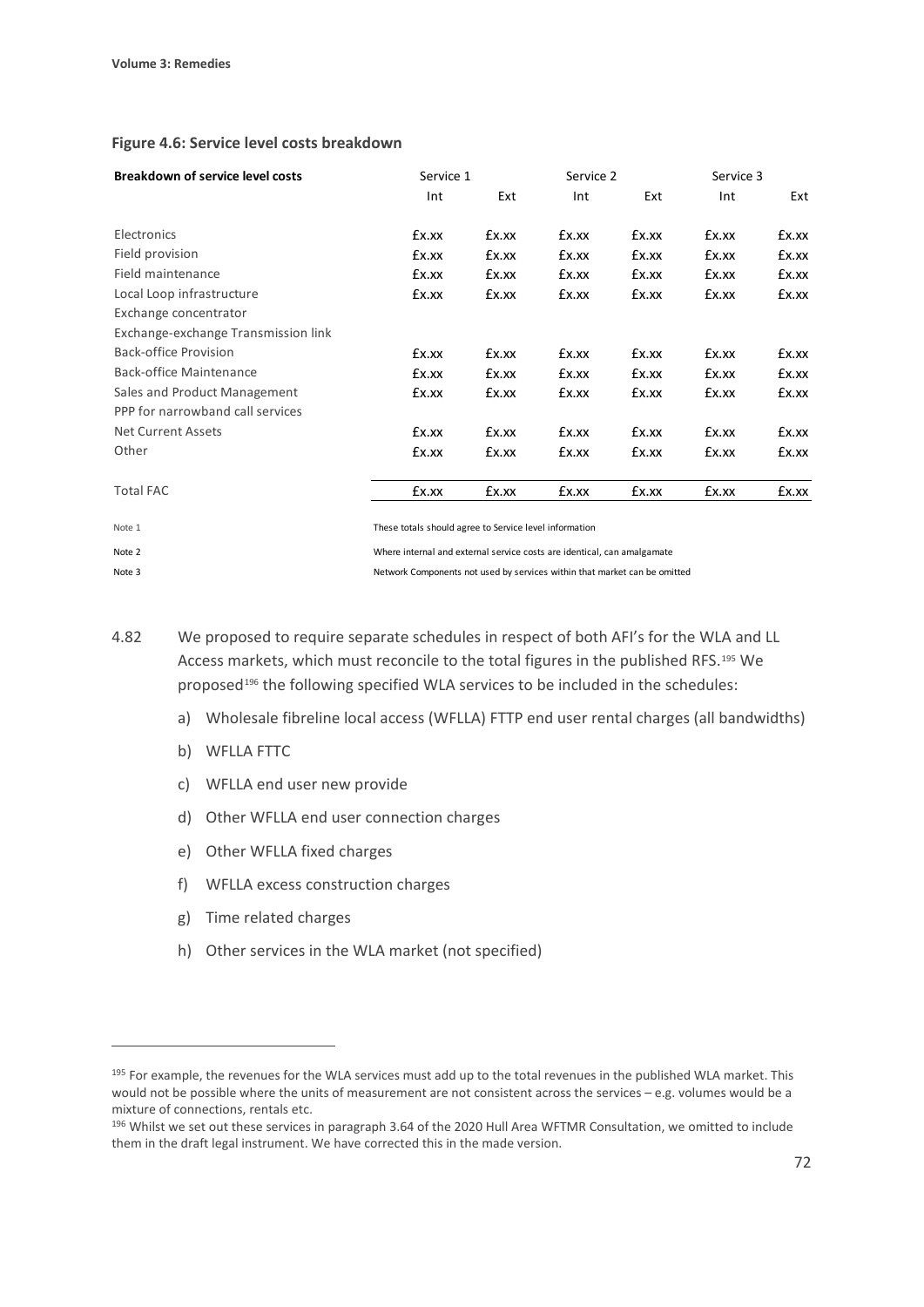- i) The specified services in this list are the current service names as per the KCOM website<sup>[197](#page-74-0)</sup>, that for reasons set out in in Section 2 are subject to fair and reasonable charging obligations. The 'Other' services have been specified to enable to reconcile the AFI to the published RFS, for groups of services or to the market itself.
- 4.83 In respect of the LL Access market we proposed to specify the following services to be included in the schedules
	- a) Dark fibre services
		- i) Single fibre rental charges
		- ii) Fibre pair rental charges
		- iii) Single fibre connection charges
		- iv) Fibre pair connection charges
		- v) Charge per right when tested<sup>[198](#page-74-1)</sup>
		- vi) Charge per cessation<sup>[199](#page-74-2)</sup>
		- vii) Patch panels<sup>[200](#page-74-3)</sup>
		- viii)Dark fibre excess construction charges
		- ix) Other dark fibre services in the LL Access market (not specified).
	- b) Active services
		- i) ECAS 1Gbit/s rentals
		- ii) Other ECAS rentals
		- iii) ECAS connection charges<sup>[201](#page-74-4)</sup>
		- iv) ECAS excess construction charges
		- v) Other ECAS services in the LL Access market (not specified)
		- vi) EDAS 1Gbit/s rentals
		- vii) Other EDAS rentals
		- viii) EDAS connection charges<sup>[202](#page-74-5)</sup>
		- ix) EDAS excess construction charges
		- x) Other EDAS services in the LL Access market (not specified)

<span id="page-74-0"></span><sup>197</sup> KCOM[, WFLLA Price list](http://pricing.kcomhome.com/media/1573/p13-s27_wholesale_fibreline_local_access.pdf) and KCOM[, Ethernet Direct Access Service](http://pricing.kcomhome.com/media/1475/p13-s10_ethernet_direct_access_service.pdf) (EDAS Price list) [accessed 20 October 2021].

<span id="page-74-1"></span><sup>&</sup>lt;sup>198</sup> Single fibre and fibre pair reported together unless different prices are charged.

<span id="page-74-2"></span><sup>&</sup>lt;sup>199</sup> Single fibre and fibre pair reported together unless different prices are charged.

<span id="page-74-3"></span><sup>&</sup>lt;sup>200</sup> Single fibre and fibre pair patch panels reported together unless different prices are charged.

<span id="page-74-4"></span><sup>&</sup>lt;sup>201</sup> ECAS and EDAS connections reported together unless different prices are charged.

<span id="page-74-5"></span><sup>&</sup>lt;sup>202</sup> ECAS and EDAS connections reported together unless different prices are charged.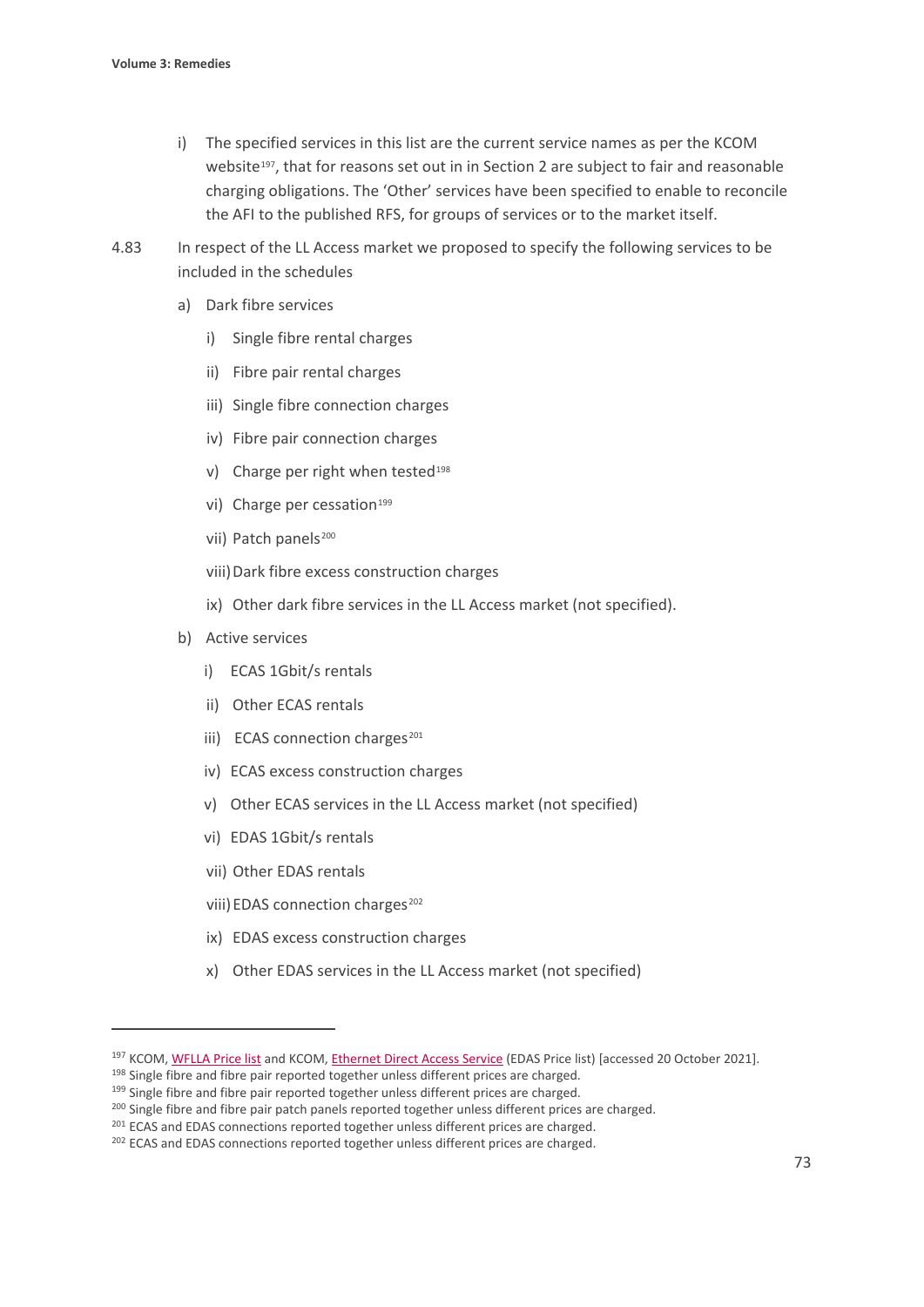- xi) Other active services in the LL Access market
- 4.84 The specified dark fibre services in this list are not currently provided by KCOM and cover access circuits and end to end access circuits. For the reasons set out in Section 3, these will be subject to fair and reasonable charging obligations. The active services specified in this list are the current service names per the KCOM current price lists<sup>[203](#page-75-0)</sup> The 'Other' services have been specified to enable the AFI to be reconciled to the published RFS.

## **Stakeholder Responses**

- 4.85 In respect of the existing private information KCOM agreed it was appropriate to continue to provide "specified private information to Ofcom (consistent with Ofcom's proposed regulatory findings".[204](#page-75-1)
- 4.86 KCOM expressed concerns about the introduction of service level reporting in connection with dark fibre. It said "KCOM considers it important that Ofcom recognises it will be necessary to undertake new activities to accurately record this information. For example, KCOM does not currently have accurate records of dark fibre lengths. This will incur cost and will be a time-consuming activity".<sup>[205](#page-75-2)</sup>
- 4.87 KCOM said "To the extent that Ofcom reaches a decision to the contrary and chooses to implement the DFA remedy, KCOM considers it important that Ofcom recognises that it will be necessary to undertake new activities to adjust its system".<sup>[206](#page-75-3)</sup> KCOM continued "On the above basis, should Ofcom continue to consider the introduction of DFA to be appropriate, KCOM considers that the reasonable period of time that KCOM proposes for the introduction of DFA is in part reflected in the RFR activities that KCOM needs to undertake (including systems updates)".[207](#page-75-4)
- 4.88 Vodafone agreed with the new requirements, saying that "this service level information is very useful for operators that are potentially thinking about entering the market to understand the dynamics".[208](#page-75-5) "The huge market share of Kingston causes potential market entrants alarm and serves as a barrier to market entry, any additional information is extremely useful".<sup>[209](#page-75-6)</sup> It asked for publication of this information: "we do not understand why this additional service level information is proposed to be given to Ofcom on a confidential basis and not published alongside the main RFS. We believe it would be both beneficial for potential market entrants and consumers in the Hull area if this additional

<span id="page-75-0"></span><sup>203</sup> EDAS price list.

<span id="page-75-1"></span><sup>&</sup>lt;sup>204</sup> KCOM first response to the 2020 Hull Area WFTMR Consultation, paragraph 7.8. It set out the current private information as being in respect of WLA, KCOM currently reports WLA services within the WBA market. As set out in Volume 2 Section 4, of the 2020 Hull Area WFTMR Consultation Ofcom proposes to deregulate the WBA market. Consistent with that proposal, Ofcom is proposing to require that WLA market should only contain information relating to WLA services.

<span id="page-75-2"></span><sup>&</sup>lt;sup>205</sup> KCOM first response to the 2020 Hull Area WFTMR Consultation, paragraph 7.8 bullet 1.

<span id="page-75-3"></span><sup>&</sup>lt;sup>206</sup> KCOM first response to the 2020 Hull Area WFTMR Consultation, paragraph 7.8 bullet 2.

<span id="page-75-4"></span><sup>&</sup>lt;sup>207</sup> KCOM first response to the 2020 Hull Area WFTMR Consultation, paragraph 7.8 bullet 3.

<span id="page-75-5"></span><sup>&</sup>lt;sup>208</sup> Vodafone response to the 2020 Hull Area WFTMR Consultation, paragraph 3.29.

<span id="page-75-6"></span><sup>&</sup>lt;sup>209</sup> Vodafone response to the 2020 Hull Area WFTMR Consultation, paragraph 3.29.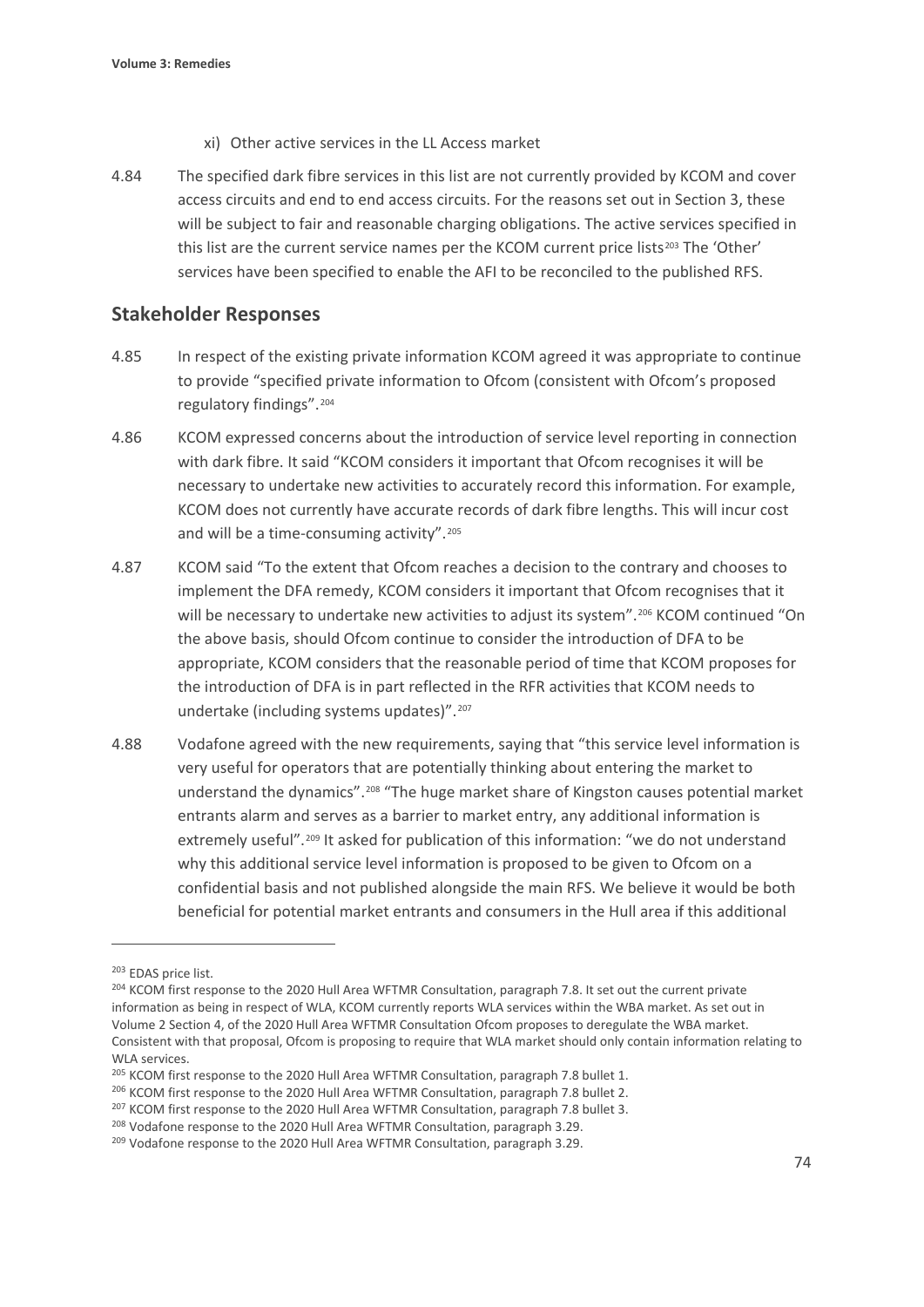service level information was published". <sup>[210](#page-76-0)</sup> No other stakeholder commented on this specific proposal.

## **Our reasoning and decisions**

- 4.89 We contacted KCOM by email on 6 June 2021<sup>[211](#page-76-1)</sup> and 13 July 2021<sup>[212](#page-76-2)</sup> to discuss its concerns over service level reporting in connection with DFA. We subsequently had a call with KCOM on 14 July 2021.<sup>[213](#page-76-3)</sup>
- 4.90 During that call, KCOM said that the concern over dark fibre was the time taken to set the new services and to make them available to other telecoms providers, rather than the subsequent accounting and reporting of the services within the RFS. This was confirmed by a follow up e-mail from KCOM in which it said "You will be aware that KCOM said at paragraph 3.42 of our response to the WFTMR that 18 months between any statement requiring DFA product launch and launch would be necessary (paragraphs 3.37 to 3.41 explain the reasons – comparable with BT). On that basis we would anticipate no DFA reporting requirement before the 2023-2024 FY. So, it would be the product development side of things that would be on the critical path and we could be ready to report in the RFS by 2023-2024 if DFA was mandated".[214](#page-76-4)
- 4.91 Following on from our conversations with KCOM arising out of its response to the consultation, for the reasons set out below, we have decided that it is both appropriate and proportionate to adopt the proposals set out in our consultation without any modification.
- 4.92 In response to Vodafone's question as to why this information is not published, whilst we agree that the information would be useful to it, in particular if it were seeking to supply WLA or LL Access services itself, that is not the purpose of publishing this information. As set out in above<sup>[215](#page-76-5)</sup>, the purpose of publishing service level information would be to provide confidence that KCOM is complying with its obligations, and that regulation is effective and appropriate to achieve this. Given that the pricing remedy on WLA and LL Access services is 'fair and reasonable' which we consider can be achieved by benchmarking them to Openreach's equivalent prices (as set out in Sections 2 and 3 above), service level costs are not relevant for compliance purposes. The effectiveness of the remedy can be measured by returns at the market level rather than at the service level.
- 4.93 We consider that the extra information by way of new requirements in respect of WLA and LL Access markets is justified for the following reasons.

<span id="page-76-5"></span><sup>215</sup> See paragraph 4.35.

<span id="page-76-0"></span><sup>&</sup>lt;sup>210</sup> Vodafone response to the 2020 Hull Area WFTMR Consultation, paragraph 3.29.

<span id="page-76-2"></span><span id="page-76-1"></span><sup>&</sup>lt;sup>211</sup> Email from [ $\mathcal{K}$ ] (Ofcom) to [ $\mathcal{K}$ ] (KCOM) Tuesday 8 June 2021 16:35.<br><sup>212</sup> Email from [ $\mathcal{K}$ ] (Ofcom) to [ $\mathcal{K}$ ] (KCOM) Tuesday 8 July 2021 16:25.

<span id="page-76-3"></span><sup>&</sup>lt;sup>213</sup> Call between  $[\frac{1}{3}]$  (Ofcom) and  $[\frac{1}{3}]$  (KCOM) Thursday 14 July 2021 17:00.

<span id="page-76-4"></span><sup>&</sup>lt;sup>214</sup> Email from  $[\mathcal{K}]$  (KCOM) to  $[\mathcal{K}]$  (Ofcom) Monday 19 July 2021 18:05.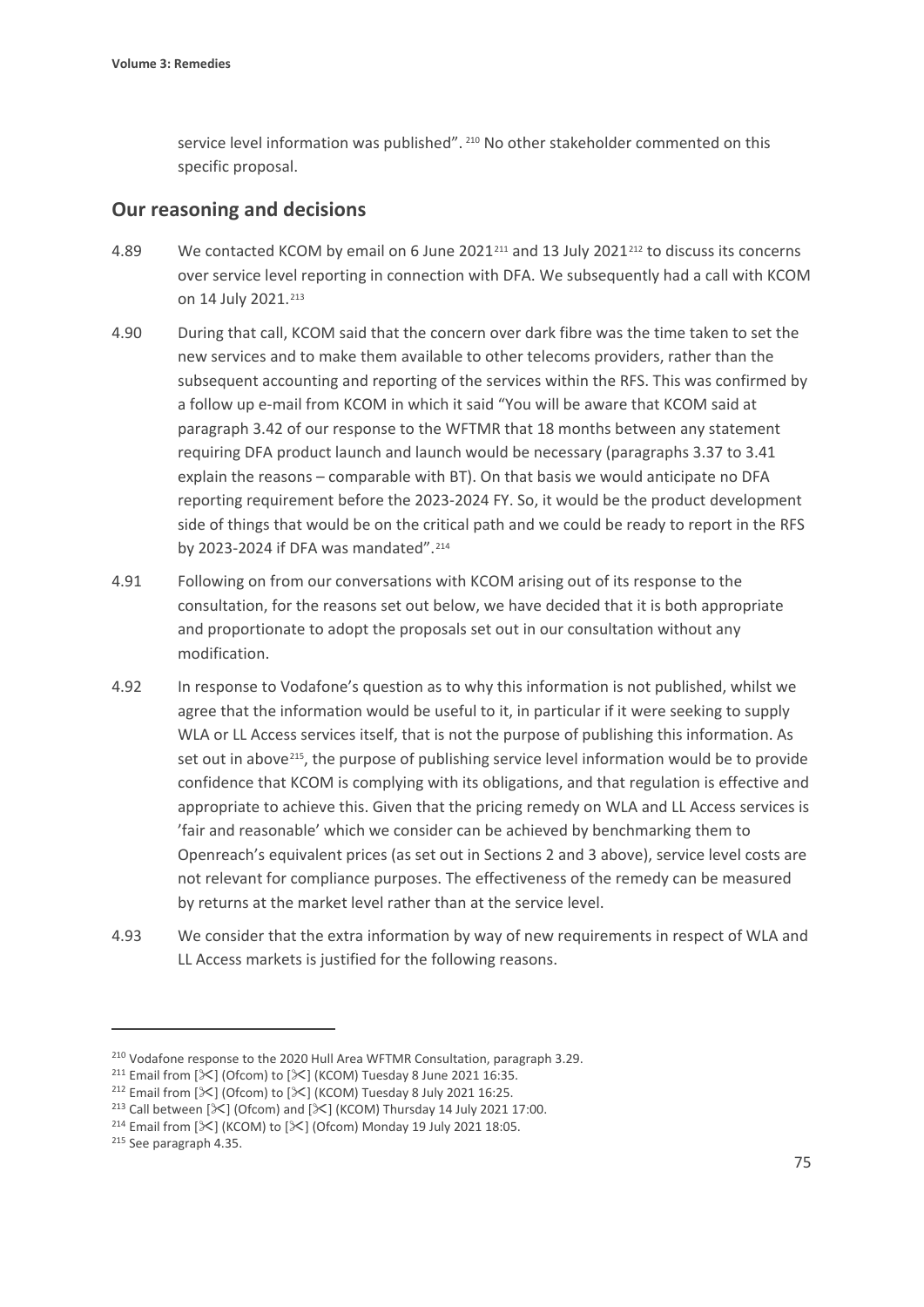- a) As explained, above (see paragraph 2.28) we consider that for the WLA and LL Access markets there is risk KCOM might fix or maintain some or all of its prices for network access at an excessively high levels or impose a margin squeeze in relation to such access services. Service level information can be used to help identify where costs were being inapparently attributed to services required by external Telecom Providers to access KCOM's network.
- b) As explained above (see paragraphs 2.27 to 2.36) we have imposed in the WLA and LL Access markets (including DFA) an obligation for charges for network access to be fair and reasonable. Our assessment is that KCOM's charges are fair and reasonable if they are consistent with KCOM making a reasonable return and a reasonable contribution from those services to common cost recovery, and do not equate to a margin squeeze. Service level revenue and cost information can be used to examine the level of returns in those services and would be the starting point to analyse common cost recovery.
- c) As explained above (see paragraph 2.34), in respect of WLA services, for the up to 40/10Mbit/s service, there is a specific benchmark equal to Openreach's up to 40/10Mbit/s service and for those above the services above 40Mbit/s, an assessment of fair and reasonable pricing may include reference to Openreach's prices for equivalent bandwidth products. Service cost information can be compared to Openreach price information to assess the effectiveness of the pricing benchmark and consider whether differences from the Openreach benchmark are fair and reasonable.<sup>[216](#page-77-0)</sup>
- d) As explained above (see paragraph 3.85), in respect of LL Access, we are imposing price benchmarks against Openreach's equivalent active leased lines products. Service level cost can be used both to assess the effectiveness of the pricing benchmark and consider whether differences from the Openreach benchmark are fair and reasonable.<sup>[217](#page-77-1)</sup>
- e) As explained above (see paragraphs 3.55 to 3.61) in respect of dark fibre charges, we are imposing a price benchmark set at Openreach's provision of dark fibre in Area 3. Service level cost information can be used to assess the effectiveness of this policy, including how costs compare to prices given that we do not consider rival network build is likely to materialise at scale during the review period.
- f) As set out in its DOCAS[218](#page-77-2), KCOM currently attributes costs on a service basis. Requesting this information in private will require little incremental work for KCOM.
- 4.94 The requirements for private information related to WLA and LL Access are included in the preparation, audit, delivery and publication of KCOM's RFS direction and form and content direction in Volume 4 (see Direction 4, Schedule to the Notification).

<span id="page-77-0"></span><sup>&</sup>lt;sup>216</sup> On the basis that we have access to Openreach service level cost information, which we do.

<span id="page-77-1"></span><sup>&</sup>lt;sup>217</sup> On the basis that we have access to Openreach service level cost information, which we do.

<span id="page-77-2"></span><sup>218</sup> KCOM 2019/20 DOCAS, page 21.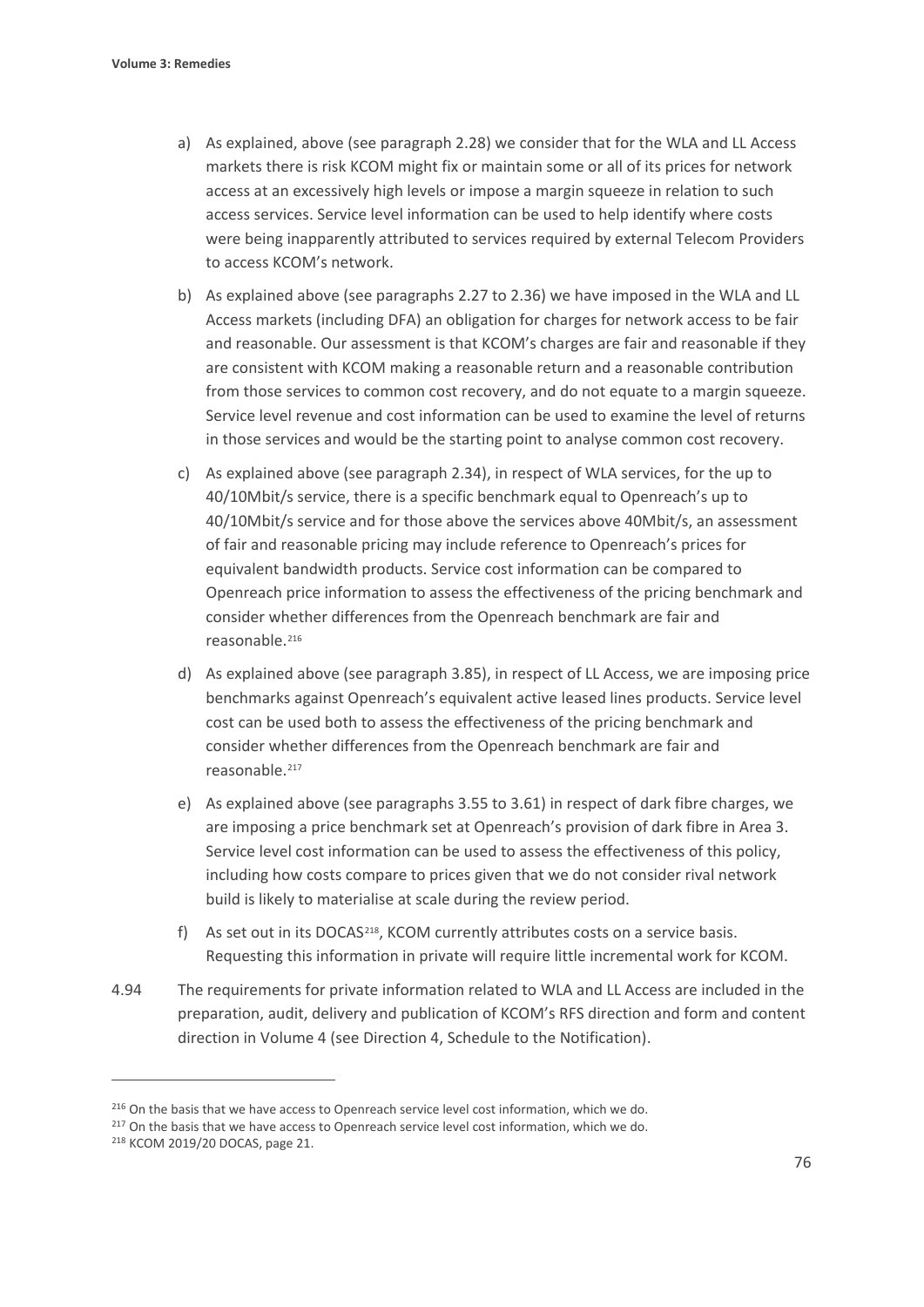- 4.95 We are giving the preparation, audit, delivery and publication of the RFS direction in relation to KCOM in each of the SMP markets in relation to private information as set out in Volume 4.
- 4.96 In Section 6 below, we explain why the giving of this direction satisfies the test set out in section 49 of the Act.

## **SMP condition and SMP directions**

- 4.97 The SMP condition is SMP Condition 9 of the suite of SMP conditions we have imposed in Volume 4.
- 4.98 The text of the directions is in Volume 4.

# **Non SMP markets**

## **Our proposals**

- 4.99 In respect of the following wholesale markets, we did not make a provisional SMP finding in our consultation:
	- a) WBA
	- b) WFAEL
	- c) ISDN2
	- d) ISDN30
	- e) WCO.
- 4.100 We proposed to remove regulatory financial reporting requirements in those markets, including WFAEL, ISDN2, IDSN30 and WCO markets where there was a 12-month transition period.

## **Stakeholder responses**

4.101 KCOM responded that it agreed that it is appropriate to remove the reporting requirements in those markets where Ofcom proposes to find that KCOM has no SMP (i.e. the WBA, WFAEL, ISDN2, ISDN30 and WCO markets). It also agreed with Ofcom's proposal not to impose cost accounting or accounting separation reporting requirements for the proposed transition period in voice markets.<sup>[219](#page-78-0)</sup> It asked for confirmation that there was no need to revoke the obligations relating to narrowband markets set out in the 2004 Regulatory Accounting Notification.[220](#page-78-1)

<span id="page-78-0"></span><sup>&</sup>lt;sup>219</sup> KCOM response to the 2020 Hull Area WFTMR Consultation, paragraph 7.4.

<span id="page-78-1"></span><sup>220</sup> [Regulatory Financial Reporting Obligations on BT and Kingston Communications –](https://www.ofcom.org.uk/__data/assets/pdf_file/0034/55969/finance_report.pdf) Final Statement and Notification 22 July 2004 (the '2004 Regulatory Accounting Notification').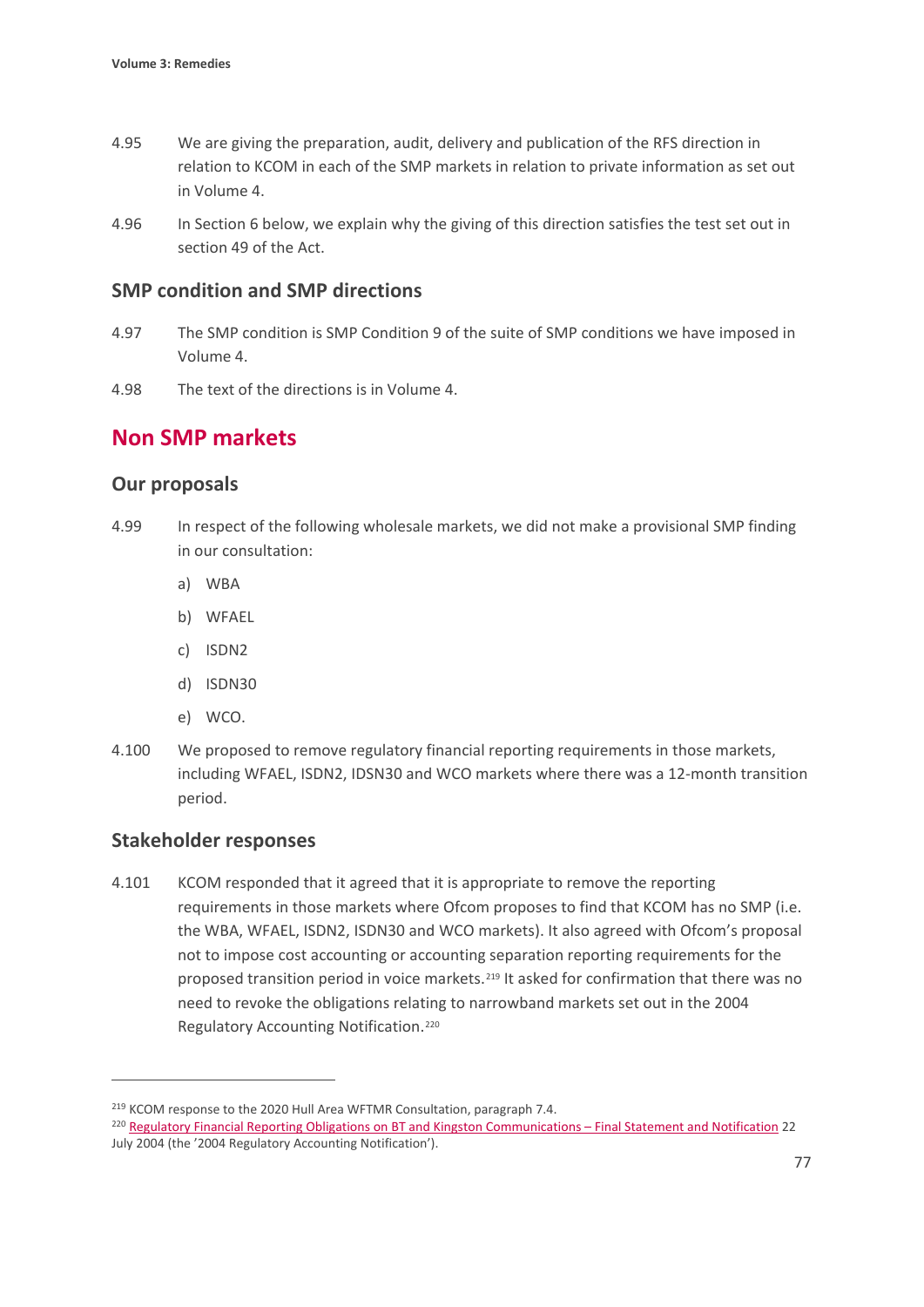4.102 Those respondents that commented on our overall proposals (Vodafone and Purebroadband) also agreed with the proposals.

## **Our reasoning and decision**

- 4.103 Ofcom is not making an SMP finding in relation to WBA, WFAEL, ISDN2, IDSN30 or WCO markets. We remain of the view that cost accounting and accounting separation remedies relating to these markets should therefore no longer apply. Whilst there will be a 12 month transition period where there will be some regulation in relation to the WFAEL, ISDN2, IDSN30 and WCO markets, none of the remedies we have imposed for the transitional period require a financial reporting remedy.
- 4.104 We have revoked the 2004 Regulatory Accounting Notification.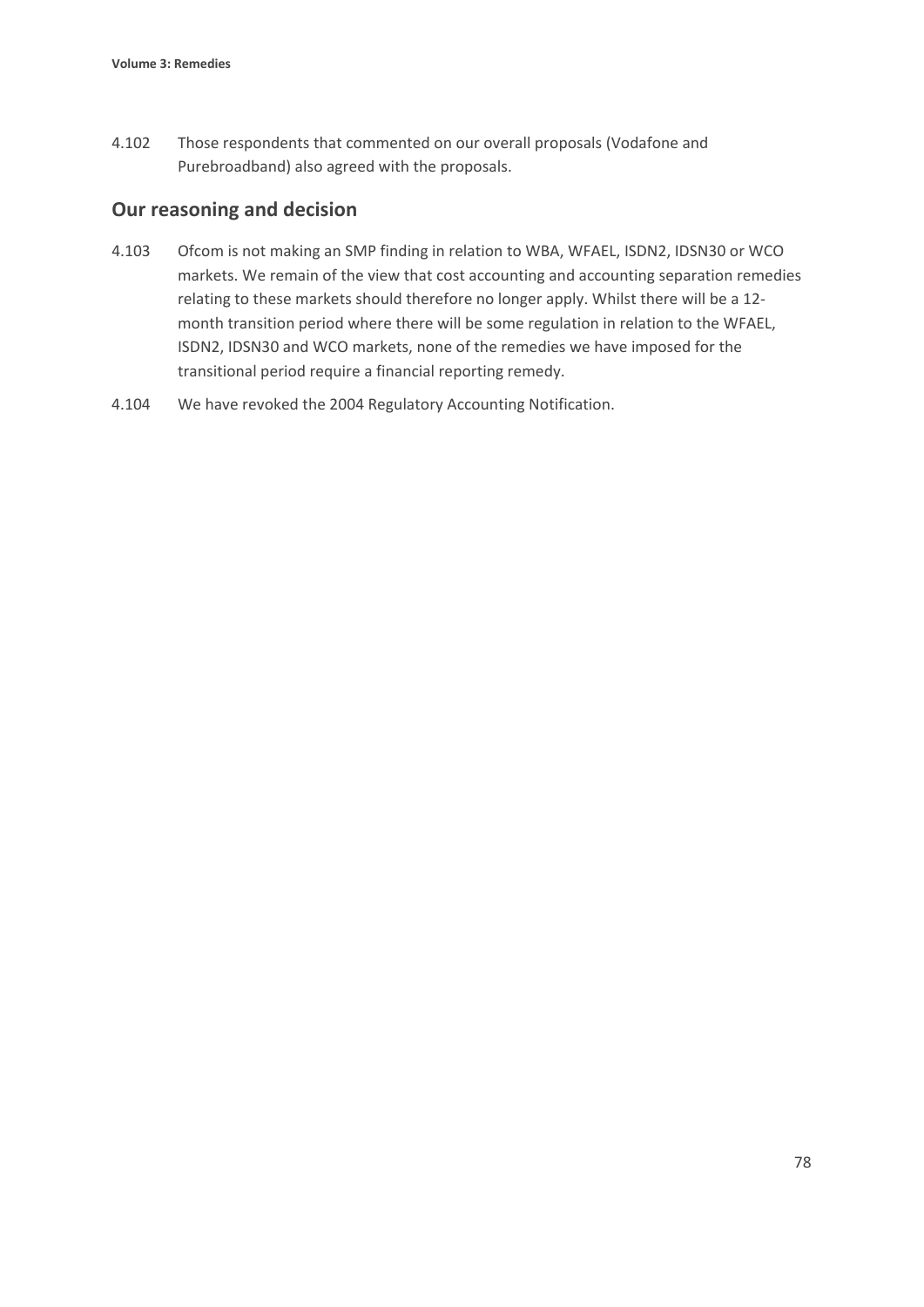# 5. Fixed voice transitional arrangements

- 5.1 In Section 6 of Volume 2, we set out our decision to deregulate the WFAEL, ISDN2/30 and WCO markets on the basis that they do not satisfy the three criteria test and, therefore, are not markets suitable for *ex-ante* regulation.<sup>[221](#page-80-0)</sup>
- 5.2 In this section, we set out our decision to partially maintain regulation on these markets for a 12-month transitional period.

## **Our proposals**

- 5.3 In our 2020 Hull Area WFTMR Consultation we proposed to deregulate the WFAEL, ISDN2/30 and WCO markets.[222](#page-80-1) However, we also proposed to partially maintain regulation in these markets for a transitional period of 12 months.<sup>[223](#page-80-2)</sup>
- 5.4 In proposing the transitional period, we were conscious that there will remain a small number  $[\&]$  of telecoms providers who will continue to purchase KCOM Line Rental (KLR)[224](#page-80-3) in order to serve consumers in the Hull Area.[225](#page-80-4) We considered a 12-month transitional period would be proportionate to allow those providers sufficient time to consider their business case and transition to alternative arrangements if they wish, avoiding shocks to the market and harm to consumers.
- 5.5 Figure 5.1, below, sets out the remedies we proposed to maintain during the 12-month transitional period. We did not propose to require KCOM to publish any financial information in relation to its regulated services in the WFAEL, ISDN2/30 and WCO markets during this time.

<span id="page-80-0"></span><sup>221</sup> 2021 WFTMR Statement, Volume 2, Section 5.

<span id="page-80-2"></span><span id="page-80-1"></span><sup>&</sup>lt;sup>222</sup> 2020 WFTMR Consultation, Volume 2, Section 5.<br><sup>223</sup> 2020 WFTMR Consultation, Volume 3, Section 5.

<span id="page-80-3"></span><sup>&</sup>lt;sup>224</sup> KLR is a wholesale access product which enables other telecoms providers to supply voice services over KCOM's WFAEL, ISDN2 lines or ISDN30 lines.

<span id="page-80-4"></span><sup>&</sup>lt;sup>225</sup> Less than 0.5% of fixed telephone services are supplied by telecoms providers using KLR. KCOM response dated 5 February 2020 to the s.135 notice dated 8 January 2020.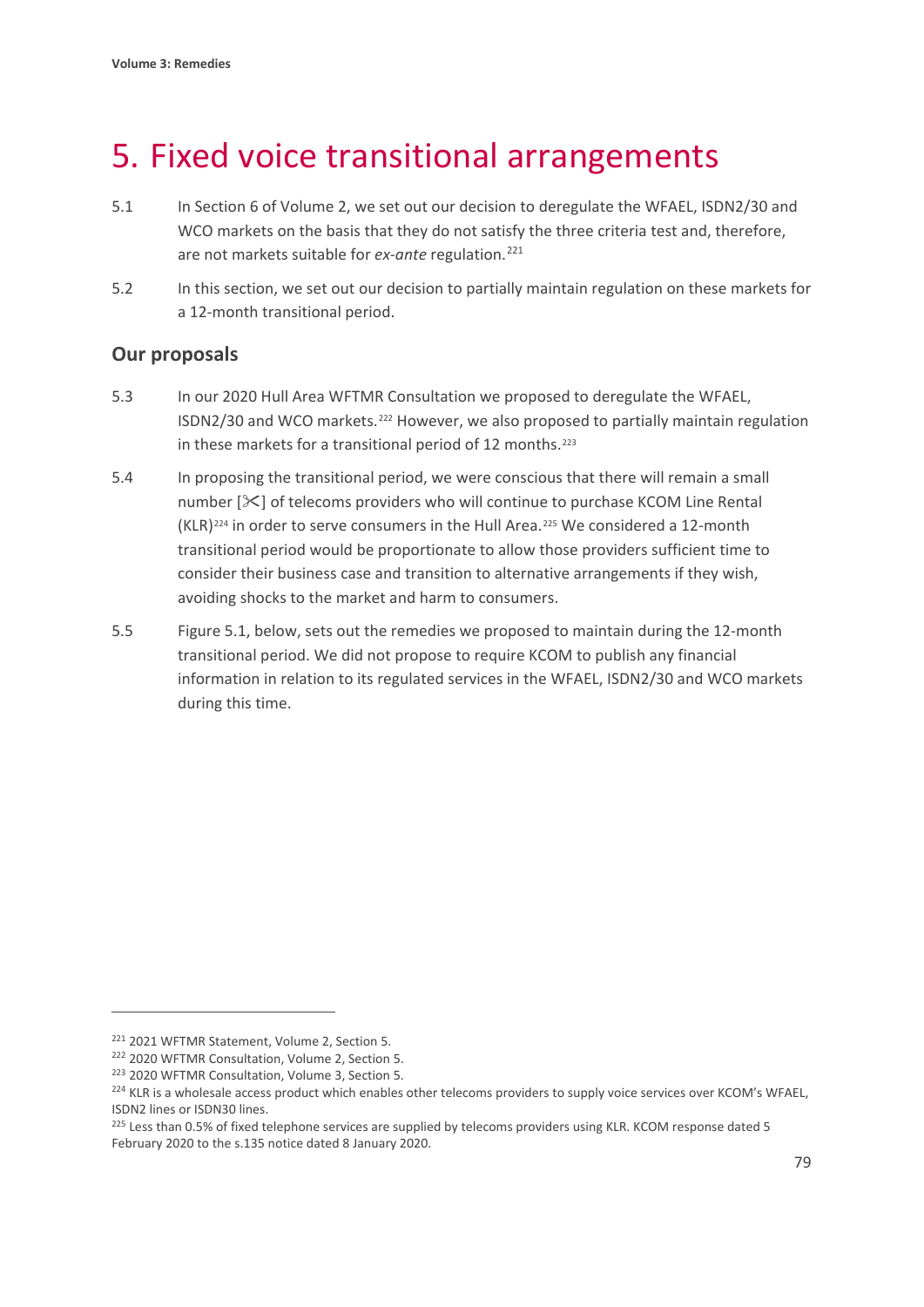**Figure 5.1: Summary of the proposed transitional remedies on KCOM in the WFAEL, ISDN2, ISDN30 and WCO markets in the Hull Area** 

| <b>WFAEL market</b>                                                                                                                                                                  | ISDN2/30 markets <sup>226</sup>                                                                              | <b>WCO</b> market                                                                                                                                                                                                                                                 |
|--------------------------------------------------------------------------------------------------------------------------------------------------------------------------------------|--------------------------------------------------------------------------------------------------------------|-------------------------------------------------------------------------------------------------------------------------------------------------------------------------------------------------------------------------------------------------------------------|
| Provide network access on<br>reasonable request, subject<br>to fair and reasonable pricing<br>Requirement not to unduly<br>discriminate<br>Publish a RO<br>Notify changes to charges | Provide network access on<br>reasonable request<br>Requirement not to unduly<br>discriminate<br>Publish a RO | Provide network access on<br>reasonable request, subject to<br>fair and reasonable pricing<br>Publish a RO<br>Notify changes to charges<br><b>Interconnection</b><br>Provide network access on<br>reasonable request<br>Publish a RO<br>Notify changes to charges |
|                                                                                                                                                                                      |                                                                                                              |                                                                                                                                                                                                                                                                   |

### **Stakeholder responses**

5.6 KCOM made several comments on our proposed fixed voice transitional arrangements:

- a) It agreed that businesses that rent regulated KLR services would need time to adjust their plans, and that a 12-month transitional period is reasonable.<sup>[227](#page-81-1)</sup> However, it asked that we consider a mechanism to allow it to shorten this transitional period should alternative fibre services become available.<sup>[228](#page-81-2)</sup>
- b) It disagreed that a transitional period for WCO and interconnect circuits is necessary. For WCO, it stated that alternative services are available, and it expects the volumes of WCO users to decline. For interconnect, it stated that it has no incentive to withdraw existing time division multiplex (TDM)<sup>[229](#page-81-3)</sup> interconnect until agreements are in place to migrate to IP.<sup>[230](#page-81-4)</sup>
- c) It said that the fair and reasonable pricing obligation should not prevent it from recovering its costs or setting prices that incentivise migration to alternative fibre

<span id="page-81-0"></span> $226$  These remedies only apply to 'existing' ISDN2 and ISDN30 lines: lines that were purchased or ordered prior to 1 December 2018, consistent with 2017 NMR Statement, paragraphs 11.8-11.12.

<span id="page-81-1"></span><sup>&</sup>lt;sup>227</sup> KLR is a wholesale access product which enables other telecoms providers to supply voice services over KCOM's WFAEL, ISDN2 lines or ISDN30 lines.

<span id="page-81-2"></span><sup>&</sup>lt;sup>228</sup> KCOM first response to the 2020 Hull Area WFTMR Consultation, paragraph 6.3.

<span id="page-81-3"></span><sup>&</sup>lt;sup>229</sup> TDM is a method of putting multiple data streams in a single signal by separating the signal into many segments, each having a very short duration. Each individual data stream is reassembled at the receiving end based on the timing.

<span id="page-81-4"></span><sup>&</sup>lt;sup>230</sup> KCOM first response to the 2020 Hull Area WFTMR Consultation, paragraph 6.4.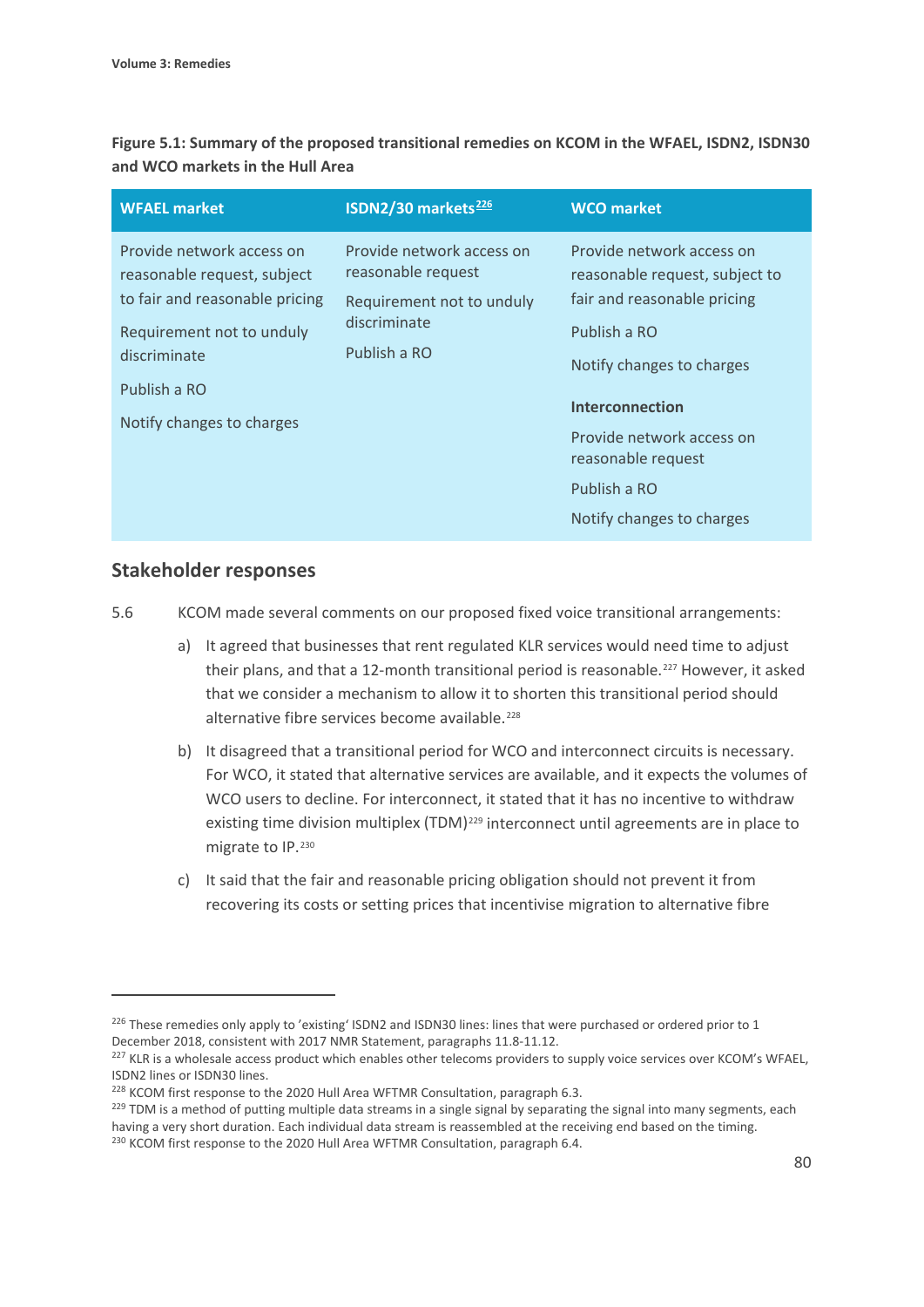services. While we did not say we would benchmark KCOM's prices against BT, KCOM noted that doing so may not allow for cost recovery.<sup>[231](#page-82-0)</sup>

- 5.7 Vodafone argued for a longer transitional period of 24 months. It considered 12 months too short to plan and implement migrations and argued that this could disadvantage vulnerable customers who may be more reluctant to adopt new services.<sup>[232](#page-82-1)</sup>
- 5.8 Purebroadband agreed with our proposals.[233](#page-82-2)

## **Our reasoning and decisions**

#### **Length of the transitional period**

- 5.9 We consider it proportionate for telecoms providers already purchasing regulated KLR services to be able to continue purchasing these services for a transitional period of 12 months. This provides market certainty, giving providers time to consider their business case and transition to alternative arrangements, should they wish to.[234](#page-82-3)
- 5.10 Introducing a mechanism to cut short the transitional period would undermine market certainty. Extending the transitional period to 24 months is not, in our view, necessary given the relatively small scale of the market in the Hull Area and the limited potential for consumer harm.[235](#page-82-4)

#### **Need for a WCO and interconnect transitional period**

- 5.11 We consider it necessary for the transitional arrangements to apply to WCO and interconnect circuits.
- 5.12 Currently, telecoms providers that rent regulated KLR to provide their customers with voice services have no choice but to buy WCO and interconnect services from KCOM. Therefore, to ensure stability during the transitional period, the regulation should also apply to these markets. Such stability could be undermined by introducing the possibility for KCOM to alter (or threaten to alter) the current arrangements for providing WCO or interconnect to its KLR customers. KCOM could have an incentive to do this in order to disrupt rivals in the market for supplying retail fixed voice services.

<span id="page-82-0"></span><sup>&</sup>lt;sup>231</sup> KCOM first response to the 2020 Hull Area WFTMR Consultation, paragraph 6.5-6.6.<br><sup>232</sup> Vodafone response to the 2020 Hull Area WFTMR Consultation, paragraph 2.20.

<span id="page-82-1"></span>

<span id="page-82-2"></span><sup>&</sup>lt;sup>233</sup> Purebroadband response to the 2020 Hull Area WFTMR Consultation, page 3.

<span id="page-82-3"></span><sup>&</sup>lt;sup>234</sup> For example, providers could migrate WFAEL customers to VoIP services using KCOM's WFLLA product and ISDN customers could migrate to KCOM's SIP Trunking service.

<span id="page-82-4"></span><sup>&</sup>lt;sup>235</sup> In 2019/2020 there were approximately 169,000 WFAEL services in the Hull Area (KCOM RFS19/20) of these less than 0.5% of fixed telephone services are supplied by telecoms providers using KLR [ $\leq$ ] (KCOM response dated 5 February 2020 to the s.135 notice dated 8 January 2020). Approximately 15 lines are captured under our ISDN2/30 regulation.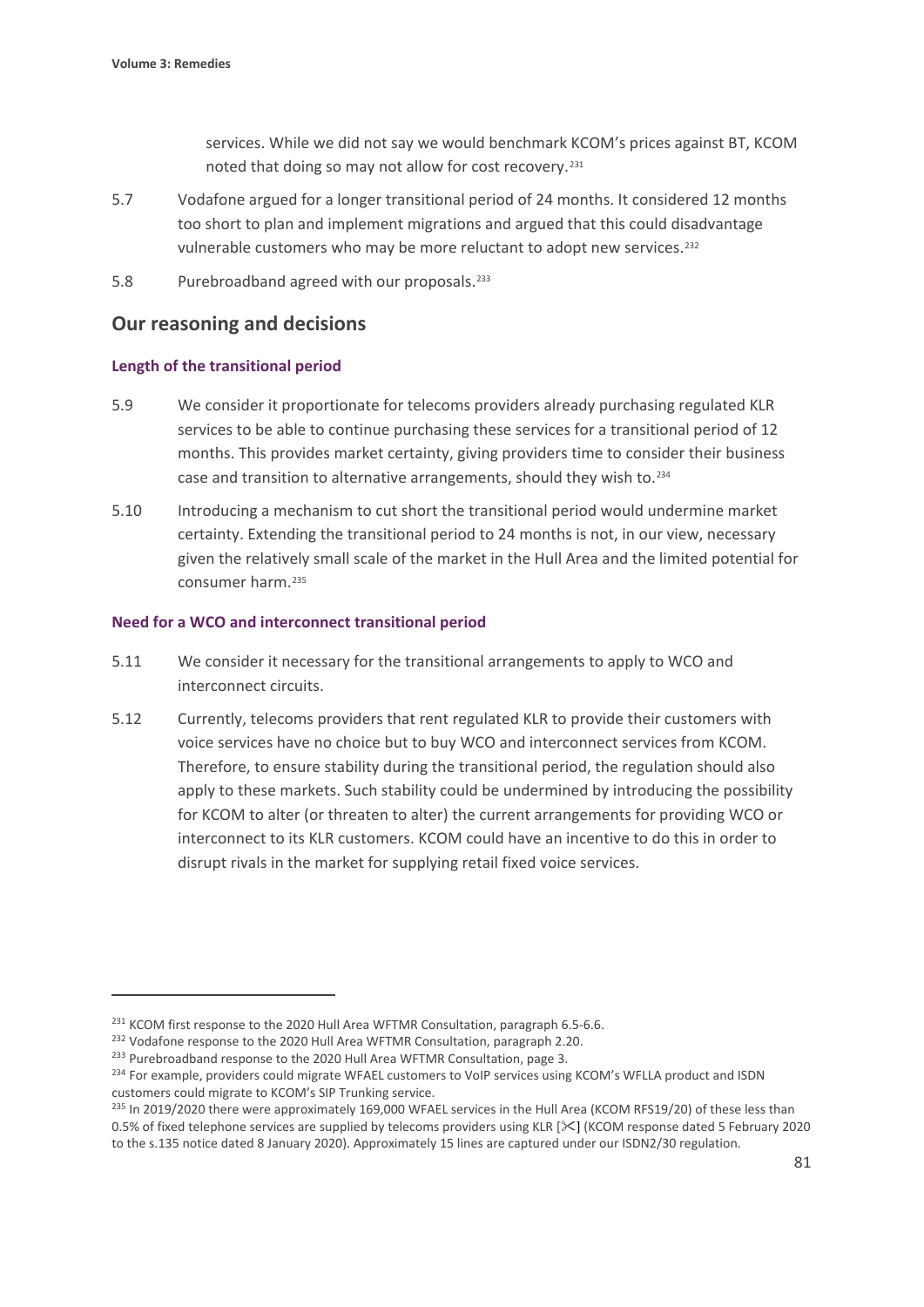- 5.13 The existing regulation on interconnection with KCOM's voice network was implemented due to its SMP in the WCO market.[236](#page-83-0) During the 12-month transitional period, we have decided to retain the following interconnect obligations:
	- a) Requirement to provide network access on reasonable request (interconnect)
		- i) Obligations requiring KCOM to continue to meet reasonable requests to provide access to interconnect circuits and to provide such access on fair and reasonable terms and conditions will remain in place during the transitional period. This is necessary as KCOM could have an incentive not to provide interconnect circuits on a fair and reasonable basis, which would reduce the effectiveness of the other transitional remedies we are imposing on KCOM.
	- b) Requirement to publish a RO (interconnect)
		- i) We are retaining existing requirements for the transparency of charges, terms and conditions during the transitional period, in order to complement the requirement to provide access to interconnect circuits and to provide such access on fair and reasonable terms and conditions. These requirements will ensure other telecoms providers will be able to continue to make effective use of KCOM's voice network during the transitional period.
	- c) KCOM is required to publish a RO that includes:
		- i) A clear description of the services on offer.
		- ii) Terms and conditions including charges and ordering, provisioning, billing and dispute resolution procedures. The RO should provide sufficient information to enable providers to make technical and commercial judgments such that there is no material adverse effect on competition.
		- iii) Conditions relating to maintenance and quality (service level agreements and guarantees). The inclusion of service levels, as part of the contractual terms of the RO, that provide for a minimum acceptable level of service, will ensure that services are provided in a fair, reasonable and timely and non-discriminatory fashion.
		- iv) Information relating to technical interfaces and points of interconnection. Such information should ensure that providers are able to make full and effective use of all the services provided.
		- v) Terms and conditions on with KCOM supplies its services.
	- d) Requirement to notify changes to charges (interconnect)
		- i) We are retaining the existing requirement for KCOM to notify changes to charges during the transitional period. KCOM is required to give 56 days' notice of changes

<span id="page-83-0"></span><sup>236</sup> 2017 NMR Statement, paragraphs 17.112-17.113.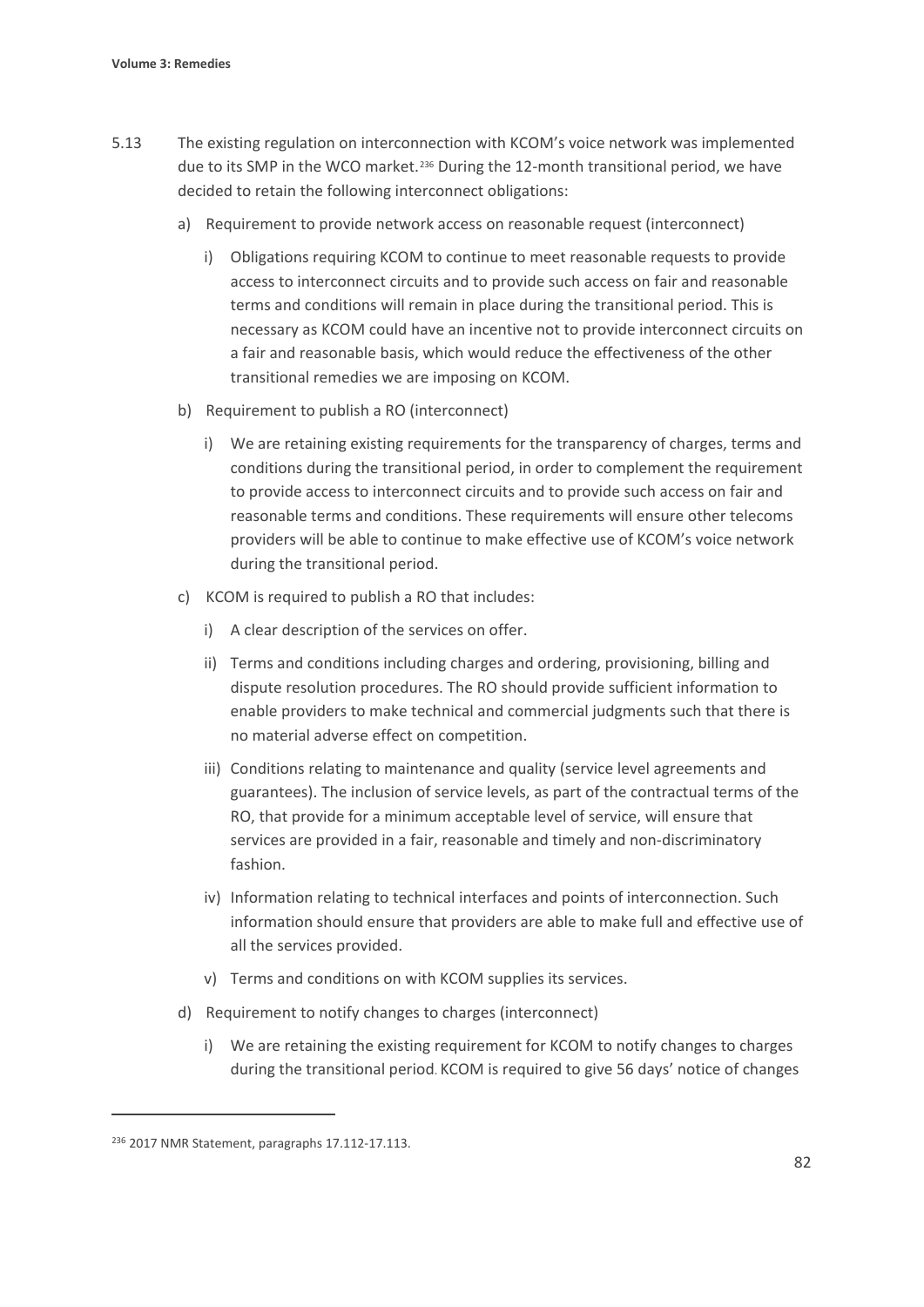to charges<sup>237</sup>, which will give telecoms providers time to plan for changes that could occur once KLR services cease to be regulated.

#### **Implementation of a fair and reasonable pricing obligation throughout the transitional period**

- 5.14 We consider that a fair and reasonable charges obligation is appropriate for regulated KLR services and WCO, in relation to calls made on any regulated KLR service, during the transitional period. Absent this, KCOM would have the ability to set its prices at such a level that it effectively creates a price squeeze, damaging downstream competition or causing shocks to the markets. This could harm consumers unless providers are given time to make alternative arrangements.
- 5.15 Consistent with this concern, were we required to assess whether KCOM's pricing was fair and reasonable during the transitional period, we would consider whether the pricing amounted to a margin squeeze. We consider that this is necessary and sufficient to protect downstream competition during the transitional period.[238](#page-84-1) We do not propose to specifically benchmark KCOM's prices to Openreach's for these products during the transitional period.
- 5.16 KCOM will only be required to provide telecoms providers with KLR services subject to fair and reasonable pricing if they are purchasing any KLR services immediately prior to the beginning of the forthcoming market review period. The fair and reasonable pricing obligation will apply to existing regulated KLR circuits, as well as new KLR circuits that are purchased by such telecom providers within the first 12 months of the review period. KCOM will not be required to provide any other telecoms providers with new KLR circuits.
- 5.17 Consistent with the regulation of ISDN2 and ISDN30 markets in the 2017 NMR Statement, this transitional regulation only applies to ISDN exchange lines that were purchased prior to 1 December 2018.<sup>[239](#page-84-2)</sup>
- 5.18 The requirement to provide reasonable network access to WCO, subject to a fair and reasonable pricing obligation, applies to calls originated on regulated KLR services. These existing WCO obligations only apply to regulated KLR services purchased before the beginning of the market review period, as well as any new regulated KLR services which are purchased by those telecoms providers within the first 12 months of the review period. The WCO obligations do not apply to KLR services used to provide ISDN2/30 exchange lines purchased after 1 December 2018.

<span id="page-84-0"></span><sup>&</sup>lt;sup>237</sup> This notice period was implemented in 2017 NMR Statement, paragraphs 18.71-18.76.

<span id="page-84-1"></span><sup>&</sup>lt;sup>238</sup> In principle, this does not prevent KCOM from raising its wholesale prices as long as it maintains a sufficient margin with its retail prices.

<span id="page-84-2"></span><sup>&</sup>lt;sup>239</sup> In NMR 2017 we distinguished between "existing" ISDN lines, installed before 1 December 2018, and "new" ISDN lines, installed after 1 December 2018. We found that existing ISDN2/30 users may find it more difficult to switch to IP-based alternatives because of high migration costs, so any changes to the current service may disproportionally affect them. We targeted our remedies at existing lines to address this concern.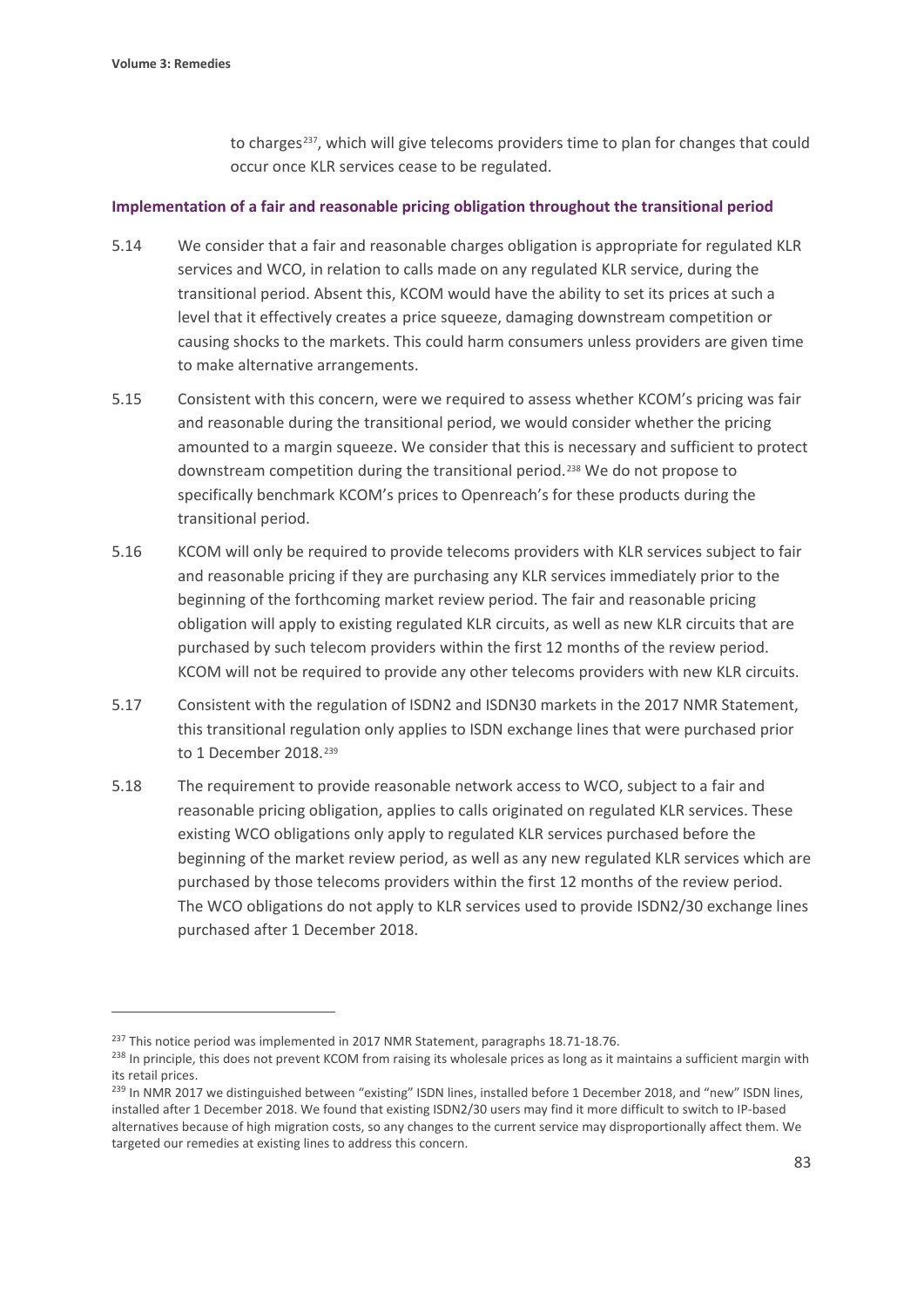#### **Publication of a RO**

- 5.19 We are retaining the condition on KCOM to publish a RO for its services in the WFAEL, ISDN2/30 and WCO markets.[240](#page-85-0) This is to give visibility to the terms and conditions on which other providers can purchase wholesale services, to ensure KCOM complies with its obligations during the 12-month transitional period.
- 5.20 KCOM is required to publish a RO for its services in the WFAEL, ISDN2/30 and WCO markets, which includes:
	- a) a clear description of the services on offer including technical characteristics and operational processes for service establishment, ordering and repair;
	- b) the locations of points of network access and the technical standards for network access;
	- c) conditions for access to ancillary and supplementary services associated with the network access including operational support systems and databases etc.;
	- d) contractual terms and conditions, including dispute resolution and contract negotiation/renegotiation arrangements;
	- e) charges, terms and payment procedures; and
	- f) SLAs and SLGs.

#### **Notify changes to charges**

5.21 We are retaining the obligation on KCOM to notify (by means of a written notice) changes to standard charges for wholesale network access in the WFAEL and WCO markets in the Hull Area during the transitional period. The notice periods are set out in Figure 5.2 below and only apply to services in the WFAEL and WCO markets that are still subject to the fair and reasonable pricing obligation.

#### **Figure 5.2: Notice period requirements[241](#page-85-1)**

|              | <b>Notice period</b>                                                       |
|--------------|----------------------------------------------------------------------------|
| <b>WFAEL</b> | 90 days for changes to the WLR rental charge;                              |
|              | 28 days for price reductions and price changes relating to                 |
|              | the end of a temporary <sup>242</sup> price reduction (both in relation to |
|              | WLR rental charges); and                                                   |
|              | 28 days for changes to charges for all other services                      |

<span id="page-85-0"></span><sup>&</sup>lt;sup>240</sup> The RO publication obligation only applies to services in the WFAEL, ISDN 2/30 and WCO markets that are still subject to the fair and reasonable pricing obligation.

<span id="page-85-1"></span><sup>&</sup>lt;sup>241</sup> These notice periods were imposed in NMR 2013 and FAMR 2014 and maintained in NMR 2017.

<span id="page-85-2"></span><sup>&</sup>lt;sup>242</sup> A 'temporary' price reduction means a price reduction for a particular product or service, applicable to all customers on a non-discriminatory basis, which is stated to apply for a limited and predefined period and where the price immediately on expiry of that period is no higher than the price immediately before the start of that period.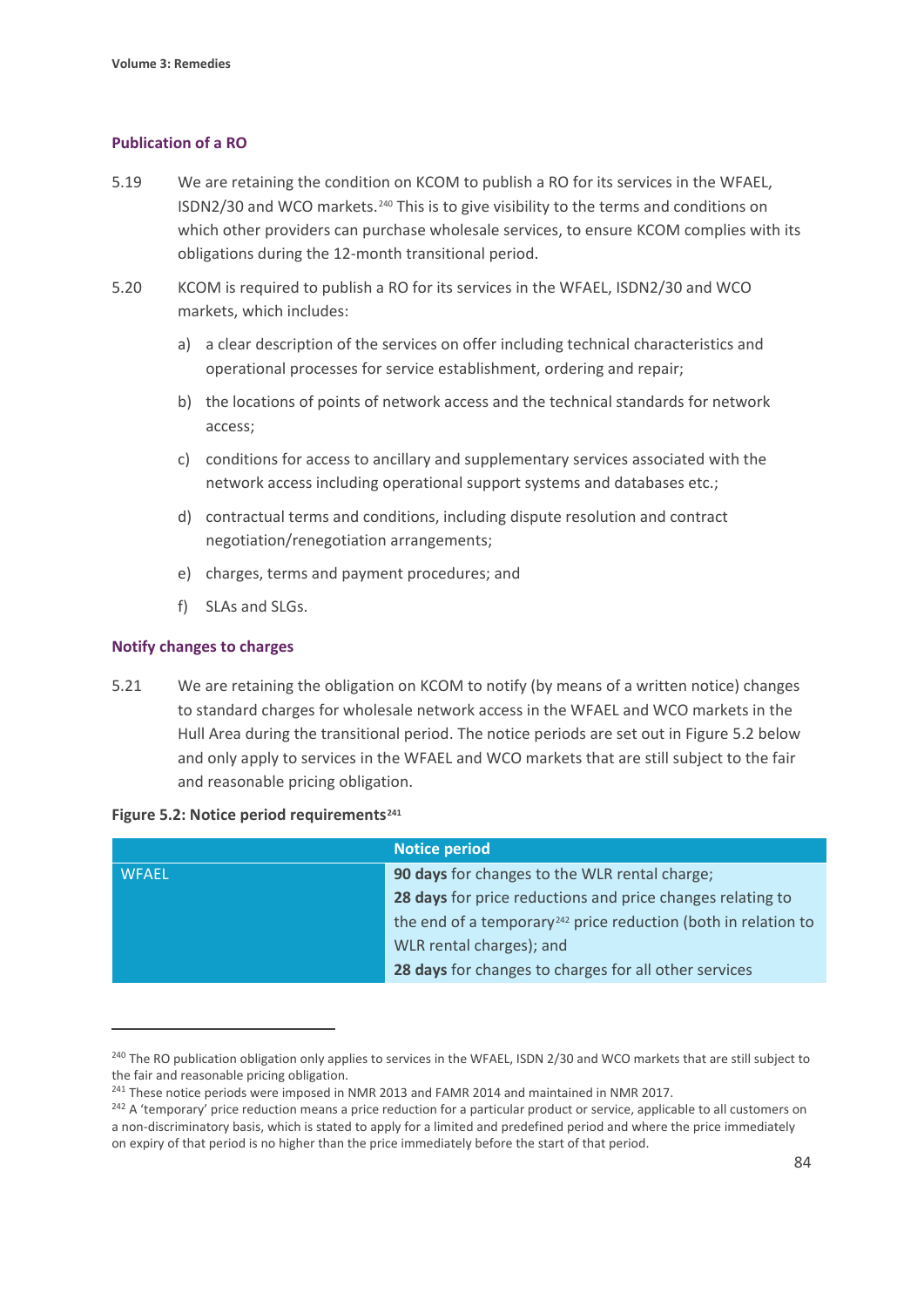## **S6 days** for changes to charges for standard wholesale charges

#### **No undue discrimination (NUD)**

5.22 We are retaining the NUD obligation on KCOM for the WFAEL and ISDN2/30 markets, to ensure that there is appropriate protection to remedy the incentive and ability for KCOM to engage in discriminatory practices for KLR services. This obligation applies only to services in the WFAEL and ISDN2/30 markets that are still subject to the network access obligation. It does not apply to the WCO market.<sup>[243](#page-86-0)</sup>

#### **Accounting separation and cost accounting obligations**

5.23 We are not requiring KCOM to publish any financial information in relation to its regulated services in the WFAEL, ISDN2/30 and WCO markets during the transitional period. The obligation to publish a RO for its services in the WFAEL, ISDN2/30 and WCO markets is sufficient to ensure KCOM complies with its transitional obligations.

## **Conclusion**

- 5.24 We have decided to partially maintain regulation on the WFAEL, ISDN2/30 and WCO markets for a transitional period of 12 months, as set out above.
- 5.25 We consider this is consistent with section 46(8A) of the Act which provides that we can continue to treat a person (here KCOM) previously determined as having SMP in a given market, who we determine no longer has SMP in that market, as continuing to have SMP in that market for so long as we consider necessary to ensure a sustainable transition for those benefiting from the obligations imposed as a result of the previous SMP determination.
- 5.26 For the reasons set out above we consider that the 12-month period is necessary for a sustainable transition for telecom providers from KCOM's services to alternative services. We consider 12 months is no longer than necessary to achieve this aim.

<span id="page-86-0"></span><sup>&</sup>lt;sup>243</sup> In the 2017 NMR Statement we did not impose a NUD obligation for the WCO market. 2017 NMR Statement, paragraphs 11.150-11.152.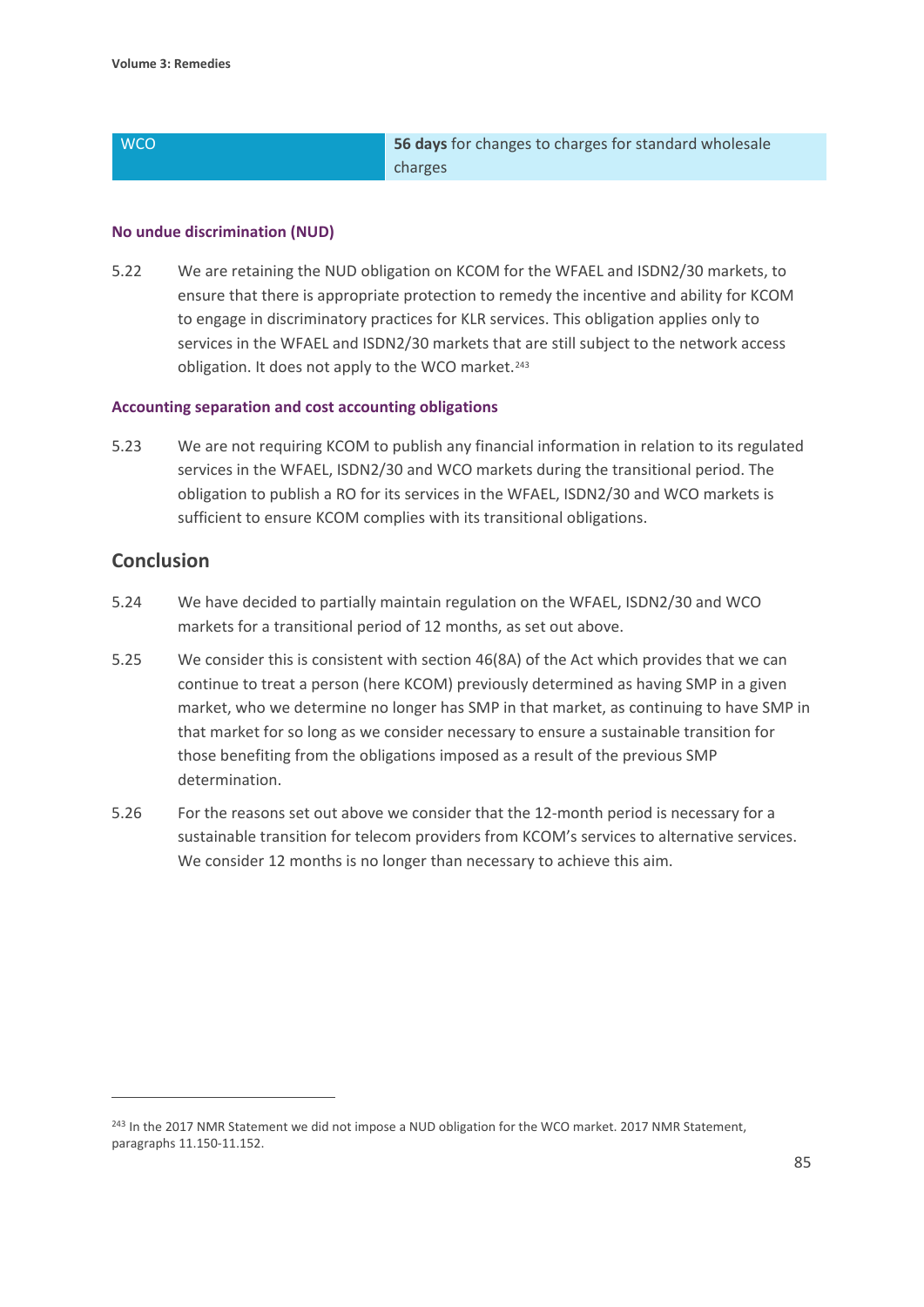# 6. Legal tests

- 6.1 In this volume we set out our decision to require KCOM to provide network access and associated pricing and non-pricing remedies designed to support and make effective that network access. In summary, we have decided to impose to the extent set out above the following general remedies in the WLA and the LL Access (including dark fibre) markets:
	- a) Requirement to provide network access on reasonable request, and on fair and reasonable terms, conditions and charges (excludes copper-based services in the WLA market);
	- b) Requirements relating to requests for new forms of network access [WLA only];
	- c) Requirement not to unduly discriminate;
	- d) Requirement to publish a reference offer;
	- e) Requirement to notify changes to charges, terms and conditions;
	- f) Requirement to notify technical information;
	- g) Requirement to publish quality of service information as directed by Ofcom;
	- h) Regulatory financial reporting (general accounting separation and cost accounting); and
	- i) Requirement to produce a wholesale pricing transparency report [LL Access only].
- 6.2 As set out in this volume, we are also imposing a specific remedy in the LL Access (including dark fibre) market:
	- a) Requirement to provide Ethernet and dark fibre network access in the following circuit configurations:
		- i) connecting end-user premises and KCOM's ODF site or third-party premises; and
		- ii) connecting an end-user premises and another end-user premises.
- 6.3 In order to give regulatory effect to our decision we will set the SMP conditions and give the directions set out in Volume 4.

## **Section 47 tests**

- 6.4 For each SMP condition set out in this statement, we consider that the conditions satisfy the tests set out in section 47 of the Act, namely that the obligations are:
	- a) objectively justifiable in relation to the networks, services or facilities to which it relates;
	- b) not such as to discriminate unduly against particular persons or against a particular description of persons;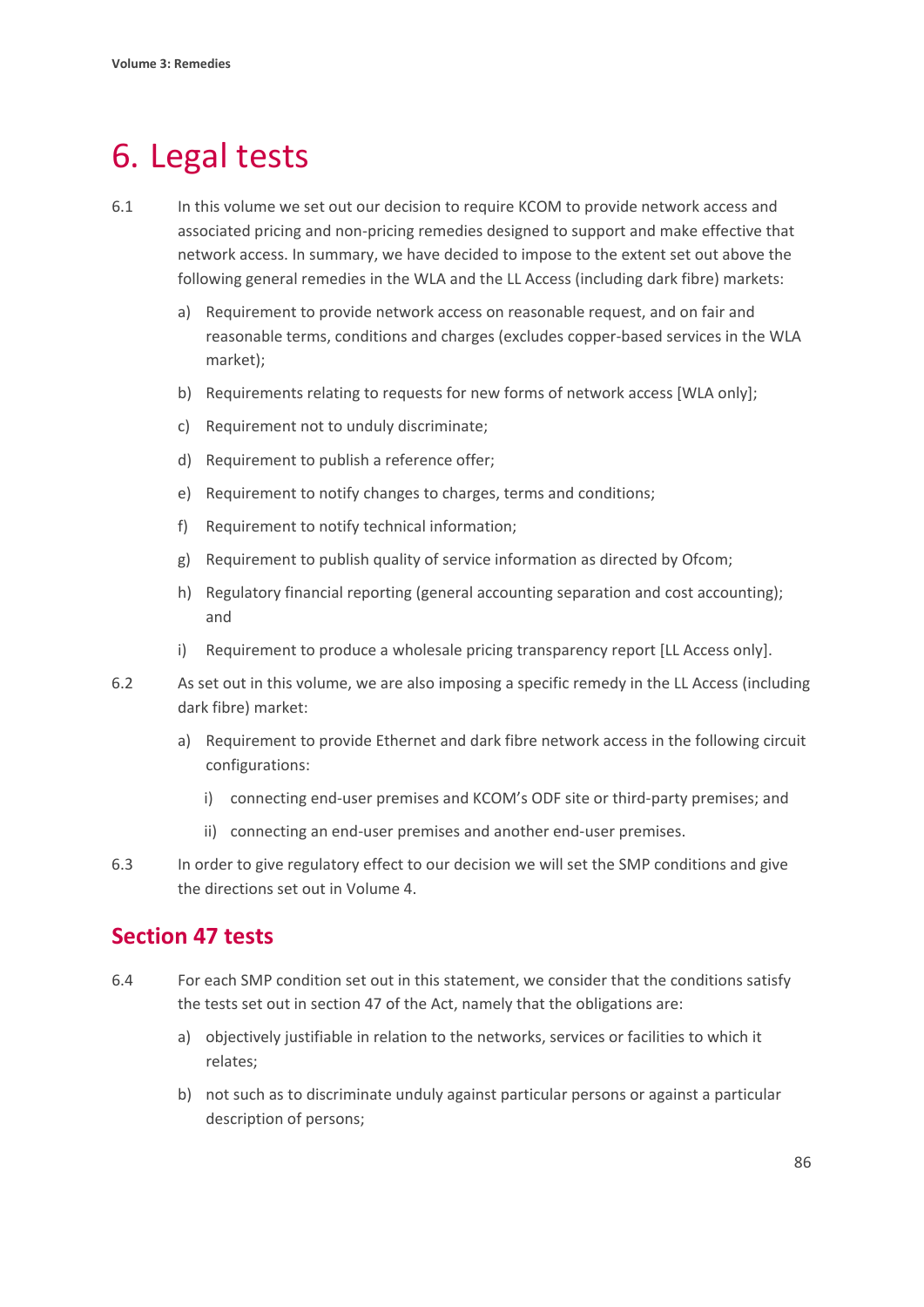- c) proportionate to what the condition or modification is intended to achieve; and
- d) transparent in relation to what it is intended to achieve.

## **Objectively justified**

- 6.5 We consider that each of the SMP conditions we are imposing are objectively justifiable. The remedies that we are imposing are designed to address the market power that we have identified in our market analysis (Volume 2). As explained in Section 1, our market analysis has found that KCOM has the ability and incentive to:
	- a) refuse to supply access and thus restrict competition in the provision of products and services in the relevant downstream markets;
	- b) set excessive wholesale charges or, in combination with downstream prices, engage in a price squeeze behaviour (also referred to as margin squeeze);
	- c) favour its downstream retail businesses to the detriment of its competitors in the relevant retail markets, by both price and non-price discrimination; and
	- d) not maintain an adequate level of service quality in the provision and repair of wholesale services or to discriminate in the quality of provision.
- 6.6 Therefore, in the absence of a requirement to provide network access, supported by associated obligations, KCOM could refuse or impede access, or it could provide access on less favourable terms and conditions compared to those obtained by its own downstream businesses. We are exercising our discretion in setting these obligations in favour of an approach that promotes wholesale access-based competition for the reasons set out in Section 1. We consider that wholesale access-based competition is likely to offer the best long-term outcome for consumers and businesses.
- 6.7 We explain in Sections 2, 3 and 4 for each obligation we are imposing, why we consider that obligation is objectively justified in the context of the markets we are reviewing.

### **Not such as to discriminate unduly**

6.8 We consider that the conditions do not discriminate unduly against KCOM. We have concluded that KCOM is the only telecoms provider to hold SMP in the markets that we have identified and the conditions seek to address that market position.

## **Proportionate**

6.9 We consider that each of the conditions is proportionate to what that condition is intended to achieve. In each case, we are imposing an obligation on KCOM that: is effective to achieve our aim; is no more onerous than is required to achieve that aim; and does not produce adverse effects which are disproportionate to our aim. We explain why we consider each imposed remedy is proportionate in the context of the markets we are reviewing in Sections 2, 3 and 4.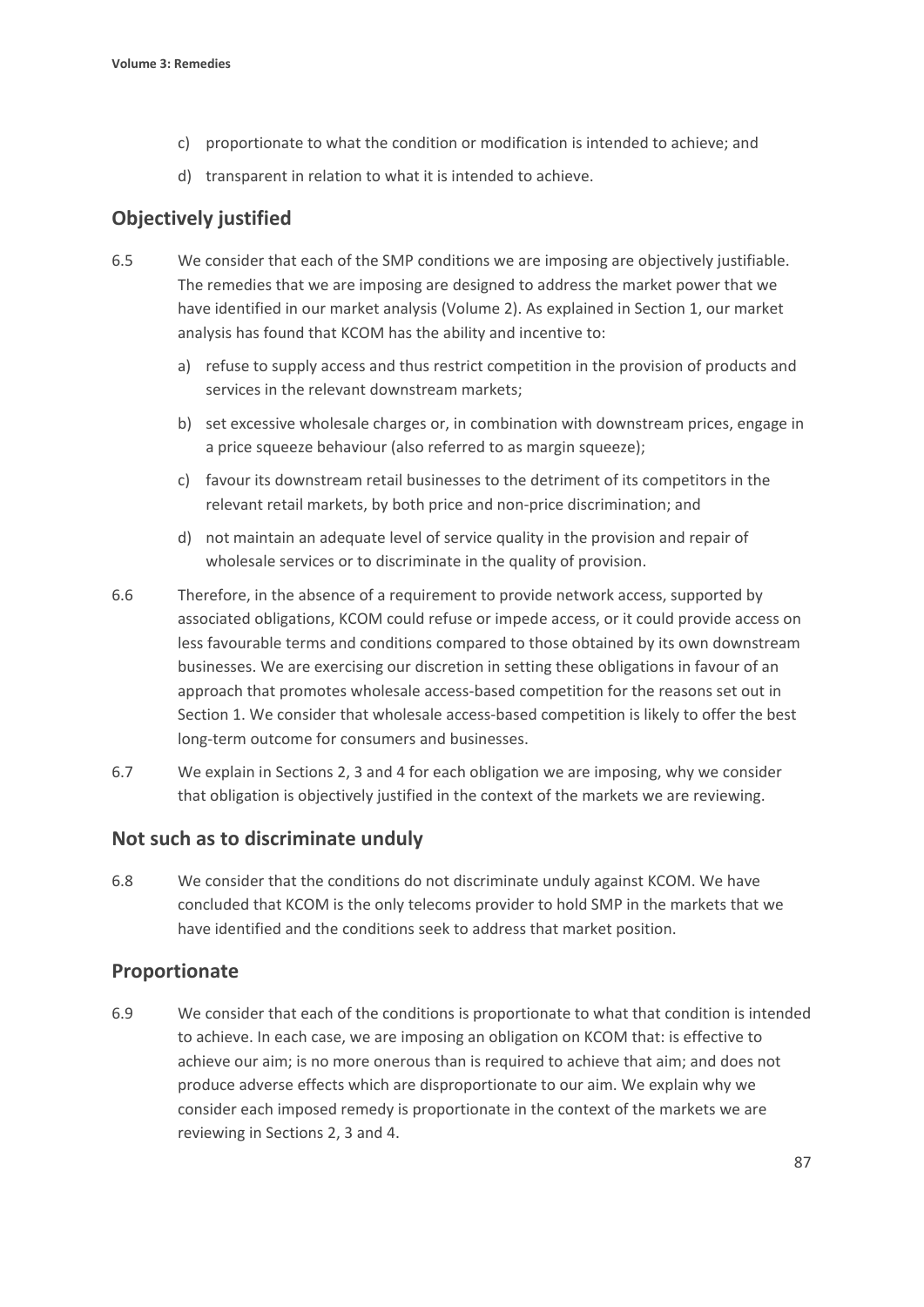## **Transparent**

6.10 We consider that each of the SMP conditions is transparent in relation to what is intended to be achieved. The text of the SMP conditions is published in Volume 4 and the intended operation of those SMP conditions is explained in this document. This statement sets out our analysis of responses to the consultation and the basis for our final decisions.

# **Section 49 tests**

- 6.11 In Section 2, we explain why we are making a direction in the WLA market relating to KCOM's reference offer (RO).
- 6.12 We consider the direction satisfies the tests set out in section 49(2) of the Act, namely that it is:
	- a) Objectively justifiable because the requirements will remove an unnecessary barrier to entry for access seekers in that market and should secure the provision of access wherever in the Hull Area it is reasonably appropriate.
	- b) Not unduly discriminatory because it reflects KCOM's market position in the Hull Area.
	- c) Proportionate because the requirements will be no more than is necessary to ensure the effectiveness of the regulation.
	- d) Transparent because it is clear that the intention of the modifications is to make sure that KCOM's RO contains appropriate provisions as to ancillary services.
- 6.13 In Section 4, we also explain why we are making the following directions in the WLA and LL Access (including dark fibre) markets relating to regulatory accounting:
	- a) Network components direction
	- b) Transparency direction
	- c) Form of the PPIA audit opinion for the RFS direction
	- d) Preparation, audit, delivery and publication of the RFS direction
	- e) Form and content direction.
- 6.14 We consider that the directions satisfy the tests set out in section 49(2) of the Act, namely that in each case the proposed direction is:
	- Objectively justifiable because the requirements will seek to ensure that through the information to be provided, both in public and on a confidential basis, stakeholders have sufficient robust information about the products and services they purchase to provide them with reasonable confidence about KCOM's compliance with its SMP conditions and that we have sufficient information necessary to carry out our functions.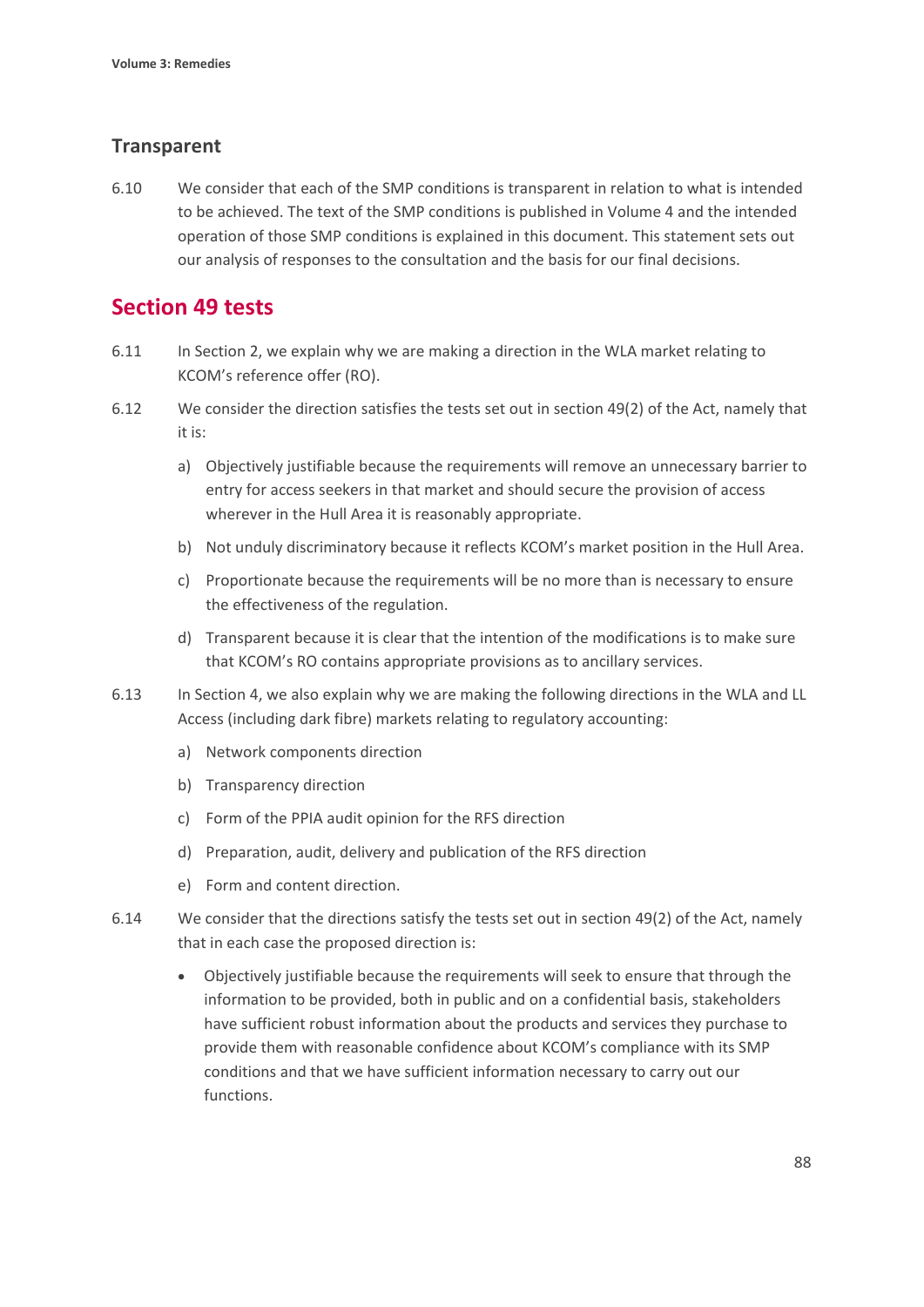- Not unduly discriminatory because it reflects KCOM's market position in the Hull Area. BT is the only other SMP provider, and also has regulatory accounting obligations, and we have explained the reasons for requiring relevant information from KCOM both publicly and on a confidential basis.
- Proportionate because the requirements will be no more than is necessary to ensure the effectiveness of the regulation and ensures that Ofcom and stakeholders are provided with a sufficient level of appropriately robust information and does not extend beyond these.
- Transparent because it is clear that the intention of the modifications is to make sure that the RFS remain fit for purpose and that Ofcom and stakeholders are provided with a sufficient level of information and assurance.

# **Section 88 tests**

- 6.15 We set out in Section 1 of this Volume the risks we see that KCOM might fix its prices at an excessively high level or may impose a price squeeze as a consequence of its SMP in the WLA and LL Access markets, which would have adverse consequences for end-users of public electronic communications services.
- 6.16 In relation to our controls on prices and the associated accounting separation and cost accounting obligations, as required by section 88 of the Act, we consider that the setting of the SMP conditions is appropriate for the following purposes:
	- a) Promoting efficiency we consider that supporting access-based competition promotes efficiency. In the absence of competitive pressures, we believe that KCOM would have limited incentives to reduce the cost of providing WLA services and LL Access. Our requirements encourage KCOM to achieve greater productive efficiency by allowing it to keep any profits it earns from reducing costs over the review period.
	- b) Promoting sustainable competition the conditions are intended to encourage competitive entry at the most upstream level where we consider that it will be effective in the Hull Area. We consider that during the review period there is a reasonable prospect of wholesale access-based competition emerging.
	- c) Conferring the greatest possible benefits on end-users of public electronic communications services – we consider that wholesale access-based competition will offer the best long-term outcome for consumers and businesses. Our view is that it is necessary to require KCOM to provide wholesale access on fair and reasonable charges in order to set the right conditions for competitive entry. We consider that the longterm benefits to consumers of our approach will be larger than any short-term costs incurred by KCOM.
- 6.17 We do not consider that a demonstrable retail price constraint is present (see Volume 2), or that we could ensure effective and non-discriminatory access without controlling prices and imposing a cost accounting requirement.